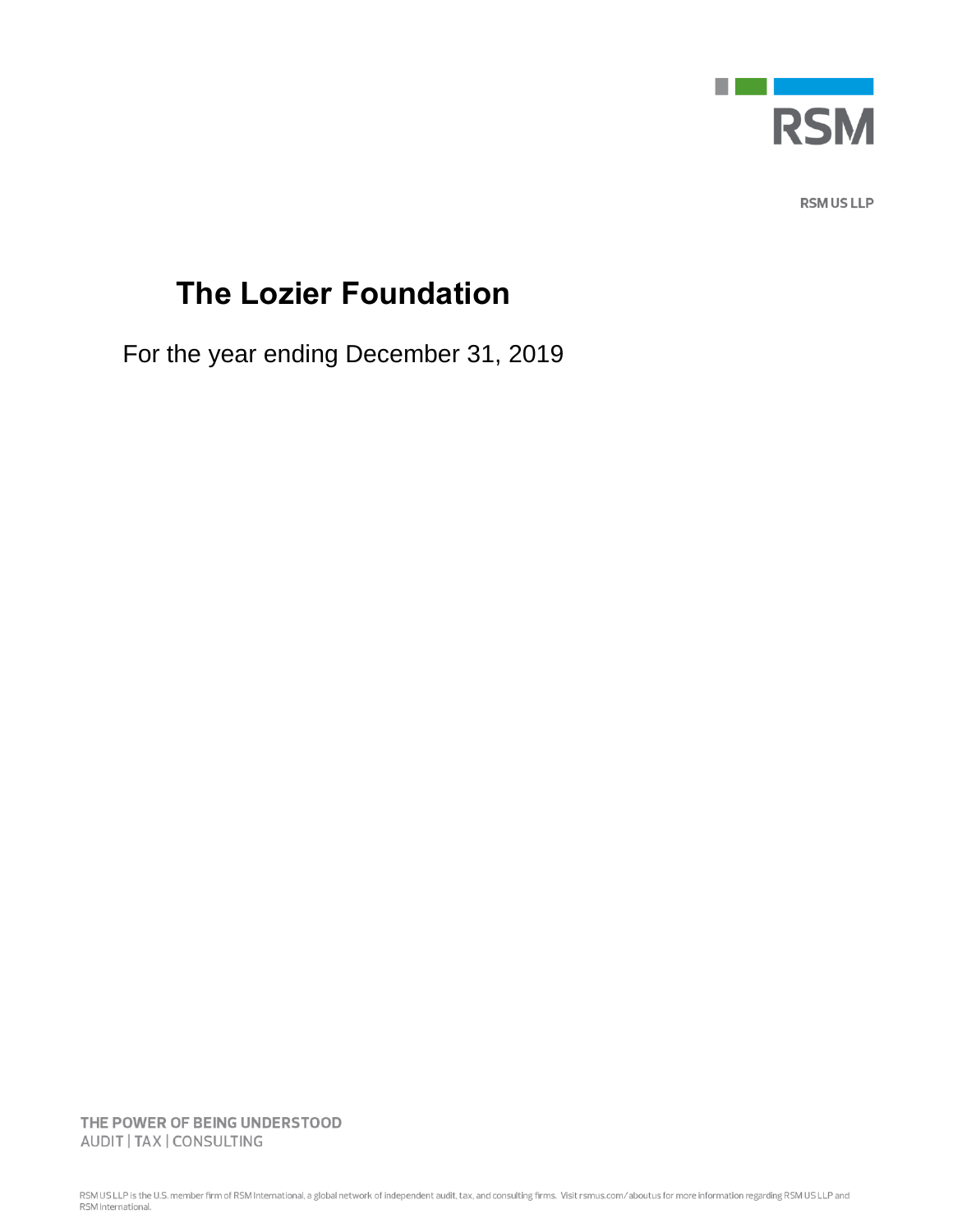### **TAX RETURN FILING INSTRUCTIONS**

#### FORM 990-PF

#### **FOR THE YEAR ENDING**

December 31, 2019

| <b>Prepared for</b>                                |                                                                                                                                                                                                                                                                                                                                                |
|----------------------------------------------------|------------------------------------------------------------------------------------------------------------------------------------------------------------------------------------------------------------------------------------------------------------------------------------------------------------------------------------------------|
|                                                    | The Lozier Foundation<br>6336 Pershing Drive<br>Omaha, NE 68110                                                                                                                                                                                                                                                                                |
| <b>Prepared by</b>                                 | RSM US LLP<br>400 LOCUST STREET, SUITE 640<br>DES MOINES, IA 50309-2354                                                                                                                                                                                                                                                                        |
| Amount due<br>or refund                            | An overpayment of \$37,822. The entire overpayment has been<br>applied to the estimated tax payments.                                                                                                                                                                                                                                          |
| <b>Make check</b><br>payable to                    | No amount is due.                                                                                                                                                                                                                                                                                                                              |
| Mail tax return<br>and check (if<br>applicable) to | Not applicable                                                                                                                                                                                                                                                                                                                                 |
| Return must be<br>mailed on<br>or before           | Not applicable                                                                                                                                                                                                                                                                                                                                 |
| <b>Special</b><br><b>Instructions</b>              | This return has qualified for electronic filing. After you<br>have reviewed the return for completeness and accuracy,<br>please sign, date and return Form 8879-EO to our office.<br>We<br>will transmit the return electronically to the IRS and no<br>further action is required.<br>Please note that the Form 990-PF return contains excess |
|                                                    | distribution carryover of \$982,092. This may be applied to<br>tax year 2020 and subsequent years.                                                                                                                                                                                                                                             |
|                                                    | A copy of the 990-PF must be filed with the state of Nebraska<br>by November 16, 2020.                                                                                                                                                                                                                                                         |
|                                                    | Mail to - Office of Attorney General<br>2115 State Capital<br>Lincoln, NE 68509                                                                                                                                                                                                                                                                |
|                                                    | You are considered a large corporation and quarterly estimates<br>should be calculated and paid. Please reach out to RSM if you<br>need assistance with estimate calculations.                                                                                                                                                                 |
|                                                    |                                                                                                                                                                                                                                                                                                                                                |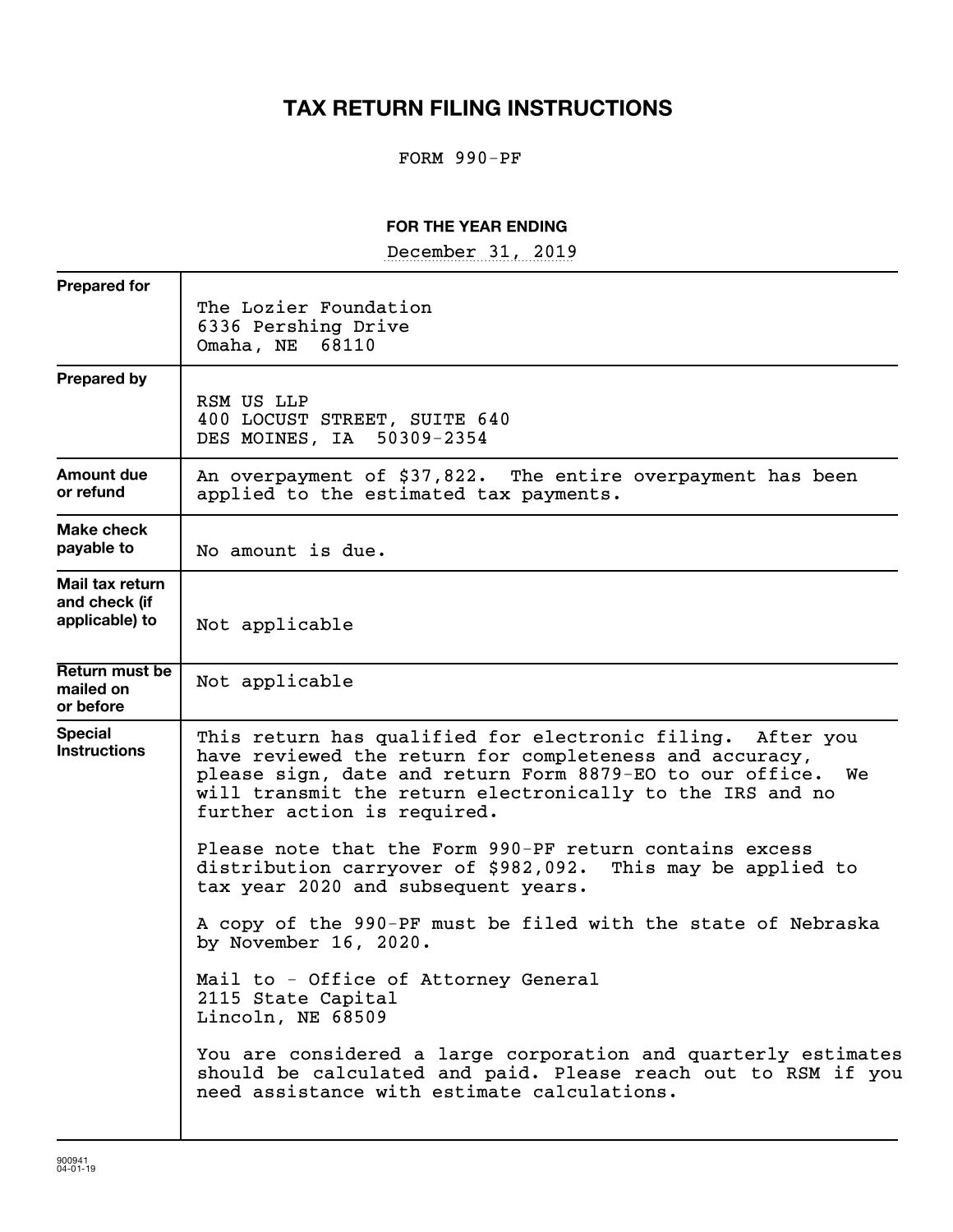#### FORM 990-PF

### **Tax Return Carryovers to 2020**

|                     | NAME: THE LOZIER FOUNDATION |                     |                     | ID Number:                          | 94-3027928 |
|---------------------|-----------------------------|---------------------|---------------------|-------------------------------------|------------|
| Disallowing<br>Form | Description                 | Originating<br>Form | Entity/<br>Activity | $\frac{\mathsf{St}}{\mathsf{City}}$ | Amount     |
| $990-PF$            | <b>EXCESS DISTRIBUTIONS</b> | $990-PF$            |                     |                                     | 982,092.   |
|                     |                             |                     |                     |                                     |            |
|                     |                             |                     |                     |                                     |            |
|                     |                             |                     |                     |                                     |            |
|                     |                             |                     |                     |                                     |            |
|                     |                             |                     |                     |                                     |            |
|                     |                             |                     |                     |                                     |            |
|                     |                             |                     |                     |                                     |            |
|                     |                             |                     |                     |                                     |            |
|                     |                             |                     |                     |                                     |            |
|                     |                             |                     |                     |                                     |            |
|                     |                             |                     |                     |                                     |            |
|                     |                             |                     |                     |                                     |            |
|                     |                             |                     |                     |                                     |            |
|                     |                             |                     |                     |                                     |            |
|                     |                             |                     |                     |                                     |            |
|                     |                             |                     |                     |                                     |            |
|                     |                             |                     |                     |                                     |            |
|                     |                             |                     |                     |                                     |            |
|                     |                             |                     |                     |                                     |            |
|                     |                             |                     |                     |                                     |            |
|                     |                             |                     |                     |                                     |            |
|                     |                             |                     |                     |                                     |            |
|                     |                             |                     |                     |                                     |            |
|                     |                             |                     |                     |                                     |            |
|                     |                             |                     |                     |                                     |            |
|                     |                             |                     |                     |                                     |            |
|                     |                             |                     |                     |                                     |            |

912541 04-01-19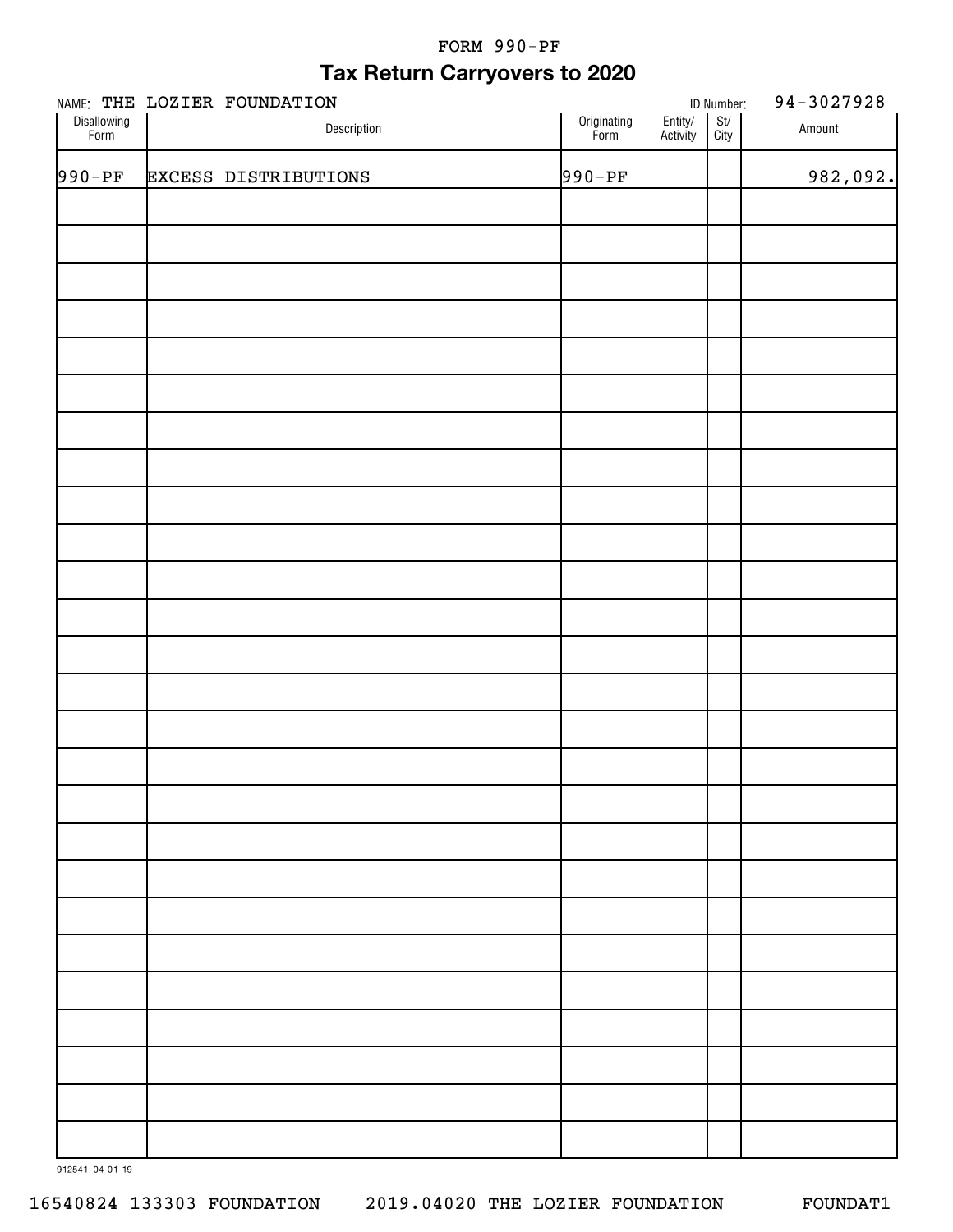Eorm 8879-EC

# **IRS e-file Signature Authorization**<br>**687 For an Exempt Organization**

For calendar year 2019, or fiscal year beginning , 2019, and ending , 20

OMB No. 1545-1878

Department of the Treasury Internal Revenue Service

Name and title of officer

**| Do not send to the IRS. Keep for your records. | Go to www.irs.gov/Form8879EO for the latest information.**

Name of exempt organization

**2019**

**Employer identification number**

|  | THE LOZIER FOUNDATION |
|--|-----------------------|
|  |                       |

94-3027928

| OFFICER<br>TRUSTEE |                                                            |  |
|--------------------|------------------------------------------------------------|--|
| <b>Part I</b>      | Type of Return and Return Information (Whole Dollars Only) |  |

on line 1a, 2a, 3a, 4a, or 5a, below, and the amount on that line for the return being filed with this form was blank, then leave line 1b, 2b, 3b, 4b, or 5b, whichever is applicable, blank (do not enter -0-). But, if you entered -0- on the return, then enter -0- on the applicable line below. **Do not** complete more Check the box for the return for which you are using this Form 8879-EO and enter the applicable amount, if any, from the return. If you check the box than one line in Part I.

| 1a Form 990 check here $\blacktriangleright$<br><b>b Total revenue,</b> if any (Form 990, Part VIII, column (A), line 12)     | - 1b      |          |
|-------------------------------------------------------------------------------------------------------------------------------|-----------|----------|
| 2a Form 990-EZ check here $\blacktriangleright$<br>b Total revenue, if any (Form 990-EZ, line 9)                              | 2b        |          |
| 3a Form 1120-POL check here $\blacktriangleright$                                                                             | -3b       |          |
| 4a Form 990-PF check here $\triangleright$ $\boxed{X}$<br>b Tax based on investment income (Form 990-PF, Part VI, line 5)  4b |           | 314.105. |
| 5a Form 8868 check here $\blacktriangleright$                                                                                 | <b>5b</b> |          |
|                                                                                                                               |           |          |

#### **Part II Declaration and Signature Authorization of Officer**

(a) an acknowledgement of receipt or reason for rejection of the transmission, (b) the reason for any delay in processing the return or refund, and (c) Under penalties of perjury, I declare that I am an officer of the above organization and that I have examined a copy of the organization's 2019 electronic return and accompanying schedules and statements and to the best of my knowledge and belief, they are true, correct, and complete. I further declare that the amount in Part I above is the amount shown on the copy of the organization's electronic return. I consent to allow my intermediate service provider, transmitter, or electronic return originator (ERO) to send the organization's return to the IRS and to receive from the IRS the date of any refund. If applicable, I authorize the U.S. Treasury and its designated Financial Agent to initiate an electronic funds withdrawal (direct debit) entry to the financial institution account indicated in the tax preparation software for payment of the organization's federal taxes owed on this return, and the financial institution to debit the entry to this account. To revoke a payment, I must contact the U.S. Treasury Financial Agent at 1-888-353-4537 no later than 2 business days prior to the payment (settlement) date. I also authorize the financial institutions involved in the processing of the electronic payment of taxes to receive confidential information necessary to answer inquiries and resolve issues related to the payment. I have selected a personal identification number (PIN) as my signature for the organization's electronic return and, if applicable, the organization's consent to electronic funds withdrawal.

#### **Officer's PIN: check one box only**

| l authorize RSM US LLP                                                                                                                                                                                                                                                                                                                                 | 89255<br>to enter my PIN                                                                                                                                                                                                                                                                              |
|--------------------------------------------------------------------------------------------------------------------------------------------------------------------------------------------------------------------------------------------------------------------------------------------------------------------------------------------------------|-------------------------------------------------------------------------------------------------------------------------------------------------------------------------------------------------------------------------------------------------------------------------------------------------------|
| <b>ERO</b> firm name                                                                                                                                                                                                                                                                                                                                   | Enter five numbers, but<br>do not enter all zeros                                                                                                                                                                                                                                                     |
| enter my PIN on the return's disclosure consent screen.                                                                                                                                                                                                                                                                                                | as my signature on the organization's tax year 2019 electronically filed return. If I have indicated within this return that a copy of the return<br>is being filed with a state agency(ies) regulating charities as part of the IRS Fed/State program, I also authorize the aforementioned ERO to    |
| program, I will enter my PIN on the return's disclosure consent screen.                                                                                                                                                                                                                                                                                | As an officer of the organization, I will enter my PIN as my signature on the organization's tax year 2019 electronically filed return. If I have<br>indicated within this return that a copy of the return is being filed with a state agency(ies) regulating charities as part of the IRS Fed/State |
| Officer's signature $\blacktriangleright$                                                                                                                                                                                                                                                                                                              | Date $\blacksquare$                                                                                                                                                                                                                                                                                   |
| <b>Certification and Authentication</b><br>l Part III                                                                                                                                                                                                                                                                                                  |                                                                                                                                                                                                                                                                                                       |
| <b>ERO's EFIN/PIN.</b> Enter your six-digit electronic filing identification<br>number (EFIN) followed by your five-digit self-selected PIN.                                                                                                                                                                                                           | 48925546109<br>Do not enter all zeros                                                                                                                                                                                                                                                                 |
| I certify that the above numeric entry is my PIN, which is my signature on the 2019 electronically filed return for the organization indicated above. I<br>confirm that I am submitting this return in accordance with the requirements of Pub. 4163, Modernized e-File (MeF) Information for Authorized IRS<br>e-file Providers for Business Returns. |                                                                                                                                                                                                                                                                                                       |
| Shauma, Hulo<br>ERO's signature $\blacktriangleright$                                                                                                                                                                                                                                                                                                  | 08/28/2020<br>Date $\blacksquare$                                                                                                                                                                                                                                                                     |
| <b>ERO Must Retain This Form - See Instructions</b><br>Do Not Submit This Form to the IRS Unless Requested To Do So                                                                                                                                                                                                                                    |                                                                                                                                                                                                                                                                                                       |
| LHA For Paperwork Reduction Act Notice, see instructions.                                                                                                                                                                                                                                                                                              | Form 8879-EO (2019)                                                                                                                                                                                                                                                                                   |
| 923051 10-03-19                                                                                                                                                                                                                                                                                                                                        |                                                                                                                                                                                                                                                                                                       |
|                                                                                                                                                                                                                                                                                                                                                        |                                                                                                                                                                                                                                                                                                       |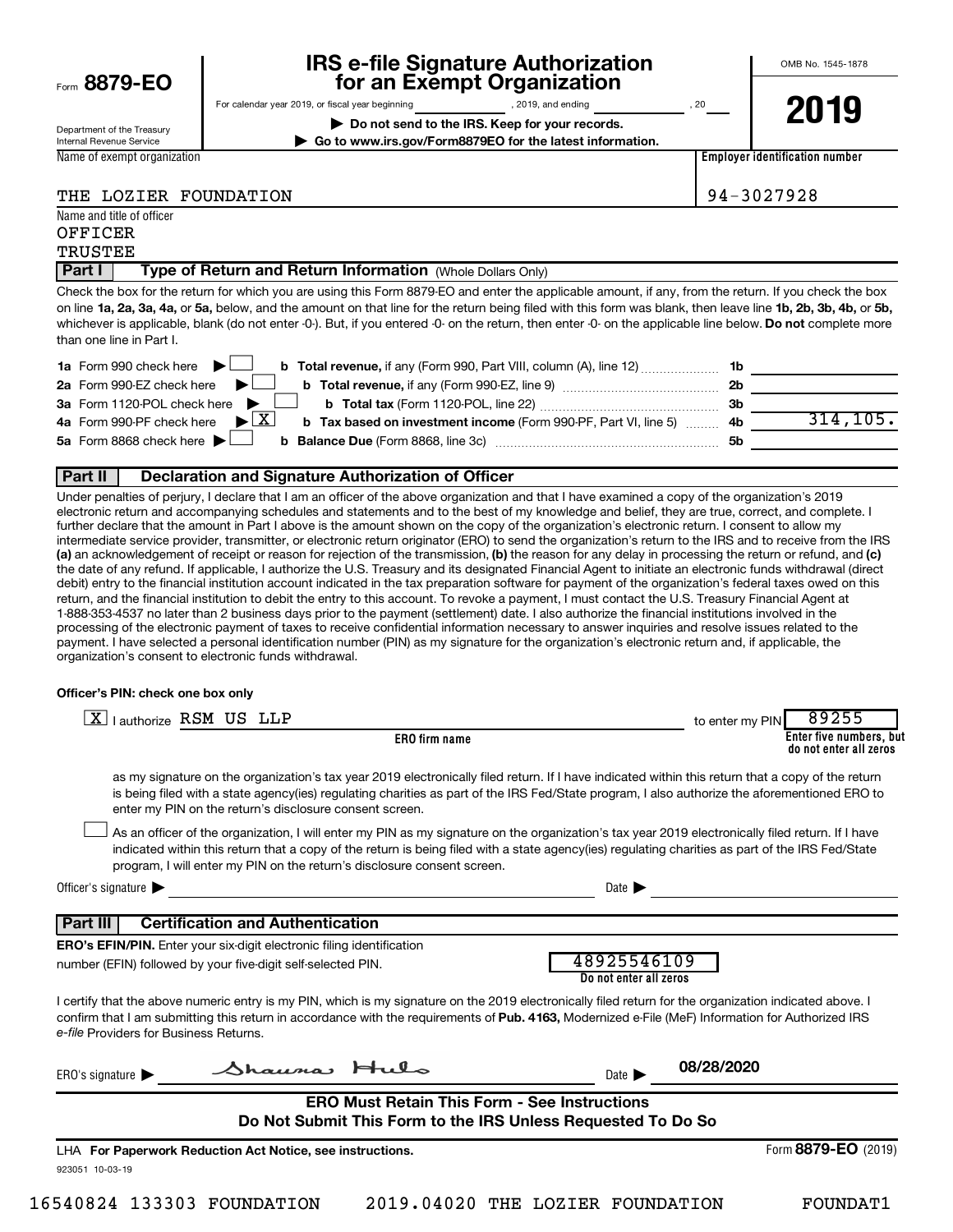### EXTENDED TO NOVEMBER 16, 2020

|                |                                                            |                                                                                                                                                                                                                                | <b>Return of Private Foundation</b>                                                                                                      |                    |                      |                                                                                     | OMB No. 1545-0047                            |
|----------------|------------------------------------------------------------|--------------------------------------------------------------------------------------------------------------------------------------------------------------------------------------------------------------------------------|------------------------------------------------------------------------------------------------------------------------------------------|--------------------|----------------------|-------------------------------------------------------------------------------------|----------------------------------------------|
|                | Form 990-PF                                                |                                                                                                                                                                                                                                | or Section 4947(a)(1) Trust Treated as Private Foundation<br>Do not enter social security numbers on this form as it may be made public. |                    |                      |                                                                                     |                                              |
|                | Department of the Treasury<br>Internal Revenue Service     |                                                                                                                                                                                                                                | Go to www.irs.gov/Form990PF for instructions and the latest information.                                                                 |                    |                      |                                                                                     | Open to Public Inspection                    |
|                |                                                            | For calendar year 2019 or tax year beginning                                                                                                                                                                                   |                                                                                                                                          | , and ending       |                      |                                                                                     |                                              |
|                | Name of foundation                                         |                                                                                                                                                                                                                                |                                                                                                                                          |                    |                      | A Employer identification number                                                    |                                              |
|                |                                                            | THE LOZIER FOUNDATION                                                                                                                                                                                                          |                                                                                                                                          |                    |                      | 94-3027928                                                                          |                                              |
|                |                                                            | Number and street (or P.O. box number if mail is not delivered to street address)                                                                                                                                              |                                                                                                                                          |                    | Room/suite           | <b>B</b> Telephone number                                                           |                                              |
|                |                                                            | 6336 PERSHING DRIVE                                                                                                                                                                                                            |                                                                                                                                          |                    |                      | $402 - 457 - 8133$                                                                  |                                              |
|                |                                                            | City or town, state or province, country, and ZIP or foreign postal code                                                                                                                                                       |                                                                                                                                          |                    |                      | $\mathbf C$ If exemption application is pending, check here $\Box$                  |                                              |
|                | OMAHA, NE                                                  | 68110                                                                                                                                                                                                                          |                                                                                                                                          |                    |                      |                                                                                     |                                              |
|                | <b>G</b> Check all that apply:                             | Initial return<br>Final return                                                                                                                                                                                                 | Initial return of a former public charity<br>Amended return                                                                              |                    |                      | <b>D</b> 1. Foreign organizations, check here                                       |                                              |
|                |                                                            | Address change                                                                                                                                                                                                                 | Name change                                                                                                                              |                    |                      | 2. Foreign organizations meeting the 85% test,<br>check here and attach computation |                                              |
|                | H Check type of organization:                              | $\boxed{\mathbf{X}}$ Section 501(c)(3) exempt private foundation                                                                                                                                                               |                                                                                                                                          |                    |                      | E If private foundation status was terminated                                       |                                              |
|                |                                                            | Section 4947(a)(1) nonexempt charitable trust                                                                                                                                                                                  | Other taxable private foundation                                                                                                         |                    |                      | under section 507(b)(1)(A), check here $\Box$                                       |                                              |
|                |                                                            | I Fair market value of all assets at end of year                                                                                                                                                                               | $\lfloor \mathbf{X} \rfloor$ Cash<br>J Accounting method:                                                                                | Accrual            |                      | F If the foundation is in a 60-month termination                                    |                                              |
|                | (from Part II, col. (c), line 16)<br>$\blacktriangleright$ | 468, 449, 876. (Part I, column (d), must be on cash basis.)                                                                                                                                                                    | Other (specify)                                                                                                                          |                    |                      | under section 507(b)(1)(B), check here $\Box$                                       |                                              |
|                | Part I                                                     | <b>Analysis of Revenue and Expenses</b>                                                                                                                                                                                        | (a) Revenue and                                                                                                                          | (b) Net investment |                      | (c) Adjusted net                                                                    | (d) Disbursements                            |
|                |                                                            | (The total of amounts in columns (b), (c), and (d) may not necessarily equal the amounts in column (a).)                                                                                                                       | expenses per books                                                                                                                       | income             |                      | income                                                                              | for charitable purposes<br>(cash basis only) |
|                | 1.                                                         | Contributions, gifts, grants, etc., received                                                                                                                                                                                   | 21,826,743.                                                                                                                              |                    |                      | N/A                                                                                 |                                              |
|                | Check<br>2                                                 | if the foundation is not required to attach Sch. B<br>Interest on savings and temporary                                                                                                                                        |                                                                                                                                          |                    |                      |                                                                                     |                                              |
|                |                                                            | cash investments                                                                                                                                                                                                               | 607,877.<br>13,901,753.                                                                                                                  | 13,836,697.        | 605, 295.            |                                                                                     | STATEMENT<br>STATEMENT                       |
|                | 4                                                          | Dividends and interest from securities                                                                                                                                                                                         |                                                                                                                                          |                    |                      |                                                                                     |                                              |
|                | <b>b</b> Net rental income or (loss)                       |                                                                                                                                                                                                                                |                                                                                                                                          |                    |                      |                                                                                     |                                              |
|                |                                                            |                                                                                                                                                                                                                                | 18,079,205.                                                                                                                              |                    |                      |                                                                                     |                                              |
| Revenue        |                                                            | 6a Net gain or (loss) from sale of assets not on line 10 $\ldots$<br>b Gross sales price for all $141, 123, 442$ .                                                                                                             |                                                                                                                                          |                    |                      |                                                                                     |                                              |
|                |                                                            | 7 Capital gain net income (from Part IV, line 2)                                                                                                                                                                               |                                                                                                                                          |                    | 18,079,205.          |                                                                                     |                                              |
|                | 8                                                          |                                                                                                                                                                                                                                |                                                                                                                                          |                    |                      |                                                                                     |                                              |
|                | Gross sales less returns<br>10a and allowances             |                                                                                                                                                                                                                                |                                                                                                                                          |                    |                      |                                                                                     |                                              |
|                | $\mathbf b$ Less: Cost of goods sold $\ldots$              |                                                                                                                                                                                                                                |                                                                                                                                          |                    |                      |                                                                                     |                                              |
|                |                                                            |                                                                                                                                                                                                                                |                                                                                                                                          |                    |                      |                                                                                     |                                              |
|                |                                                            |                                                                                                                                                                                                                                | 240,623.<br>$54,656,201.$ 32,620,253.                                                                                                    |                    | 99,056.              |                                                                                     | STATEMENT                                    |
|                |                                                            | 13 Compensation of officers, directors, trustees, etc.                                                                                                                                                                         | υ.                                                                                                                                       |                    | υ.                   |                                                                                     | $\mathbf{0}$ .                               |
|                |                                                            | 14 Other employee salaries and wages                                                                                                                                                                                           |                                                                                                                                          |                    |                      |                                                                                     |                                              |
|                |                                                            | 15 Pension plans, employee benefits                                                                                                                                                                                            |                                                                                                                                          |                    |                      |                                                                                     |                                              |
|                |                                                            |                                                                                                                                                                                                                                |                                                                                                                                          |                    |                      |                                                                                     |                                              |
| Expenses       |                                                            |                                                                                                                                                                                                                                | 3,750.<br>1,060,064.                                                                                                                     |                    | 1,875.<br>1,035,528. |                                                                                     | 1,875.<br>22, 200.                           |
|                |                                                            |                                                                                                                                                                                                                                | 290.                                                                                                                                     |                    | 290.                 |                                                                                     | ο.                                           |
| Administrative |                                                            |                                                                                                                                                                                                                                | 632,622.                                                                                                                                 |                    | 171,610.             |                                                                                     | σ.                                           |
|                | 19                                                         | Depreciation and depletion [11] [11] Depreciation and depletion                                                                                                                                                                |                                                                                                                                          |                    |                      |                                                                                     |                                              |
|                |                                                            |                                                                                                                                                                                                                                |                                                                                                                                          |                    |                      |                                                                                     |                                              |
|                | 21<br>22                                                   | Travel, conferences, and meetings                                                                                                                                                                                              |                                                                                                                                          |                    |                      |                                                                                     |                                              |
|                | 23                                                         |                                                                                                                                                                                                                                | 10,954.                                                                                                                                  |                    | 432.                 |                                                                                     | 10,422.                                      |
| Operating and  |                                                            | 24 Total operating and administrative                                                                                                                                                                                          |                                                                                                                                          |                    |                      |                                                                                     |                                              |
|                |                                                            | expenses. Add lines 13 through 23                                                                                                                                                                                              | 1,707,680.                                                                                                                               |                    | 1,209,735.           |                                                                                     | 34,497.                                      |
|                | 25 Contributions, gifts, grants paid                       | and a complete the complete state of the state of the state of the state of the state of the state of the state of the state of the state of the state of the state of the state of the state of the state of the state of the | 21,504,099.                                                                                                                              |                    |                      |                                                                                     | 21,504,099.                                  |
|                |                                                            | 26 Total expenses and disbursements.                                                                                                                                                                                           | 23, 211, 779.                                                                                                                            |                    | 1,209,735.           |                                                                                     | 21,538,596.                                  |
|                | 27 Subtract line 26 from line 12:                          |                                                                                                                                                                                                                                |                                                                                                                                          |                    |                      |                                                                                     |                                              |
|                |                                                            | <b>a</b> Excess of revenue over expenses and disbursements                                                                                                                                                                     | 31, 444, 422.                                                                                                                            |                    |                      |                                                                                     |                                              |
|                |                                                            | <b>b</b> Net investment income (if negative, enter -0-)                                                                                                                                                                        |                                                                                                                                          |                    | 31,410,518.          |                                                                                     |                                              |
|                |                                                            | C Adjusted net income (if negative, enter -0-)                                                                                                                                                                                 |                                                                                                                                          |                    |                      | N/A                                                                                 |                                              |

923501 12-17-19 **For Paperwork Reduction Act Notice, see instructions.** LHA Form (2019)

16540824 133303 FOUNDATION 2019.04020 THE LOZIER FOUNDATION FOUNDAT1

1

Form **990-PF** (2019)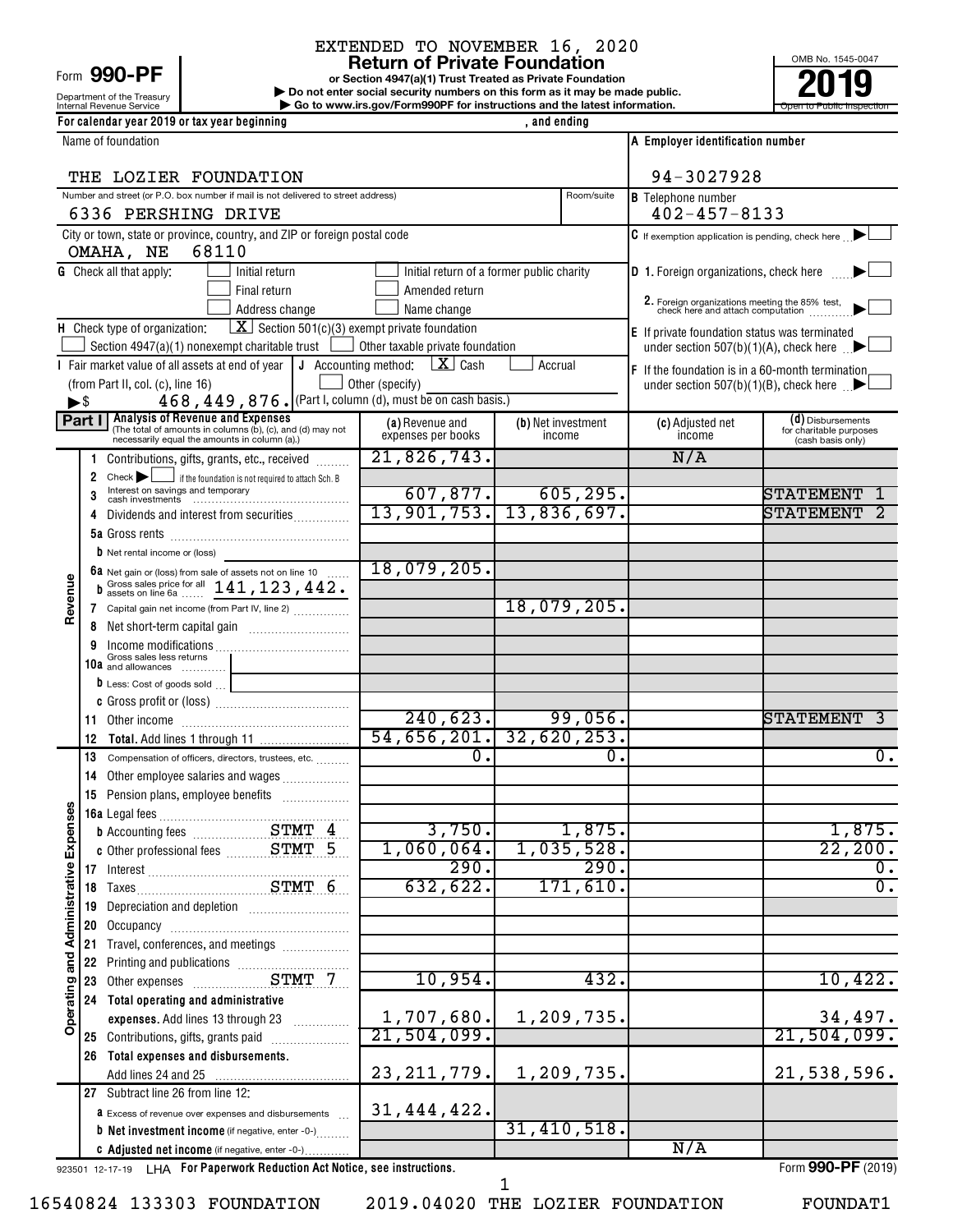|                      |          | THE LOZIER FOUNDATION<br>Form 990-PF (2019)                                                                                                                                                                                    |                   |                                                  | 94-3027928<br>Page 2          |
|----------------------|----------|--------------------------------------------------------------------------------------------------------------------------------------------------------------------------------------------------------------------------------|-------------------|--------------------------------------------------|-------------------------------|
|                      | Part II  | <b>Balance Sheets</b> Attached schedules and amounts in the description                                                                                                                                                        | Beginning of year | End of year                                      |                               |
|                      |          | column should be for end-of-year amounts only.                                                                                                                                                                                 | (a) Book Value    | (b) Book Value                                   | (c) Fair Market Value         |
|                      |          | 1 Cash - non-interest-bearing                                                                                                                                                                                                  |                   |                                                  |                               |
|                      |          | 2 Savings and temporary cash investments                                                                                                                                                                                       | 39,517,178.       | 54, 737, 440.                                    | 54,806,309.                   |
|                      |          | 14,314.<br>3 Accounts receivable                                                                                                                                                                                               |                   |                                                  |                               |
|                      |          | Less: allowance for doubtful accounts                                                                                                                                                                                          | 50,972.           | 14, 314.                                         | 14,314.                       |
|                      |          | 4 Pledges receivable                                                                                                                                                                                                           |                   |                                                  |                               |
|                      |          | Less: allowance for doubtful accounts                                                                                                                                                                                          |                   |                                                  |                               |
|                      |          |                                                                                                                                                                                                                                |                   |                                                  |                               |
|                      | 6        | Receivables due from officers, directors, trustees, and other                                                                                                                                                                  |                   |                                                  |                               |
|                      |          |                                                                                                                                                                                                                                |                   |                                                  |                               |
|                      |          |                                                                                                                                                                                                                                |                   |                                                  |                               |
|                      |          | Less: allowance for doubtful accounts $\blacktriangleright$                                                                                                                                                                    |                   |                                                  |                               |
|                      |          |                                                                                                                                                                                                                                |                   |                                                  |                               |
| Assets               |          |                                                                                                                                                                                                                                |                   |                                                  |                               |
|                      |          | 10a Investments - U.S. and state government obligations STMT 9                                                                                                                                                                 |                   | $\overline{52,812,251.}$ 56,184,319. 55,985,003. |                               |
|                      |          |                                                                                                                                                                                                                                | 217, 172, 983.    |                                                  | 221, 201, 222. 303, 552, 761. |
|                      |          |                                                                                                                                                                                                                                | 62,095,897.       | 52,803,070.                                      | 53,866,043.                   |
|                      |          | 11 Investments - land, buildings, and equipment: basis  >                                                                                                                                                                      |                   |                                                  |                               |
|                      |          |                                                                                                                                                                                                                                |                   |                                                  |                               |
|                      |          |                                                                                                                                                                                                                                |                   |                                                  |                               |
|                      | 13       |                                                                                                                                                                                                                                |                   |                                                  |                               |
|                      |          | 14 Land, buildings, and equipment: basis                                                                                                                                                                                       |                   |                                                  |                               |
|                      |          |                                                                                                                                                                                                                                |                   |                                                  |                               |
|                      |          | 15 Other assets (describe FUTURE FORWARD LLC)                                                                                                                                                                                  | 218,014.          | 225, 446.                                        | 225,446.                      |
|                      |          | 16 Total assets (to be completed by all filers - see the                                                                                                                                                                       |                   |                                                  |                               |
|                      |          |                                                                                                                                                                                                                                |                   | $371, 867, 295.$ 385, 165, 811. 468, 449, 876.   |                               |
|                      |          |                                                                                                                                                                                                                                | 35.               | 23.                                              |                               |
|                      | 18       |                                                                                                                                                                                                                                |                   |                                                  |                               |
|                      | 19       | Deferred revenue information and contain an area of the contained and contain an area of the contained and contain an area of the contained and contain an area of the contained and contain an area of the contained and cont |                   |                                                  |                               |
| Liabilities          | 20       | Loans from officers, directors, trustees, and other disqualified persons                                                                                                                                                       |                   |                                                  |                               |
|                      | 21       |                                                                                                                                                                                                                                |                   |                                                  |                               |
|                      |          | 22 Other liabilities (describe                                                                                                                                                                                                 |                   |                                                  |                               |
|                      |          |                                                                                                                                                                                                                                |                   |                                                  |                               |
|                      | 23       |                                                                                                                                                                                                                                | 35.               | 23.                                              |                               |
|                      |          | Foundations that follow FASB ASC 958, check here <b>Fig.</b>                                                                                                                                                                   |                   |                                                  |                               |
|                      |          | and complete lines 24, 25, 29, and 30.                                                                                                                                                                                         |                   |                                                  |                               |
|                      | 24       | Net assets without donor restrictions                                                                                                                                                                                          |                   |                                                  |                               |
|                      | 25       | Net assets with donor restrictions                                                                                                                                                                                             |                   |                                                  |                               |
|                      |          | Foundations that do not follow FASB ASC 958, check here $\blacktriangleright \boxed{\text{X}}$                                                                                                                                 |                   |                                                  |                               |
| <b>Fund Balances</b> |          | and complete lines 26 through 30.                                                                                                                                                                                              |                   |                                                  |                               |
| ৯                    | 26       | Capital stock, trust principal, or current funds                                                                                                                                                                               | 0.                | 0.                                               |                               |
|                      | 27       | Paid-in or capital surplus, or land, bldg., and equipment fund                                                                                                                                                                 | $\overline{0}$    | Ο.                                               |                               |
| Net Assets           | 28       | Retained earnings, accumulated income, endowment, or other funds                                                                                                                                                               | 371,867,260.      | 385, 165, 788.                                   |                               |
|                      | 29       |                                                                                                                                                                                                                                | 371, 867, 260.    | 385, 165, 788.                                   |                               |
|                      |          |                                                                                                                                                                                                                                |                   |                                                  |                               |
|                      | 30       | Total liabilities and net assets/fund balances                                                                                                                                                                                 | 371,867,295.      | 385, 165, 811.                                   |                               |
|                      |          | Analysis of Changes in Net Assets or Fund Balances                                                                                                                                                                             |                   |                                                  |                               |
|                      | Part III |                                                                                                                                                                                                                                |                   |                                                  |                               |
|                      |          | 1 Total net assets or fund balances at beginning of year - Part II, column (a), line 29                                                                                                                                        |                   |                                                  |                               |
|                      |          |                                                                                                                                                                                                                                |                   | $\mathbf{1}$                                     | 371,867,260.                  |
|                      |          | 2 Enter amount from Part I, line 27a                                                                                                                                                                                           |                   | $\overline{2}$                                   | 31, 444, 422.                 |
| 3                    |          | Other increases not included in line 2 (itemize) > RETURNED SCHOLARSHIPS                                                                                                                                                       |                   | $\bf{3}$                                         | 10, 146.                      |
| 4                    |          | Add lines 1, 2, and 3                                                                                                                                                                                                          |                   | $\overline{\mathbf{4}}$                          | 403, 321, 828.                |
| 5                    |          | Decreases not included in line 2 (itemize)                                                                                                                                                                                     |                   | SEE STATEMENT 8<br>5                             | 18, 156, 040.                 |
| 6                    |          |                                                                                                                                                                                                                                |                   | 6                                                | 385, 165, 788.                |
|                      |          |                                                                                                                                                                                                                                |                   |                                                  | Form 990-PF (2019)            |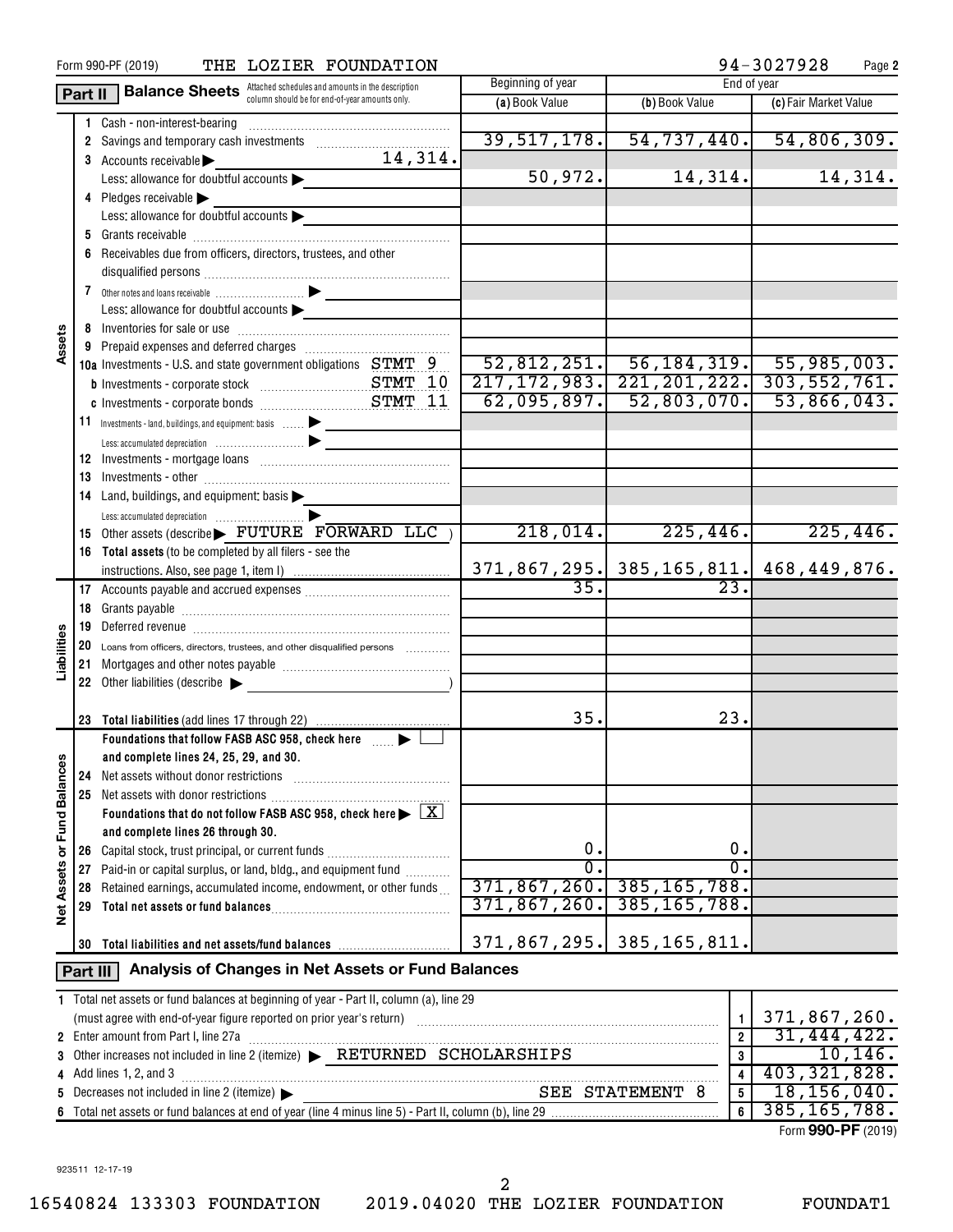| Form 990-PF (2019)                                                                                                                                                        | THE LOZIER FOUNDATION                                                                                                                        |               |                                                 |     |                                                  | 94-3027928                                            | Page 3                                                                          |
|---------------------------------------------------------------------------------------------------------------------------------------------------------------------------|----------------------------------------------------------------------------------------------------------------------------------------------|---------------|-------------------------------------------------|-----|--------------------------------------------------|-------------------------------------------------------|---------------------------------------------------------------------------------|
| <b>Part IV</b>                                                                                                                                                            | <b>Capital Gains and Losses for Tax on Investment Income</b>                                                                                 |               |                                                 |     |                                                  |                                                       |                                                                                 |
|                                                                                                                                                                           | (a) List and describe the kind(s) of property sold (for example, real estate,<br>2-story brick warehouse; or common stock, 200 shs. MLC Co.) |               |                                                 |     | (b) How acquired<br>P - Purchase<br>D - Donation | (c) Date acquired<br>(mo., day, yr.)                  | (d) Date sold<br>(mo., day, yr.)                                                |
| 1a PUBLICLY TRADED SECURITIES SHORT TERM                                                                                                                                  |                                                                                                                                              |               |                                                 |     | P                                                |                                                       |                                                                                 |
| <b>b PUBLICLY TRADED SECURITIES LONG TERM</b>                                                                                                                             |                                                                                                                                              |               |                                                 |     | $\mathbf{P}$                                     |                                                       |                                                                                 |
| <b>CAPITAL GAINS DIVIDENDS</b>                                                                                                                                            |                                                                                                                                              |               |                                                 |     |                                                  |                                                       |                                                                                 |
| d                                                                                                                                                                         |                                                                                                                                              |               |                                                 |     |                                                  |                                                       |                                                                                 |
| e                                                                                                                                                                         |                                                                                                                                              |               |                                                 |     |                                                  |                                                       |                                                                                 |
| (e) Gross sales price                                                                                                                                                     | (f) Depreciation allowed<br>(or allowable)                                                                                                   |               | (g) Cost or other basis<br>plus expense of sale |     |                                                  | (h) Gain or (loss)<br>$((e)$ plus $(f)$ minus $(g)$ ) |                                                                                 |
| 60,489,270.<br>a                                                                                                                                                          |                                                                                                                                              |               | 61, 217, 209.                                   |     |                                                  |                                                       | $-727,939.$                                                                     |
| 80, 372, 915.<br>b                                                                                                                                                        |                                                                                                                                              |               | 61,827,028.                                     |     |                                                  |                                                       | 18,545,887.                                                                     |
| 261, 257.<br>C                                                                                                                                                            |                                                                                                                                              |               |                                                 |     |                                                  |                                                       | 261, 257.                                                                       |
| d                                                                                                                                                                         |                                                                                                                                              |               |                                                 |     |                                                  |                                                       |                                                                                 |
| e                                                                                                                                                                         |                                                                                                                                              |               |                                                 |     |                                                  |                                                       |                                                                                 |
| Complete only for assets showing gain in column (h) and owned by the foundation on 12/31/69.                                                                              |                                                                                                                                              |               |                                                 |     |                                                  | (I) Gains (Col. (h) gain minus                        |                                                                                 |
|                                                                                                                                                                           | (j) Adjusted basis                                                                                                                           |               | $(k)$ Excess of col. (i)                        |     |                                                  | col. $(k)$ , but not less than $-0$ -) or             |                                                                                 |
| (i) FMV as of 12/31/69                                                                                                                                                    | as of 12/31/69                                                                                                                               |               | over col. (j), if any                           |     |                                                  | Losses (from col. (h))                                |                                                                                 |
| a                                                                                                                                                                         |                                                                                                                                              |               |                                                 |     |                                                  |                                                       | $-727,939.$                                                                     |
| b                                                                                                                                                                         |                                                                                                                                              |               |                                                 |     |                                                  |                                                       | 18,545,887.                                                                     |
| c                                                                                                                                                                         |                                                                                                                                              |               |                                                 |     |                                                  |                                                       | 261, 257.                                                                       |
| d                                                                                                                                                                         |                                                                                                                                              |               |                                                 |     |                                                  |                                                       |                                                                                 |
|                                                                                                                                                                           |                                                                                                                                              |               |                                                 |     |                                                  |                                                       |                                                                                 |
| e                                                                                                                                                                         |                                                                                                                                              |               |                                                 |     |                                                  |                                                       |                                                                                 |
| 2 Capital gain net income or (net capital loss)                                                                                                                           | If gain, also enter in Part I, line 7<br>If (loss), enter -0- in Part I, line 7                                                              |               |                                                 |     | $\overline{2}$                                   |                                                       | 18,079,205.                                                                     |
| 3 Net short-term capital gain or (loss) as defined in sections 1222(5) and (6):                                                                                           |                                                                                                                                              |               |                                                 |     |                                                  |                                                       |                                                                                 |
| If gain, also enter in Part I, line 8, column (c).                                                                                                                        |                                                                                                                                              |               |                                                 |     |                                                  |                                                       |                                                                                 |
| If (loss), enter -0- in Part I, line 8.                                                                                                                                   |                                                                                                                                              |               |                                                 |     |                                                  | N/A                                                   |                                                                                 |
| Part V   Qualification Under Section 4940(e) for Reduced Tax on Net Investment Income                                                                                     |                                                                                                                                              |               |                                                 |     |                                                  |                                                       |                                                                                 |
|                                                                                                                                                                           |                                                                                                                                              |               |                                                 |     |                                                  |                                                       |                                                                                 |
| (For optional use by domestic private foundations subject to the section 4940(a) tax on net investment income.)                                                           |                                                                                                                                              |               |                                                 |     |                                                  |                                                       |                                                                                 |
|                                                                                                                                                                           |                                                                                                                                              |               |                                                 |     |                                                  |                                                       |                                                                                 |
| If section 4940(d)(2) applies, leave this part blank.                                                                                                                     |                                                                                                                                              |               |                                                 |     |                                                  |                                                       |                                                                                 |
| Was the foundation liable for the section 4942 tax on the distributable amount of any year in the base period?                                                            |                                                                                                                                              |               |                                                 |     |                                                  |                                                       | Yes $X$ No                                                                      |
| If "Yes," the foundation doesn't qualify under section 4940(e). Do not complete this part.                                                                                |                                                                                                                                              |               |                                                 |     |                                                  |                                                       |                                                                                 |
| 1 Enter the appropriate amount in each column for each year; see the instructions before making any entries.                                                              |                                                                                                                                              |               |                                                 |     |                                                  |                                                       |                                                                                 |
| (a)                                                                                                                                                                       | (b)                                                                                                                                          |               |                                                 | (c) |                                                  |                                                       |                                                                                 |
| Base periód years<br>Calendar year (or tax year beginning in)                                                                                                             | Adjusted qualifying distributions                                                                                                            |               | Net value of noncharitable-use assets           |     |                                                  |                                                       | (d)<br>Distribution ratio<br>$\left(\text{col. (b) divided by col. (c)}\right)$ |
| 2018                                                                                                                                                                      |                                                                                                                                              | 20, 175, 046. |                                                 |     | 404, 721, 914.                                   |                                                       | .049849                                                                         |
| 2017                                                                                                                                                                      |                                                                                                                                              |               |                                                 |     |                                                  |                                                       | .049471                                                                         |
| 2016                                                                                                                                                                      |                                                                                                                                              | 19, 257, 232. |                                                 |     | 389, 266, 622.                                   |                                                       | .049613                                                                         |
|                                                                                                                                                                           |                                                                                                                                              | 17,623,373.   |                                                 |     | 355, 213, 271.                                   |                                                       |                                                                                 |
| 2015                                                                                                                                                                      |                                                                                                                                              | 12,947,155.   |                                                 |     | 366, 693, 890.                                   |                                                       | .035308                                                                         |
| 2014                                                                                                                                                                      |                                                                                                                                              | 19,466,374.   |                                                 |     | 369, 354, 875.                                   |                                                       | .052704                                                                         |
|                                                                                                                                                                           |                                                                                                                                              |               |                                                 |     |                                                  |                                                       |                                                                                 |
|                                                                                                                                                                           |                                                                                                                                              |               |                                                 |     |                                                  | $\overline{2}$                                        | .236945                                                                         |
| 3 Average distribution ratio for the 5-year base period - divide the total on line 2 by 5.0, or by the number of years                                                    |                                                                                                                                              |               |                                                 |     |                                                  |                                                       |                                                                                 |
|                                                                                                                                                                           |                                                                                                                                              |               |                                                 |     |                                                  | 3                                                     | .047389                                                                         |
|                                                                                                                                                                           |                                                                                                                                              |               |                                                 |     |                                                  |                                                       |                                                                                 |
| 4 Enter the net value of noncharitable-use assets for 2019 from Part X, line 5 [11] manufacture in the net value of noncharitable-use assets for 2019 from Part X, line 5 |                                                                                                                                              |               |                                                 |     |                                                  | 4                                                     | 432,928,748.                                                                    |
|                                                                                                                                                                           |                                                                                                                                              |               |                                                 |     |                                                  |                                                       |                                                                                 |
|                                                                                                                                                                           |                                                                                                                                              |               |                                                 |     |                                                  | 5                                                     | 20,516,060.                                                                     |
|                                                                                                                                                                           |                                                                                                                                              |               |                                                 |     |                                                  |                                                       |                                                                                 |
|                                                                                                                                                                           |                                                                                                                                              |               |                                                 |     |                                                  | 6                                                     | 314, 105.                                                                       |
|                                                                                                                                                                           |                                                                                                                                              |               |                                                 |     |                                                  |                                                       |                                                                                 |
| 7 Add lines 5 and 6                                                                                                                                                       |                                                                                                                                              |               |                                                 |     |                                                  | 7                                                     | 20,830,165.                                                                     |
|                                                                                                                                                                           |                                                                                                                                              |               |                                                 |     |                                                  |                                                       |                                                                                 |
|                                                                                                                                                                           |                                                                                                                                              |               |                                                 |     |                                                  | 8                                                     | 21,538,596.                                                                     |
| If line 8 is equal to or greater than line 7, check the box in Part VI, line 1b, and complete that part using a 1% tax rate.                                              |                                                                                                                                              |               |                                                 |     |                                                  |                                                       |                                                                                 |
| See the Part VI instructions.                                                                                                                                             |                                                                                                                                              |               |                                                 |     |                                                  |                                                       |                                                                                 |
| 923521 12-17-19                                                                                                                                                           |                                                                                                                                              |               |                                                 |     |                                                  |                                                       | Form 990-PF (2019)                                                              |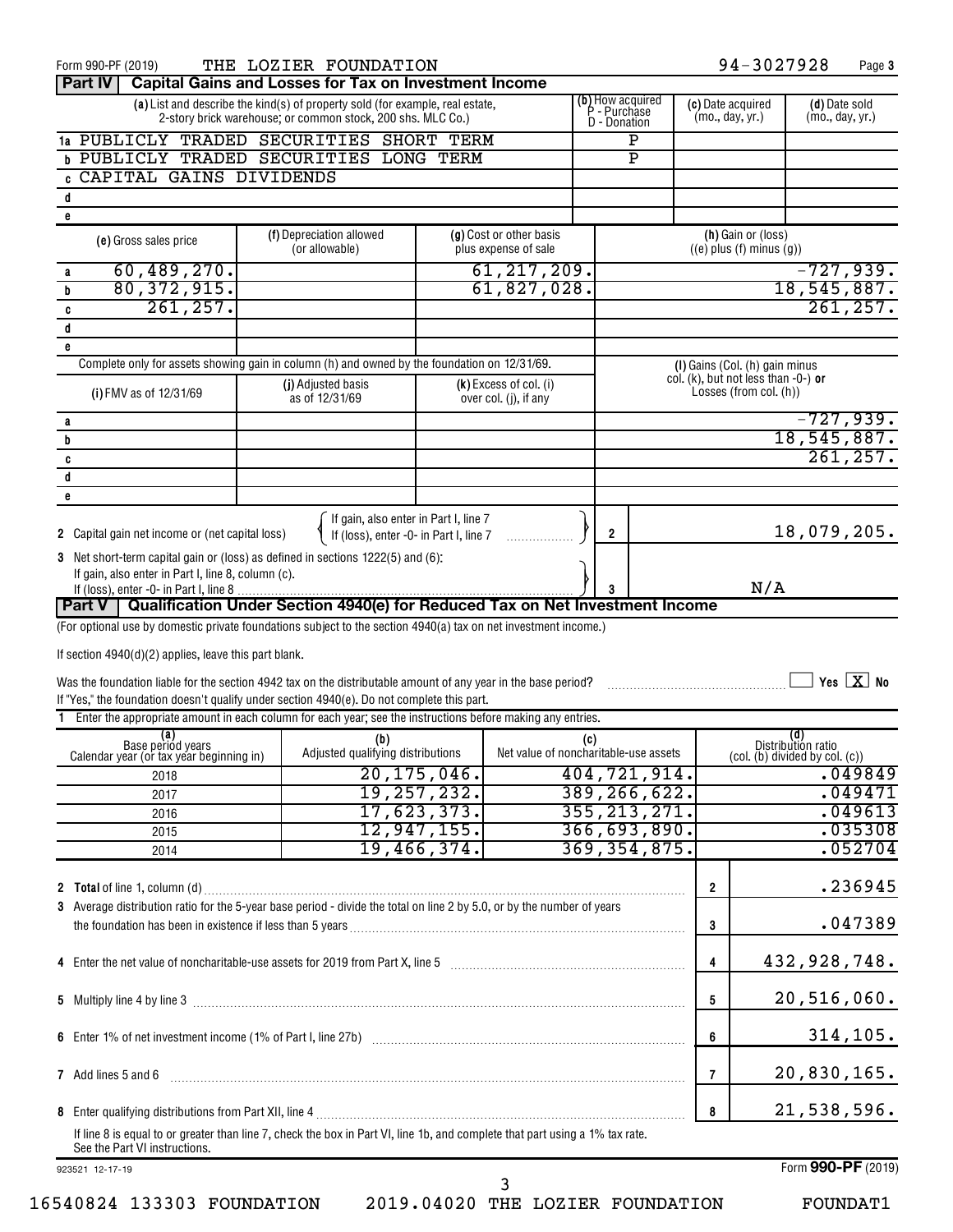| THE LOZIER FOUNDATION<br>Form 990-PF (2019)<br>Excise Tax Based on Investment Income (Section 4940(a), 4940(b), 4940(e), or 4948 - see instructions)<br>Part VI                                                                |                           | 94-3027928              |                |                              | Page 4                                                    |
|--------------------------------------------------------------------------------------------------------------------------------------------------------------------------------------------------------------------------------|---------------------------|-------------------------|----------------|------------------------------|-----------------------------------------------------------|
| 1a Exempt operating foundations described in section $4940(d)(2)$ , check here $\blacktriangleright$ and enter "N/A" on line 1.                                                                                                |                           |                         |                |                              |                                                           |
|                                                                                                                                                                                                                                |                           |                         |                |                              |                                                           |
| <b>b</b> Domestic foundations that meet the section 4940(e) requirements in Part V, check here $\blacktriangleright \boxed{X}$ and enter 1%                                                                                    |                           | $\mathbf{1}$            |                |                              | 314, 105.                                                 |
|                                                                                                                                                                                                                                |                           |                         |                |                              |                                                           |
| c All other domestic foundations enter 2% of line 27b. Exempt foreign organizations, enter 4% of Part I, line 12, col. (b)                                                                                                     |                           |                         |                |                              |                                                           |
|                                                                                                                                                                                                                                |                           |                         |                |                              |                                                           |
|                                                                                                                                                                                                                                |                           | $\overline{2}$<br>3     |                | 314, 105.                    |                                                           |
| Add lines 1 and 2<br>3                                                                                                                                                                                                         |                           |                         |                |                              |                                                           |
| 4                                                                                                                                                                                                                              |                           | $\overline{\mathbf{4}}$ |                | 314, 105.                    |                                                           |
| 5                                                                                                                                                                                                                              |                           | 5                       |                |                              |                                                           |
| Credits/Payments:<br>6                                                                                                                                                                                                         |                           |                         |                |                              |                                                           |
| a 2019 estimated tax payments and 2018 overpayment credited to 2019 [100] [100]                                                                                                                                                | $\frac{311,927}{0}$<br>6а |                         |                |                              |                                                           |
|                                                                                                                                                                                                                                | 6b                        |                         |                |                              |                                                           |
|                                                                                                                                                                                                                                | 40,000.<br>6c             |                         |                |                              |                                                           |
|                                                                                                                                                                                                                                | 6d                        |                         |                |                              |                                                           |
| 7 Total credits and payments. Add lines 6a through 6d [11] [12] Total Content Content of Total credits and payments. Add lines 6a through 6d                                                                                   |                           | $\overline{7}$          |                | 351,927.                     |                                                           |
| 8                                                                                                                                                                                                                              |                           | 8                       |                |                              | $\overline{0}$ .                                          |
| 9                                                                                                                                                                                                                              |                           | 9                       |                |                              |                                                           |
| Overpayment. If line 7 is more than the total of lines 5 and 8, enter the amount overpaid manufactured by the 7 is more than the total of lines 5 and 8, enter the amount overpaid<br>10                                       |                           | 10                      |                |                              | 37,822.                                                   |
| Enter the amount of line 10 to be: Credited to 2020 estimated tax ><br>11                                                                                                                                                      | 37, 822. Refunded         | 11                      |                |                              | $\overline{0}$ .                                          |
| <b>Part VII-A   Statements Regarding Activities</b>                                                                                                                                                                            |                           |                         |                |                              |                                                           |
| 1a During the tax year, did the foundation attempt to influence any national, state, or local legislation or did it participate or intervene in                                                                                |                           |                         |                | $\overline{\mathsf{Yes}}$ No |                                                           |
|                                                                                                                                                                                                                                |                           |                         | 1a             |                              | $\overline{\mathbf{x}}$                                   |
| b Did it spend more than \$100 during the year (either directly or indirectly) for political purposes? See the instructions for the definition                                                                                 |                           |                         | 1 <sub>b</sub> |                              | $\overline{\mathbf{X}}$                                   |
| If the answer is "Yes" to 1a or 1b, attach a detailed description of the activities and copies of any materials published or                                                                                                   |                           |                         |                |                              |                                                           |
| distributed by the foundation in connection with the activities.                                                                                                                                                               |                           |                         |                |                              |                                                           |
|                                                                                                                                                                                                                                |                           |                         | 1c             |                              | x.                                                        |
| d Enter the amount (if any) of tax on political expenditures (section 4955) imposed during the year:                                                                                                                           |                           |                         |                |                              |                                                           |
| (1) On the foundation. $\triangleright$ \$ 0. (2) On foundation managers. $\triangleright$ \$                                                                                                                                  | 0.                        |                         |                |                              |                                                           |
| e Enter the reimbursement (if any) paid by the foundation during the year for political expenditure tax imposed on foundation                                                                                                  |                           |                         |                |                              |                                                           |
| $0$ .<br>managers. $\triangleright$ \$                                                                                                                                                                                         |                           |                         |                |                              |                                                           |
| 2 Has the foundation engaged in any activities that have not previously been reported to the IRS?                                                                                                                              |                           |                         | $\overline{2}$ |                              | х                                                         |
| If "Yes," attach a detailed description of the activities.                                                                                                                                                                     |                           |                         |                |                              |                                                           |
| 3 Has the foundation made any changes, not previously reported to the IRS, in its governing instrument, articles of incorporation, or                                                                                          |                           |                         |                |                              |                                                           |
| bylaws, or other similar instruments? If "Yes," attach a conformed copy of the changes                                                                                                                                         |                           |                         | 3              |                              | x                                                         |
|                                                                                                                                                                                                                                |                           |                         | 4a             |                              | $\overline{\texttt{x}}$                                   |
| <b>b</b> If "Yes," has it filed a tax return on <b>Form 990-T</b> for this year?                                                                                                                                               |                           | N/A                     | 4b             |                              |                                                           |
| 5                                                                                                                                                                                                                              |                           |                         | 5              |                              | x                                                         |
| If "Yes," attach the statement required by General Instruction T.                                                                                                                                                              |                           |                         |                |                              |                                                           |
| Are the requirements of section 508(e) (relating to sections 4941 through 4945) satisfied either:                                                                                                                              |                           |                         |                |                              |                                                           |
| • By language in the governing instrument, or                                                                                                                                                                                  |                           |                         |                |                              |                                                           |
| • By state legislation that effectively amends the governing instrument so that no mandatory directions that conflict with the state law                                                                                       |                           |                         |                |                              |                                                           |
|                                                                                                                                                                                                                                |                           |                         | 6              | х                            |                                                           |
| 7                                                                                                                                                                                                                              |                           |                         | $\overline{7}$ | $\overline{\texttt{x}}$      |                                                           |
|                                                                                                                                                                                                                                |                           |                         |                |                              |                                                           |
| 8a Enter the states to which the foundation reports or with which it is registered. See instructions.                                                                                                                          |                           |                         |                |                              |                                                           |
| ΝE                                                                                                                                                                                                                             |                           |                         |                |                              |                                                           |
| <b>b</b> If the answer is "Yes" to line 7, has the foundation furnished a copy of Form 990-PF to the Attorney General (or designate)                                                                                           |                           |                         |                |                              |                                                           |
| of each state as required by General Instruction G? If "No," attach explanation [11] content manufactures in the state as required by General Instruction G? If "No," attach explanation [11] content manufactures in the stat |                           |                         | 8b             | x                            |                                                           |
| Is the foundation claiming status as a private operating foundation within the meaning of section $4942(j)(3)$ or $4942(j)(5)$ for calendar<br>9                                                                               |                           |                         |                |                              |                                                           |
|                                                                                                                                                                                                                                |                           |                         | 9              |                              | x                                                         |
| 10                                                                                                                                                                                                                             |                           |                         | 10             |                              | $\overline{\texttt{x}}$<br>$F_{\text{max}}$ 000 DE (0040) |

Form (2019) **990-PF**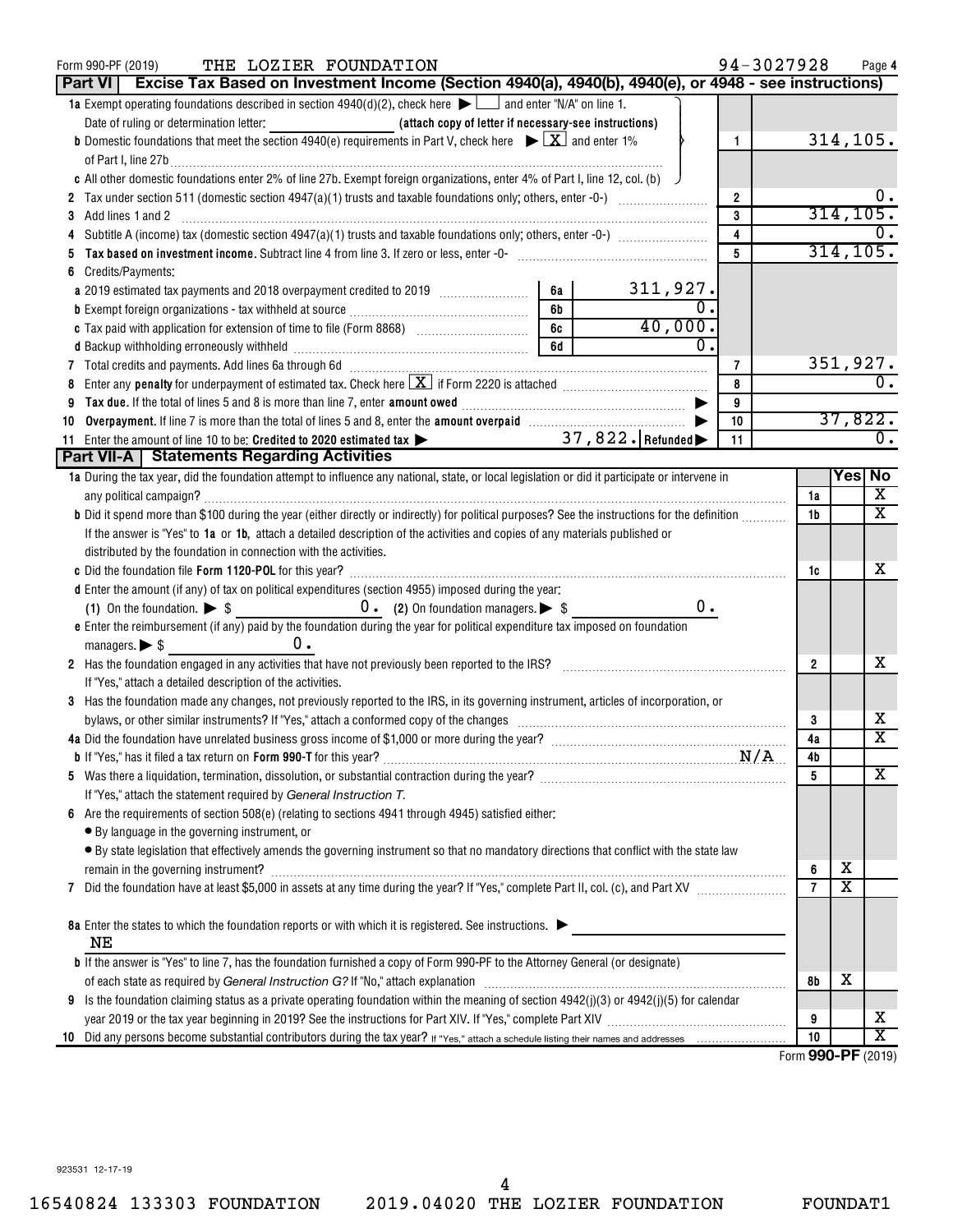Form 990-PF (2019)  $\,$  THE LOZIER FOUNDATION  $\,$  94  $-$  3027928  $\,$  Page  $\,$ 

|                 | <b>Part VII-A   Statements Regarding Activities (continued)</b>                                                                                                                                                                       |    |                         |                         |
|-----------------|---------------------------------------------------------------------------------------------------------------------------------------------------------------------------------------------------------------------------------------|----|-------------------------|-------------------------|
|                 |                                                                                                                                                                                                                                       |    | Yes                     | No                      |
|                 | 11 At any time during the year, did the foundation, directly or indirectly, own a controlled entity within the meaning of                                                                                                             |    |                         |                         |
|                 |                                                                                                                                                                                                                                       | 11 |                         | x                       |
|                 | 12 Did the foundation make a distribution to a donor advised fund over which the foundation or a disqualified person had advisory privileges?                                                                                         |    |                         |                         |
|                 | If "Yes," attach statement. See instructions                                                                                                                                                                                          | 12 |                         | x                       |
|                 | 13 Did the foundation comply with the public inspection requirements for its annual returns and exemption application?                                                                                                                | 13 | $\overline{\textbf{x}}$ |                         |
|                 | Website address $\blacktriangleright$ $N/A$                                                                                                                                                                                           |    |                         |                         |
|                 | Telephone no. > 402-457-8133<br>14 The books are in care of > JAIME WHITE                                                                                                                                                             |    |                         |                         |
|                 | $ZIP+4$ $\rightarrow$ 68110-1100<br>Located at > 6336 PERSHING DRIVE, OMAHA, NE                                                                                                                                                       |    |                         |                         |
|                 |                                                                                                                                                                                                                                       |    |                         |                         |
|                 | and enter the amount of tax-exempt interest received or accrued during the year $\ldots$ $\ldots$ $\ldots$ $\ldots$ $\ldots$ $\ldots$ $\ldots$ $\ldots$ $\ldots$ $\ldots$ $\ldots$ $\ldots$                                           |    | N/A                     |                         |
|                 | 16 At any time during calendar year 2019, did the foundation have an interest in or a signature or other authority over a bank,                                                                                                       |    | Yes∣                    | No                      |
|                 | securities, or other financial account in a foreign country?                                                                                                                                                                          | 16 |                         | $\mathbf x$             |
|                 |                                                                                                                                                                                                                                       |    |                         |                         |
|                 | See the instructions for exceptions and filing requirements for FinCEN Form 114. If "Yes," enter the name of the                                                                                                                      |    |                         |                         |
| foreign country | Part VII-B   Statements Regarding Activities for Which Form 4720 May Be Required                                                                                                                                                      |    |                         |                         |
|                 | File Form 4720 if any item is checked in the "Yes" column, unless an exception applies.                                                                                                                                               |    | Yesl                    | <b>No</b>               |
|                 | 1a During the year, did the foundation (either directly or indirectly):                                                                                                                                                               |    |                         |                         |
|                 | (1) Engage in the sale or exchange, or leasing of property with a disqualified person?                                                                                                                                                |    |                         |                         |
|                 | (2) Borrow money from, lend money to, or otherwise extend credit to (or accept it from)                                                                                                                                               |    |                         |                         |
|                 | a disqualified person?                                                                                                                                                                                                                |    |                         |                         |
|                 | $\overline{\mathbf{y}}$ Yes $\overline{\mathbf{X}}$ No                                                                                                                                                                                |    |                         |                         |
|                 |                                                                                                                                                                                                                                       |    |                         |                         |
|                 | (4) Pay compensation to, or pay or reimburse the expenses of, a disqualified person? $\ldots$ $\ldots$ $\ldots$ $\ldots$ $\ldots$ $\ldots$ $\ldots$ Yes $\boxed{\mathbf{X}}$ No                                                       |    |                         |                         |
|                 | (5) Transfer any income or assets to a disqualified person (or make any of either available                                                                                                                                           |    |                         |                         |
|                 |                                                                                                                                                                                                                                       |    |                         |                         |
|                 | (6) Agree to pay money or property to a government official? (Exception. Check "No"                                                                                                                                                   |    |                         |                         |
|                 | if the foundation agreed to make a grant to or to employ the official for a period after                                                                                                                                              |    |                         |                         |
|                 |                                                                                                                                                                                                                                       |    |                         |                         |
|                 | <b>b</b> If any answer is "Yes" to $1a(1)-(6)$ , did any of the acts fail to qualify under the exceptions described in Regulations                                                                                                    |    |                         |                         |
|                 | section 53.4941(d)-3 or in a current notice regarding disaster assistance? See instructions $M/A$                                                                                                                                     | 1b |                         |                         |
|                 | Organizations relying on a current notice regarding disaster assistance, check here manufaction containsations relying on a current reduce                                                                                            |    |                         |                         |
|                 | c Did the foundation engage in a prior year in any of the acts described in 1a, other than excepted acts, that were not corrected                                                                                                     |    |                         |                         |
|                 |                                                                                                                                                                                                                                       | 1c |                         | x                       |
|                 | 2 Taxes on failure to distribute income (section 4942) (does not apply for years the foundation was a private operating foundation                                                                                                    |    |                         |                         |
|                 | defined in section $4942(j)(3)$ or $4942(j)(5)$ :                                                                                                                                                                                     |    |                         |                         |
|                 | a At the end of tax year 2019, did the foundation have any undistributed income (Part XIII, lines                                                                                                                                     |    |                         |                         |
|                 |                                                                                                                                                                                                                                       |    |                         |                         |
|                 | If "Yes," list the years $\blacktriangleright$                                                                                                                                                                                        |    |                         |                         |
|                 | <b>b</b> Are there any years listed in 2a for which the foundation is <b>not</b> applying the provisions of section $4942(a)(2)$ (relating to incorrect                                                                               |    |                         |                         |
|                 | valuation of assets) to the year's undistributed income? (If applying section 4942(a)(2) to all years listed, answer "No" and attach                                                                                                  |    |                         |                         |
|                 | N/A<br>statement - see instructions.) 2000 minimum contract and the intervention of the intervention of the intervention of the intervention of the intervention of the intervention of the intervention of the intervention of the i | 2b |                         |                         |
|                 | c If the provisions of section $4942(a)(2)$ are being applied to any of the years listed in 2a, list the years here.                                                                                                                  |    |                         |                         |
|                 |                                                                                                                                                                                                                                       |    |                         |                         |
|                 | 3a Did the foundation hold more than a 2% direct or indirect interest in any business enterprise at any time                                                                                                                          |    |                         |                         |
|                 | $\boxed{\mathbf{X}}$ Yes<br>No                                                                                                                                                                                                        |    |                         |                         |
|                 | <b>b</b> If "Yes," did it have excess business holdings in 2019 as a result of (1) any purchase by the foundation or disqualified persons after                                                                                       |    |                         |                         |
|                 | May 26, 1969; (2) the lapse of the 5-year period (or longer period approved by the Commissioner under section $4943(c)(7)$ ) to dispose                                                                                               |    |                         |                         |
|                 | of holdings acquired by gift or bequest; or (3) the lapse of the 10-, 15-, or 20-year first phase holding period? (Use Form 4720,                                                                                                     |    |                         |                         |
|                 | Schedule C, to determine if the foundation had excess business holdings in 2019.) [11] manufacture content to determine if the foundation had excess business holdings in 2019.) [11] manufacture content of the state of the         | 3b |                         | х                       |
|                 |                                                                                                                                                                                                                                       | 4a |                         | $\overline{\textbf{x}}$ |
|                 | <b>b</b> Did the foundation make any investment in a prior year (but after December 31, 1969) that could jeopardize its charitable purpose that                                                                                       |    |                         |                         |
|                 |                                                                                                                                                                                                                                       | 4b |                         | х                       |
|                 |                                                                                                                                                                                                                                       |    |                         |                         |

Form (2019) **990-PF**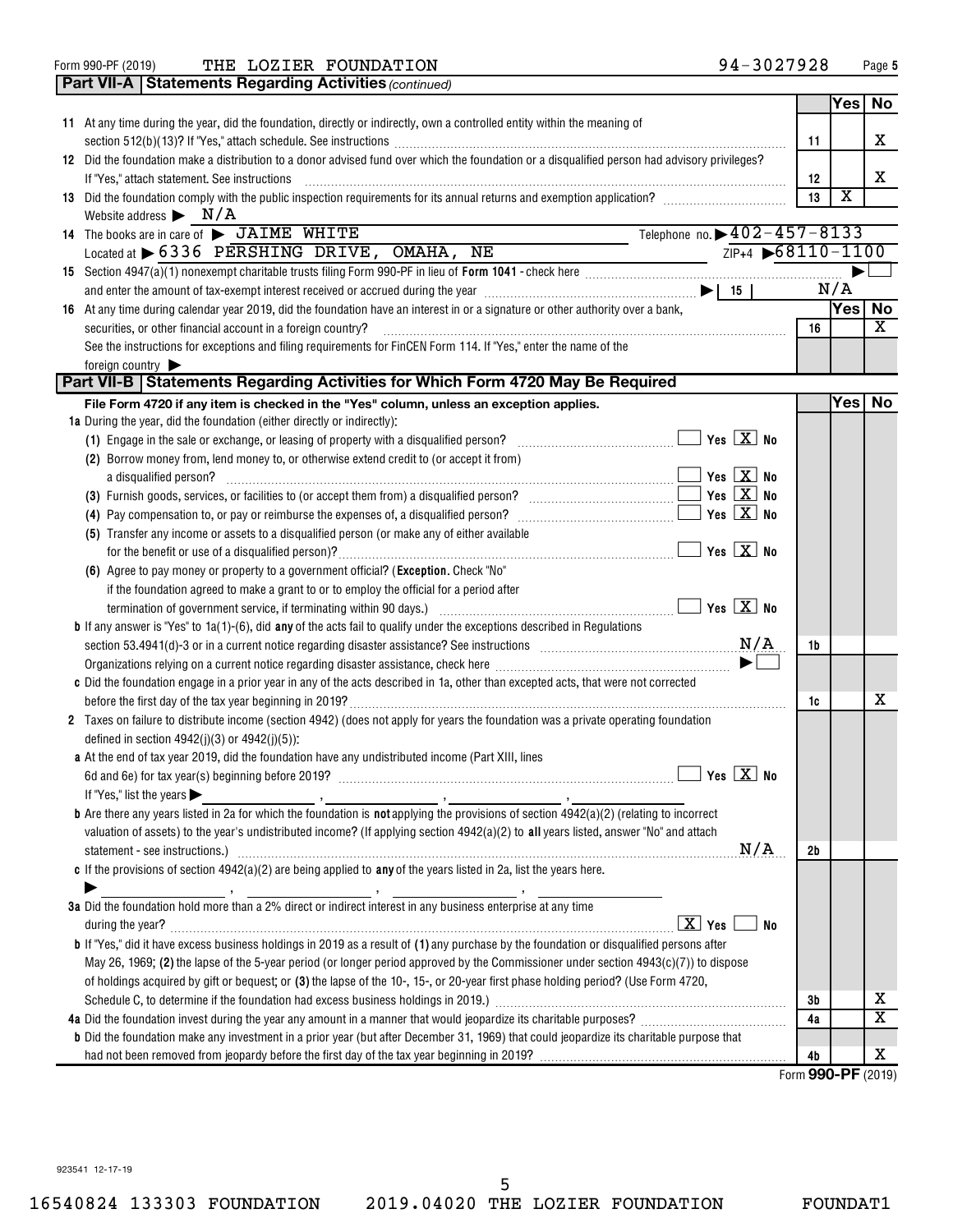#### Form 990-PF (2019) Page THE LOZIER FOUNDATION 94-3027928 **Part VII-B | Statements Regarding Activities for Which Form 4720 May Be Required as a Venetical Community**

| THE LOZIER FOUNDATION |
|-----------------------|
|-----------------------|

| <b>Part VII-B   Statements Regarding Activities for Which Form 4720 May Be Required</b> (continued)                                                                                                                                        |                                                 |                       |    |      |    |
|--------------------------------------------------------------------------------------------------------------------------------------------------------------------------------------------------------------------------------------------|-------------------------------------------------|-----------------------|----|------|----|
| 5a During the year, did the foundation pay or incur any amount to:                                                                                                                                                                         |                                                 |                       |    | Yesl | No |
|                                                                                                                                                                                                                                            | $\boxed{\phantom{1}}$ Yes $\boxed{\text{X}}$ No |                       |    |      |    |
| (2) Influence the outcome of any specific public election (see section 4955); or to carry on, directly or indirectly,                                                                                                                      |                                                 |                       |    |      |    |
|                                                                                                                                                                                                                                            |                                                 | <b>No</b>             |    |      |    |
|                                                                                                                                                                                                                                            |                                                 | No                    |    |      |    |
| (4) Provide a grant to an organization other than a charitable, etc., organization described in section                                                                                                                                    |                                                 |                       |    |      |    |
|                                                                                                                                                                                                                                            | $\boxed{\text{X}}$ Yes                          | No                    |    |      |    |
| (5) Provide for any purpose other than religious, charitable, scientific, literary, or educational purposes, or for                                                                                                                        |                                                 |                       |    |      |    |
| the prevention of cruelty to children or animals? [11] matter contains and prevention of cruelty to children or animals?                                                                                                                   |                                                 | $Yes \quad X$ No      |    |      |    |
| <b>b</b> If any answer is "Yes" to 5a(1)-(5), did <b>any</b> of the transactions fail to qualify under the exceptions described in Regulations                                                                                             |                                                 |                       |    |      |    |
| section 53.4945 or in a current notice regarding disaster assistance? See instructions [11,111] successions and the content of the content of the set of the content of the content of the content of the content of the conte             |                                                 |                       | 5b |      | x  |
|                                                                                                                                                                                                                                            |                                                 | $\blacktriangleright$ |    |      |    |
| c If the answer is "Yes" to question 5a(4), does the foundation claim exemption from the tax because it maintained                                                                                                                         |                                                 |                       |    |      |    |
|                                                                                                                                                                                                                                            |                                                 | <b>No</b>             |    |      |    |
| If "Yes," attach the statement required by Regulations section 53.4945-5(d).                                                                                                                                                               |                                                 |                       |    |      |    |
| 6a Did the foundation, during the year, receive any funds, directly or indirectly, to pay premiums on                                                                                                                                      |                                                 |                       |    |      |    |
| a personal benefit contract? $\ldots$ No                                                                                                                                                                                                   |                                                 |                       |    |      |    |
| <b>b</b> Did the foundation, during the year, pay premiums, directly or indirectly, on a personal benefit contract?<br><b>b</b> Did the foundation, during the year, pay premiums, directly or indirectly, on a personal benefit contract? |                                                 |                       | 6b |      | x  |
| If "Yes" to 6b, file Form 8870.                                                                                                                                                                                                            |                                                 |                       |    |      |    |
| 7a At any time during the tax year, was the foundation a party to a prohibited tax shelter transaction? $\Box$ $\Box$ Yes $\Box$ Yes $\Box$ No                                                                                             |                                                 |                       |    |      |    |
|                                                                                                                                                                                                                                            |                                                 |                       | 7b |      |    |
| 8 Is the foundation subject to the section 4960 tax on payment(s) of more than \$1,000,000 in remuneration or                                                                                                                              |                                                 |                       |    |      |    |
|                                                                                                                                                                                                                                            |                                                 |                       |    |      |    |
| <b>Part VIII</b><br>Information About Officers, Directors, Trustees, Foundation Managers, Highly                                                                                                                                           |                                                 |                       |    |      |    |
| <b>Paid Employees, and Contractors</b>                                                                                                                                                                                                     |                                                 |                       |    |      |    |
| 1 List all officers, directors, trustees, and foundation managers and their compensation.                                                                                                                                                  |                                                 |                       |    |      |    |

| (a) Name and address                                                                                                                                                         | (b) Title, and average<br>hours per week devoted<br>to position | (c) Compensation<br>(If not paid,<br>enter -0-) | (d) Contributions to<br>employee benefit plans<br>and deferred<br>compensation | (e) Expense<br>account, other<br>allowances |
|------------------------------------------------------------------------------------------------------------------------------------------------------------------------------|-----------------------------------------------------------------|-------------------------------------------------|--------------------------------------------------------------------------------|---------------------------------------------|
| SEE STATEMENT 12                                                                                                                                                             |                                                                 | 0.                                              | 0.                                                                             | $0$ .                                       |
|                                                                                                                                                                              |                                                                 |                                                 |                                                                                |                                             |
|                                                                                                                                                                              |                                                                 |                                                 |                                                                                |                                             |
|                                                                                                                                                                              |                                                                 |                                                 |                                                                                |                                             |
| 2 Compensation of five highest-paid employees (other than those included on line 1). If none, enter "NONE."<br>(a) Name and address of each employee paid more than \$50,000 | (b) Title, and average<br>hours per week<br>devoted to position | (c) Compensation                                | (d) Contributions to<br>employee benefit plans<br>and deferred<br>compensation | (e) Expense<br>account, other<br>allowances |
| <b>NONE</b>                                                                                                                                                                  |                                                                 |                                                 |                                                                                |                                             |
|                                                                                                                                                                              |                                                                 |                                                 |                                                                                |                                             |
|                                                                                                                                                                              |                                                                 |                                                 |                                                                                |                                             |
|                                                                                                                                                                              |                                                                 |                                                 |                                                                                |                                             |
| Total number of other employees paid over \$50,000                                                                                                                           |                                                                 |                                                 |                                                                                | 0                                           |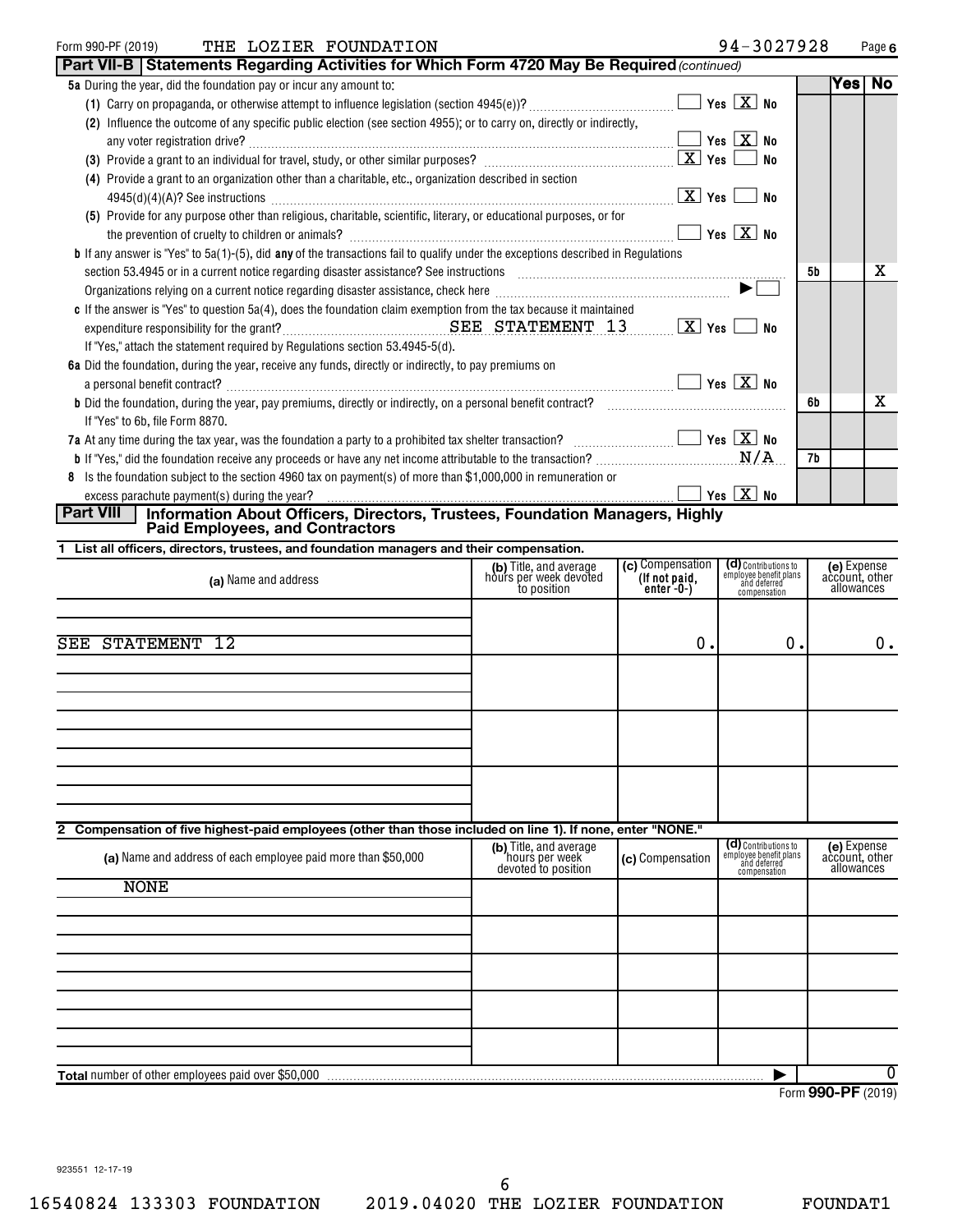| <b>Part VIII</b><br>Information About Officers, Directors, Trustees, Foundation Managers, Highly<br>Paid Employees, and Contractors (continued)                                                                                                           |                     |                                          |
|-----------------------------------------------------------------------------------------------------------------------------------------------------------------------------------------------------------------------------------------------------------|---------------------|------------------------------------------|
| 3 Five highest-paid independent contractors for professional services. If none, enter "NONE."                                                                                                                                                             |                     |                                          |
| (a) Name and address of each person paid more than \$50,000                                                                                                                                                                                               | (b) Type of service | (c) Compensation                         |
| <b>CITI PRIVATE BANK</b>                                                                                                                                                                                                                                  |                     |                                          |
| 1 COURT SQUARE, FLOOR 22/4, LIC, NY 11120                                                                                                                                                                                                                 | INVESTMENT ADVISOR  | 388,037.                                 |
| LOOMIS, SAYLES & COMPANY LP                                                                                                                                                                                                                               |                     |                                          |
| P.O. BOX 7247-6804, PHILADELPHIA, PA 19170                                                                                                                                                                                                                | INVESTMENT ADVISOR  | 215,926.                                 |
| THE LONDON COMPANY - 1801 BAYBERRY COURT,                                                                                                                                                                                                                 |                     |                                          |
| SUITE 301, RICHMOND, VA 23226                                                                                                                                                                                                                             | INVESTMENT ADVISOR  | 199,665.                                 |
| PRIVATE INCOME CAPITAL MGMT LLC                                                                                                                                                                                                                           |                     |                                          |
| 1420 5TH AVE, SUITE 3350, SEATTLE, WA 98101                                                                                                                                                                                                               | INVESTMENT ADVISOR  | 141,528.                                 |
| BNY MELLON                                                                                                                                                                                                                                                |                     |                                          |
| BOX 223230, PITTSBURGH, PA 15251                                                                                                                                                                                                                          | CUSTODIAN           | $\frac{92,414}{0}$                       |
|                                                                                                                                                                                                                                                           |                     | $\overline{0}$<br>▶                      |
| <b>Part IX-A   Summary of Direct Charitable Activities</b>                                                                                                                                                                                                |                     |                                          |
| List the foundation's four largest direct charitable activities during the tax year. Include relevant statistical information such as the<br>number of organizations and other beneficiaries served, conferences convened, research papers produced, etc. |                     | Expenses                                 |
| N/A<br>$1 \quad$                                                                                                                                                                                                                                          |                     |                                          |
|                                                                                                                                                                                                                                                           |                     |                                          |
|                                                                                                                                                                                                                                                           |                     |                                          |
| $\mathbf{2}$                                                                                                                                                                                                                                              |                     |                                          |
|                                                                                                                                                                                                                                                           |                     |                                          |
|                                                                                                                                                                                                                                                           |                     |                                          |
| 3                                                                                                                                                                                                                                                         |                     |                                          |
|                                                                                                                                                                                                                                                           |                     |                                          |
|                                                                                                                                                                                                                                                           |                     |                                          |
| 4                                                                                                                                                                                                                                                         |                     |                                          |
|                                                                                                                                                                                                                                                           |                     |                                          |
|                                                                                                                                                                                                                                                           |                     |                                          |
| <b>Part IX-B Summary of Program-Related Investments</b>                                                                                                                                                                                                   |                     |                                          |
| Describe the two largest program-related investments made by the foundation during the tax year on lines 1 and 2.                                                                                                                                         |                     | Amount                                   |
| N/A<br>1.                                                                                                                                                                                                                                                 |                     |                                          |
|                                                                                                                                                                                                                                                           |                     |                                          |
|                                                                                                                                                                                                                                                           |                     |                                          |
| 2                                                                                                                                                                                                                                                         |                     |                                          |
|                                                                                                                                                                                                                                                           |                     |                                          |
|                                                                                                                                                                                                                                                           |                     |                                          |
| All other program-related investments. See instructions.                                                                                                                                                                                                  |                     |                                          |
| 3                                                                                                                                                                                                                                                         |                     |                                          |
|                                                                                                                                                                                                                                                           |                     |                                          |
|                                                                                                                                                                                                                                                           |                     |                                          |
|                                                                                                                                                                                                                                                           |                     |                                          |
|                                                                                                                                                                                                                                                           |                     |                                          |
|                                                                                                                                                                                                                                                           |                     |                                          |
| Total. Add lines 1 through 3                                                                                                                                                                                                                              |                     | 0.                                       |
|                                                                                                                                                                                                                                                           |                     | $000 \text{ } \text{D} \text{ } \text{}$ |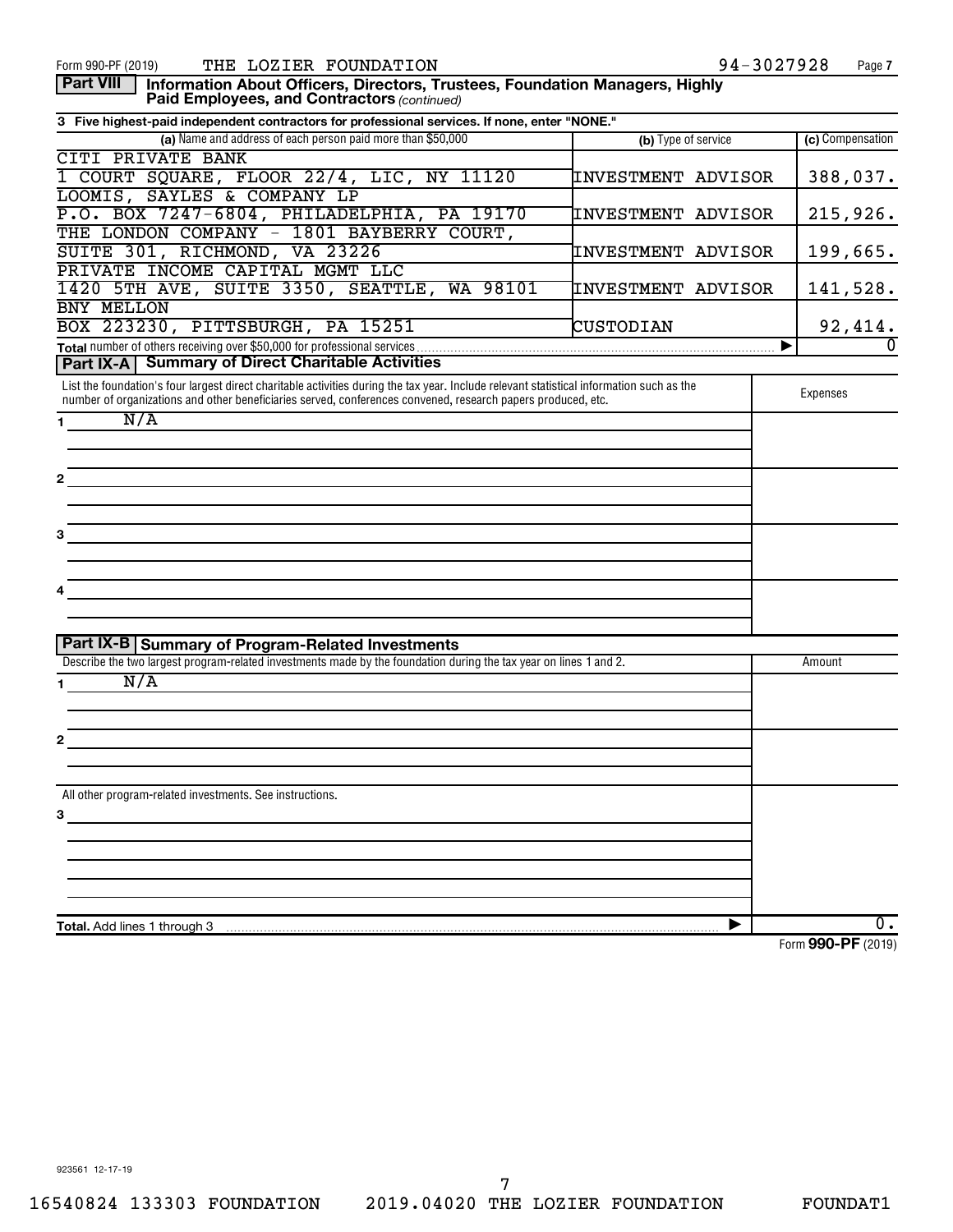|                     | Part X<br>Minimum Investment Return (All domestic foundations must complete this part. Foreign foundations, see instructions.)                                                                                                                                                                                                                                                                                                                                                           |                 |           |                         |                                 |
|---------------------|------------------------------------------------------------------------------------------------------------------------------------------------------------------------------------------------------------------------------------------------------------------------------------------------------------------------------------------------------------------------------------------------------------------------------------------------------------------------------------------|-----------------|-----------|-------------------------|---------------------------------|
| 1.                  | Fair market value of assets not used (or held for use) directly in carrying out charitable, etc., purposes:                                                                                                                                                                                                                                                                                                                                                                              |                 |           |                         |                                 |
|                     | a Average monthly fair market value of securities [11] matter content to the content of the second state of securities [11] matter content and average monthly fair market value of securities [11] matter content and average                                                                                                                                                                                                                                                           |                 |           | 1a                      | 393,099,765.                    |
|                     | <b>b</b> Average of monthly cash balances<br>$\begin{minipage}{0.5\textwidth} \begin{tabular}{ l l l } \hline \multicolumn{1}{ l l l } \hline \multicolumn{1}{ l l } \multicolumn{1}{ l } \multicolumn{1}{ l } \multicolumn{1}{ l } \multicolumn{1}{ l } \multicolumn{1}{ l } \multicolumn{1}{ l } \multicolumn{1}{ l } \multicolumn{1}{ l } \multicolumn{1}{ l } \multicolumn{1}{ l } \multicolumn{1}{ l } \multicolumn{1}{ l } \multicolumn{1}{ l } \multicolumn{1}{ l } \multicolumn$ |                 |           | 1b                      | 46,389,165.                     |
|                     |                                                                                                                                                                                                                                                                                                                                                                                                                                                                                          |                 |           | 1c                      | 32,642.                         |
|                     | d Total (add lines 1a, b, and c) manufactured and control of the control of the control of the control of the control of the control of the control of the control of the control of the control of the control of the control                                                                                                                                                                                                                                                           |                 |           | 1 <sub>d</sub>          | 439, 521, 572.                  |
|                     | e Reduction claimed for blockage or other factors reported on lines 1a and                                                                                                                                                                                                                                                                                                                                                                                                               |                 |           |                         |                                 |
|                     |                                                                                                                                                                                                                                                                                                                                                                                                                                                                                          |                 | 0.        |                         |                                 |
| $\overline{2}$      | Acquisition indebtedness applicable to line 1 assets [11] Assets [11] Acquisition indebtedness applicable to line 1 assets [11] Assets [11] Acquisition indebtedness applicable to line 1 assets [11] Assets [11] Acquisition                                                                                                                                                                                                                                                            |                 |           | $\overline{2}$          | $0 \cdot$                       |
| 3                   | Subtract line 2 from line 1d <b>Machinese and Contract Line 2</b> from line 1d <b>Machinese Automobile 2</b>                                                                                                                                                                                                                                                                                                                                                                             |                 |           | 3                       | 439,521,572.                    |
| 4                   |                                                                                                                                                                                                                                                                                                                                                                                                                                                                                          |                 |           | $\overline{\mathbf{4}}$ | 6,592,824.                      |
| 5                   |                                                                                                                                                                                                                                                                                                                                                                                                                                                                                          |                 |           | $5\phantom{.0}$         | 432,928,748.                    |
| 6                   | Minimum investment return. Enter 5% of line 5 [11] Minimum material contracts and the state of the state of the state of the state of the state of the state of the state of the state of the state of the state of the state                                                                                                                                                                                                                                                            |                 |           | 6                       | 21,646,437.                     |
|                     | <b>Part XI</b> Distributable Amount (see instructions) (Section 4942(j)(3) and (j)(5) private operating foundations and certain                                                                                                                                                                                                                                                                                                                                                          |                 |           |                         |                                 |
|                     | foreign organizations, check here $\blacktriangleright$ $\Box$ and do not complete this part.)                                                                                                                                                                                                                                                                                                                                                                                           |                 |           |                         |                                 |
| 1                   |                                                                                                                                                                                                                                                                                                                                                                                                                                                                                          |                 |           | $\mathbf{1}$            | 21,646,437.                     |
|                     | 2a Tax on investment income for 2019 from Part VI, line 5 [100] [100] [20] Tax on investment income for 2019 from Part VI, line 5                                                                                                                                                                                                                                                                                                                                                        | 2a              | 314, 105. |                         |                                 |
|                     | <b>b</b> Income tax for 2019. (This does not include the tax from Part VI.)                                                                                                                                                                                                                                                                                                                                                                                                              | $\overline{2b}$ |           |                         |                                 |
|                     |                                                                                                                                                                                                                                                                                                                                                                                                                                                                                          |                 |           | 2c                      | 314, 105.                       |
| 3                   |                                                                                                                                                                                                                                                                                                                                                                                                                                                                                          |                 |           | 3                       | 21, 332, 332.                   |
| 4                   |                                                                                                                                                                                                                                                                                                                                                                                                                                                                                          |                 |           | $\overline{4}$          | 10, 146.                        |
| 5                   |                                                                                                                                                                                                                                                                                                                                                                                                                                                                                          |                 |           | 5                       | 21, 342, 478.                   |
| 6                   | Deduction from distributable amount (see instructions) with an amount contained and an amount of the contained                                                                                                                                                                                                                                                                                                                                                                           |                 |           | 6                       | $0$ .                           |
| 7                   |                                                                                                                                                                                                                                                                                                                                                                                                                                                                                          |                 |           | $\overline{7}$          | 21, 342, 478.                   |
|                     | <b>Part XII</b> Qualifying Distributions (see instructions)                                                                                                                                                                                                                                                                                                                                                                                                                              |                 |           |                         |                                 |
| 1.                  | Amounts paid (including administrative expenses) to accomplish charitable, etc., purposes:                                                                                                                                                                                                                                                                                                                                                                                               |                 |           |                         |                                 |
|                     |                                                                                                                                                                                                                                                                                                                                                                                                                                                                                          |                 |           | 1a<br>1 <sub>b</sub>    | 21,538,596.<br>$\overline{0}$ . |
|                     |                                                                                                                                                                                                                                                                                                                                                                                                                                                                                          |                 |           |                         |                                 |
| $\overline{2}$<br>3 |                                                                                                                                                                                                                                                                                                                                                                                                                                                                                          |                 |           | $\overline{2}$          |                                 |
|                     | Amounts set aside for specific charitable projects that satisfy the:                                                                                                                                                                                                                                                                                                                                                                                                                     |                 |           |                         |                                 |
|                     |                                                                                                                                                                                                                                                                                                                                                                                                                                                                                          |                 |           | 3a<br>3b                |                                 |
|                     |                                                                                                                                                                                                                                                                                                                                                                                                                                                                                          |                 |           | $\overline{\mathbf{4}}$ | 21,538,596.                     |
| 4                   | Foundations that qualify under section 4940(e) for the reduced rate of tax on net investment                                                                                                                                                                                                                                                                                                                                                                                             |                 |           |                         |                                 |
| 5                   | income. Enter 1% of Part I, line 27b [ with the with the contract the contract of Part I, line 27b [ with the w                                                                                                                                                                                                                                                                                                                                                                          |                 |           | 5                       | 314, 105.                       |
| 6                   |                                                                                                                                                                                                                                                                                                                                                                                                                                                                                          |                 |           | $\overline{6}$          | 21, 224, 491.                   |
|                     | Note: The amount on line 6 will be used in Part V, column (b), in subsequent years when calculating whether the foundation qualifies for the section<br>4940(e) reduction of tax in those years.                                                                                                                                                                                                                                                                                         |                 |           |                         |                                 |

Form (2019) **990-PF**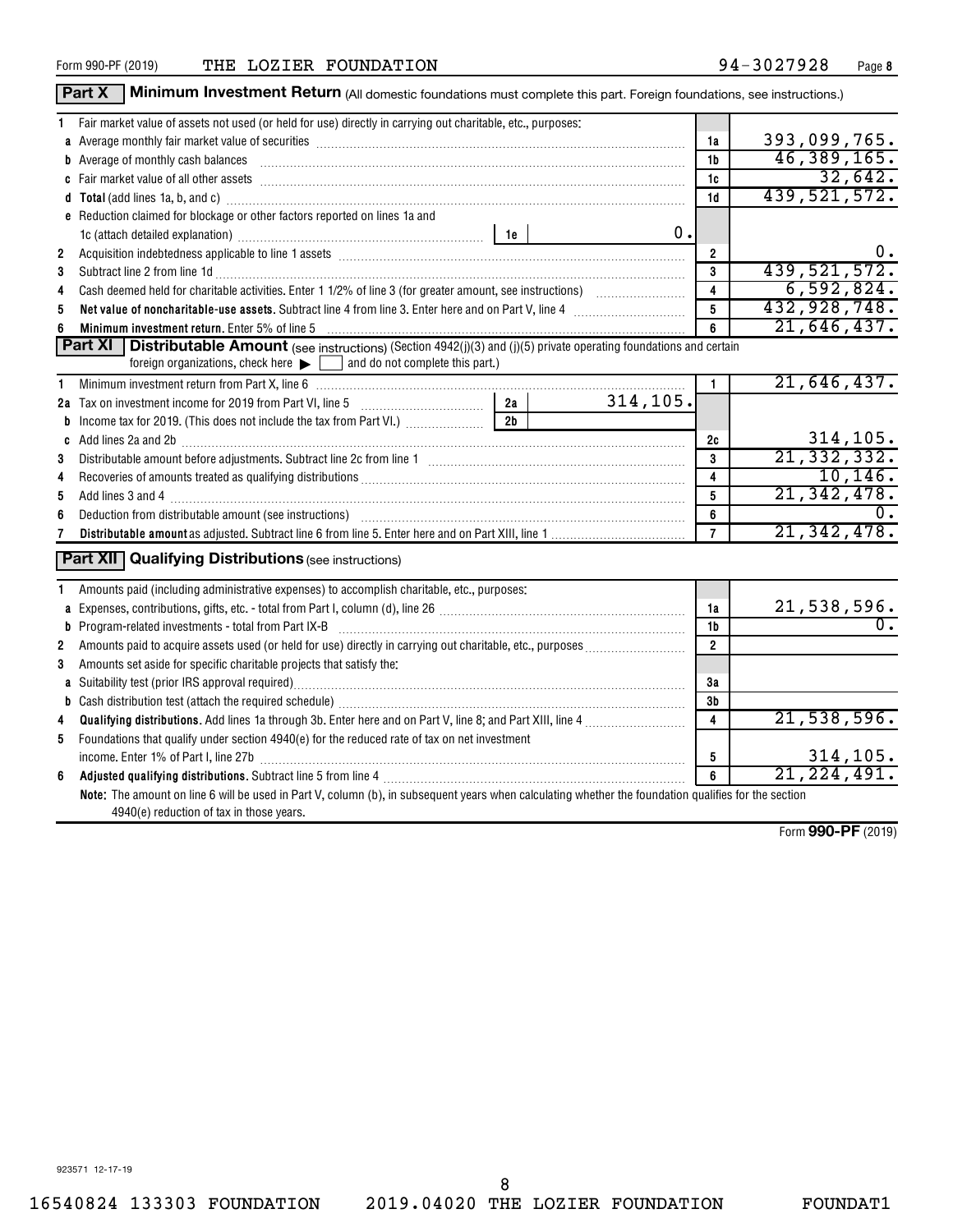### **Part XIII Undistributed Income** (see instructions)

|                                                                                                          | (a)<br>Corpus | (b)<br>Years prior to 2018 | (c)<br>2018 | (d)<br>2019   |
|----------------------------------------------------------------------------------------------------------|---------------|----------------------------|-------------|---------------|
| 1 Distributable amount for 2019 from Part XI,                                                            |               |                            |             | 21, 342, 478. |
| 2 Undistributed income, if any, as of the end of 2019:                                                   |               |                            |             |               |
| a Enter amount for 2018 only                                                                             |               |                            | 0.          |               |
| <b>b</b> Total for prior years:                                                                          |               |                            |             |               |
|                                                                                                          |               | Ο.                         |             |               |
| 3 Excess distributions carryover, if any, to 2019:                                                       |               |                            |             |               |
| 1,883,666.<br>a From 2014                                                                                |               |                            |             |               |
| <b>b</b> From 2015<br>.<br>94,023.                                                                       |               |                            |             |               |
| c From 2016<br>.<br>236,051.                                                                             |               |                            |             |               |
| dFrom 2017<br>.<br>455,900.                                                                              |               |                            |             |               |
| e From 2018<br>.                                                                                         | 2,669,640.    |                            |             |               |
| 4 Qualifying distributions for 2019 from                                                                 |               |                            |             |               |
| Part XII, line 4: ▶ \$ 21, 538, 596.                                                                     |               |                            |             |               |
| a Applied to 2018, but not more than line 2a                                                             |               |                            | О.          |               |
| <b>b</b> Applied to undistributed income of prior                                                        |               |                            |             |               |
| years (Election required - see instructions)                                                             |               | О.                         |             |               |
| c Treated as distributions out of corpus                                                                 |               |                            |             |               |
| (Election required - see instructions)                                                                   | $\mathbf 0$ . |                            |             |               |
| d Applied to 2019 distributable amount                                                                   |               |                            |             | 21, 342, 478. |
| e Remaining amount distributed out of corpus                                                             | 196, 118.     |                            |             |               |
| 5 Excess distributions carryover applied to 2019<br>(If an amount appears in column (d), the same amount | 0.            |                            |             | 0.            |
| 6<br>Enter the net total of each column as                                                               |               |                            |             |               |
| indicated below:                                                                                         | 2,865,758.    |                            |             |               |
| <b>a</b> Corpus. Add lines 3f, 4c, and 4e. Subtract line 5                                               |               |                            |             |               |
| <b>b</b> Prior years' undistributed income. Subtract                                                     |               | 0.                         |             |               |
| c Enter the amount of prior years'                                                                       |               |                            |             |               |
| undistributed income for which a notice of                                                               |               |                            |             |               |
| deficiency has been issued, or on which<br>the section 4942(a) tax has been previously                   |               |                            |             |               |
| assessed                                                                                                 |               | 0.                         |             |               |
| d Subtract line 6c from line 6b. Taxable                                                                 |               |                            |             |               |
|                                                                                                          |               | 0.                         |             |               |
| e Undistributed income for 2018. Subtract line                                                           |               |                            |             |               |
| 4a from line 2a. Taxable amount - see instr.                                                             |               |                            | 0.          |               |
| f Undistributed income for 2019. Subtract                                                                |               |                            |             |               |
| lines 4d and 5 from line 1. This amount must                                                             |               |                            |             |               |
|                                                                                                          |               |                            |             | 0.            |
| 7 Amounts treated as distributions out of                                                                |               |                            |             |               |
| corpus to satisfy requirements imposed by                                                                |               |                            |             |               |
| section $170(b)(1)(F)$ or $4942(g)(3)$ (Election                                                         |               |                            |             |               |
| may be required - see instructions)                                                                      | 0.            |                            |             |               |
| 8 Excess distributions carryover from 2014                                                               | 1,883,666.    |                            |             |               |
| not applied on line 5 or line 7                                                                          |               |                            |             |               |
| 9 Excess distributions carryover to 2020.<br>Subtract lines 7 and 8 from line 6a                         | 982,092.      |                            |             |               |
| 10 Analysis of line 9:                                                                                   |               |                            |             |               |
| a Excess from 2015                                                                                       |               |                            |             |               |
| 94,023.<br><b>b</b> Excess from 2016                                                                     |               |                            |             |               |
| 236,051<br>c Excess from 2017                                                                            |               |                            |             |               |
| 455,900.<br>dExcess from 2018 $\ldots$                                                                   |               |                            |             |               |
| 196, 118.<br>e Excess from 2019                                                                          |               |                            |             |               |

923581 12-17-19

16540824 133303 FOUNDATION 2019.04020 THE LOZIER FOUNDATION FOUNDAT1

9

Form (2019) **990-PF**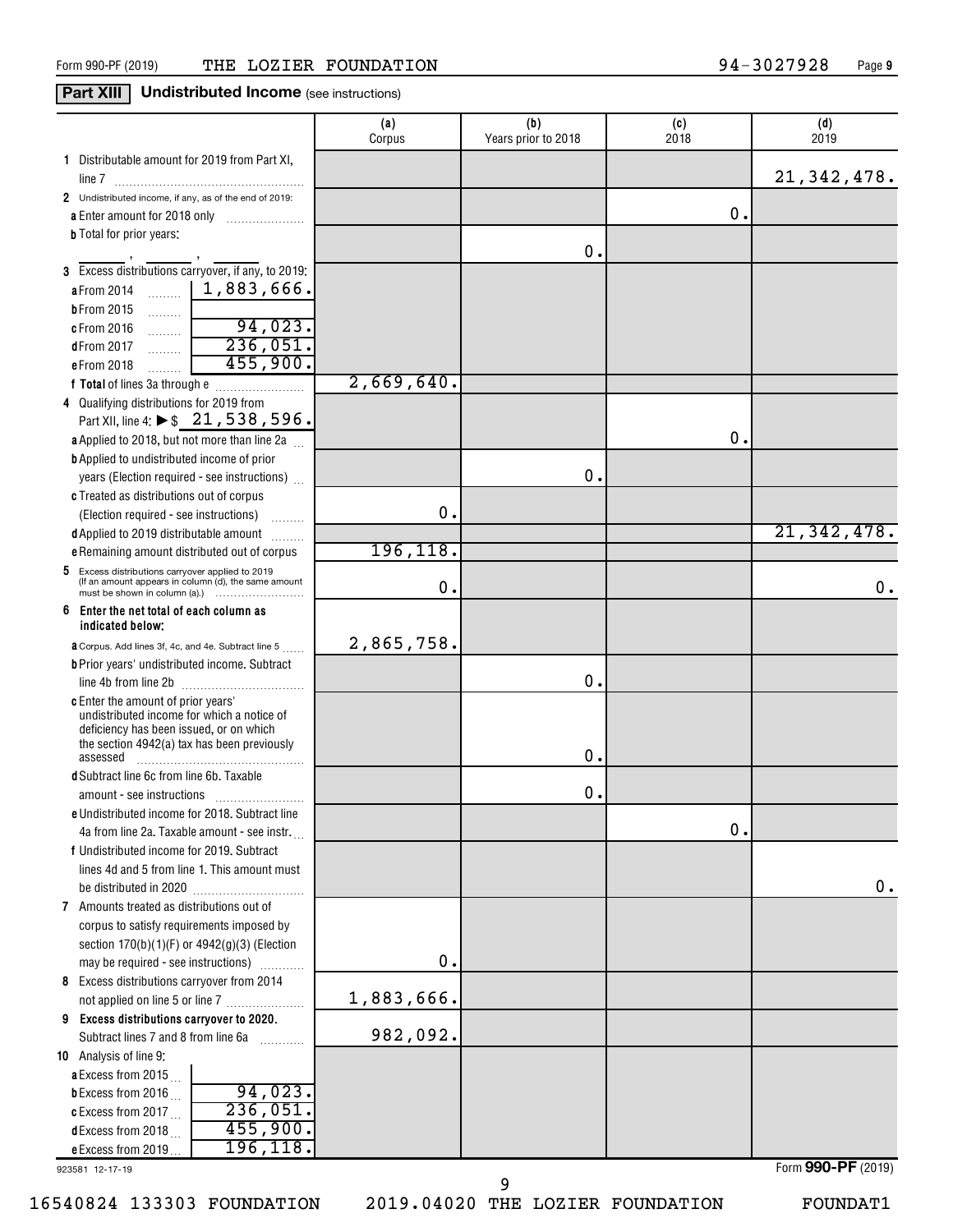| Form 990-PF (2019)                                                                                                                           | THE LOZIER FOUNDATION |          |               | 94-3027928    | Page 10    |
|----------------------------------------------------------------------------------------------------------------------------------------------|-----------------------|----------|---------------|---------------|------------|
| <b>Part XIV   Private Operating Foundations</b> (see instructions and Part VII-A, question 9)                                                |                       |          |               | N/A           |            |
| 1 a If the foundation has received a ruling or determination letter that it is a private operating                                           |                       |          |               |               |            |
| foundation, and the ruling is effective for 2019, enter the date of the ruling                                                               |                       |          | ▶             |               |            |
| <b>b</b> Check box to indicate whether the foundation is a private operating foundation described in section                                 |                       |          | .             | 4942(j)(3) or | 4942(j)(5) |
| 2 a Enter the lesser of the adjusted net                                                                                                     | Tax year              |          | Prior 3 years |               |            |
| income from Part I or the minimum                                                                                                            | (a) 2019              | (b) 2018 | (c) 2017      | $(d)$ 2016    | (e) Total  |
| investment return from Part X for                                                                                                            |                       |          |               |               |            |
| each year listed                                                                                                                             |                       |          |               |               |            |
|                                                                                                                                              |                       |          |               |               |            |
| c Qualifying distributions from Part XII,                                                                                                    |                       |          |               |               |            |
| line 4, for each year listed <i></i>                                                                                                         |                       |          |               |               |            |
| <b>d</b> Amounts included in line 2c not                                                                                                     |                       |          |               |               |            |
| used directly for active conduct of                                                                                                          |                       |          |               |               |            |
| exempt activities                                                                                                                            |                       |          |               |               |            |
| e Qualifying distributions made directly                                                                                                     |                       |          |               |               |            |
| for active conduct of exempt activities.                                                                                                     |                       |          |               |               |            |
| Subtract line 2d from line 2c                                                                                                                |                       |          |               |               |            |
| Complete 3a, b, or c for the<br>3<br>alternative test relied upon:                                                                           |                       |          |               |               |            |
| a "Assets" alternative test - enter:                                                                                                         |                       |          |               |               |            |
| (1) Value of all assets                                                                                                                      |                       |          |               |               |            |
| (2) Value of assets qualifying                                                                                                               |                       |          |               |               |            |
| under section $4942(j)(3)(B)(i)$                                                                                                             |                       |          |               |               |            |
| <b>b</b> "Endowment" alternative test - enter<br>2/3 of minimum investment return                                                            |                       |          |               |               |            |
| shown in Part X, line 6, for each year                                                                                                       |                       |          |               |               |            |
|                                                                                                                                              |                       |          |               |               |            |
| c "Support" alternative test - enter:                                                                                                        |                       |          |               |               |            |
| (1) Total support other than gross<br>investment income (interest,                                                                           |                       |          |               |               |            |
| dividends, rents, payments on                                                                                                                |                       |          |               |               |            |
| securities loans (section                                                                                                                    |                       |          |               |               |            |
| $512(a)(5)$ , or royalties)                                                                                                                  |                       |          |               |               |            |
| (2) Support from general public<br>and 5 or more exempt                                                                                      |                       |          |               |               |            |
| organizations as provided in                                                                                                                 |                       |          |               |               |            |
| section $4942(j)(3)(B)(iii)$<br>.                                                                                                            |                       |          |               |               |            |
| (3) Largest amount of support from                                                                                                           |                       |          |               |               |            |
| an exempt organization                                                                                                                       |                       |          |               |               |            |
| (4) Gross investment income<br>Supplementary Information (Complete this part only if the foundation had \$5,000 or more in assets<br>Part XV |                       |          |               |               |            |
| at any time during the year-see instructions.)                                                                                               |                       |          |               |               |            |
|                                                                                                                                              |                       |          |               |               |            |

**1 Information Regarding Foundation Managers:**

**a** List any managers of the foundation who have contributed more than 2% of the total contributions received by the foundation before the close of any tax year (but only if they have contributed more than \$5,000). (See section 507(d)(2).)

#### ALLAN LOZIER

**b** List any managers of the foundation who own 10% or more of the stock of a corporation (or an equally large portion of the ownership of a partnership or other entity) of which the foundation has a 10% or greater interest.

#### NONE

**2 Information Regarding Contribution, Grant, Gift, Loan, Scholarship, etc., Programs:**

Check here  $\sum X_i$  if the foundation only makes contributions to preselected charitable organizations and does not accept unsolicited requests for funds. If the foundation makes gifts, grants, etc., to individuals or organizations under other conditions, complete items 2a, b, c, and d.

**a** The name, address, and telephone number or email address of the person to whom applications should be addressed:

**b** The form in which applications should be submitted and information and materials they should include:

**c** Any submission deadlines:

**d** Any restrictions or limitations on awards, such as by geographical areas, charitable fields, kinds of institutions, or other factors:

923601 12-17-19

Form (2019) **990-PF**

16540824 133303 FOUNDATION 2019.04020 THE LOZIER FOUNDATION FOUNDAT1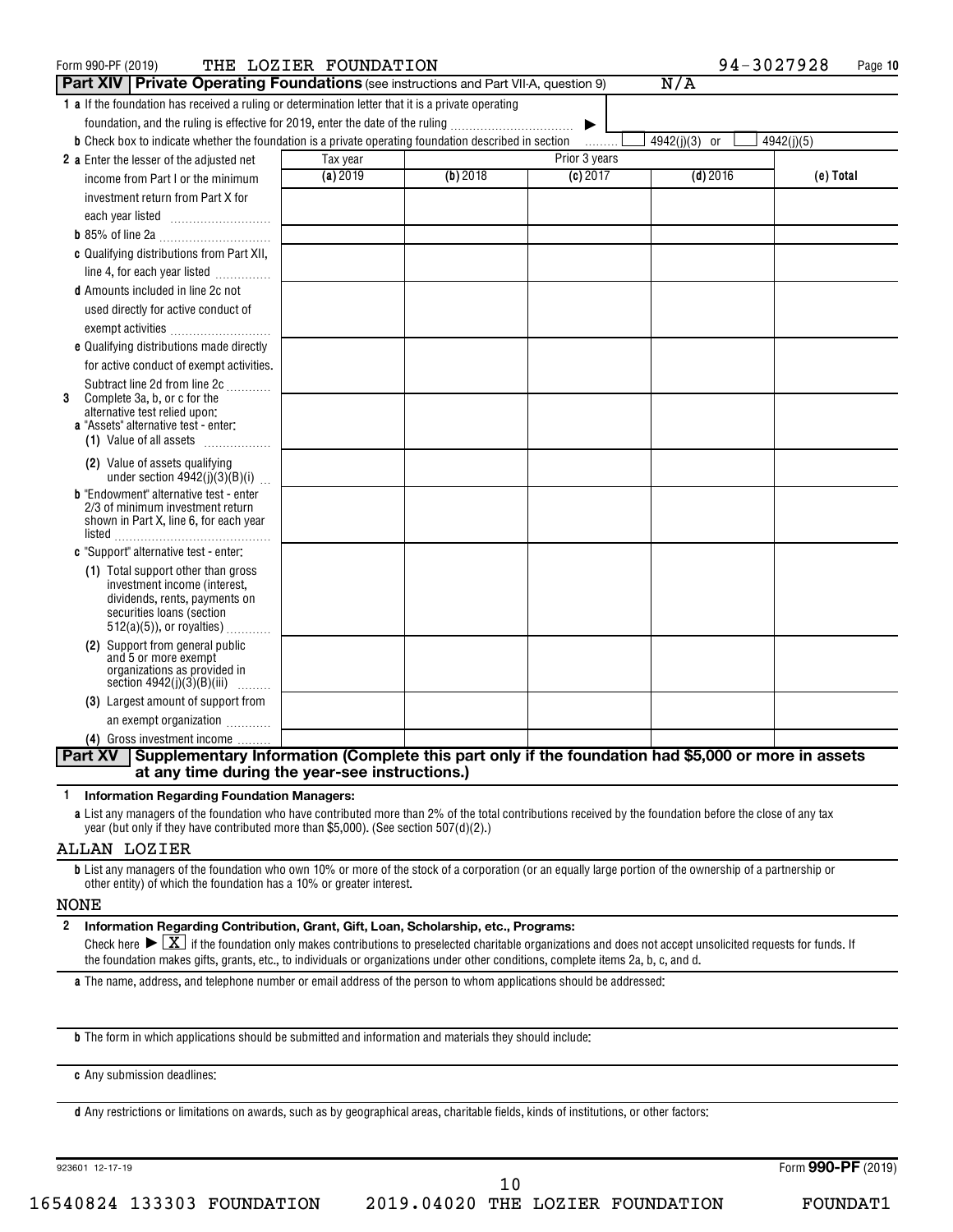Form 990-PF (2019)  $\,$  THE <code>LOZIER</code> FOUNDATION  $94-3027928$  Page

**Part XV** | Supplementary Information (continued)

**11**

| Grants and Contributions Paid During the Year or Approved for Future Payment<br>3<br>Recipient | If recipient is an individual,                                                   |                                      |                                            |             |
|------------------------------------------------------------------------------------------------|----------------------------------------------------------------------------------|--------------------------------------|--------------------------------------------|-------------|
| Name and address (home or business)                                                            | show any relationship to<br>any foundation manager<br>or substantial contributor | Foundation<br>status of<br>recipient | Purpose of grant or<br>contribution<br>* * | Amount      |
| a Paid during the year                                                                         |                                                                                  |                                      |                                            |             |
| 100 BLACK MEN OF OMAHA                                                                         |                                                                                  | ÞС                                   | GENERAL OPERATING                          |             |
| 2221 NORTH 24TH STREET                                                                         |                                                                                  |                                      | SUPPORT                                    |             |
| OMAHA, NE 68110                                                                                |                                                                                  |                                      |                                            | 20,000.     |
|                                                                                                |                                                                                  |                                      |                                            |             |
| A TIME TO HEAL                                                                                 |                                                                                  | ÞС                                   | THE ART OF LIVING                          |             |
| 6001 DODGE STREET                                                                              |                                                                                  |                                      | <b>BEYOND CANCER</b>                       |             |
| OMAHA, NE 68182                                                                                |                                                                                  |                                      | CONFERENCE                                 | 10,000.     |
|                                                                                                |                                                                                  |                                      |                                            |             |
| ACLU NEBRASKA FOUNDATION                                                                       |                                                                                  | ÞС                                   | GENERAL OPERATING                          |             |
| 134 S 13TH ST SUITE 1010                                                                       |                                                                                  |                                      | SUPPORT                                    |             |
| LINCOLN, NE 68508                                                                              |                                                                                  |                                      |                                            | 25,000.     |
|                                                                                                |                                                                                  |                                      |                                            |             |
| AFRICAN CULTURE CONNECTION                                                                     |                                                                                  | ÞС                                   | GENERAL OPERATING                          |             |
| 8031 W CENTER RD SUITE 322                                                                     |                                                                                  |                                      | SUPPORT                                    |             |
| OMAHA, NE 68124                                                                                |                                                                                  |                                      |                                            | 15,000.     |
| AMERICAN HEART ASSOCIATION OF                                                                  |                                                                                  | ÞС                                   | GO RED FOR WOMEN                           |             |
| NEBRASKA                                                                                       |                                                                                  |                                      |                                            |             |
| 9900 NICHOLAS STREET #200                                                                      |                                                                                  |                                      |                                            |             |
| OMAHA, NE 68114                                                                                |                                                                                  |                                      |                                            | 20,000.     |
| Total<br><b>b</b> Approved for future payment                                                  | SEE CONTINUATION SHEET(S)                                                        |                                      | $\blacktriangleright$ 3a                   | 21,504,099. |
|                                                                                                |                                                                                  |                                      |                                            |             |
| <b>NONE</b>                                                                                    |                                                                                  |                                      |                                            |             |
|                                                                                                |                                                                                  |                                      |                                            |             |
|                                                                                                |                                                                                  |                                      |                                            |             |
|                                                                                                |                                                                                  |                                      |                                            |             |
|                                                                                                |                                                                                  |                                      |                                            |             |
|                                                                                                |                                                                                  |                                      |                                            |             |
|                                                                                                |                                                                                  |                                      |                                            |             |
|                                                                                                |                                                                                  |                                      |                                            |             |
| Total                                                                                          |                                                                                  |                                      | $\blacktriangleright$ 3b                   | 0.          |
|                                                                                                |                                                                                  |                                      |                                            |             |

16540824 133303 FOUNDATION 2019.04020 THE LOZIER FOUNDATION FOUNDAT1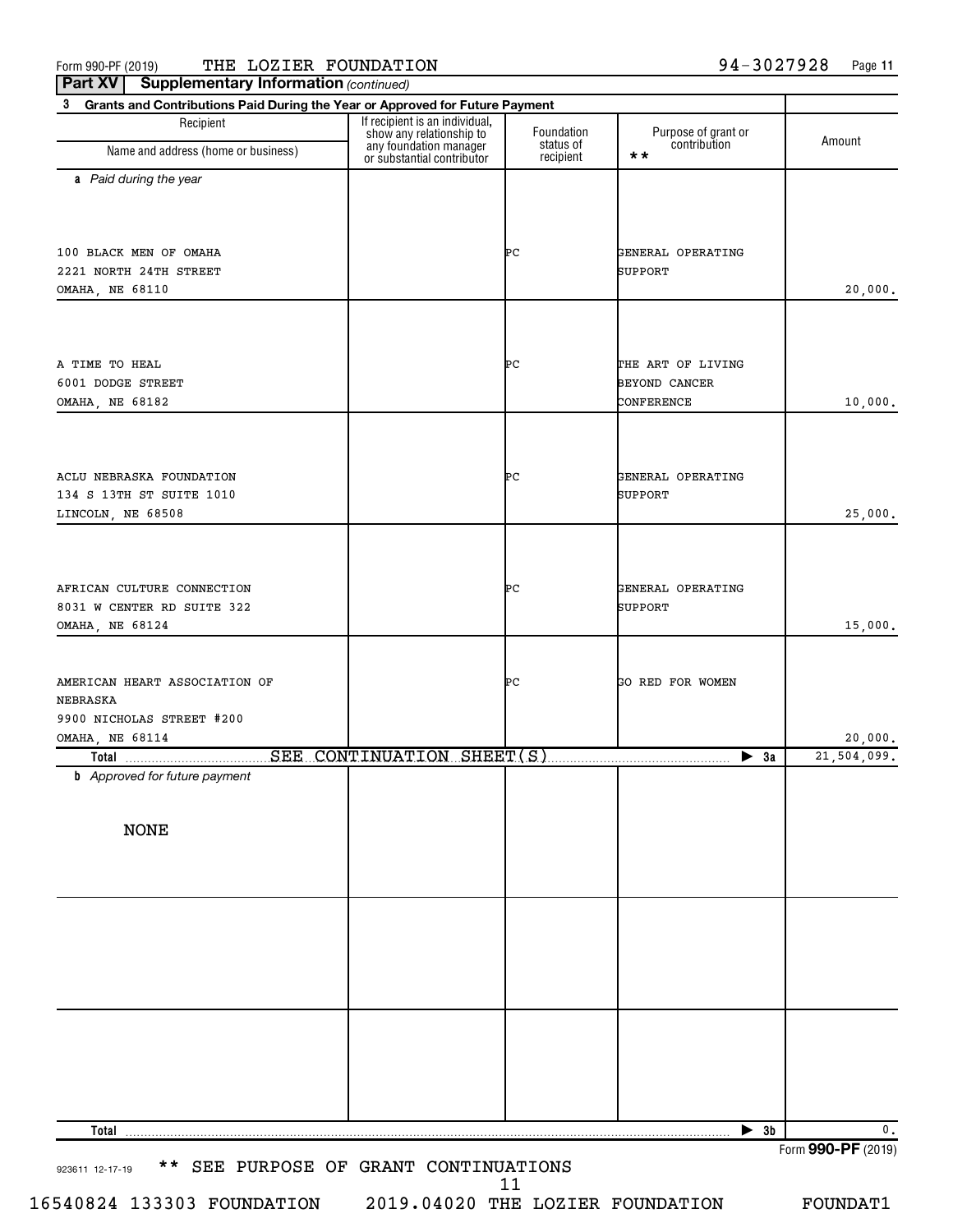### **Part XVI-A Analysis of Income-Producing Activities**

| Enter gross amounts unless otherwise indicated.                                                                                                       |                         | Unrelated business income                                          |                      | Excluded by section 512, 513, or 514 | (e)               |
|-------------------------------------------------------------------------------------------------------------------------------------------------------|-------------------------|--------------------------------------------------------------------|----------------------|--------------------------------------|-------------------|
|                                                                                                                                                       | (a)                     | (b)                                                                | <b>(C)</b><br>Exclu- | (d)                                  | Related or exempt |
| 1 Program service revenue:                                                                                                                            | <b>Business</b><br>code | Amount                                                             | sion<br>code         | Amount                               | function income   |
| a                                                                                                                                                     |                         |                                                                    |                      |                                      |                   |
| b                                                                                                                                                     |                         |                                                                    |                      |                                      |                   |
| C                                                                                                                                                     |                         |                                                                    |                      |                                      |                   |
|                                                                                                                                                       |                         |                                                                    |                      |                                      |                   |
|                                                                                                                                                       |                         |                                                                    |                      |                                      |                   |
|                                                                                                                                                       |                         |                                                                    |                      |                                      |                   |
| Fees and contracts from government agencies<br>a                                                                                                      |                         |                                                                    |                      |                                      |                   |
|                                                                                                                                                       |                         |                                                                    |                      |                                      |                   |
| 3 Interest on savings and temporary cash                                                                                                              |                         |                                                                    |                      |                                      |                   |
|                                                                                                                                                       |                         |                                                                    | 14                   |                                      |                   |
| 4 Dividends and interest from securities                                                                                                              |                         |                                                                    | $\overline{14}$      | $\frac{607,877.}{13,901,753.}$       |                   |
| 5 Net rental income or (loss) from real estate:                                                                                                       |                         |                                                                    |                      |                                      |                   |
|                                                                                                                                                       |                         |                                                                    |                      |                                      |                   |
|                                                                                                                                                       |                         |                                                                    |                      |                                      |                   |
| 6 Net rental income or (loss) from personal                                                                                                           |                         |                                                                    |                      |                                      |                   |
|                                                                                                                                                       |                         |                                                                    |                      |                                      |                   |
|                                                                                                                                                       |                         |                                                                    | 14                   | 240,623.                             |                   |
| 8 Gain or (loss) from sales of assets other                                                                                                           |                         |                                                                    |                      |                                      |                   |
|                                                                                                                                                       |                         |                                                                    | 18                   | 18,079,205.                          |                   |
|                                                                                                                                                       |                         |                                                                    |                      |                                      |                   |
| 10 Gross profit or (loss) from sales of inventory                                                                                                     |                         |                                                                    |                      |                                      |                   |
| 11 Other revenue:                                                                                                                                     |                         |                                                                    |                      |                                      |                   |
| a                                                                                                                                                     |                         |                                                                    |                      |                                      |                   |
| b                                                                                                                                                     |                         |                                                                    |                      |                                      |                   |
| C                                                                                                                                                     |                         |                                                                    |                      |                                      |                   |
|                                                                                                                                                       |                         |                                                                    |                      |                                      |                   |
|                                                                                                                                                       |                         |                                                                    |                      |                                      |                   |
|                                                                                                                                                       |                         | $\overline{\mathfrak{o}}$ .<br>the contract of the contract of the |                      | 32,829,458.                          | $\overline{0}$ .  |
|                                                                                                                                                       |                         |                                                                    |                      |                                      | 32,829,458.       |
| (See worksheet in line 13 instructions to verify calculations.)                                                                                       |                         |                                                                    |                      |                                      |                   |
| Part XVI-B<br>Relationship of Activities to the Accomplishment of Exempt Purposes                                                                     |                         |                                                                    |                      |                                      |                   |
|                                                                                                                                                       |                         |                                                                    |                      |                                      |                   |
| Explain below how each activity for which income is reported in column (e) of Part XVI-A contributed importantly to the accomplishment of<br>Line No. |                         |                                                                    |                      |                                      |                   |
| the foundation's exempt purposes (other than by providing funds for such purposes).<br>▼                                                              |                         |                                                                    |                      |                                      |                   |
|                                                                                                                                                       |                         |                                                                    |                      |                                      |                   |
|                                                                                                                                                       |                         |                                                                    |                      |                                      |                   |
|                                                                                                                                                       |                         |                                                                    |                      |                                      |                   |
|                                                                                                                                                       |                         |                                                                    |                      |                                      |                   |
|                                                                                                                                                       |                         |                                                                    |                      |                                      |                   |
|                                                                                                                                                       |                         |                                                                    |                      |                                      |                   |
|                                                                                                                                                       |                         |                                                                    |                      |                                      |                   |
|                                                                                                                                                       |                         |                                                                    |                      |                                      |                   |
|                                                                                                                                                       |                         |                                                                    |                      |                                      |                   |
|                                                                                                                                                       |                         |                                                                    |                      |                                      |                   |
|                                                                                                                                                       |                         |                                                                    |                      |                                      |                   |
|                                                                                                                                                       |                         |                                                                    |                      |                                      |                   |
|                                                                                                                                                       |                         |                                                                    |                      |                                      |                   |
|                                                                                                                                                       |                         |                                                                    |                      |                                      |                   |
|                                                                                                                                                       |                         |                                                                    |                      |                                      |                   |
|                                                                                                                                                       |                         |                                                                    |                      |                                      |                   |
|                                                                                                                                                       |                         |                                                                    |                      |                                      |                   |
|                                                                                                                                                       |                         |                                                                    |                      |                                      |                   |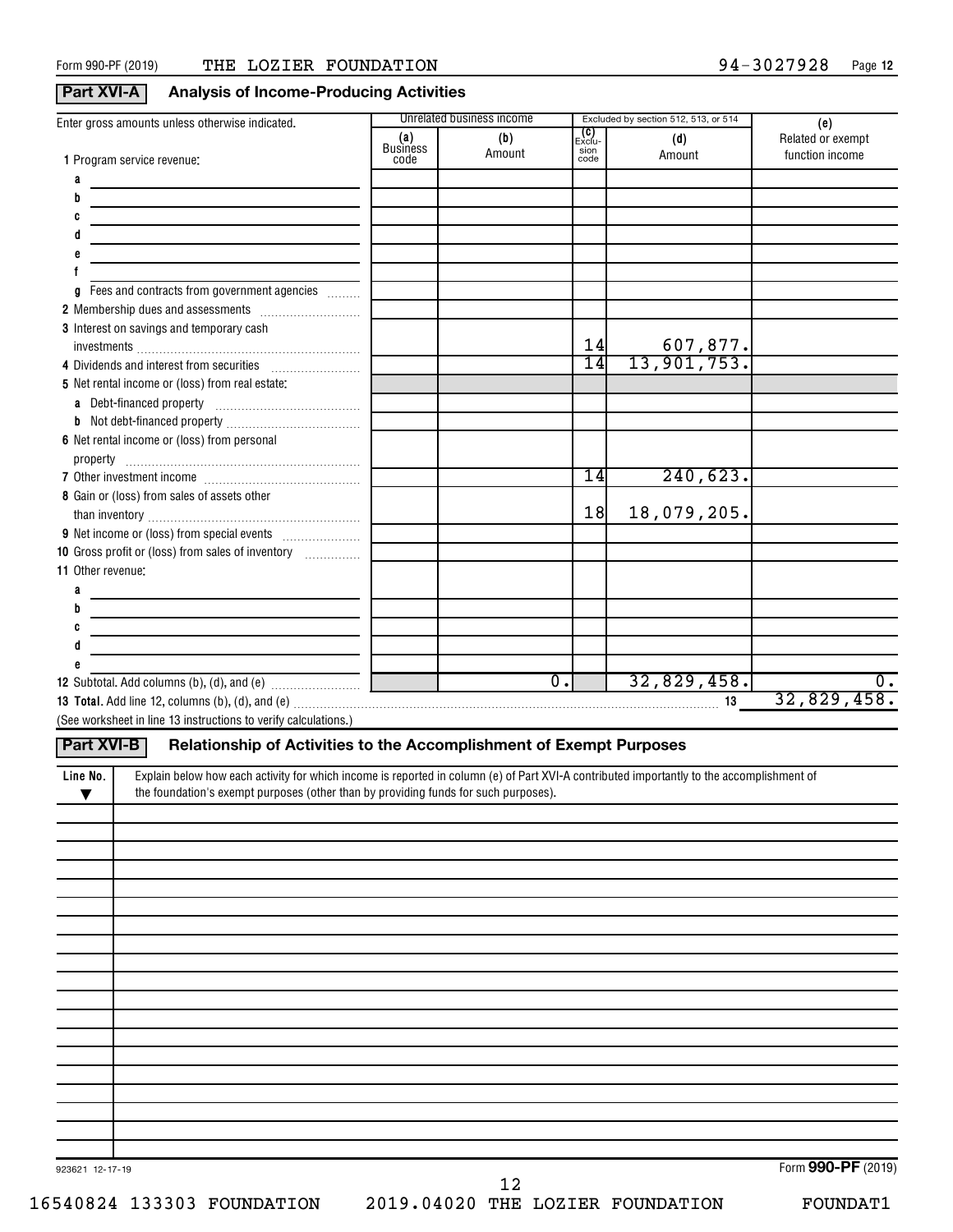|                     | <b>Part XVII</b>                                    | <b>Exempt Organizations</b>                                                        |  |                      |                                                                                                                                                                                                                                                                                                                           |                | Information Regarding Transfers to and Transactions and Relationships With Noncharitable                                                                                                                                            |                                                                           |        |          |
|---------------------|-----------------------------------------------------|------------------------------------------------------------------------------------|--|----------------------|---------------------------------------------------------------------------------------------------------------------------------------------------------------------------------------------------------------------------------------------------------------------------------------------------------------------------|----------------|-------------------------------------------------------------------------------------------------------------------------------------------------------------------------------------------------------------------------------------|---------------------------------------------------------------------------|--------|----------|
| $\mathbf{1}$        |                                                     |                                                                                    |  |                      | Did the organization directly or indirectly engage in any of the following with any other organization described in section 501(c)                                                                                                                                                                                        |                |                                                                                                                                                                                                                                     |                                                                           | Yes No |          |
|                     |                                                     |                                                                                    |  |                      | (other than section $501(c)(3)$ organizations) or in section 527, relating to political organizations?                                                                                                                                                                                                                    |                |                                                                                                                                                                                                                                     |                                                                           |        |          |
|                     |                                                     | Transfers from the reporting foundation to a noncharitable exempt organization of: |  |                      |                                                                                                                                                                                                                                                                                                                           |                |                                                                                                                                                                                                                                     |                                                                           |        |          |
|                     |                                                     |                                                                                    |  |                      |                                                                                                                                                                                                                                                                                                                           |                |                                                                                                                                                                                                                                     | 1a(1)                                                                     |        | х        |
|                     |                                                     |                                                                                    |  |                      |                                                                                                                                                                                                                                                                                                                           |                | (2) Other assets <b>construction and construction of the construction</b> of the construction of the construction of the construction of the construction of the construction of the construction of the construction of the constr | 1a(2)                                                                     |        | X        |
|                     |                                                     | Other transactions:                                                                |  |                      |                                                                                                                                                                                                                                                                                                                           |                |                                                                                                                                                                                                                                     |                                                                           |        |          |
|                     |                                                     |                                                                                    |  |                      |                                                                                                                                                                                                                                                                                                                           |                | (1) Sales of assets to a noncharitable exempt organization [11] Sales Content and Sales of assets to a noncharitable exempt organization [11] Sales of assets to a noncharitable exempt organization [11] $\sim$                    | 1b(1)                                                                     |        | х        |
|                     |                                                     |                                                                                    |  |                      |                                                                                                                                                                                                                                                                                                                           |                | (2) Purchases of assets from a noncharitable exempt organization [11] match material material material material material material material material material material material material material material material material ma      | 1b(2)                                                                     |        | х        |
|                     |                                                     |                                                                                    |  |                      |                                                                                                                                                                                                                                                                                                                           |                | (3) Rental of facilities, equipment, or other assets [1] rental material material material material material material material material material material material material material material material material material mater      | 1b(3)                                                                     |        | х        |
|                     |                                                     |                                                                                    |  |                      |                                                                                                                                                                                                                                                                                                                           |                |                                                                                                                                                                                                                                     | 1b(4)                                                                     |        | х        |
|                     |                                                     |                                                                                    |  |                      |                                                                                                                                                                                                                                                                                                                           |                | (5) Loans or loan guarantees <b>commissions</b> and a construction of the construction of the construction of the construction of the construction of the construction of the construction of the construction of the construction  | 1b(5)                                                                     |        | х        |
|                     |                                                     |                                                                                    |  |                      |                                                                                                                                                                                                                                                                                                                           |                | (6) Performance of services or membership or fundraising solicitations [11] manufacture material manufacture of services or membership or fundraising solicitations [11] manufacture material materials and the service of the      | 1b(6)                                                                     |        | х        |
|                     |                                                     |                                                                                    |  |                      |                                                                                                                                                                                                                                                                                                                           |                | c Sharing of facilities, equipment, mailing lists, other assets, or paid employees [11,11] [11] content that increase the set of facilities, equipment, mailing lists, other assets, or paid employees [11] [12] [12] content       | 1c                                                                        |        | х        |
|                     |                                                     |                                                                                    |  |                      |                                                                                                                                                                                                                                                                                                                           |                | d If the answer to any of the above is "Yes," complete the following schedule. Column (b) should always show the fair market value of the goods, other assets,                                                                      |                                                                           |        |          |
|                     |                                                     | column (d) the value of the goods, other assets, or services received.             |  |                      |                                                                                                                                                                                                                                                                                                                           |                | or services given by the reporting foundation. If the foundation received less than fair market value in any transaction or sharing arrangement, show in                                                                            |                                                                           |        |          |
| $(a)$ Line no.      |                                                     | (b) Amount involved                                                                |  |                      | (c) Name of noncharitable exempt organization                                                                                                                                                                                                                                                                             |                | (d) Description of transfers, transactions, and sharing arrangements                                                                                                                                                                |                                                                           |        |          |
|                     |                                                     |                                                                                    |  | N/A                  |                                                                                                                                                                                                                                                                                                                           |                |                                                                                                                                                                                                                                     |                                                                           |        |          |
|                     |                                                     |                                                                                    |  |                      |                                                                                                                                                                                                                                                                                                                           |                |                                                                                                                                                                                                                                     |                                                                           |        |          |
|                     |                                                     |                                                                                    |  |                      |                                                                                                                                                                                                                                                                                                                           |                |                                                                                                                                                                                                                                     |                                                                           |        |          |
|                     |                                                     |                                                                                    |  |                      |                                                                                                                                                                                                                                                                                                                           |                |                                                                                                                                                                                                                                     |                                                                           |        |          |
|                     |                                                     |                                                                                    |  |                      |                                                                                                                                                                                                                                                                                                                           |                |                                                                                                                                                                                                                                     |                                                                           |        |          |
|                     |                                                     |                                                                                    |  |                      |                                                                                                                                                                                                                                                                                                                           |                |                                                                                                                                                                                                                                     |                                                                           |        |          |
|                     |                                                     |                                                                                    |  |                      |                                                                                                                                                                                                                                                                                                                           |                |                                                                                                                                                                                                                                     |                                                                           |        |          |
|                     |                                                     |                                                                                    |  |                      |                                                                                                                                                                                                                                                                                                                           |                |                                                                                                                                                                                                                                     |                                                                           |        |          |
|                     |                                                     |                                                                                    |  |                      |                                                                                                                                                                                                                                                                                                                           |                |                                                                                                                                                                                                                                     |                                                                           |        |          |
|                     |                                                     |                                                                                    |  |                      |                                                                                                                                                                                                                                                                                                                           |                |                                                                                                                                                                                                                                     |                                                                           |        |          |
|                     |                                                     |                                                                                    |  |                      |                                                                                                                                                                                                                                                                                                                           |                |                                                                                                                                                                                                                                     |                                                                           |        |          |
|                     |                                                     |                                                                                    |  |                      |                                                                                                                                                                                                                                                                                                                           |                |                                                                                                                                                                                                                                     |                                                                           |        |          |
|                     |                                                     |                                                                                    |  |                      |                                                                                                                                                                                                                                                                                                                           |                |                                                                                                                                                                                                                                     |                                                                           |        |          |
|                     |                                                     |                                                                                    |  |                      |                                                                                                                                                                                                                                                                                                                           |                |                                                                                                                                                                                                                                     |                                                                           |        |          |
|                     |                                                     |                                                                                    |  |                      |                                                                                                                                                                                                                                                                                                                           |                |                                                                                                                                                                                                                                     |                                                                           |        |          |
|                     |                                                     |                                                                                    |  |                      |                                                                                                                                                                                                                                                                                                                           |                |                                                                                                                                                                                                                                     |                                                                           |        |          |
|                     |                                                     |                                                                                    |  |                      | 2a Is the foundation directly or indirectly affiliated with, or related to, one or more tax-exempt organizations described                                                                                                                                                                                                |                |                                                                                                                                                                                                                                     | Yes                                                                       |        | $ X $ No |
|                     |                                                     | <b>b</b> If "Yes," complete the following schedule.                                |  |                      |                                                                                                                                                                                                                                                                                                                           |                |                                                                                                                                                                                                                                     |                                                                           |        |          |
|                     |                                                     | (a) Name of organization                                                           |  |                      | (b) Type of organization                                                                                                                                                                                                                                                                                                  |                | (c) Description of relationship                                                                                                                                                                                                     |                                                                           |        |          |
|                     |                                                     | N/A                                                                                |  |                      |                                                                                                                                                                                                                                                                                                                           |                |                                                                                                                                                                                                                                     |                                                                           |        |          |
|                     |                                                     |                                                                                    |  |                      |                                                                                                                                                                                                                                                                                                                           |                |                                                                                                                                                                                                                                     |                                                                           |        |          |
|                     |                                                     |                                                                                    |  |                      |                                                                                                                                                                                                                                                                                                                           |                |                                                                                                                                                                                                                                     |                                                                           |        |          |
|                     |                                                     |                                                                                    |  |                      |                                                                                                                                                                                                                                                                                                                           |                |                                                                                                                                                                                                                                     |                                                                           |        |          |
|                     |                                                     |                                                                                    |  |                      |                                                                                                                                                                                                                                                                                                                           |                |                                                                                                                                                                                                                                     |                                                                           |        |          |
|                     |                                                     |                                                                                    |  |                      | Under penalties of perjury, I declare that I have examined this return, including accompanying schedules and statements, and to the best of my knowledge<br>and belief, it is true, correct, and complete. Declaration of preparer (other than taxpayer) is based on all information of which preparer has any knowledge. |                |                                                                                                                                                                                                                                     | May the IRS discuss this                                                  |        |          |
| Sign<br><b>Here</b> |                                                     |                                                                                    |  |                      |                                                                                                                                                                                                                                                                                                                           | <b>TRUSTEE</b> |                                                                                                                                                                                                                                     | return with the preparer<br>shown below? See instr.<br>$\overline{X}$ Yes |        | No       |
|                     |                                                     | Signature of officer or trustee                                                    |  |                      | Date                                                                                                                                                                                                                                                                                                                      | Title          |                                                                                                                                                                                                                                     |                                                                           |        |          |
|                     |                                                     | Print/Type preparer's name                                                         |  | Preparer's signature |                                                                                                                                                                                                                                                                                                                           | Date           | Check<br>PTIN<br>ा                                                                                                                                                                                                                  |                                                                           |        |          |
| Paid                |                                                     | <b>JAMES A BEAL</b>                                                                |  |                      |                                                                                                                                                                                                                                                                                                                           |                | self-employed                                                                                                                                                                                                                       | P00046109                                                                 |        |          |
| Preparer            |                                                     | Firm's name RSM US LLP                                                             |  |                      |                                                                                                                                                                                                                                                                                                                           |                | Firm's EIN 12-0714325                                                                                                                                                                                                               |                                                                           |        |          |
|                     | <b>Use Only</b>                                     |                                                                                    |  |                      |                                                                                                                                                                                                                                                                                                                           |                |                                                                                                                                                                                                                                     |                                                                           |        |          |
|                     |                                                     |                                                                                    |  |                      | Firm's address > 400 LOCUST STREET, SUITE 640                                                                                                                                                                                                                                                                             |                |                                                                                                                                                                                                                                     |                                                                           |        |          |
|                     | DES MOINES, IA 50309-2354<br>Phone no. 402-344-6100 |                                                                                    |  |                      |                                                                                                                                                                                                                                                                                                                           |                |                                                                                                                                                                                                                                     |                                                                           |        |          |

Form (2019) **990-PF**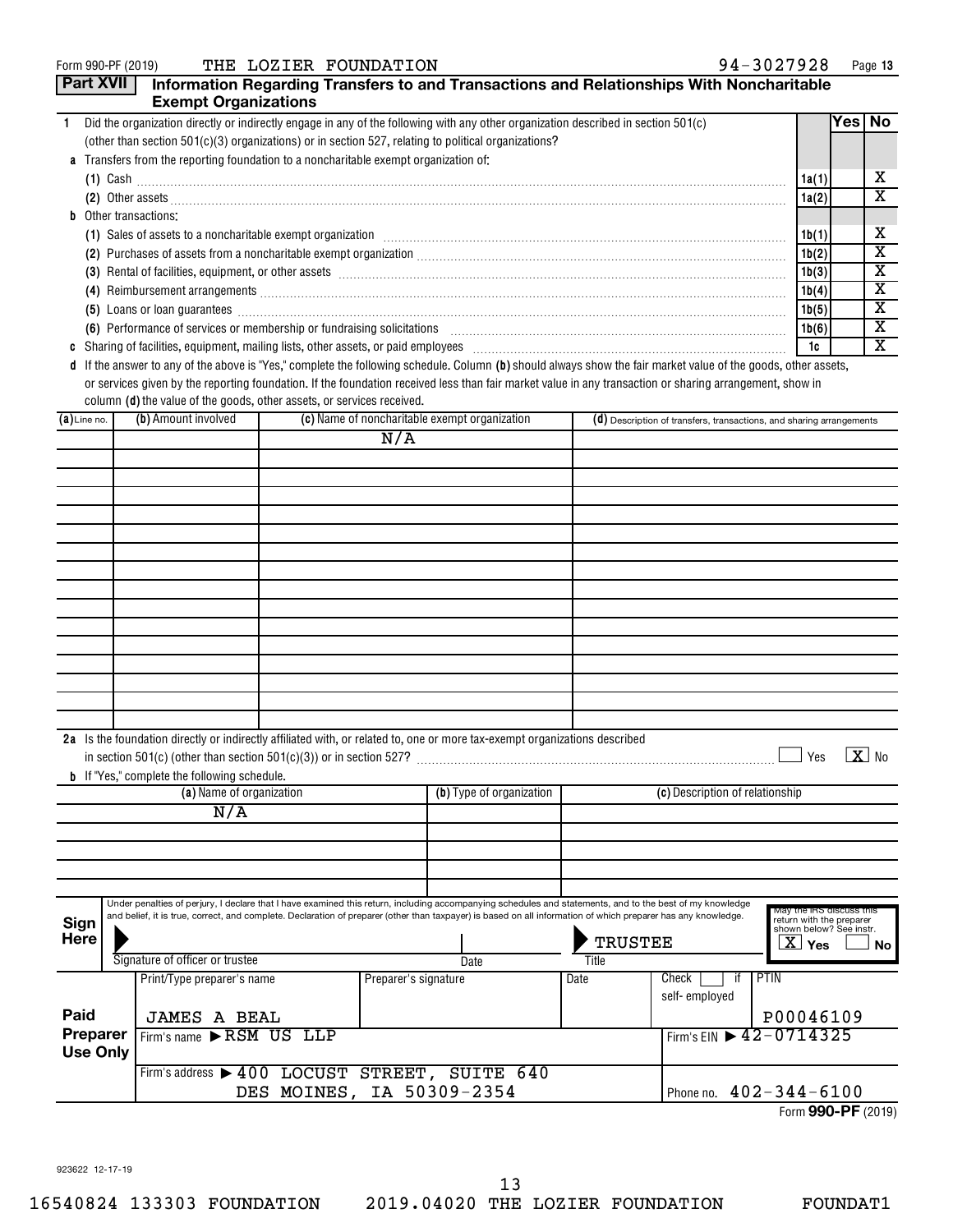| <b>Supplementary Information</b><br>Part XV                              |                                                                                      |                         |                                     |               |
|--------------------------------------------------------------------------|--------------------------------------------------------------------------------------|-------------------------|-------------------------------------|---------------|
| <b>Grants and Contributions Paid During the Year (Continuation)</b><br>3 |                                                                                      |                         |                                     |               |
| Recipient                                                                | If recipient is an individual,<br>show any relationship to<br>any foundation manager | Foundation<br>status of | Purpose of grant or<br>contribution | Amount        |
| Name and address (home or business)                                      | or substantial contributor                                                           | recipient               |                                     |               |
|                                                                          |                                                                                      |                         |                                     |               |
| AMERICAN RED CROSS HEARTLAND CHAPTER                                     |                                                                                      | ÞС                      | GENERAL OPERATING                   |               |
| 2912 SOUTH 80TH AVE                                                      |                                                                                      |                         | SUPPORT                             |               |
| OMAHA, NE 68124                                                          |                                                                                      |                         |                                     | 20,000.       |
|                                                                          |                                                                                      |                         |                                     |               |
| AMERICAN RED CROSS HEARTLAND CHAPTER                                     |                                                                                      | ÞС                      | 2019 REGIONAL FLOOD                 |               |
| 2912 SOUTH 80TH AVE                                                      |                                                                                      |                         | INITIATIVE                          |               |
| OMAHA, NE 68124                                                          |                                                                                      |                         |                                     | 50,000.       |
|                                                                          |                                                                                      |                         |                                     |               |
|                                                                          |                                                                                      |                         |                                     |               |
| ANGELS AMONG US                                                          |                                                                                      | ÞС                      | GENERAL OPERATING                   |               |
| 3858 JONES STREET SUITE A                                                |                                                                                      |                         | SUPPORT                             |               |
| OMAHA, NE 68105                                                          |                                                                                      |                         |                                     | 15,000.       |
| APPLIED INFORMATION MANAGEMENT                                           |                                                                                      | ÞС                      | NORTH OMAHA CODE CAMP               |               |
| INSTITUTE                                                                |                                                                                      |                         | AT HIGHLANDER                       |               |
| 1905 HARNEY STREET SUITE 300                                             |                                                                                      |                         |                                     |               |
| OMAHA, NE 68102                                                          |                                                                                      |                         |                                     | 20,000.       |
|                                                                          |                                                                                      |                         |                                     |               |
|                                                                          |                                                                                      |                         |                                     |               |
| AT EASE USA<br>P.O. BOX 24465                                            |                                                                                      | ÞС                      | GENERAL OPERATING<br>SUPPORT        |               |
| OMAHA, NE 68124                                                          |                                                                                      |                         |                                     | 10,000.       |
|                                                                          |                                                                                      |                         |                                     |               |
|                                                                          |                                                                                      |                         |                                     |               |
| AUTISM ACTION PARTNERSHIP                                                |                                                                                      | ÞС                      | PARTNERSHIP FOR AUTISM              |               |
| 10110 NICHOLAS STREET, SUITE 202                                         |                                                                                      |                         | CAREER EMPLOYMENT                   |               |
| OMAHA, NE 68114                                                          |                                                                                      |                         | PROGRAM                             | 25,000.       |
|                                                                          |                                                                                      |                         |                                     |               |
| AVENUE SCHOLARS FOUNDATION                                               |                                                                                      | ÞС                      | GENERAL OPERATING                   |               |
| 7101 MERCY ROAD SUITE 240                                                |                                                                                      |                         | SUPPORT                             |               |
| <b>OMAHA, NE 68106</b>                                                   |                                                                                      |                         |                                     | 250,000.      |
|                                                                          |                                                                                      |                         |                                     |               |
| BANISTER'S LEADERSHIP ACADEMY                                            |                                                                                      | ÞС                      | GENERAL OPERATING                   |               |
| P.O. BOX 4002                                                            |                                                                                      |                         | SUPPORT                             |               |
| OMAHA, NE 68104                                                          |                                                                                      |                         |                                     | 25,000.       |
|                                                                          |                                                                                      |                         |                                     |               |
|                                                                          |                                                                                      |                         |                                     |               |
| BELLEAIRE ELEMENTARY SCHOOL                                              |                                                                                      | ÞС                      | CAPITAL                             |               |
| 1200 MISSION AVENUE<br>BELLEVUE, NE 68005                                |                                                                                      |                         | CAMPAIGN/REPLACE                    | 10,000.       |
|                                                                          |                                                                                      |                         | PLAYGROUND EQUIPMENT                |               |
|                                                                          |                                                                                      |                         |                                     |               |
| BELLEVUE PUBLIC SCHOOLS FOUNDATION                                       |                                                                                      | SOII                    | <b>BELLVUE WEST GIRLS</b>           |               |
| 2820 ARBORETUM DRIVE SUITE 603                                           |                                                                                      |                         | BASKETBALL                          |               |
| BELLEVUE, NE 68005                                                       |                                                                                      |                         |                                     | 3,500.        |
| Total from continuation sheets                                           |                                                                                      |                         |                                     | 21, 414, 099. |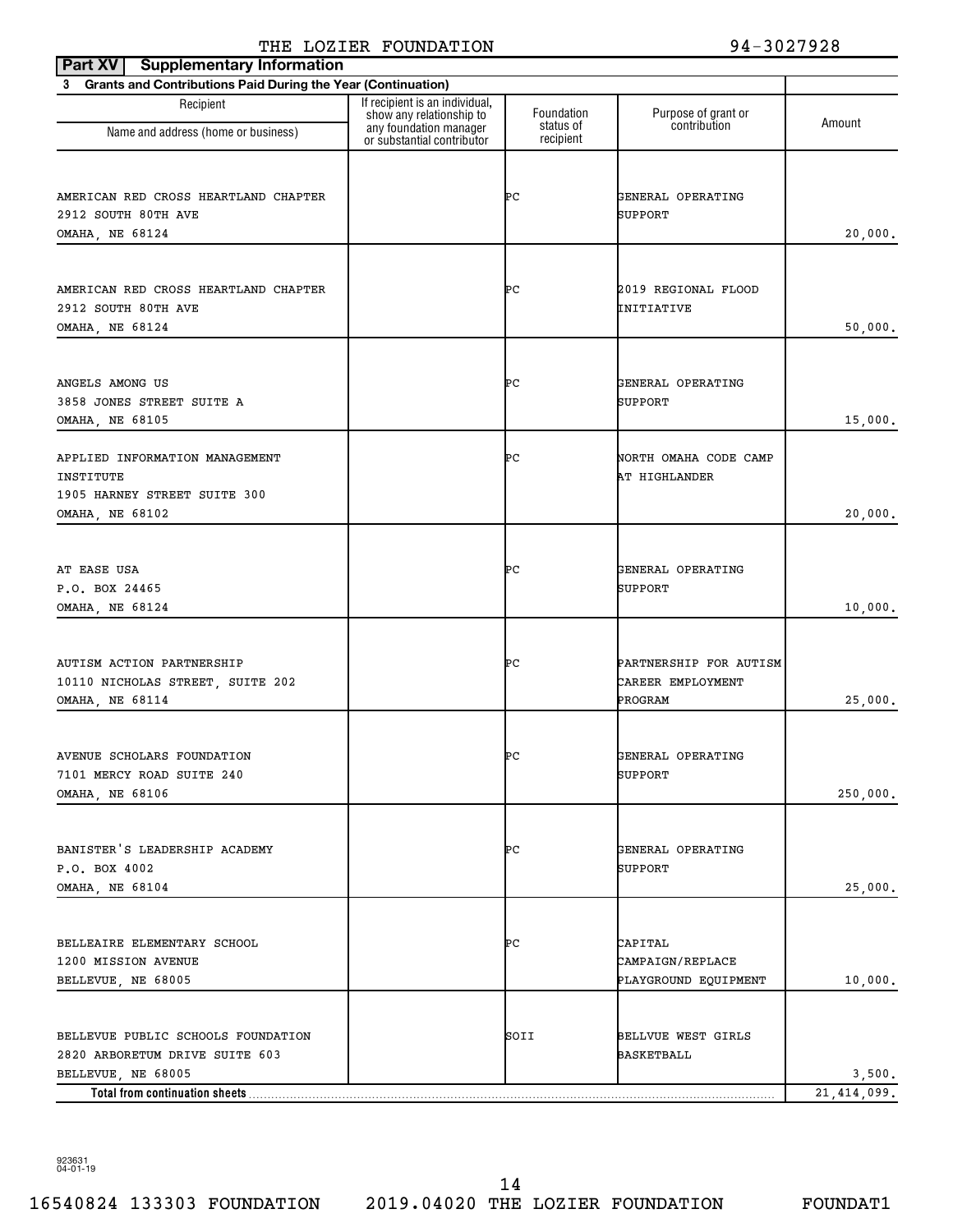| <b>Supplementary Information</b><br>Part XV                    |                                                                                      |                         |                                           |          |
|----------------------------------------------------------------|--------------------------------------------------------------------------------------|-------------------------|-------------------------------------------|----------|
| 3 Grants and Contributions Paid During the Year (Continuation) |                                                                                      |                         |                                           |          |
| Recipient                                                      | If recipient is an individual,<br>show any relationship to<br>any foundation manager | Foundation<br>status of | Purpose of grant or<br>contribution       | Amount   |
| Name and address (home or business)                            | or substantial contributor                                                           | recipient               |                                           |          |
| BELLEVUE UNIVERSITY FOUNDATION                                 |                                                                                      | SOI                     | REHAB OF LOZIER                           |          |
| 1000 GALVIN ROAD SOUTH                                         |                                                                                      |                         | PROFESSIONAL CENTER                       |          |
| BELLEVUE, NE 68005                                             |                                                                                      |                         |                                           | 125,000. |
|                                                                |                                                                                      |                         |                                           |          |
| BEMIS CENTER FOR CONTEMPORARY ARTS                             |                                                                                      | ÞС                      | 2020 EXHIBITION, I AM                     |          |
| 724 SOUTH 12TH STREET                                          |                                                                                      |                         | SOMEBODY: EMPATHY IN                      |          |
| OMAHA, NE 68102                                                |                                                                                      |                         | CONTEMPORARY ART                          | 20,000.  |
| BIG BROTHERS-BIG SISTERS OF THE<br>MIDLANDS                    |                                                                                      | ÞС                      | GENERAL OPERATING<br>SUPPORT              |          |
| 10831 OLD MILL ROAD, SUITE 400                                 |                                                                                      |                         |                                           |          |
| OMAHA, NE 68154                                                |                                                                                      |                         |                                           | 60,000.  |
| BIG BROTHERS-BIG SISTERS OF THE<br>MIDLANDS                    |                                                                                      | ÞС                      | GENERAL OPERATING<br>SUPPORT              |          |
| 10831 OLD MILL ROAD, SUITE 400<br>OMAHA, NE 68154              |                                                                                      |                         |                                           | 3,000.   |
|                                                                |                                                                                      |                         |                                           |          |
| BLACK FAMILY HEALTH AND WELLNESS<br>ASSOC                      |                                                                                      | ÞС                      | NEW CHOLESTEROL<br>MACHINES & GENERAL     |          |
| P.O. BOX 111393                                                |                                                                                      |                         | OPERATING SUPPORT                         |          |
| OMAHA, NE 68111                                                |                                                                                      |                         |                                           | 8,000.   |
|                                                                |                                                                                      |                         |                                           |          |
| BLACK MEN UNITED                                               |                                                                                      | ÞС                      | FATHERHOOD ENGAGEMENT                     |          |
| P.O. BOX 6627                                                  |                                                                                      |                         | SUMMIT                                    |          |
| OMAHA, NE 68106                                                |                                                                                      |                         |                                           | 2,500.   |
| BLACK POLICE OFFICERS ASSOCIATION OF                           |                                                                                      | ÞС                      | RETRO HOOPS GIRLS                         |          |
| OMAHA                                                          |                                                                                      |                         | BASKETBALL PROGRAM                        |          |
| P.O. BOX 34357                                                 |                                                                                      |                         |                                           |          |
| <b>OMAHA, NE 68134</b>                                         |                                                                                      |                         |                                           | 20,000.  |
| BLACK POLICE OFFICERS ASSOCIATION OF                           |                                                                                      | ÞС                      | 20K NORTH OMAHA                           |          |
| OMAHA                                                          |                                                                                      |                         | ATHLETICS, \$7.5K                         |          |
| P.O. BOX 34357                                                 |                                                                                      |                         | COLLEGE READINESS                         |          |
| <b>OMAHA, NE 68134</b>                                         |                                                                                      |                         | PROGRAMMING, \$42.5K<br>GENERAL OPERATING | 70,000.  |
|                                                                |                                                                                      |                         |                                           |          |
| BOY SCOUTS OF AMERICA, MID AMERICA                             |                                                                                      | ÞС                      | SCOUTREACH                                |          |
| COUNCIL                                                        |                                                                                      |                         |                                           |          |
| 12401 WEST MAPLE ROAD                                          |                                                                                      |                         |                                           |          |
| OMAHA, NE 68164                                                |                                                                                      |                         |                                           | 10,000.  |
|                                                                |                                                                                      |                         |                                           |          |
| BOYS & GIRLS CLUBS OF OMAHA                                    |                                                                                      | ÞС                      | GENERAL OPERATING                         |          |
| 2610 HAMILTON STREET                                           |                                                                                      |                         | SUPPORT                                   |          |
| OMAHA, NE 68131                                                |                                                                                      |                         |                                           | 60,000.  |
|                                                                |                                                                                      |                         |                                           |          |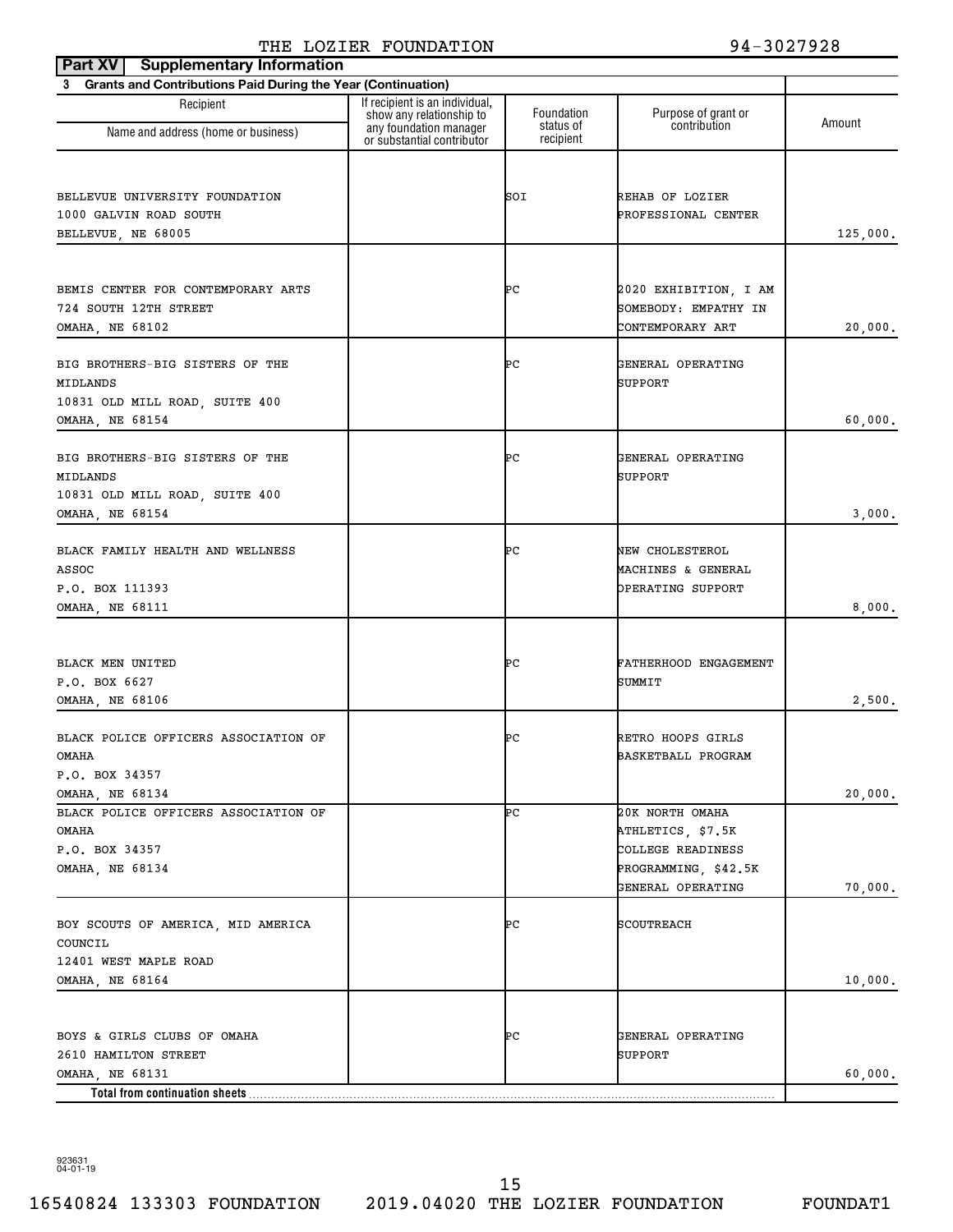| <b>Supplementary Information</b><br>Part XV                                               |                                                                                      |                         |                                                                        |         |
|-------------------------------------------------------------------------------------------|--------------------------------------------------------------------------------------|-------------------------|------------------------------------------------------------------------|---------|
| 3 Grants and Contributions Paid During the Year (Continuation)                            |                                                                                      |                         |                                                                        |         |
| Recipient<br>Name and address (home or business)                                          | If recipient is an individual,<br>show any relationship to<br>any foundation manager | Foundation<br>status of | Purpose of grant or<br>contribution                                    | Amount  |
|                                                                                           | or substantial contributor                                                           | recipient               |                                                                        |         |
| BOYS & GIRLS CLUBS OF OMAHA<br>2610 HAMILTON STREET                                       |                                                                                      | ÞС                      | JAGUAR TRACK TEAM TO<br><b>ATTEND NATIONALS</b>                        |         |
| OMAHA, NE 68131                                                                           |                                                                                      |                         |                                                                        | 14,000. |
| BOYS & GIRLS CLUBS OF OMAHA<br>2610 HAMILTON STREET<br>OMAHA, NE 68131                    |                                                                                      | ÞС                      | READERS TO LEADERS<br><b>EXTENSION PROJECT</b>                         | 30,000. |
| BOYS & GIRLS CLUB OF NORTH ALABAMA<br>P.O. BOX 73<br>HUNTSVILLE, AL 35804                 |                                                                                      | ÞС                      | <b>ACADEMIC SUCCESS</b><br>PROGRAM AT BEN SANFORD<br>BOYS & GIRLS CLUB | 5,000.  |
| BOYS TOWN<br>14100 CRAWFORD STREET<br>OMAHA, NE 68010                                     |                                                                                      | ÞС                      | LIFT TOGETHER PROGRAM<br>AT OMAHA SOUTH HIGH<br>SCHOOL                 | 20,000. |
| BRUSH UP NEBRASKA<br>P.O. BOX 540436<br>OMAHA, NE 68154                                   |                                                                                      | ÞС                      | PAINT-A-THON                                                           | 10,000. |
| BUFORD FOUNDATION<br>6001 DODGE STREET<br>OMAHA, NE 68182                                 |                                                                                      | ÞС                      | GENERAL OPERATING<br><b>SUPPORT</b>                                    | 15,000. |
| CAROLE'S HOUSE OF HOPE<br>7815 HARNEY STREET<br>OMAHA, NE 68114                           |                                                                                      | ÞС                      | GENERAL OPERATING<br><b>SUPPORT</b>                                    | 30,000. |
| CASA FOR DOUGLAS COUNTY<br>2412 ST MARY'S AVE<br>OMAHA, NE 68105                          |                                                                                      | ÞС                      | GENERAL OPERATING<br>SUPPORT                                           | 70,000. |
| CATHOLIC CHARITIES - ARCHDIOCESE OF<br>OMAHA<br>3300 NORTH 60TH STREET<br>OMAHA, NE 68104 |                                                                                      | ÞС                      | GENERAL OPERATING<br>SUPPORT                                           | 20,000. |
| CENTER FOR HOLISTIC DEVELOPMENT<br>6659 SORENSEN PARKWAY<br>OMAHA, NE 68152               |                                                                                      | ÞС                      | GENERAL OPERATING<br><b>SUPPORT</b>                                    | 10,000. |
| Total from continuation sheets                                                            |                                                                                      |                         |                                                                        |         |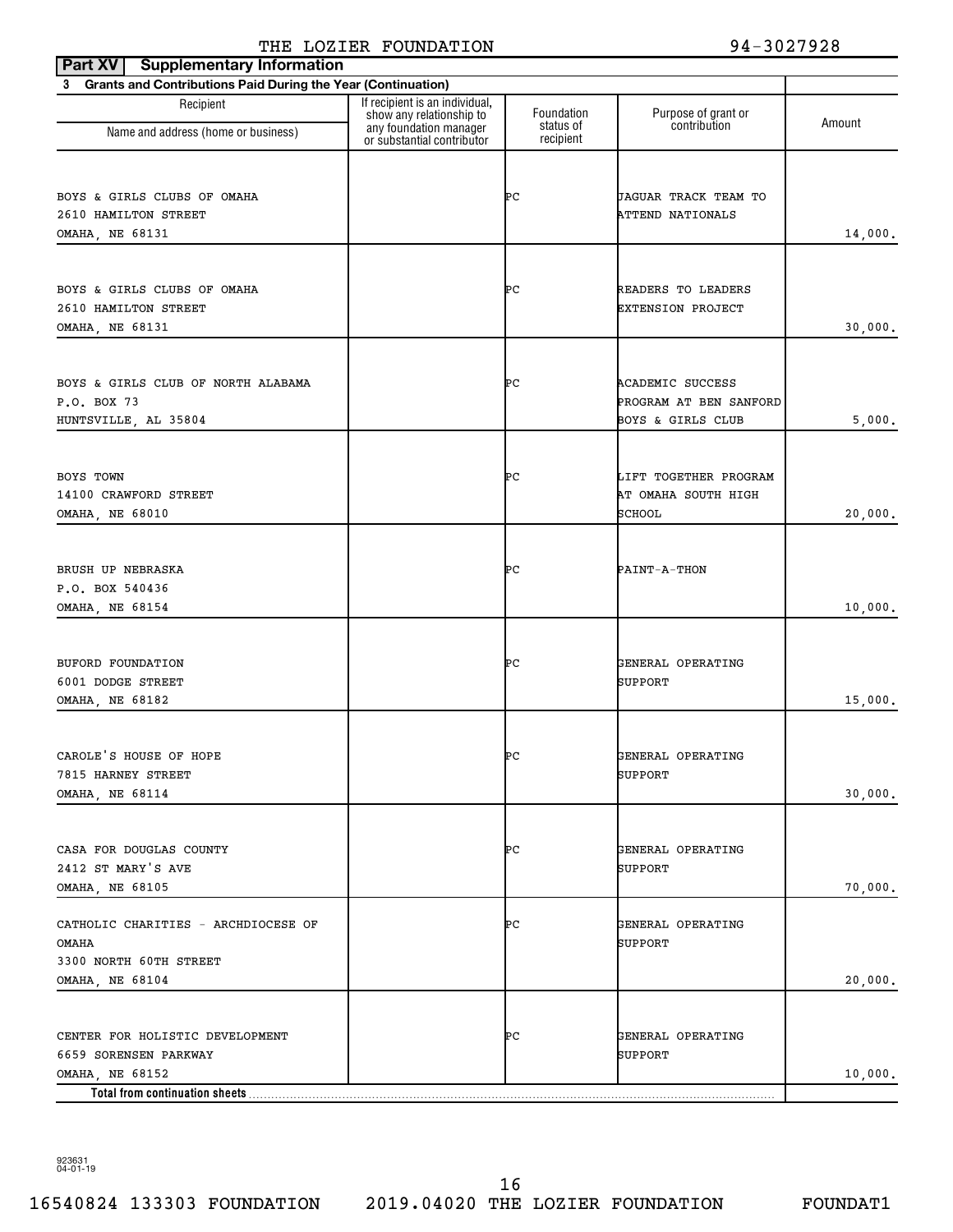| Part XV   Supplementary Information                                                          |                                                            |                         |                                                           |          |
|----------------------------------------------------------------------------------------------|------------------------------------------------------------|-------------------------|-----------------------------------------------------------|----------|
| 3 Grants and Contributions Paid During the Year (Continuation)                               |                                                            |                         |                                                           |          |
| Recipient                                                                                    | If recipient is an individual,<br>show any relationship to | Foundation<br>status of | Purpose of grant or<br>contribution                       | Amount   |
| Name and address (home or business)                                                          | any foundation manager<br>or substantial contributor       | recipient               |                                                           |          |
| CHARLES DREW HEALTH CENTER<br>2915 GRANT STREET<br><b>OMAHA, NE 68111</b>                    |                                                            | ÞС                      | GENERAL OPERATING<br>SUPPORT                              | 200,000. |
| CHILD SAVING INSTITUTE<br>4545 DODGE STREET<br>OMAHA, NE 68132                               |                                                            | ÞС                      | GENERAL OPERATING<br>SUPPORT                              | 70,000.  |
| CHILDREN'S RESPITE CARE<br>5321 SOUTH 138TH STREET<br>OMAHA, NE 68137                        |                                                            | ÞС                      | GENERAL OPERATING<br>SUPPORT                              | 175,000. |
| CHILDREN'S SCHOLARSHIP FUND<br>7101 MERCY ROAD SUITE 150<br>OMAHA, NE 68106                  |                                                            | ÞС                      | GENERAL OPERATING<br>SUPPORT                              | 5,000.   |
| CHILDREN'S SQUARE USA<br>NORTH 6TH & AVENUE E P.O. BOX 8-C<br>COUNCIL BLUFFS, IA 51502       |                                                            | ÞС                      | \$50K GENERAL OPERATING<br>SUPPORT, \$1K JASON<br>AWARDS  | 51,000.  |
| CIVIC NEBRASKA<br>1111 LINCOLN MALL, SUITE 350<br>LINCOLN, NE 68508                          |                                                            | ÞС                      | BUILD UP OMAHA                                            | 5,000.   |
| CIVIC NEBRASKA<br>1111 LINCOLN MALL, SUITE 350<br>LINCOLN, NE 68508                          |                                                            | ۳C                      | ONE OMAHA GENERAL<br>OPERATING GRANT                      | 20,000.  |
| CIVIC NEBRASKA<br>1111 LINCOLN MALL, SUITE 350<br>LINCOLN, NE 68508                          |                                                            | ÞС                      | 2020 NEBRASKA COUNTS<br>CENSUS PROGRAM                    | 150,000. |
| COLLECTIVE FOR YOUTH<br>105 NORTH 31ST AVENUE, STE 103<br>OMAHA, NE 68131                    |                                                            | ÞС                      | \$75K GENERAL OPERATING<br>SUPPORT, \$265K<br>PROGRAMMING | 340,000. |
| COLLEGE OF ST MARY'S<br>7000 MERCY ROAD<br>OMAHA, NE 68106<br>Total from continuation sheets |                                                            | ÞС                      | \$300K ATHLETIC<br>FACILITIES, \$102.5K<br>SCHOLARSHIPS   | 402,500. |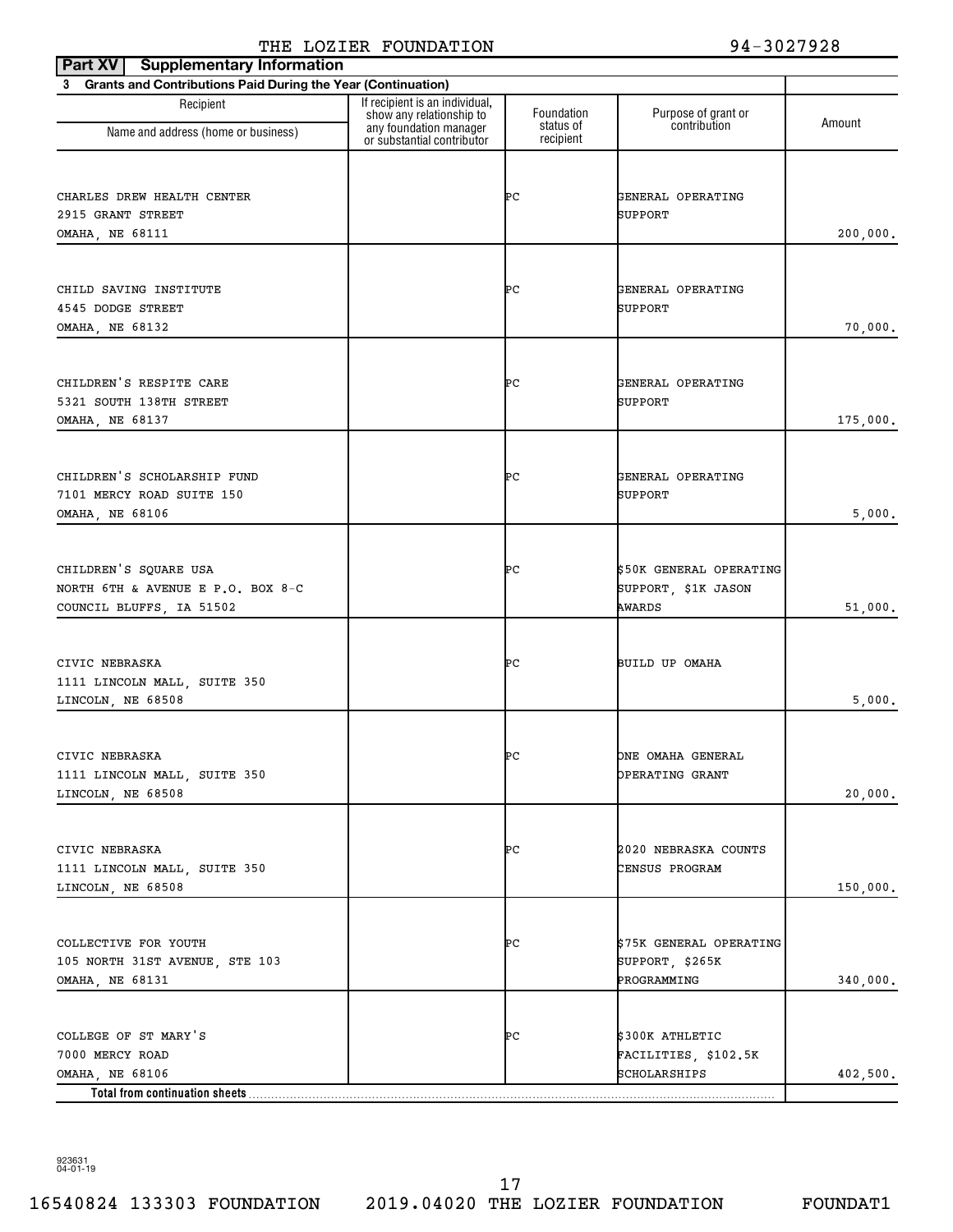| <b>Supplementary Information</b><br>Part XV                    |                                                                                      |                         |                                            |          |
|----------------------------------------------------------------|--------------------------------------------------------------------------------------|-------------------------|--------------------------------------------|----------|
| 3 Grants and Contributions Paid During the Year (Continuation) |                                                                                      |                         |                                            |          |
| Recipient                                                      | If recipient is an individual,<br>show any relationship to<br>any foundation manager | Foundation<br>status of | Purpose of grant or<br>contribution        | Amount   |
| Name and address (home or business)                            | or substantial contributor                                                           | recipient               |                                            |          |
|                                                                |                                                                                      |                         |                                            |          |
| COLLEGE POSSIBLE                                               |                                                                                      | ÞС                      | GENERAL OPERATING                          |          |
| 900 S 74TH PLAZA SUITE 200                                     |                                                                                      |                         | SUPPORT                                    |          |
| <b>OMAHA, NE 68114</b>                                         |                                                                                      |                         |                                            | 200,000. |
| COMMON FUND OF THE HEARTLAND                                   |                                                                                      | ÞС                      | \$25K DIRECT AID TO                        |          |
| P.O. BOX 45922                                                 |                                                                                      |                         | INDIVIDUALS, \$5K                          |          |
| OMAHA, NE 68144                                                |                                                                                      |                         | GENERAL OPERATING                          |          |
|                                                                |                                                                                      |                         | SUPPORT                                    | 30,000.  |
|                                                                |                                                                                      |                         |                                            |          |
| COMMON FUND OF THE HEARTLAND                                   |                                                                                      | ÞС                      | OMAHA PUBLIC SCHOOLS                       |          |
| P.O. BOX 45922                                                 |                                                                                      |                         | <b>ASSISTANCE FUND</b>                     |          |
| <b>OMAHA, NE 68144</b>                                         |                                                                                      |                         | PROJECT                                    | 30,000.  |
|                                                                |                                                                                      |                         |                                            |          |
| COMMON FUND OF THE HEARTLAND                                   |                                                                                      | ÞС                      | HEAT THE STREETS RUN &                     |          |
| P.O. BOX 45922                                                 |                                                                                      |                         | WALK                                       |          |
| OMAHA, NE 68144                                                |                                                                                      |                         |                                            | 20,000.  |
|                                                                |                                                                                      |                         |                                            |          |
| COMMUNITY ALLIANCE, INC<br>4001 LEAVENWORTH                    |                                                                                      | ÞС                      | \$50K BREAKING THE<br>SILENCE EVENT, \$50K |          |
| OMAHA, NE 68105                                                |                                                                                      |                         | GENERAL OPERATING                          |          |
|                                                                |                                                                                      |                         | SUPPORT                                    | 100,000. |
|                                                                |                                                                                      |                         |                                            |          |
| COMMUNITY ALLIANCE, INC                                        |                                                                                      | ÞС                      | GENERAL OPERATING                          |          |
| 4001 LEAVENWORTH                                               |                                                                                      |                         | SUPPORT                                    |          |
| OMAHA, NE 68105                                                |                                                                                      |                         |                                            | 25,000.  |
|                                                                |                                                                                      |                         |                                            |          |
| COMMUNITY SAFETY NETWORK                                       |                                                                                      | ÞС                      | GENERAL OPERATING                          |          |
| P.O. BOX 1328                                                  |                                                                                      |                         | SUPPORT                                    |          |
| JACKSON, WY 83001                                              |                                                                                      |                         |                                            | 2,500.   |
|                                                                |                                                                                      |                         |                                            |          |
| COMPLETELY KIDS                                                |                                                                                      | ÞС                      | GENERAL OPERATING                          |          |
| 2120 SOUTH 72ND STREET SUITE 1000                              |                                                                                      |                         | SUPPORT                                    |          |
| OMAHA, NE 68124                                                |                                                                                      |                         |                                            | 85,000.  |
| COUNCIL BLUFFS COMMUNITY EDUCATION                             |                                                                                      | ÞС                      | <b>RENOVATION OF LAB</b>                   |          |
| FOUNDATION                                                     |                                                                                      |                         | SPACE FOR TRADEWORKS                       |          |
| 300 WEST BROADWAY SUITE 212                                    |                                                                                      |                         |                                            |          |
| COUNCIL BLUFFS, IA 51503                                       |                                                                                      |                         |                                            | 20,000.  |
| COUNCIL BLUFFS COMMUNITY EDUCATION                             |                                                                                      | ÞС                      | COUNCIL BLUFFS SCHOOL                      |          |
| FOUNDATION                                                     |                                                                                      |                         | CLASSROOM GRANTS                           |          |
| 300 WEST BROADWAY SUITE 212                                    |                                                                                      |                         |                                            |          |
| COUNCIL BLUFFS, IA 51503                                       |                                                                                      |                         |                                            | 10,000.  |
| Total from continuation sheets                                 |                                                                                      |                         |                                            |          |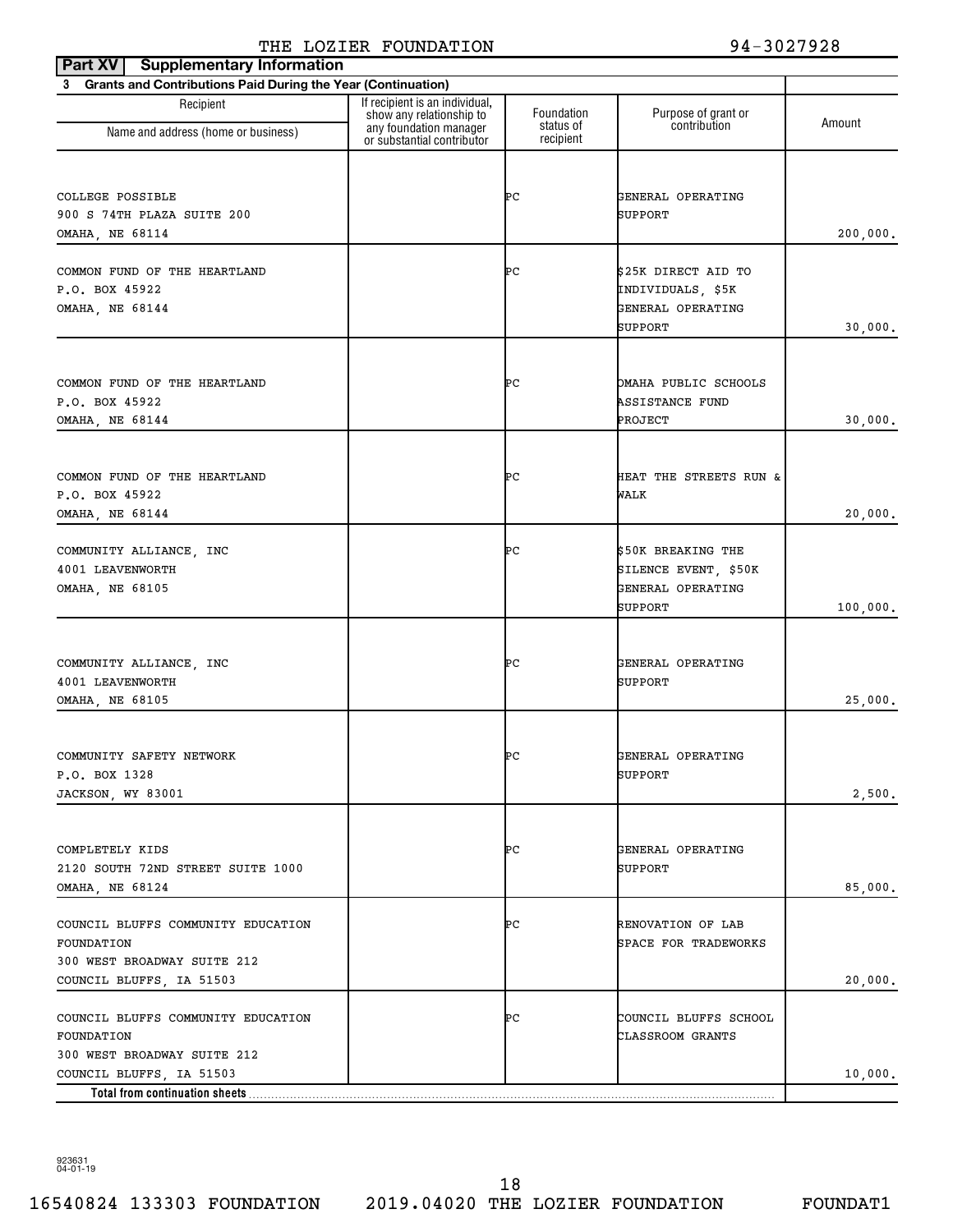| <b>Supplementary Information</b><br>Part XV                    |                                                                                      |                         |                                     |          |
|----------------------------------------------------------------|--------------------------------------------------------------------------------------|-------------------------|-------------------------------------|----------|
| 3 Grants and Contributions Paid During the Year (Continuation) |                                                                                      |                         |                                     |          |
| Recipient<br>Name and address (home or business)               | If recipient is an individual,<br>show any relationship to<br>any foundation manager | Foundation<br>status of | Purpose of grant or<br>contribution | Amount   |
|                                                                | or substantial contributor                                                           | recipient               |                                     |          |
|                                                                |                                                                                      |                         |                                     |          |
| CREIGHTON PREPATORY SCHOOL                                     |                                                                                      | ÞС                      | LANNON LEARNING CENTER              |          |
| 7400 WESTERN AVENUE                                            |                                                                                      |                         | CAPITAL CAMPAIGN                    |          |
| <b>OMAHA, NE 68114</b>                                         |                                                                                      |                         |                                     | 375,000. |
|                                                                |                                                                                      |                         |                                     |          |
| CREIGHTON UNIVERSITY                                           |                                                                                      | ÞС                      | EXTEND DENTAL SCHOOL                |          |
| P.O. BOX 30282                                                 |                                                                                      |                         | OPERATING HOURS                     |          |
| OMAHA, NE 68103                                                |                                                                                      |                         |                                     | 100,000. |
|                                                                |                                                                                      |                         |                                     |          |
| CREIGHTON UNIVERSITY                                           |                                                                                      | ÞС                      | CREIGHTON LEGAL CLINIC              |          |
| P.O. BOX 30282                                                 |                                                                                      |                         |                                     |          |
| <b>OMAHA, NE 68103</b>                                         |                                                                                      |                         |                                     | 195,300. |
|                                                                |                                                                                      |                         |                                     |          |
| DOUGLAS COUNTY HISTORICAL SOCIETY                              |                                                                                      | ÞС                      | GENERAL OPERATING                   |          |
| 5730 NORTH 30TH STREET #11B                                    |                                                                                      |                         | SUPPORT                             |          |
| OMAHA, NE 68111                                                |                                                                                      |                         |                                     | 3,000.   |
|                                                                |                                                                                      |                         |                                     |          |
| DOUGLAS COUNTY TREASURER                                       |                                                                                      | GOV                     | GENERAL OPERATING                   |          |
| 1819 FARNAM STREET LC-2                                        |                                                                                      |                         | SUPPORT FOR OPERATION               |          |
| OMAHA, NE 68183                                                |                                                                                      |                         | YOUTH SUCCESS                       | 60,000.  |
|                                                                |                                                                                      |                         |                                     |          |
| DOWNTOWN OMAHA INC FOUNDATION                                  |                                                                                      | ÞС                      | 2019 CHRISTMAS LIGHTS               |          |
| P.O. BOX 31134                                                 |                                                                                      |                         | AT 24TH & LAKE STREETS              |          |
| OMAHA, NE 68131                                                |                                                                                      |                         |                                     | 11,600.  |
|                                                                |                                                                                      |                         |                                     |          |
| DREAM                                                          |                                                                                      | ÞС                      | GIRLS HEALTH AND                    |          |
| 6052 WENNINGHOFF ROAD                                          |                                                                                      |                         | WELLNESS PROGRAM                    |          |
| OMAHA, NE 68134                                                |                                                                                      |                         |                                     | 15,000.  |
|                                                                |                                                                                      |                         |                                     |          |
| DREAM                                                          |                                                                                      | ÞС                      | NORTH OMAHA BUILDING                |          |
| 6052 WENNINGHOFF ROAD                                          |                                                                                      |                         | BRAINS IN BARBERSHOPS               |          |
| OMAHA, NE 68134                                                |                                                                                      |                         |                                     | 5,000.   |
|                                                                |                                                                                      |                         |                                     |          |
| <b>DURHAM MUSEUM</b>                                           |                                                                                      | ÞС                      | EXTERIOR RENOVATION                 |          |
| 801 SOUTH 10TH STREET                                          |                                                                                      |                         | PROJECTS                            |          |
| OMAHA, NE 68108                                                |                                                                                      |                         |                                     | 129,086. |
|                                                                |                                                                                      |                         |                                     |          |
| <b>DURHAM MUSEUM</b>                                           |                                                                                      | ÞС                      | TITLE 1 SCHOOLS ACCESS              |          |
| 801 SOUTH 10TH STREET<br>OMAHA, NE 68108                       |                                                                                      |                         | TO THE MUSEUM                       | 10,000.  |
| Total from continuation sheets                                 |                                                                                      |                         |                                     |          |

923631 04-01-19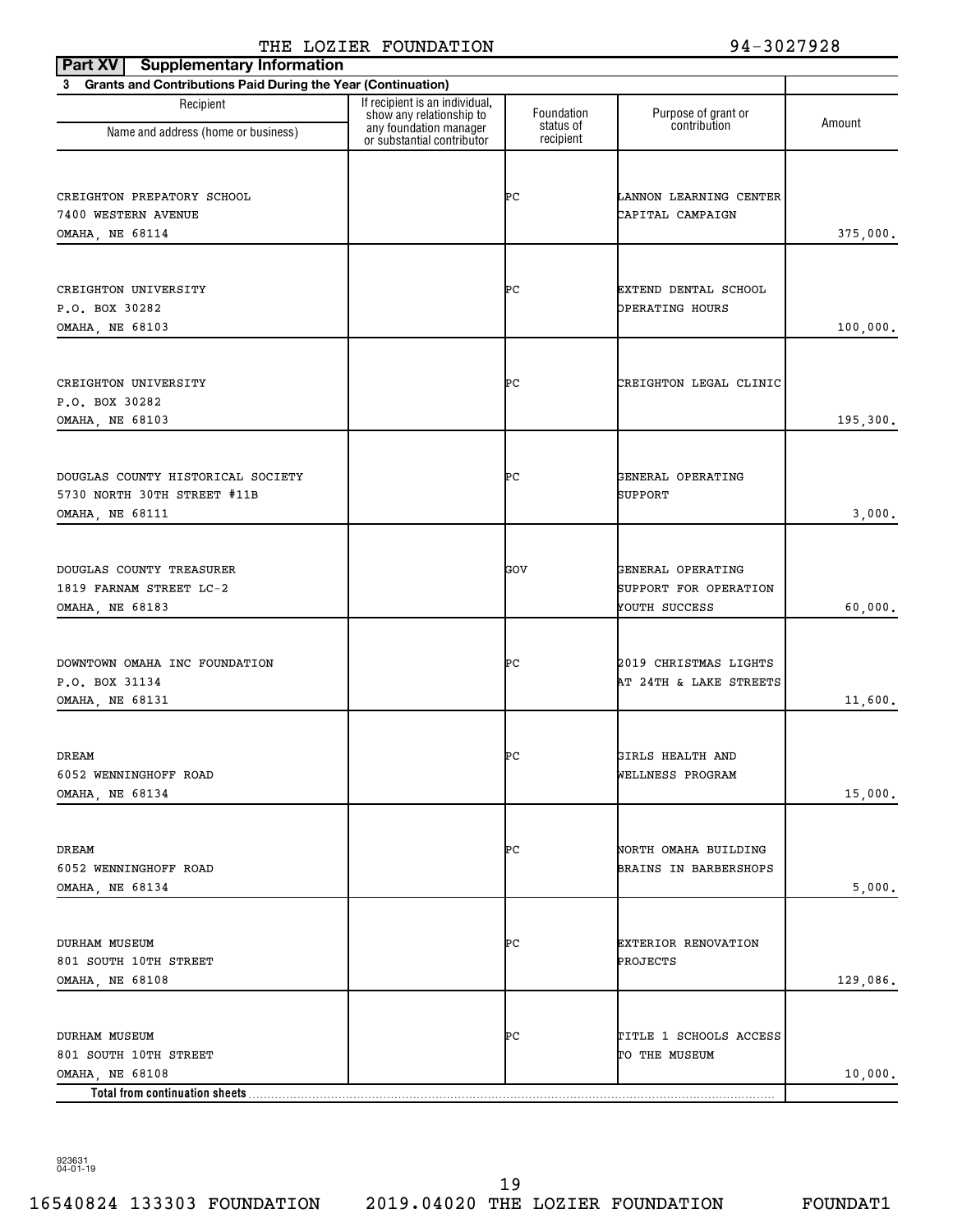| <b>Supplementary Information</b><br>Part XV                                                                   |                                                                                      |                         |                                                                                                          |         |
|---------------------------------------------------------------------------------------------------------------|--------------------------------------------------------------------------------------|-------------------------|----------------------------------------------------------------------------------------------------------|---------|
| 3 Grants and Contributions Paid During the Year (Continuation)                                                |                                                                                      |                         |                                                                                                          |         |
| Recipient                                                                                                     | If recipient is an individual,<br>show any relationship to<br>any foundation manager | Foundation<br>status of | Purpose of grant or<br>contribution                                                                      | Amount  |
| Name and address (home or business)                                                                           | or substantial contributor                                                           | recipient               |                                                                                                          |         |
| EASTERN NEBRASKA COMMUNITY ACTION<br>PARTNERSHIP<br>2406 FOWLER AVE                                           |                                                                                      | ÞС                      | \$15K GENERAL OPERATING<br>SUPPORT, \$5K DIRECT<br>AID TO INDIVIDUALS                                    |         |
| OMAHA, NE 68111                                                                                               |                                                                                      |                         |                                                                                                          | 20,000. |
| EIGHTH DISTRICT OF OMEGA PSI PHI<br><b>FOUNDATION INC</b><br>3157 FARNAM STREET, STE 7104<br>OMAHA, NE 68131  |                                                                                      | ÞС                      | INTIMATE PARTNER<br>VIOLENCE PREVENTION<br>PROGRAM WITH THE<br>WOMEN'S FUND                              | 15,000. |
| FILM STREAMS, INC<br>1340 MIKE FAHEY STREET<br>OMAHA, NE 68102                                                |                                                                                      | ÞС                      | GENERAL OPERATING<br>SUPPORT                                                                             | 5,000.  |
| FONTENELLE NATURE ASSOCIATION<br>1111 NORTH BELLEVUE BLVD<br>BELLEVUE, NE 68005                               |                                                                                      | ÞС                      | GENERAL OPERATING<br>SUPPORT                                                                             | 5,000.  |
| FOOD BANK FOR THE HEARTLAND<br>10525 J STREET<br>OMAHA, NE 68127                                              |                                                                                      | ÞС                      | \$60K GENERAL OPERATING<br>SUPPORT, \$32.5K<br><b>EMERGENCY FOOD</b><br>PURCHASE DURING GOVT<br>SHUTDOWN | 92,500. |
| FOOTBALL FOR THE WORLD FOUNDATION USA<br>117 N 32ND AVE<br>OMAHA, NE 68131                                    |                                                                                      | ÞС                      | EPIC! FOR GIRLS<br>BEHAVIORAL HEALTH<br>PROGRAM                                                          | 4,800.  |
| FOOTBALL FOR THE WORLD FOUNDATION USA<br>117 N 32ND AVE<br><b>OMAHA, NE 68131</b>                             |                                                                                      | ÞС                      | EPIC! FOR GIRLS \$7K<br>ATHLETIC SCHOLARSHIPS<br>\$11.7K GENERAL<br>OPERATING SUPPORT                    | 18,700. |
| FRIENDS OF KIOS BROADCASTING SERVICE<br>OF OPS<br>3215 CUMING STREET                                          |                                                                                      | SOI                     | GENERAL OPERATING<br>SUPPORT                                                                             |         |
| OMAHA, NE 68131                                                                                               |                                                                                      |                         |                                                                                                          | 5,000.  |
| GIRL SCOUTS SPIRIT OF NEBRASKA<br>2121 SOUTH 44TH STREET<br>OMAHA, NE 68105                                   |                                                                                      | ÞС                      | SCHOLARSHIPS FOR 2019<br>SUMMER CAMPS                                                                    | 75,000. |
| GIRL SCOUTS SPIRIT OF NEBRASKA<br>2121 SOUTH 44TH STREET<br>OMAHA, NE 68105<br>Total from continuation sheets |                                                                                      | ÞС                      | GENERAL OPERATING<br>SUPPORT                                                                             | 500.    |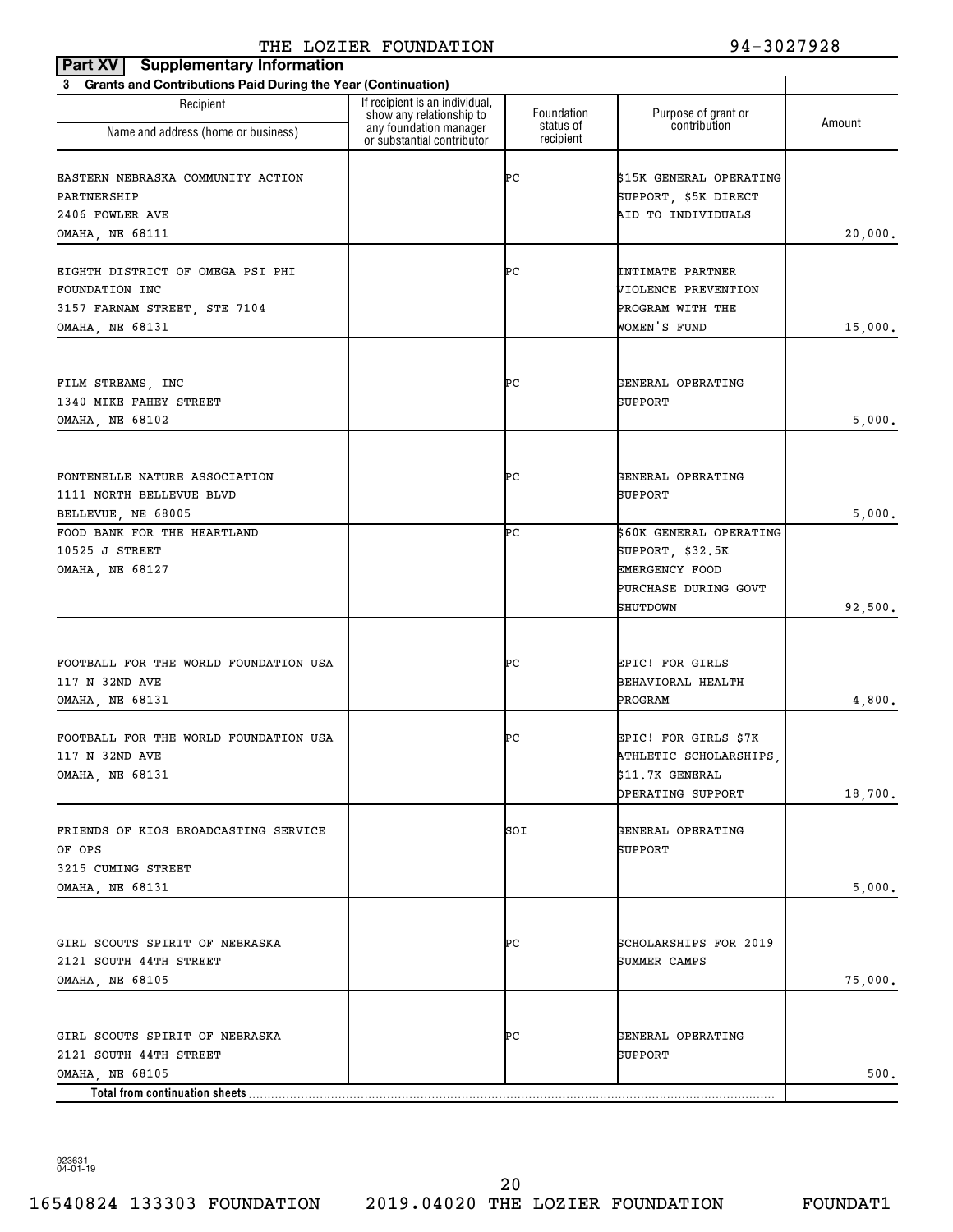| <b>Supplementary Information</b><br>Part XV                    |                                                            |                        |                        |          |
|----------------------------------------------------------------|------------------------------------------------------------|------------------------|------------------------|----------|
| 3 Grants and Contributions Paid During the Year (Continuation) |                                                            |                        |                        |          |
| Recipient                                                      | If recipient is an individual,<br>show any relationship to | Foundation             | Purpose of grant or    | Amount   |
| Name and address (home or business)                            | any foundation manager<br>or substantial contributor       | status of<br>recipient | contribution           |          |
|                                                                |                                                            |                        |                        |          |
| GIRL SCOUTS SPIRIT OF NEBRASKA                                 |                                                            | ÞС                     | \$115K PROGRAMMING,    |          |
| 2121 SOUTH 44TH STREET                                         |                                                            |                        | \$15K ARTVENTURE       |          |
| <b>OMAHA, NE 68105</b>                                         |                                                            |                        |                        | 130,000. |
| GIRLS INC                                                      |                                                            | ÞС                     | \$125K GENERAL         |          |
| 2811 NORTH 45TH STREET                                         |                                                            |                        | OPERATING SUPPORT,     |          |
| OMAHA, NE 68104                                                |                                                            |                        | \$75K POST-SECONDARY   |          |
|                                                                |                                                            |                        | SCHOLARSHIP PROGRAM    | 200,000. |
|                                                                |                                                            |                        |                        |          |
| GIRLS INC                                                      |                                                            | ÞС                     | GENERAL OPERATING      |          |
| 2811 NORTH 45TH STREET                                         |                                                            |                        | SUPPORT                |          |
| OMAHA, NE 68104                                                |                                                            |                        |                        | 10,000.  |
|                                                                |                                                            |                        |                        |          |
| GRIEF'S JOURNEY                                                |                                                            | ÞС                     | GENERAL OPERATING      |          |
| 7811 FARNAM DRIVE                                              |                                                            |                        | SUPPORT                |          |
| OMAHA, NE 68114                                                |                                                            |                        |                        | 20,000.  |
|                                                                |                                                            |                        |                        |          |
| HABITAT FOR HUMANITY                                           |                                                            | ÞС                     | GENERAL OPERATING      |          |
|                                                                |                                                            |                        | SUPPORT                |          |
| 1701 NORTH 24TH STREET<br>OMAHA, NE 68110                      |                                                            |                        |                        | 630,000. |
|                                                                |                                                            |                        |                        |          |
| HEART MINISTRY CENTER                                          |                                                            | ÞС                     | TEAM NEBRASKA          |          |
| 2222 BINNEY STREET                                             |                                                            |                        | EXPRESS/LADY EXPRESS   |          |
| OMAHA, NE 68110                                                |                                                            |                        | UNITED BASKETBALL      |          |
|                                                                |                                                            |                        | PROGRAMS               | 15,000.  |
|                                                                |                                                            |                        |                        |          |
| HEART MINISTRY CENTER                                          |                                                            | ÞС                     | SORTING TABLES         |          |
| 2222 BINNEY STREET<br>OMAHA, NE 68110                          |                                                            |                        |                        |          |
| HEART MINISTRY CENTER                                          |                                                            | ÞС                     | \$60K DIRECT AID TO    | 2,100.   |
| 2222 BINNEY STREET                                             |                                                            |                        | INDIVIDUALS, \$60K     |          |
| <b>OMAHA, NE 68110</b>                                         |                                                            |                        | GENERAL OPERATING      |          |
|                                                                |                                                            |                        | SUPPORT, \$27K SUPPORT |          |
|                                                                |                                                            |                        | FULL TIME WCA ADVOCATE | 147,000. |
|                                                                |                                                            |                        |                        |          |
| HEART MINISTRY CENTER                                          |                                                            | ÞС                     | GRADUATE SUPPORT AT    |          |
| 2222 BINNEY STREET                                             |                                                            |                        | <b>JESUIT ACADEMY</b>  |          |
| OMAHA, NE 68110                                                |                                                            |                        |                        | 15,000.  |
| HEARTLAND FAMILY SERVICE                                       |                                                            | ÞС                     | GENERAL OPERATING      |          |
| 2101 SOUTH 42ND STREET                                         |                                                            |                        | SUPPORT, SOLOMON GIRLS |          |
| OMAHA, NE 68105                                                |                                                            |                        | PROGRAM, DIRECT AID TO |          |
|                                                                |                                                            |                        | INDIVIDUALS, HOMELESS  |          |
|                                                                |                                                            |                        | PREVENTION & DIVERSION | 185,000. |
| Total from continuation sheets                                 |                                                            |                        |                        |          |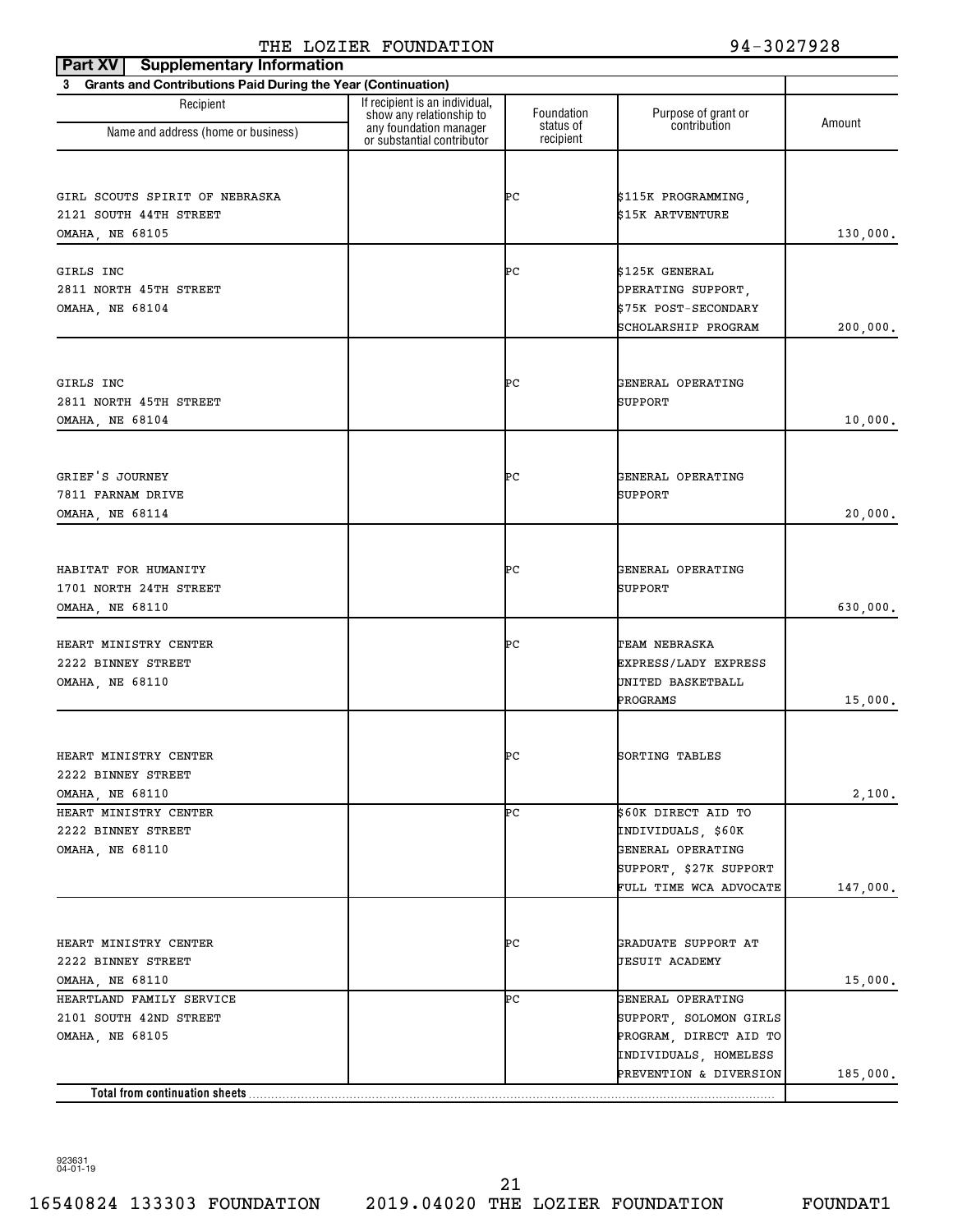| <b>Supplementary Information</b><br>Part XV                                  |                                                                                      |                         |                                                             |          |
|------------------------------------------------------------------------------|--------------------------------------------------------------------------------------|-------------------------|-------------------------------------------------------------|----------|
| 3 Grants and Contributions Paid During the Year (Continuation)               |                                                                                      |                         |                                                             |          |
| Recipient                                                                    | If recipient is an individual,<br>show any relationship to<br>any foundation manager | Foundation<br>status of | Purpose of grant or<br>contribution                         | Amount   |
| Name and address (home or business)                                          | or substantial contributor                                                           | recipient               |                                                             |          |
| HEARTLAND WORKER'S CENTER<br>4923 S 24TH STREET SUITE 104<br>OMAHA, NE 68107 |                                                                                      | ÞС                      | GENERAL OPERATING<br>SUPPORT                                | 20,000.  |
| HEARTLAND WORKFORCE SOLUTIONS<br>5752 AMES AVE<br>OMAHA, NE 68104            |                                                                                      | ÞС                      | GENERAL OPERATING<br>SUPPORT                                | 42,000.  |
| HOLY NAME HOUSING CORPORATION<br>4324 FORT STREET<br><b>OMAHA, NE 68111</b>  |                                                                                      | ÞС                      | GENERAL OPERATING<br>SUPPORT                                | 20,000.  |
| HOPE CENTER FOR KIDS<br>2200 NORTH 20TH STREET<br>OMAHA, NE 68110            |                                                                                      | ÞС                      | GENERAL OPERATING<br>SUPPORT                                | 40,000.  |
| IMMIGRANT LEGAL CENTER<br>4223 CENTER STREET<br>OMAHA, NE 68105              |                                                                                      | ÞС                      | SHORT-TERM IMMIGRANT<br>INTERNSHIP                          | 4,330.   |
| IMMIGRANT LEGAL CENTER<br>4223 CENTER STREET<br>OMAHA, NE 68105              |                                                                                      | ÞС                      | GENERAL OPERATING<br>SUPPORT                                | 135,000. |
| INCLUSIVE COMMUNITIES<br>6001 DODGE STREET<br>OMAHA, NE 68182                |                                                                                      | ÞС                      | \$40K GENERAL OPERATING<br>SUPPORT, 10K OMAHA<br>TABLE TALK | 50,000.  |
| INTERCULTURAL SENIOR CENTER<br>3010 R STREET<br>OMAHA, NE 68107              |                                                                                      | ÞС                      | GENERAL OPERATING<br>SUPPORT                                | 60,000.  |
| INTERFAITH HEALTH SERVICES<br>1326 SOUTH 26TH STREET<br>OMAHA, NE 68105      |                                                                                      | ÞС                      | GENERAL OPERATING<br><b>SUPPORT</b>                         | 30,000.  |
| JACKSON HOLE CONSERVATION ALLIANCE<br>P.O. BOX 2728<br>JACKSON, WY 83001     |                                                                                      | ÞС                      | GENERAL OPERATING<br>SUPPORT                                | 2,000.   |
| Total from continuation sheets                                               |                                                                                      |                         |                                                             |          |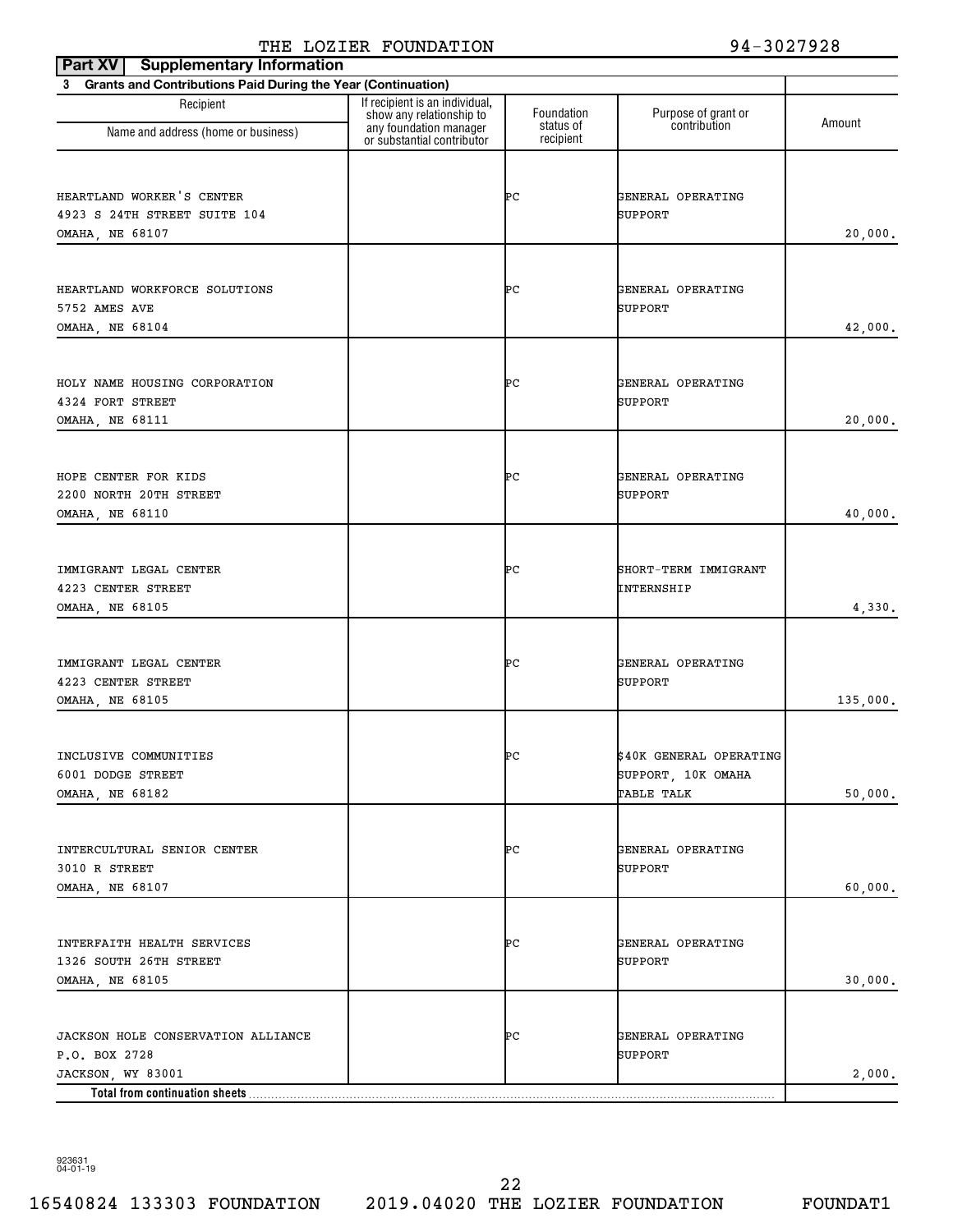| <b>Supplementary Information</b><br>Part XV                    |                                                            |                         |                                        |            |
|----------------------------------------------------------------|------------------------------------------------------------|-------------------------|----------------------------------------|------------|
| 3 Grants and Contributions Paid During the Year (Continuation) |                                                            |                         |                                        |            |
| Recipient                                                      | If recipient is an individual,<br>show any relationship to | Foundation<br>status of | Purpose of grant or<br>contribution    | Amount     |
| Name and address (home or business)                            | any foundation manager<br>or substantial contributor       | recipient               |                                        |            |
|                                                                |                                                            |                         |                                        |            |
| JENNIE EDMUNDSON FOUNDATION                                    |                                                            | ÞС                      | DA VINCI XI ROBOTIC                    |            |
| 933 EAST PIERCE STREET                                         |                                                            |                         | SURGICAL SYSTEM                        |            |
| COUNCIL BLUFFS, IA 51503                                       |                                                            |                         |                                        | 250,000.   |
|                                                                |                                                            |                         |                                        |            |
| <b>JESUIT ACADEMY</b>                                          |                                                            | ÞС                      | PURDUE'S MINORITY                      |            |
| 2311 NORTH 22ND STREET                                         |                                                            |                         | ENGINEERING SUMMER                     |            |
| OMAHA, NE 68110                                                |                                                            |                         | CAMP                                   | 2,000.     |
|                                                                |                                                            |                         |                                        |            |
|                                                                |                                                            |                         |                                        |            |
| <b>JESUIT ACADEMY</b>                                          |                                                            | ÞС                      | 2019 SUMMER SCHOOL                     |            |
| 2311 NORTH 22ND STREET                                         |                                                            |                         | OPERATING SUPPORT                      |            |
| OMAHA, NE 68110                                                |                                                            |                         |                                        | 30,000.    |
|                                                                |                                                            |                         |                                        |            |
| <b>JOSLYN CASTLE TRUST</b>                                     |                                                            | ÞС                      | GENERAL OPERATING                      |            |
| 3902 DAVENPORT STREET                                          |                                                            |                         | SUPPORT                                |            |
| OMAHA, NE 68131                                                |                                                            |                         |                                        | 25,000.    |
|                                                                |                                                            |                         |                                        |            |
| KEEP OMAHA BEAUTIFUL                                           |                                                            | ÞС                      | PLANTING TREES IN                      |            |
| 1819 FARNAM ST, SUITE 306                                      |                                                            |                         | MILLER PARK                            |            |
| OMAHA, NE 68183                                                |                                                            |                         |                                        | 10,000.    |
|                                                                |                                                            |                         |                                        |            |
| KIDS CAN COMMUNITY CENTER                                      |                                                            | ÞС                      | 2019 MILLER PARK                       |            |
| 4860 O STREET                                                  |                                                            |                         | SUMMER PROGRAM                         |            |
| <b>OMAHA, NE 68117</b>                                         |                                                            |                         |                                        | 215,000.   |
|                                                                |                                                            |                         |                                        |            |
|                                                                |                                                            |                         |                                        |            |
| KIDS CAN COMMUNITY CENTER                                      |                                                            | ÞС                      | EARLY CHILDHOOD/AFTER                  |            |
| 4860 Q STREET<br>OMAHA, NE 68117                               |                                                            |                         | SCHOOL/SENIOR CARE<br>CAPITAL CAMPAIGN | 1,000,000. |
|                                                                |                                                            |                         |                                        |            |
|                                                                |                                                            |                         |                                        |            |
| KIDS CAN COMMUNITY CENTER                                      |                                                            | ÞС                      | GENERAL OPERATING                      |            |
| 4860 Q STREET                                                  |                                                            |                         | SUPPORT                                |            |
| OMAHA, NE 68117                                                |                                                            |                         |                                        | 75,000.    |
|                                                                |                                                            |                         |                                        |            |
| KING SCIENCE CENTER - OPS                                      |                                                            | ÞС                      | GENERAL OPERATING                      |            |
| 2720 FLORENCE BLVD                                             |                                                            |                         | SUPPORT                                |            |
| OMAHA, NE 68110                                                |                                                            |                         |                                        | 7,200.     |
|                                                                |                                                            |                         |                                        |            |
| LE RIO, INC                                                    |                                                            | ÞС                      | 2019 BLACK COLLEGE &                   |            |
| 2019 BURDETTE ST                                               |                                                            |                         | CULTURAL ENRICHMENT                    |            |
| OMAHA, NE 68110                                                |                                                            |                         | TOUR                                   | 10,000.    |
| Total from continuation sheets                                 |                                                            |                         |                                        |            |

923631 04-01-19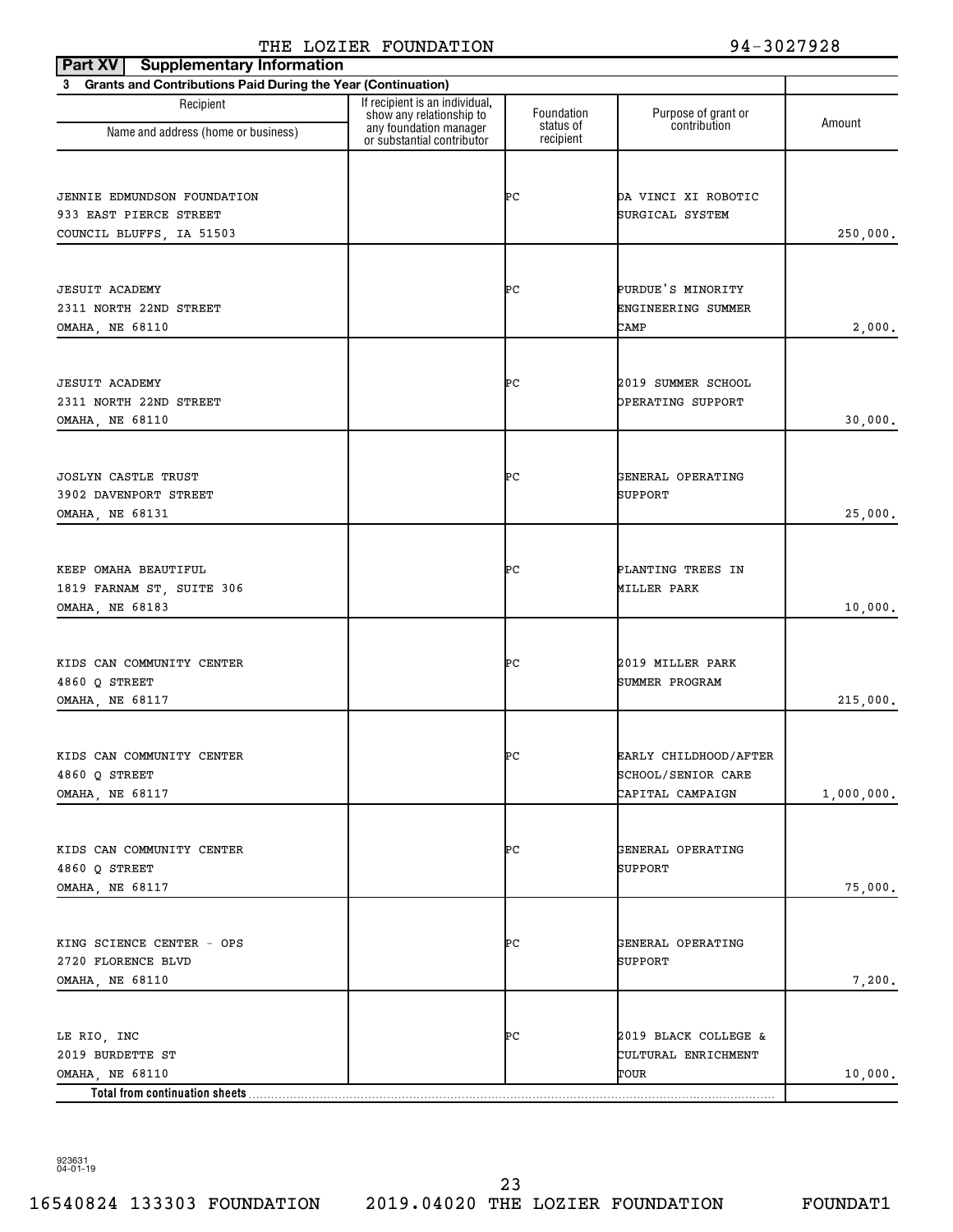| <b>Supplementary Information</b><br>Part XV                    |                                                                                                                    |                         |                                         |          |
|----------------------------------------------------------------|--------------------------------------------------------------------------------------------------------------------|-------------------------|-----------------------------------------|----------|
| 3 Grants and Contributions Paid During the Year (Continuation) |                                                                                                                    |                         |                                         |          |
| Recipient<br>Name and address (home or business)               | If recipient is an individual,<br>show any relationship to<br>any foundation manager<br>or substantial contributor | Foundation<br>status of | Purpose of grant or<br>contribution     | Amount   |
|                                                                |                                                                                                                    | recipient               |                                         |          |
|                                                                |                                                                                                                    |                         |                                         |          |
| LEGAL AID OF NEBRASKA                                          |                                                                                                                    | ÞС                      | GENERAL OPERATING                       |          |
| 209 SOUTH 19TH STREET SUITE 200                                |                                                                                                                    |                         | SUPPORT                                 |          |
| OMAHA, NE 68102                                                |                                                                                                                    |                         |                                         | 5,000.   |
|                                                                |                                                                                                                    |                         |                                         |          |
| LEGAL AID OF NEBRASKA                                          |                                                                                                                    | ÞС                      | GENERAL OPERATING                       |          |
| 209 SOUTH 19TH STREET SUITE 200                                |                                                                                                                    |                         | SUPPORT                                 |          |
| OMAHA, NE 68102                                                |                                                                                                                    |                         |                                         | 75,000.  |
|                                                                |                                                                                                                    |                         |                                         |          |
|                                                                |                                                                                                                    |                         |                                         |          |
| MADONNA SCHOOL                                                 |                                                                                                                    | ÞС                      | GENERAL OPERATING                       |          |
| 6402 NORTH 71ST PLAZA<br>OMAHA, NE 68104                       |                                                                                                                    |                         | SUPPORT                                 | 10,000.  |
|                                                                |                                                                                                                    |                         |                                         |          |
|                                                                |                                                                                                                    |                         |                                         |          |
| MAGDALENE OMAHA                                                |                                                                                                                    | ÞС                      | GENERAL OPERATING                       |          |
| 4383 NICHOLAS STREET, STE 305                                  |                                                                                                                    |                         | SUPPORT                                 |          |
| OMAHA, NE 68131                                                |                                                                                                                    |                         |                                         | 50,000.  |
|                                                                |                                                                                                                    |                         |                                         |          |
| MARIAN HIGH SCHOOL                                             |                                                                                                                    | ÞС                      | <b>ACADEMIC CENTER &amp;</b>            |          |
| 7400 MILITARY AVENUE                                           |                                                                                                                    |                         | <b>INCREASED ENTRANCE</b>               |          |
| OMAHA, NE 68134                                                |                                                                                                                    |                         | SECURITY                                | 150,000. |
|                                                                |                                                                                                                    |                         |                                         |          |
| MARIAN HIGH SCHOOL                                             |                                                                                                                    | ÞС                      | LOW INCOME MINORITY                     |          |
| 7400 MILITARY AVENUE                                           |                                                                                                                    |                         | SCHOLARSHIPS                            |          |
| OMAHA, NE 68134                                                |                                                                                                                    |                         |                                         | 59,150.  |
|                                                                |                                                                                                                    |                         |                                         |          |
| MENTOR NEBRASKA                                                |                                                                                                                    | ÞС                      | GENERAL OPERATING                       |          |
| 6173 CENTER STREET                                             |                                                                                                                    |                         | <b>SUPPORT</b>                          |          |
| OMAHA, NE 68106                                                |                                                                                                                    |                         |                                         | 40,000.  |
|                                                                |                                                                                                                    |                         |                                         |          |
|                                                                |                                                                                                                    |                         |                                         |          |
| MERCY HIGH SCHOOL<br>1501 SOUTH 48TH STREET                    |                                                                                                                    | ÞС                      | IMPROVEMENTS TO THE<br>ACADEMIC SUCCESS |          |
| OMAHA, NE 68106                                                |                                                                                                                    |                         | CENTER                                  | 100,000. |
|                                                                |                                                                                                                    |                         |                                         |          |
|                                                                |                                                                                                                    |                         |                                         |          |
| MERCY HIGH SCHOOL                                              |                                                                                                                    | ÞС                      | LOW INCOME MINORITY                     |          |
| 1501 SOUTH 48TH STREET                                         |                                                                                                                    |                         | SCHOLARSHIPS                            |          |
| OMAHA, NE 68106                                                |                                                                                                                    |                         |                                         | 131,300. |
|                                                                |                                                                                                                    |                         |                                         |          |
| MERRYMAKERS ASSOCIATION                                        |                                                                                                                    | ÞС                      | GENERAL OPERATING                       |          |
| 12020 SHAMROCK PLAZA #200                                      |                                                                                                                    |                         | SUPPORT                                 |          |
| OMAHA, NE 68154                                                |                                                                                                                    |                         |                                         | 10,000.  |
| Total from continuation sheets                                 |                                                                                                                    |                         |                                         |          |

923631 04-01-19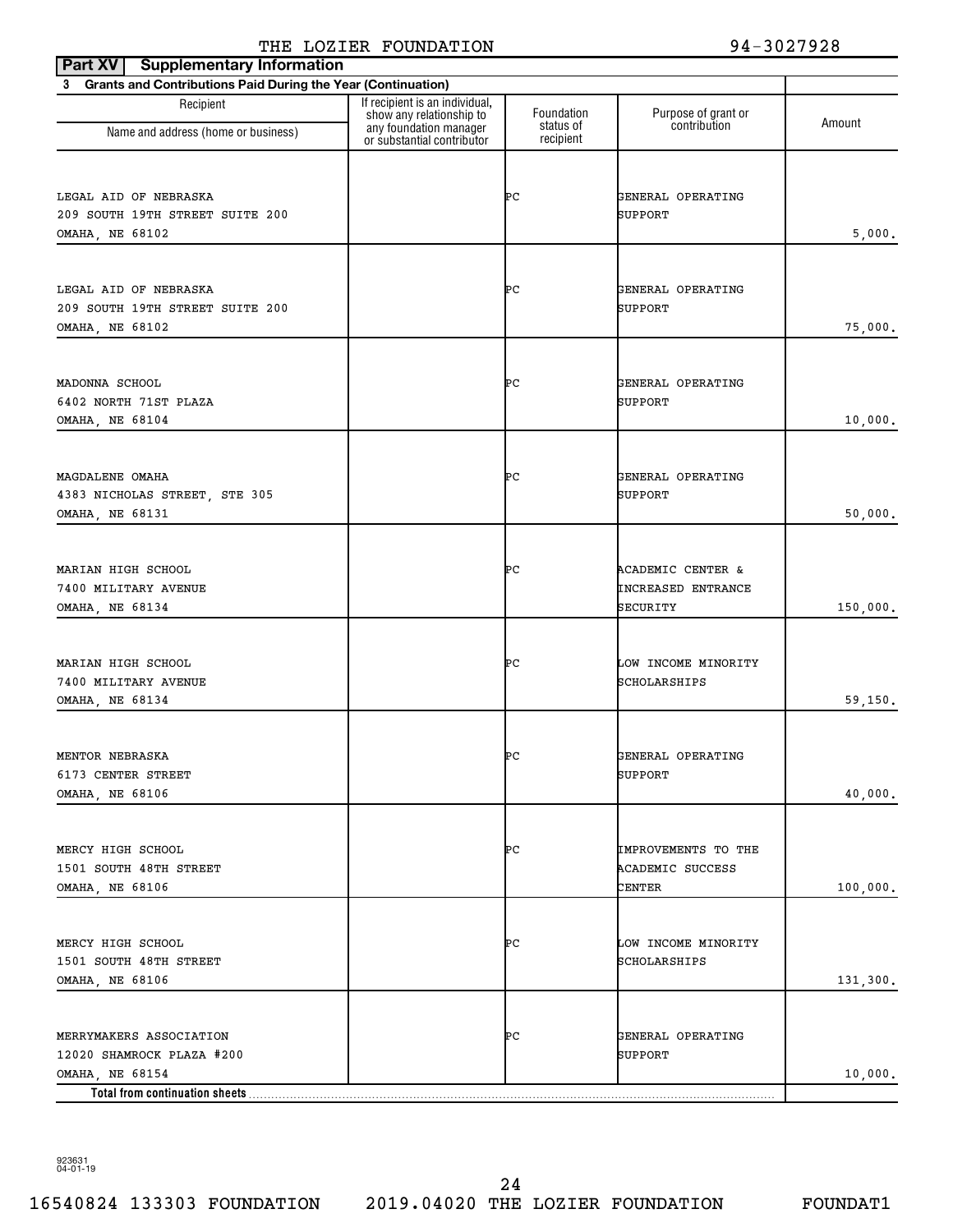| <b>Supplementary Information</b><br>Part XV                                                                   |                                                                                      |                         |                                                                      |          |
|---------------------------------------------------------------------------------------------------------------|--------------------------------------------------------------------------------------|-------------------------|----------------------------------------------------------------------|----------|
| <b>Grants and Contributions Paid During the Year (Continuation)</b><br>3                                      |                                                                                      |                         |                                                                      |          |
| Recipient<br>Name and address (home or business)                                                              | If recipient is an individual,<br>show any relationship to<br>any foundation manager | Foundation<br>status of | Purpose of grant or<br>contribution                                  | Amount   |
|                                                                                                               | or substantial contributor                                                           | recipient               |                                                                      |          |
| METROPOLITAN AREA CONTINUUM OF CARE<br>FOR THE HOMELESS<br>6001 DODGE STREET, UNO CEC 117D                    |                                                                                      | ÞС                      | GENERAL OPERATING<br>SUPPORT                                         |          |
| OMAHA, NE 68182                                                                                               |                                                                                      |                         |                                                                      | 20,000.  |
| METROPOLITAN AREA CONTINUUM OF CARE<br>FOR THE HOMELESS<br>6001 DODGE STREET, UNO CEC 117D<br>OMAHA, NE 68182 |                                                                                      | ÞС                      | GENERAL OPERATING<br>SUPPORT                                         | 25,000.  |
|                                                                                                               |                                                                                      |                         |                                                                      |          |
| METROPOLITAN COMMUNITY COLLEGE<br>FOUNDATION<br>P.O. BOX 3777                                                 |                                                                                      | ÞС                      | GENERAL OPERATING<br>SUPPORT FOR THE ADULT<br><b>BASIC EDUCATION</b> |          |
| OMAHA, NE 68103                                                                                               |                                                                                      |                         | PROGRAM                                                              | 25,000.  |
| METROPOLITAN COMMUNITY COLLEGE<br>FOUNDATION                                                                  |                                                                                      | ÞС                      | 2020 MCC METRO TRADES<br>INVITATIONAL                                |          |
| P.O. BOX 3777<br>OMAHA, NE 68103                                                                              |                                                                                      |                         |                                                                      | 5,000.   |
|                                                                                                               |                                                                                      |                         |                                                                      |          |
| METROPOLITAN COMMUNITY COLLEGE<br>FOUNDATION<br>P.O. BOX 3777                                                 |                                                                                      | ÞС                      | CAPITAL CAMPAIGN                                                     |          |
| OMAHA, NE 68103                                                                                               |                                                                                      |                         |                                                                      | 500,000. |
| METROPOLITAN SCIENCE AND ENGINEERING<br>FAIR<br>3701 SOUTH 10TH STREET                                        |                                                                                      | ÞС                      | GENERAL OPERATING<br>SUPPORT                                         |          |
| OMAHA, NE 68107                                                                                               |                                                                                      |                         |                                                                      | 1,000.   |
|                                                                                                               |                                                                                      |                         |                                                                      |          |
| MICAH HOUSE<br>1415 AVENUE J<br>COUNCIL BLUFFS, IA 51501                                                      |                                                                                      | ÞС                      | GENERAL OPERATING<br>SUPPORT                                         | 40,000.  |
|                                                                                                               |                                                                                      |                         |                                                                      |          |
| MIDDLECREEK AREA COMMUNITY CENTER<br>67 ELM STREET                                                            |                                                                                      | ÞС                      | CAPITAL EXPENDITURES                                                 |          |
| BEAVER SPRINGS, PA 17812                                                                                      |                                                                                      |                         |                                                                      | 10,000.  |
|                                                                                                               |                                                                                      |                         |                                                                      |          |
| MIDWEST INNOCENCE PROJECT<br>3619 BROADWAY #2<br>KANSAS CITY, MO 64111                                        |                                                                                      | ÞС                      | GENERAL OPERATING<br>SUPPORT IN NEBRASKA                             | 20,000.  |
|                                                                                                               |                                                                                      |                         |                                                                      |          |
| MIFFLIN COUNTY CHRISTIAN ACADEMY<br>5113 BACK MAITLAN ROAD                                                    |                                                                                      | ÞС                      | SPORTS FACILITIES<br>CAPITAL IMPROVEMENT                             |          |
| MCCLUE, PA 17841<br>Total from continuation sheets                                                            |                                                                                      |                         | PROGRAM                                                              | 5,000.   |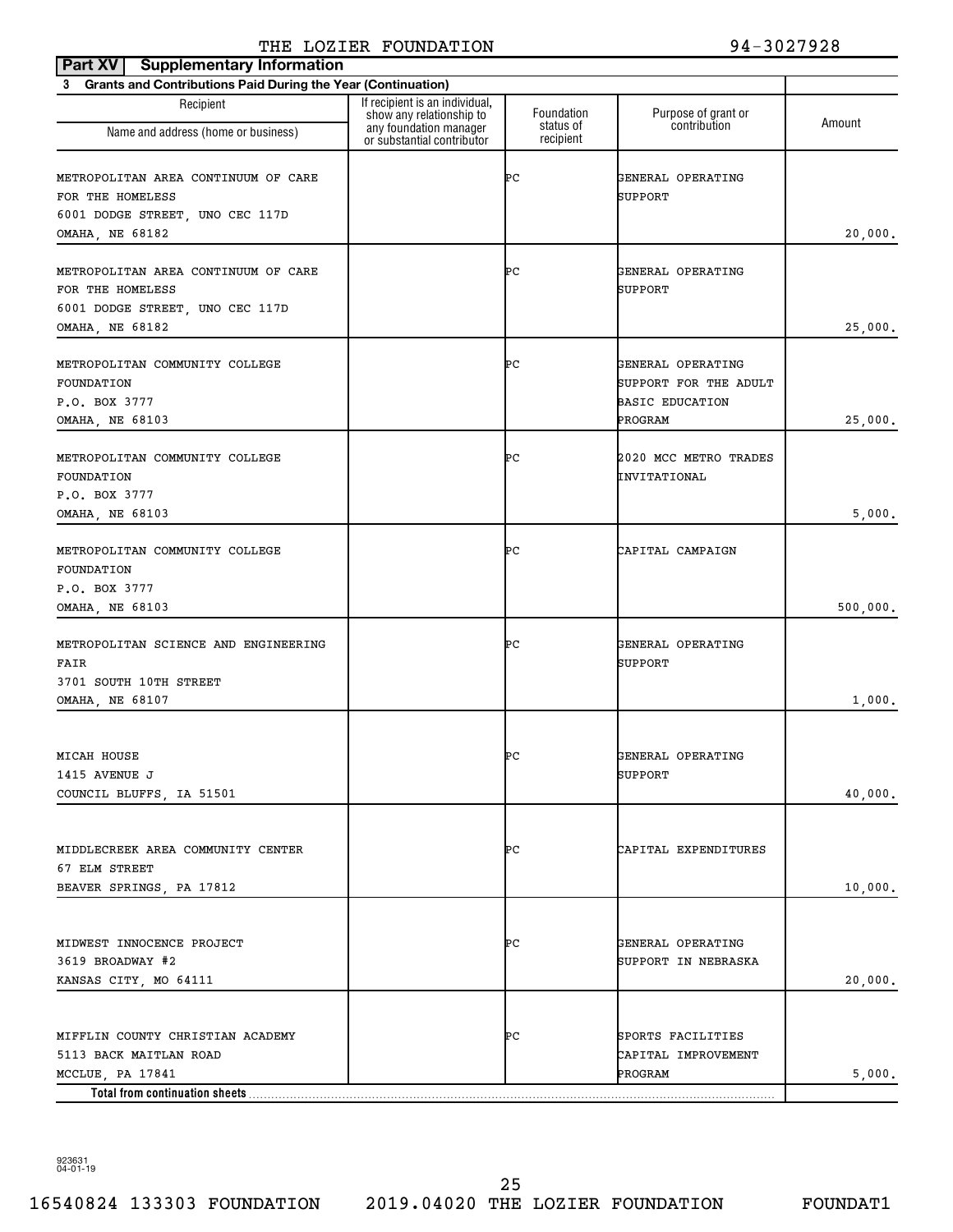| <b>Supplementary Information</b><br>Part XV                    |                                                                                      |                         |                                               |          |
|----------------------------------------------------------------|--------------------------------------------------------------------------------------|-------------------------|-----------------------------------------------|----------|
| 3 Grants and Contributions Paid During the Year (Continuation) |                                                                                      |                         |                                               |          |
| Recipient<br>Name and address (home or business)               | If recipient is an individual,<br>show any relationship to<br>any foundation manager | Foundation<br>status of | Purpose of grant or<br>contribution           | Amount   |
|                                                                | or substantial contributor                                                           | recipient               |                                               |          |
| MILDRED D. BROWN MEMORIAL STUDY<br>CENTER, INC                 |                                                                                      | ÞС                      | TO ACQUIRE THE OMAHA<br><b>STAR NEWSPAPER</b> |          |
| 2221 NORTH 24TH STREET                                         |                                                                                      |                         |                                               |          |
| OMAHA, NE 68110                                                |                                                                                      |                         |                                               | 80,000.  |
|                                                                |                                                                                      |                         |                                               |          |
| MITCHELL HAMLINE SCHOOL OF LAW<br>875 SUMMIT AVENUE            |                                                                                      | ÞС                      | GENERAL OPERATING<br>SUPPORT                  |          |
| ST PAUL, MN 55105                                              |                                                                                      |                         |                                               | 2,500.   |
|                                                                |                                                                                      |                         |                                               |          |
| MOSAIC COMMUNITY DEVELOPMENT                                   |                                                                                      | ÞС                      | GENERAL OPERATING                             |          |
| 1340 PARK AVENUE                                               |                                                                                      |                         | SUPPORT                                       |          |
| OMAHA, NE 68105<br>NATIONAL COALITION OF 100 BLACK WOMEN       |                                                                                      | ÞС                      | WOMEN OF COLOR                                | 10,000.  |
| P.O. BOX 641984                                                |                                                                                      |                         | LEADERSHIP CONFERENCE.                        |          |
| OMAHA, NE 68164                                                |                                                                                      |                         | ANNUAL MENTAL HEALTH                          |          |
|                                                                |                                                                                      |                         | SUMMIT, & MONEY                               |          |
|                                                                |                                                                                      |                         | MATTERS FINANCIAL                             | 25,200.  |
|                                                                |                                                                                      |                         |                                               |          |
|                                                                |                                                                                      |                         |                                               |          |
| NEBRASKA ADAPTIVE SPORTS                                       |                                                                                      | ÞС                      | <b>JUNIOR WHEELCHAIR</b>                      |          |
| 660 S. HWS CLEVELAND BLVD                                      |                                                                                      |                         | SPORTS & RECREATIONAL                         |          |
| ELKHORN, NE 68022                                              |                                                                                      |                         | CAMP                                          | 2,500.   |
|                                                                |                                                                                      |                         |                                               |          |
| NEBRASKA AIDS PROJECT                                          |                                                                                      | ÞС                      | NIGHT OF A THOUSAND                           |          |
| 250 SOUTH 77TH STREET SUITE A                                  |                                                                                      |                         | <b>STARS</b>                                  |          |
| OMAHA, NE 68114                                                |                                                                                      |                         |                                               | 5,000.   |
|                                                                |                                                                                      |                         |                                               |          |
| NEBRASKA APPLESEED CENTER FOR LAW IN                           |                                                                                      | ÞС                      | GENERAL OPERATING                             |          |
| THE PUBLIC INTEREST                                            |                                                                                      |                         | <b>SUPPORT</b>                                |          |
| 941 O ST, STE 920                                              |                                                                                      |                         |                                               |          |
| LINCOLN, NE 68508                                              |                                                                                      |                         |                                               | 75,000.  |
| NEBRASKA CHILDREN AND FAMILIES                                 |                                                                                      | ÞС                      | GENERAL OPERATING                             |          |
| FOUNDATION                                                     |                                                                                      |                         | SUPPORT                                       |          |
| 215 CENTENNIAL MALL SOUTH, SUITE 200                           |                                                                                      |                         |                                               |          |
| LINCOLN, NE 68508                                              |                                                                                      |                         |                                               | 150,000. |
|                                                                |                                                                                      |                         |                                               |          |
| NEBRASKA CHILDREN AND FAMILIES                                 |                                                                                      | ÞС                      | SPRING FLOOD                                  |          |
| FOUNDATION                                                     |                                                                                      |                         | INITIATIVE                                    |          |
| 215 CENTENNIAL MALL SOUTH, SUITE 200<br>LINCOLN, NE 68508      |                                                                                      |                         |                                               | 200,000. |
|                                                                |                                                                                      |                         |                                               |          |
| NEBRASKA CHILDREN AND FAMILIES<br>FOUNDATION                   |                                                                                      | ÞС                      | GENERAL OPERATING<br>SUPPORT                  |          |
| 215 CENTENNIAL MALL SOUTH, SUITE 200                           |                                                                                      |                         |                                               |          |
| LINCOLN, NE 68508                                              |                                                                                      |                         |                                               | 10,000.  |
| Total from continuation sheets                                 |                                                                                      |                         |                                               |          |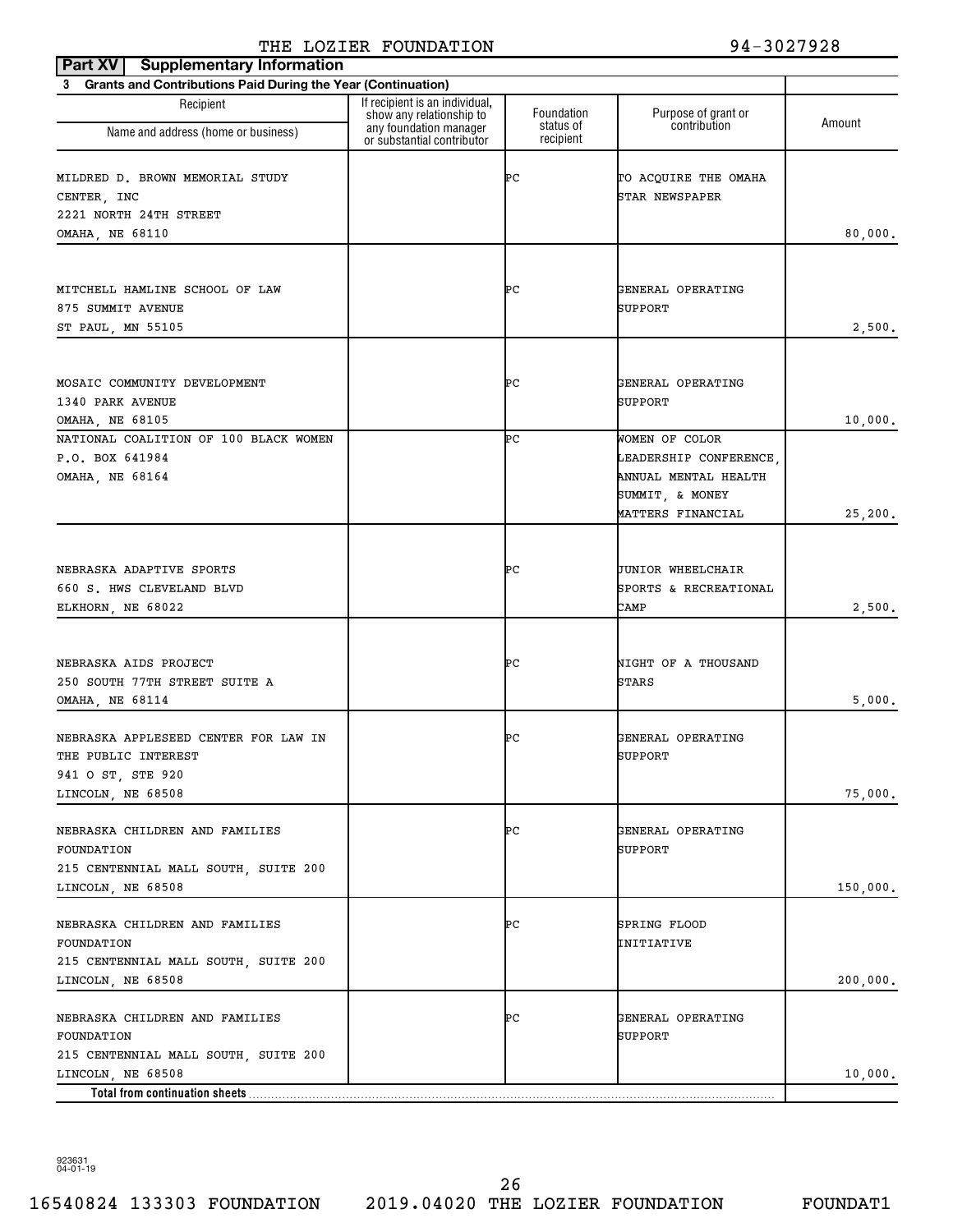| <b>Supplementary Information</b><br>Part XV                    |                                                                                      |                         |                                                |            |
|----------------------------------------------------------------|--------------------------------------------------------------------------------------|-------------------------|------------------------------------------------|------------|
| 3 Grants and Contributions Paid During the Year (Continuation) |                                                                                      |                         |                                                |            |
| Recipient                                                      | If recipient is an individual,<br>show any relationship to<br>any foundation manager | Foundation<br>status of | Purpose of grant or<br>contribution            | Amount     |
| Name and address (home or business)                            | or substantial contributor                                                           | recipient               |                                                |            |
|                                                                |                                                                                      |                         |                                                |            |
| NEBRASKA CHILDREN'S HOME SOCIETY                               |                                                                                      | SOII                    | <b>BABY SUPPLIES</b>                           |            |
| 4939 SOUTH 118TH STREET<br>OMAHA, NE 68104                     |                                                                                      |                         |                                                | 10,000.    |
|                                                                |                                                                                      |                         |                                                |            |
| NEBRASKA CIVIC ENGAGEMENT TABLE                                |                                                                                      | ÞС                      |                                                |            |
| 211 N 14TH STREET                                              |                                                                                      |                         | GENERAL OPERATING<br>SUPPORT                   |            |
| LINCOLN, NE 68508                                              |                                                                                      |                         |                                                | 40,000.    |
|                                                                |                                                                                      |                         |                                                |            |
| NEBRASKA COALITION FOR LIFESAVING<br><b>CURES</b>              |                                                                                      | ÞС                      | GENERAL OPERATING<br>SUPPORT                   |            |
| 900 SOUTH 74TH PLAZA, SUITE 301                                |                                                                                      |                         |                                                |            |
| OMAHA, NE 68114                                                |                                                                                      |                         |                                                | 10,000.    |
| NEBRASKA COALITION TO END SEXUAL AND                           |                                                                                      | ÞС                      | GENERAL OPERATING                              |            |
| DOMESTIC VIOLENCE                                              |                                                                                      |                         | SUPPORT                                        |            |
| 245 SOUTH 84TH STREET, SUITE 200                               |                                                                                      |                         |                                                |            |
| LINCOLN, NE 68510                                              |                                                                                      |                         |                                                | 5,000.     |
|                                                                |                                                                                      |                         |                                                |            |
| NEBRASKA HUMANE SOCIETY                                        |                                                                                      | ÞС                      | \$75K PRIVATE                                  |            |
| 8801 FORT STREET<br>OMAHA, NE 68134                            |                                                                                      |                         | COUNSELING CENTER,<br>\$12K PROJECT PET SAFE   | 87,000.    |
|                                                                |                                                                                      |                         |                                                |            |
|                                                                |                                                                                      |                         |                                                |            |
| NEBRASKA MAINTENANCE ACADEMY<br>15418 WIER STREET, SUITE 250   |                                                                                      | ÞС                      | TRAINING OF ENTRY<br>LEVEL EMPLOYEES           |            |
| OMAHA, NE 68137                                                |                                                                                      |                         |                                                | 10,000.    |
|                                                                |                                                                                      |                         |                                                |            |
| NEBRASKA METHODIST HOSPITAL<br>FOUNDATION                      |                                                                                      | ÞС                      | EXPANSION OF WOMEN'S<br>HOSPITAL NICU          |            |
| 8701 W DODGE ROAD                                              |                                                                                      |                         |                                                |            |
| OMAHA, NE 68114                                                |                                                                                      |                         |                                                | 1,000,000. |
| NEBRASKA SIGMA ZETA EDUCATION                                  |                                                                                      | ÞС                      | THE STORK'S NEST                               |            |
| FOUNDATION                                                     |                                                                                      |                         | NEBRASKA                                       |            |
| P.O. BOX 642065                                                |                                                                                      |                         |                                                |            |
| OMAHA, NE 68164                                                |                                                                                      |                         |                                                | 10,000.    |
|                                                                |                                                                                      |                         |                                                |            |
| NEBRASKA STATE LAWYERS FOUNDATION                              |                                                                                      | ÞС                      | GENERAL OPERATING                              |            |
| 635 S 14TH STREET #200<br>LINCOLN, NE 68508                    |                                                                                      |                         | SUPPORT                                        | 1,750.     |
|                                                                |                                                                                      |                         |                                                |            |
| NEBRASKA WRITERS COLLECTIVE                                    |                                                                                      | ÞС                      | YOUTH DETENTION & ALT                          |            |
| 9712 N 34TH STREET<br>OMAHA, NE 68112                          |                                                                                      |                         | SCHOOL WRITING PROGRAM<br>& LOUDER THAN A BOMB |            |
|                                                                |                                                                                      |                         | POETRY FESTIVAL                                | 55,000.    |
| Total from continuation sheets                                 |                                                                                      |                         |                                                |            |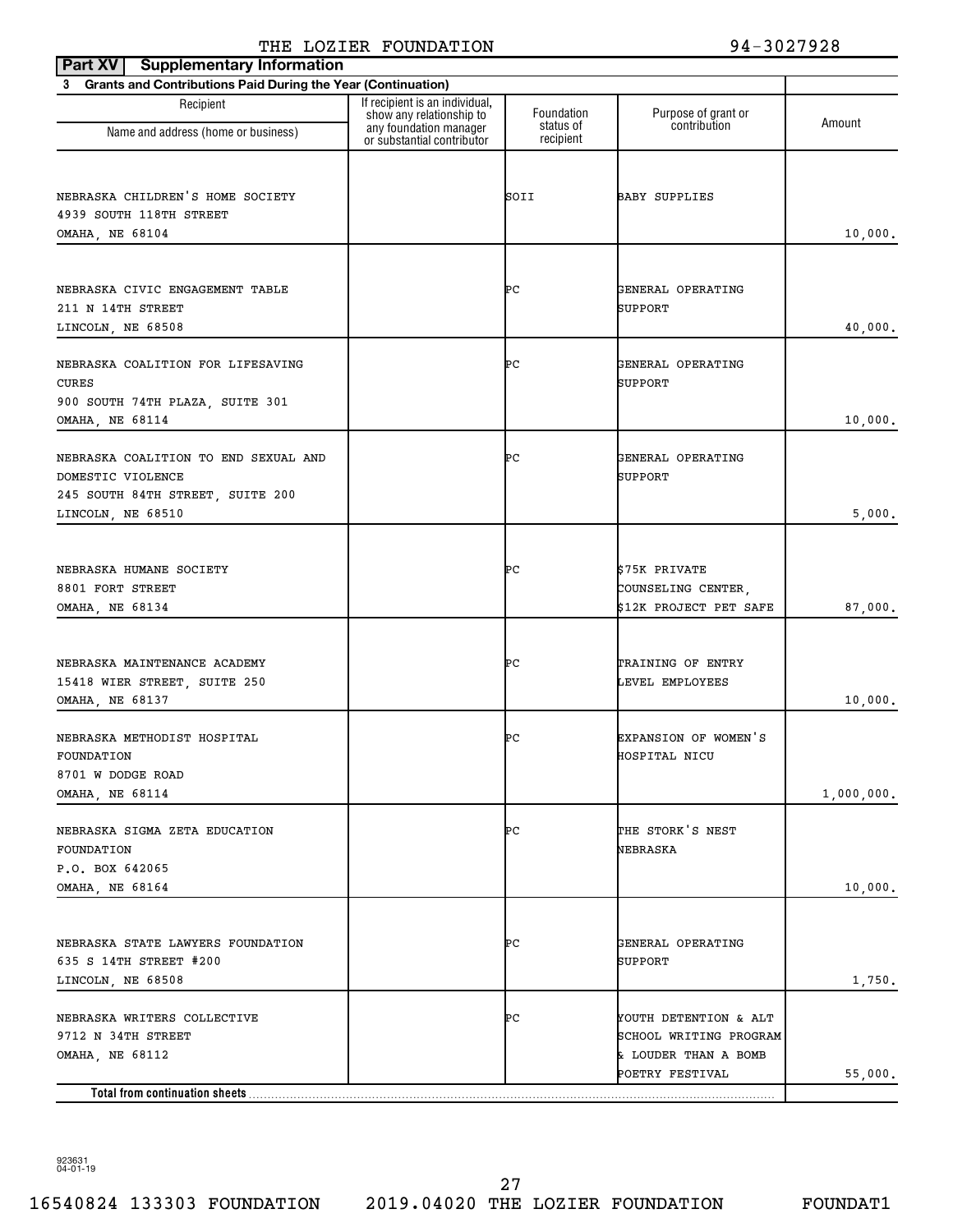| show any relationship to<br>any foundation manager | Foundation<br>status of                                                                                                        | Purpose of grant or<br>contribution                          | Amount  |
|----------------------------------------------------|--------------------------------------------------------------------------------------------------------------------------------|--------------------------------------------------------------|---------|
|                                                    | ÞС                                                                                                                             | GENERAL OPERATING<br>SUPPORT                                 |         |
|                                                    |                                                                                                                                |                                                              | 2,000.  |
|                                                    |                                                                                                                                |                                                              |         |
|                                                    | ÞС                                                                                                                             | TEN WEEKS OF ESL<br>CLASSES                                  | 4,330.  |
|                                                    | ÞС                                                                                                                             | GENERAL OPERATING<br>SUPPORT                                 | 30,000. |
|                                                    | ÞС                                                                                                                             | GENERAL OPERATING<br>SUPPORT                                 | 35,000. |
|                                                    | ÞС                                                                                                                             | CAPITAL<br><b>CAMPAIGN/RELOCATE</b><br>MASTER CRAFT BUILDING | 75,000. |
|                                                    | ÞС                                                                                                                             | GENERAL OPERATING<br>SUPPORT                                 | 75,000. |
|                                                    | ÞС                                                                                                                             | GENERAL OPERATING<br>SUPPORT                                 | 20,000. |
|                                                    | ÞС                                                                                                                             | GENERAL OPERATING<br>SUPPORT                                 | 5,000.  |
|                                                    | ÞС                                                                                                                             | GENERAL OPERATING<br>SUPPORT                                 | 25,000. |
|                                                    | ÞС                                                                                                                             | LOW INCOME FAMILY<br>MEMBERSHIPS                             | 20,000. |
|                                                    | 3 Grants and Contributions Paid During the Year (Continuation)<br>If recipient is an individual,<br>or substantial contributor | recipient                                                    |         |

923631 04-01-19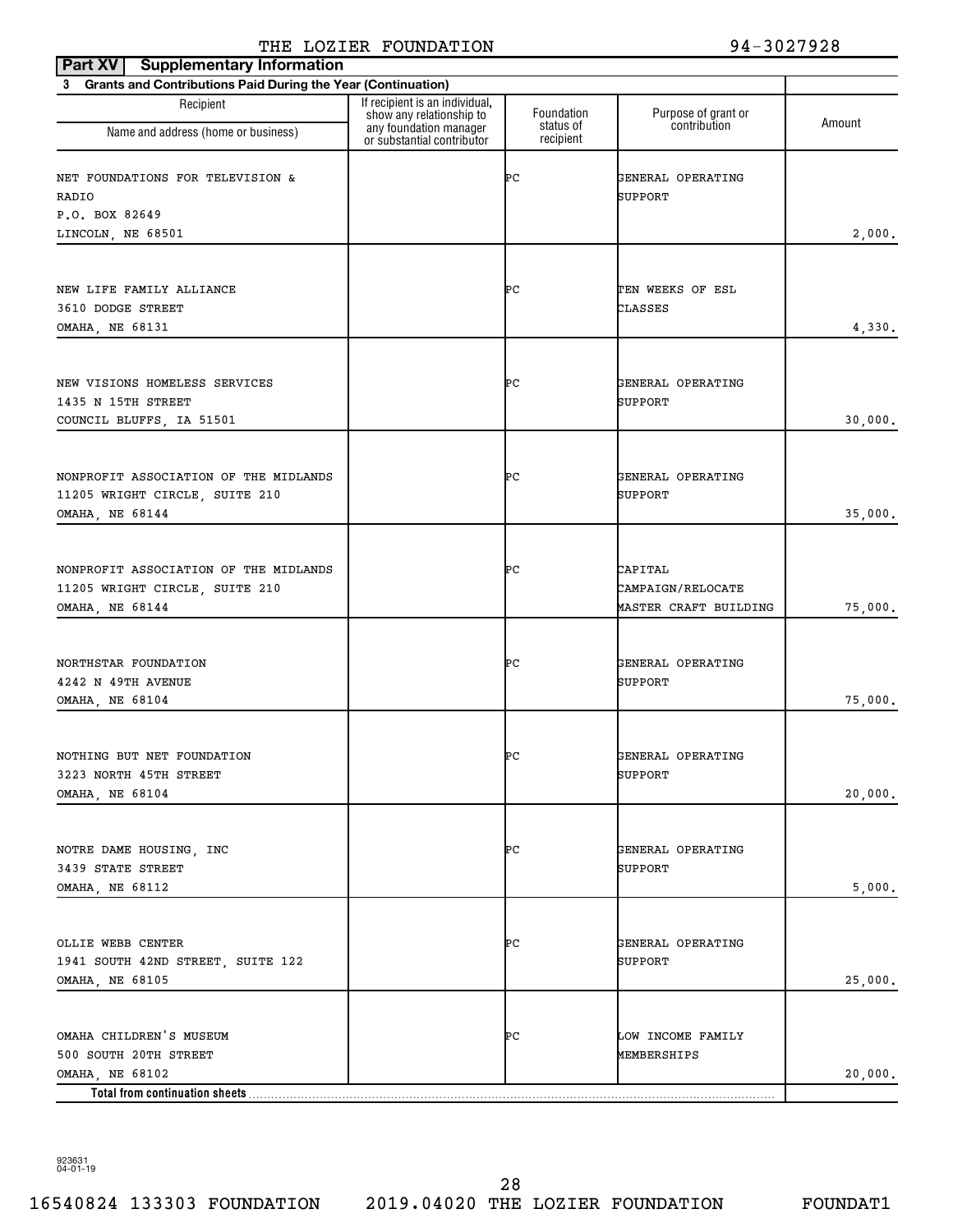| 3 Grants and Contributions Paid During the Year (Continuation)<br>If recipient is an individual,<br>Recipient<br>Foundation<br>Purpose of grant or<br>show any relationship to<br>contribution<br>any foundation manager<br>status of<br>Name and address (home or business)<br>or substantial contributor<br>recipient<br>ÞС<br>OMAHA COMMUNITY FOUNDATION<br>GENERAL OPERATING<br>SUPPORT<br>3555 FARNAM STREET, SUITE 222<br>OMAHA, NE 68131<br>OMAHA COMMUNITY FOUNDATION<br>ÞС<br>OMAHA NEIGHBORHOOD<br>GRANTS PROGRAM<br>3555 FARNAM STREET, SUITE 222<br>OMAHA, NE 68131<br>ÞС<br>OMAHA COMMUNITY FOUNDATION<br>IN SUPPORT OF THE<br>SHERWOOD FNDN'S<br>3555 FARNAM STREET, SUITE 222<br>OMAHA, NE 68131<br>COMPREHENSIVE HOUSING<br>STUDY<br>ÞС<br>OMAHA CONSERVATORY OF MUSIC<br>STRING SPROUTS AND<br>7023 CASS STREET<br>NELSON MANDELA &<br>OMAHA, NE 68132<br>GENERAL OPERATING<br>SUPPORT<br>ÞС<br>OMAHA GIRLS ROCK<br>\$15K GENERAL OPERATING<br>P.O. BOX 4247<br>SUPPORT, \$5K<br>SCHOLARSHIPS<br>OMAHA, NE 68104<br>ÞС<br>OMAHA HOME FOR BOYS<br>GENERAL OPERATING<br>4343 NORTH 52ND STREET<br>SUPPORT<br>OMAHA, NE 68104<br>OMAHA NORTH HIGH SCHOOL FOUNDATION<br>ÞС<br>VIKINGS OF DISTINCTION<br>4410 NORTH 36TH STREET<br>SCHOLARSHIP PROGRAM |            |
|--------------------------------------------------------------------------------------------------------------------------------------------------------------------------------------------------------------------------------------------------------------------------------------------------------------------------------------------------------------------------------------------------------------------------------------------------------------------------------------------------------------------------------------------------------------------------------------------------------------------------------------------------------------------------------------------------------------------------------------------------------------------------------------------------------------------------------------------------------------------------------------------------------------------------------------------------------------------------------------------------------------------------------------------------------------------------------------------------------------------------------------------------------------------------------------------------------------------------------------------------------------------|------------|
|                                                                                                                                                                                                                                                                                                                                                                                                                                                                                                                                                                                                                                                                                                                                                                                                                                                                                                                                                                                                                                                                                                                                                                                                                                                                    |            |
|                                                                                                                                                                                                                                                                                                                                                                                                                                                                                                                                                                                                                                                                                                                                                                                                                                                                                                                                                                                                                                                                                                                                                                                                                                                                    | Amount     |
|                                                                                                                                                                                                                                                                                                                                                                                                                                                                                                                                                                                                                                                                                                                                                                                                                                                                                                                                                                                                                                                                                                                                                                                                                                                                    |            |
|                                                                                                                                                                                                                                                                                                                                                                                                                                                                                                                                                                                                                                                                                                                                                                                                                                                                                                                                                                                                                                                                                                                                                                                                                                                                    | 75,000.    |
|                                                                                                                                                                                                                                                                                                                                                                                                                                                                                                                                                                                                                                                                                                                                                                                                                                                                                                                                                                                                                                                                                                                                                                                                                                                                    | 20,000.    |
|                                                                                                                                                                                                                                                                                                                                                                                                                                                                                                                                                                                                                                                                                                                                                                                                                                                                                                                                                                                                                                                                                                                                                                                                                                                                    | 10,000.    |
|                                                                                                                                                                                                                                                                                                                                                                                                                                                                                                                                                                                                                                                                                                                                                                                                                                                                                                                                                                                                                                                                                                                                                                                                                                                                    | 120,000.   |
|                                                                                                                                                                                                                                                                                                                                                                                                                                                                                                                                                                                                                                                                                                                                                                                                                                                                                                                                                                                                                                                                                                                                                                                                                                                                    | 20,000.    |
|                                                                                                                                                                                                                                                                                                                                                                                                                                                                                                                                                                                                                                                                                                                                                                                                                                                                                                                                                                                                                                                                                                                                                                                                                                                                    | 30,000.    |
| <b>OMAHA, NE 68111</b>                                                                                                                                                                                                                                                                                                                                                                                                                                                                                                                                                                                                                                                                                                                                                                                                                                                                                                                                                                                                                                                                                                                                                                                                                                             | 6,000.     |
| OMAHA PARKS FOUNDATION<br>ÞС<br>MILLER PARK TIER 1<br>11225 DAVENPORT STREET #108<br>PROJECTS<br>OMAHA, NE 68154                                                                                                                                                                                                                                                                                                                                                                                                                                                                                                                                                                                                                                                                                                                                                                                                                                                                                                                                                                                                                                                                                                                                                   | 1,100,000. |
| OMAHA PARKS FOUNDATION<br>ÞС<br>MILLER PARK TIER 1<br>11225 DAVENPORT STREET #108<br>PROJECTS<br>OMAHA, NE 68154                                                                                                                                                                                                                                                                                                                                                                                                                                                                                                                                                                                                                                                                                                                                                                                                                                                                                                                                                                                                                                                                                                                                                   | 870,000.   |
| OMAHA PUBLIC LIBRARY FOUNDATION<br>ÞС<br>GENERAL OPERATING<br>215 SOUTH 15TH STREET<br>SUPPORT<br>OMAHA, NE 68102<br>Total from continuation sheets                                                                                                                                                                                                                                                                                                                                                                                                                                                                                                                                                                                                                                                                                                                                                                                                                                                                                                                                                                                                                                                                                                                | 20,000.    |

923631 04-01-19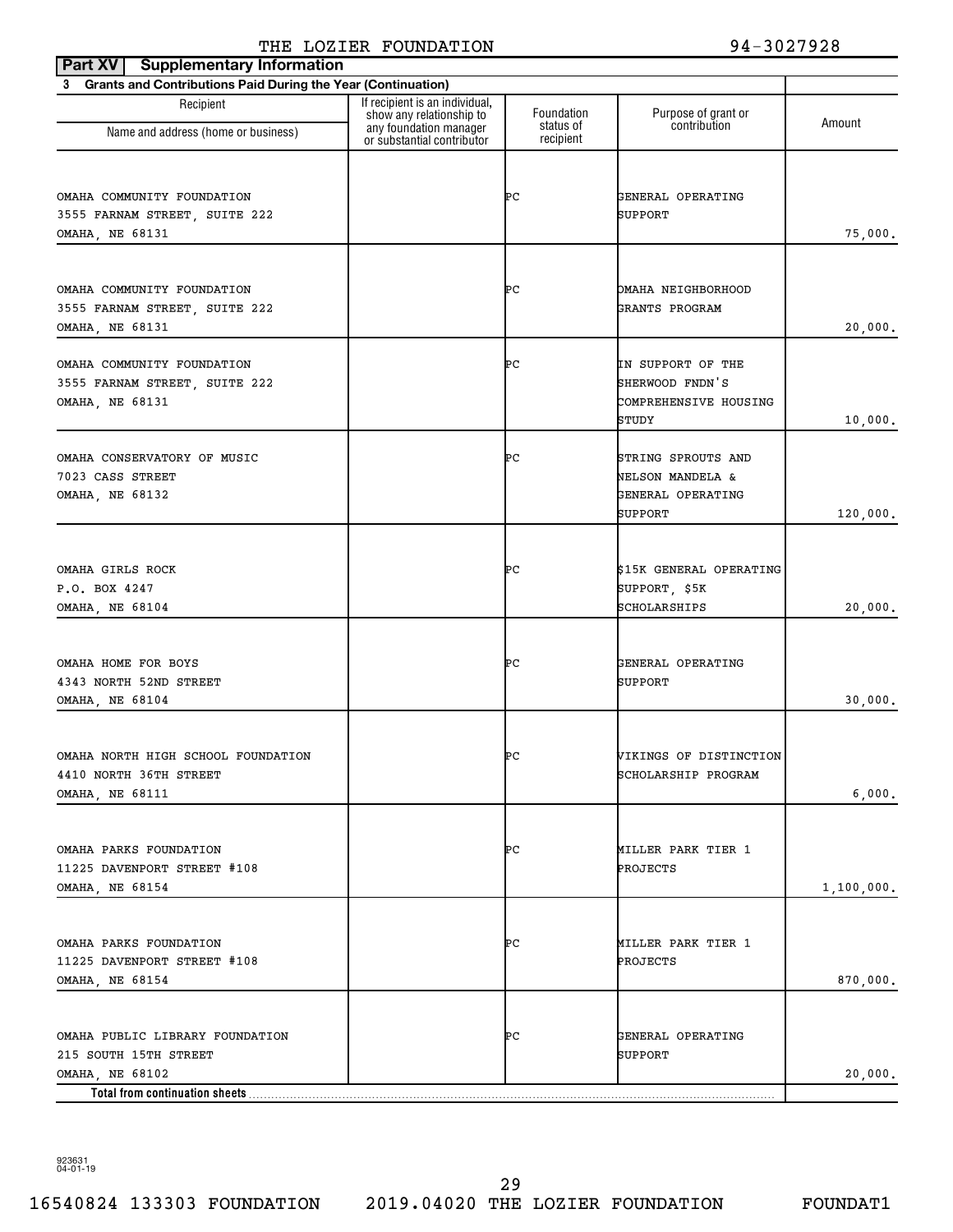| Part XV<br><b>Supplementary Information</b>                       |                                                            |                        |                           |          |
|-------------------------------------------------------------------|------------------------------------------------------------|------------------------|---------------------------|----------|
| Grants and Contributions Paid During the Year (Continuation)<br>3 |                                                            |                        |                           |          |
| Recipient                                                         | If recipient is an individual,<br>show any relationship to | Foundation             | Purpose of grant or       | Amount   |
| Name and address (home or business)                               | any foundation manager<br>or substantial contributor       | status of<br>recipient | contribution              |          |
| OMAHA SCHOOLS FOUNDATION                                          |                                                            | ÞС                     | SPALDING'S WRITING        |          |
| 3861 FARNAM STREET                                                |                                                            |                        | ROAD TO READING           |          |
| OMAHA, NE 68131                                                   |                                                            |                        | PROGRAM SHERMAN AND       |          |
|                                                                   |                                                            |                        | KING ELEMENTARY           |          |
|                                                                   |                                                            |                        | SCHOOLS                   | 153,850. |
|                                                                   |                                                            |                        |                           |          |
| OMAHA SCHOOLS FOUNDATION                                          |                                                            | ÞС                     | KELLOM ELEMENTARY         |          |
| 3861 FARNAM STREET                                                |                                                            |                        | FIELD DAY T-SHIRTS        |          |
| OMAHA, NE 68131                                                   |                                                            |                        |                           | 2,809.   |
|                                                                   |                                                            |                        |                           |          |
| OMAHA SCHOOLS FOUNDATION                                          |                                                            | ÞС                     | NEW SCHOOL START UP       |          |
| 3861 FARNAM STREET                                                |                                                            |                        | <b>EXPENSES</b>           |          |
| <b>OMAHA, NE 68131</b>                                            |                                                            |                        |                           | 18,000.  |
|                                                                   |                                                            |                        |                           |          |
| OMAHA SCHOOLS FOUNDATION                                          |                                                            | ÞС                     | <b>BENSON HIGH SCHOOL</b> |          |
| 3861 FARNAM STREET                                                |                                                            |                        | DECA CLUB                 |          |
| OMAHA, NE 68131                                                   |                                                            |                        |                           | 10,000.  |
|                                                                   |                                                            |                        |                           |          |
| OMAHA SCHOOLS FOUNDATION                                          |                                                            | ÞС                     | NORTHWEST HIGH DANCE      |          |
| 3861 FARNAM STREET                                                |                                                            |                        | TEAM                      |          |
| OMAHA, NE 68131                                                   |                                                            |                        |                           | 10,000.  |
|                                                                   |                                                            |                        |                           |          |
| OMAHA SCHOOLS FOUNDATION                                          |                                                            | ÞС                     | NORTH HIGH SCIENCE        |          |
| 3861 FARNAM STREET                                                |                                                            |                        | PROJECTS                  |          |
| OMAHA, NE 68131                                                   |                                                            |                        |                           | 30,900.  |
| OMAHA SCHOOLS FOUNDATION                                          |                                                            | ÞС                     | MATH COACHES &            |          |
| 3861 FARNAM STREET                                                |                                                            |                        | PROFESSIONAL              |          |
| OMAHA, NE 68131                                                   |                                                            |                        | DEVELOPMENT IN OPS        |          |
|                                                                   |                                                            |                        | PRIMARY EDUCATION         | 391,667. |
|                                                                   |                                                            |                        |                           |          |
| OMAHA SCHOOLS FOUNDATION                                          |                                                            | ÞС                     | OPS ADOPT-A-SCHOOL        |          |
| 3861 FARNAM STREET                                                |                                                            |                        | PROGRAM LOZIER BACK TO    |          |
| OMAHA, NE 68131                                                   |                                                            |                        | SCHOOL                    | 60,000.  |
|                                                                   |                                                            |                        |                           |          |
| OMAHA SCHOOLS FOUNDATION                                          |                                                            | ÞС                     | NORTH HIGH SCIENCE        |          |
| 3861 FARNAM STREET                                                |                                                            |                        | PROJECTS '19-'20          |          |
| OMAHA, NE 68131                                                   |                                                            |                        | SCHOOL YEAR               | 37,400.  |
|                                                                   |                                                            |                        |                           |          |
| OMAHA SCHOOLS FOUNDATION                                          |                                                            | ÞС                     | ADOPT A SCHOOL PROGRAM    |          |
| 3861 FARNAM STREET                                                |                                                            |                        |                           |          |
| OMAHA, NE 68131<br>Total from continuation sheets                 |                                                            |                        |                           | 57,600.  |

923631 04-01-19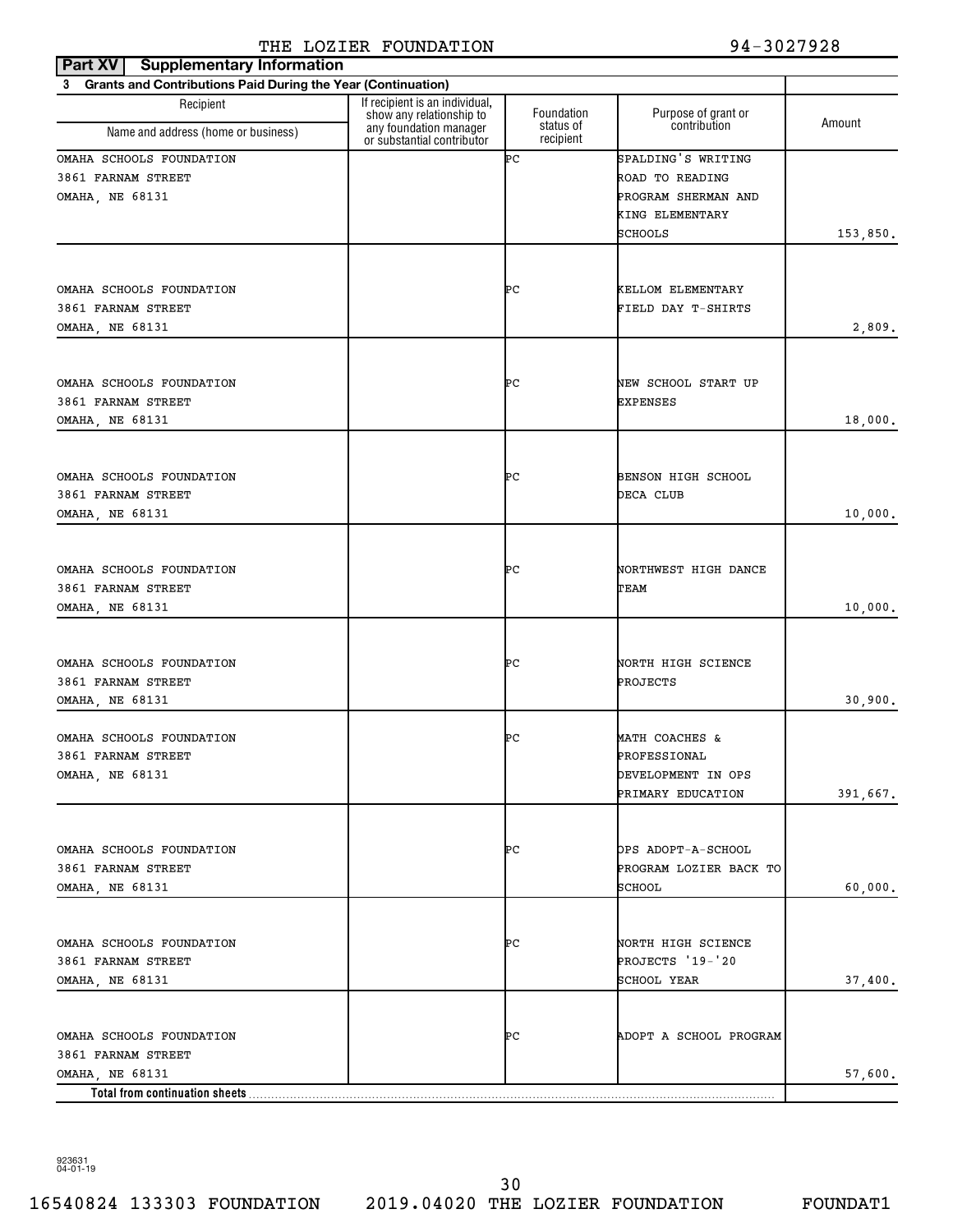| <b>Supplementary Information</b><br>Part XV                    |                                                                                      |                         |                                     |          |
|----------------------------------------------------------------|--------------------------------------------------------------------------------------|-------------------------|-------------------------------------|----------|
| 3 Grants and Contributions Paid During the Year (Continuation) |                                                                                      |                         |                                     |          |
| Recipient                                                      | If recipient is an individual,<br>show any relationship to<br>any foundation manager | Foundation<br>status of | Purpose of grant or<br>contribution | Amount   |
| Name and address (home or business)                            | or substantial contributor                                                           | recipient               |                                     |          |
|                                                                |                                                                                      |                         |                                     |          |
| OMAHA SCHOOLS FOUNDATION                                       |                                                                                      | ÞС                      | NORTHWEST LADY HUSKIES              |          |
| 3861 FARNAM STREET                                             |                                                                                      |                         | 2019 NIKE VOLLEYBALL                |          |
| OMAHA, NE 68131                                                |                                                                                      |                         | TOURNAMENT                          | 10,000.  |
|                                                                |                                                                                      |                         |                                     |          |
| OMAHA SCHOOLS FOUNDATION                                       |                                                                                      | ÞС                      | OPS COMMUNICATION                   |          |
| 3861 FARNAM STREET                                             |                                                                                      |                         | SUPPORT                             |          |
| OMAHA, NE 68131                                                |                                                                                      |                         |                                     | 45,000.  |
|                                                                |                                                                                      |                         |                                     |          |
| OMAHA SCHOOLS FOUNDATION                                       |                                                                                      | ÞС                      | OMAHA NORTHWEST                     |          |
| 3861 FARNAM STREET                                             |                                                                                      |                         | VARSITY GIRLS NIKE                  |          |
| OMAHA, NE 68131                                                |                                                                                      |                         | BASKETBALL TOURNAMENT               |          |
|                                                                |                                                                                      |                         | FUNDRAISER                          | 10,000.  |
|                                                                |                                                                                      |                         |                                     |          |
| OMAHA SCHOOLS FOUNDATION                                       |                                                                                      | ÞС                      | HATS, GLOVES, &                     |          |
| 3861 FARNAM STREET                                             |                                                                                      |                         | <b>SCARVES FOR MIDDLE</b>           |          |
| OMAHA, NE 68131                                                |                                                                                      |                         | SCHOOL STUDENTS                     | 20,000.  |
|                                                                |                                                                                      |                         |                                     |          |
|                                                                |                                                                                      |                         |                                     |          |
| OMAHA SHELTER FOR THE HOMELESS TRUST                           |                                                                                      | ÞС                      | CAPITAL CAMPAIGN                    |          |
| 10050 REGENCY CIRCLE, SUITE 101                                |                                                                                      |                         |                                     |          |
| OMAHA, NE 68114                                                |                                                                                      |                         |                                     | 385,000. |
|                                                                |                                                                                      |                         |                                     |          |
| OMAHA SMALL BUSINESS NETWORK                                   |                                                                                      | ÞС                      | THE HOUSE OF AFRO                   |          |
| 2505 NORTH 24TH STREET                                         |                                                                                      |                         | CAPES AND CURLS                     |          |
| OMAHA, NE 68110                                                |                                                                                      |                         |                                     | 5,000.   |
|                                                                |                                                                                      |                         |                                     |          |
| OMAHA STREET SCHOOL                                            |                                                                                      | ÞС                      | GENERAL OPERATING                   |          |
| 3223 NORTH 45TH STREET                                         |                                                                                      |                         | SUPPORT                             |          |
| OMAHA, NE 68104                                                |                                                                                      |                         |                                     | 30,000.  |
|                                                                |                                                                                      |                         |                                     |          |
|                                                                |                                                                                      |                         |                                     |          |
| OMAHA SYMPHONIC CHORUS                                         |                                                                                      | ÞС                      | GENERAL OPERATING                   |          |
| P.O. BOX 24225<br>OMAHA, NE 68124                              |                                                                                      |                         | SUPPORT                             | 5,000.   |
|                                                                |                                                                                      |                         |                                     |          |
| OMAHA THEATRE COMPANY FOR YOUNG                                |                                                                                      | ÞС                      | GENERAL OPERATING                   |          |
| PEOPLE                                                         |                                                                                      |                         | SUPPORT                             |          |
| 2001 FARNAM STREET                                             |                                                                                      |                         |                                     |          |
| OMAHA, NE 68102                                                |                                                                                      |                         |                                     | 10,000.  |
|                                                                |                                                                                      |                         |                                     |          |
| OMAHA ZOO FOUNDATION                                           |                                                                                      | SOII                    | IMAX PROJECTION, SOUND              |          |
| 3701 SOUTH 10TH STREET                                         |                                                                                      |                         | SYSTEM, & THEATRE                   |          |
| OMAHA, NE 68107                                                |                                                                                      |                         | REHAB                               | 250,000. |
| Total from continuation sheets                                 |                                                                                      |                         |                                     |          |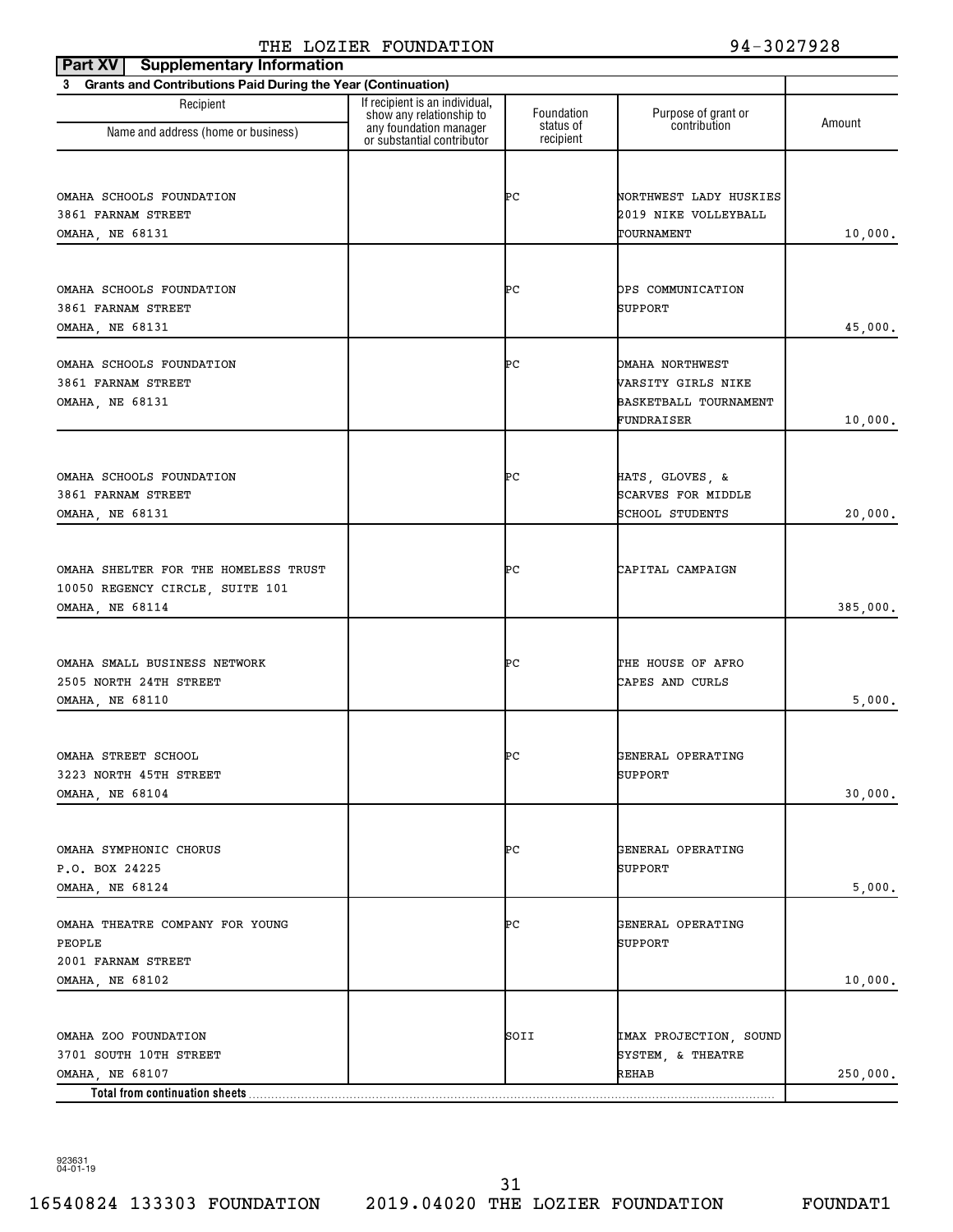| Part XV   Supplementary Information                                                                |                                                            |                         |                                                                  |          |  |  |
|----------------------------------------------------------------------------------------------------|------------------------------------------------------------|-------------------------|------------------------------------------------------------------|----------|--|--|
| 3 Grants and Contributions Paid During the Year (Continuation)                                     |                                                            |                         |                                                                  |          |  |  |
| Recipient                                                                                          | If recipient is an individual,<br>show any relationship to | Foundation<br>status of | Purpose of grant or<br>contribution                              | Amount   |  |  |
| Name and address (home or business)                                                                | any foundation manager<br>or substantial contributor       | recipient               |                                                                  |          |  |  |
| ONEWORLD COMMUNITY HEALTH CENTERS,<br>INC.<br>4920 SOUTH 30TH STREET, SUITE 103<br>OMAHA, NE 68107 |                                                            | ÞС                      | GENERAL OPERATING<br>SUPPORT                                     | 125,000. |  |  |
| ONEWORLD COMMUNITY HEALTH CENTERS,<br>INC.<br>4920 SOUTH 30TH STREET, SUITE 103<br>OMAHA, NE 68107 |                                                            | ÞС                      | GENERAL OPERATING<br>SUPPORT                                     | 25,000.  |  |  |
| ONEWORLD COMMUNITY HEALTH CENTERS,<br>INC.<br>4920 SOUTH 30TH STREET, SUITE 103<br>OMAHA, NE 68107 |                                                            | ÞС                      | SUPPLIES FOR BABY<br>BOUTIQUE                                    | 10,000.  |  |  |
| OPENSKY POLICY INSTITUTE<br>1201 O STREET SUITE 10<br>LINCOLN, NE 68508                            |                                                            | ÞС                      | GENERAL OPERATING<br>SUPPORT                                     | 125,000. |  |  |
| PAPILLION-LAVISTA SCHOOLS FOUNDATION<br>242 W GRANT STREET<br>PAPILLION, NE 68046                  |                                                            | ÞС                      | <b>EXPANSION OF THE</b><br>DISTRICT'S INDUSTRIAL<br>ARTS PROGRAM | 25,000.  |  |  |
| PATHWAY OF LIGHT INC<br>P.O. BOX 34646<br>OMAHA, NE 68134                                          |                                                            | ÞС                      | 2019 BACK TO SCHOOL<br><b>BACKPACK PROJECT</b>                   | 1,000.   |  |  |
| PETER KIEWIT FOUNDATION<br>1125 S. 103RD STREET SUITE 500<br>OMAHA, NE 68124                       |                                                            | РF                      | PHILANTHROPY<br>PROFESSIONALS OF COLOR<br><b>NETWORK</b>         | 2,500.   |  |  |
| PHOENIX ACADEMY<br>1110 NORTH 66TH STREET<br>OMAHA, NE 68132                                       |                                                            | ÞС                      | PHOENIX ACADEMY<br>SCHOLARSHIP LUNCHEON                          | 50,000.  |  |  |
| PHOENIX ACADEMY<br>1110 NORTH 66TH STREET<br>OMAHA, NE 68132                                       |                                                            | ÞС                      | GENERAL OPERATING<br>SUPPORT                                     | 44,000.  |  |  |
| PHOENIX ACADEMY<br>1110 NORTH 66TH STREET<br>OMAHA, NE 68132<br>Total from continuation sheets     |                                                            | ÞС                      | GENERAL OPERATING<br>SUPPORT                                     | 22,000.  |  |  |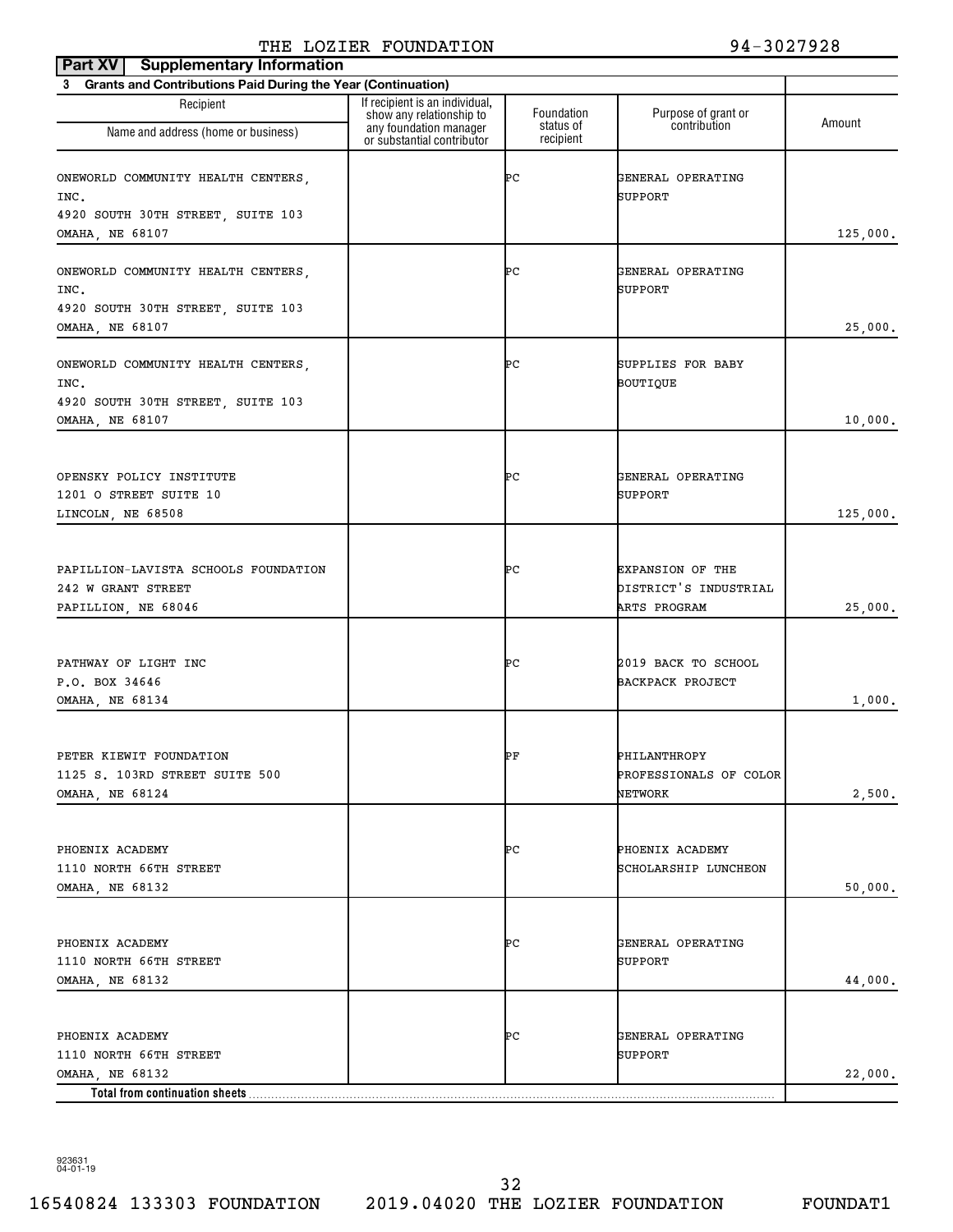| <b>Supplementary Information</b><br>Part XV                    |                                                                                      |                         |                                     |         |
|----------------------------------------------------------------|--------------------------------------------------------------------------------------|-------------------------|-------------------------------------|---------|
| 3 Grants and Contributions Paid During the Year (Continuation) |                                                                                      |                         |                                     |         |
| Recipient<br>Name and address (home or business)               | If recipient is an individual,<br>show any relationship to<br>any foundation manager | Foundation<br>status of | Purpose of grant or<br>contribution | Amount  |
|                                                                | or substantial contributor                                                           | recipient               |                                     |         |
|                                                                |                                                                                      |                         |                                     |         |
| PHOENIX ACADEMY                                                |                                                                                      | ÞС                      | GENERAL OPERATING                   |         |
| 1110 NORTH 66TH STREET                                         |                                                                                      |                         | SUPPORT                             |         |
| OMAHA, NE 68132                                                |                                                                                      |                         |                                     | 22,000. |
|                                                                |                                                                                      |                         |                                     |         |
| PHOENIX ACADEMY                                                |                                                                                      | ÞС                      | \$40K GENERAL OPERATING             |         |
| 1110 NORTH 66TH STREET                                         |                                                                                      |                         | SUPPORT, 10K OMAHA                  |         |
| OMAHA, NE 68132                                                |                                                                                      |                         | TABLE TALK                          | 22,000. |
|                                                                |                                                                                      |                         |                                     |         |
| PHOENIX ACADEMY                                                |                                                                                      | ÞС                      | GENERAL OPERATING                   |         |
| 1110 NORTH 66TH STREET                                         |                                                                                      |                         | SUPPORT                             |         |
| OMAHA, NE 68132                                                |                                                                                      |                         |                                     | 22,000. |
|                                                                |                                                                                      |                         |                                     |         |
| PHOENIX ACADEMY                                                |                                                                                      | ÞС                      | GENERAL OPERATING                   |         |
| 1110 NORTH 66TH STREET                                         |                                                                                      |                         | <b>SUPPORT</b>                      |         |
| OMAHA, NE 68132                                                |                                                                                      |                         |                                     | 22,000. |
|                                                                |                                                                                      |                         |                                     |         |
| PHOENIX ACADEMY                                                |                                                                                      | ÞС                      | GENERAL OPERATING                   |         |
| 1110 NORTH 66TH STREET                                         |                                                                                      |                         | SUPPORT                             |         |
| OMAHA, NE 68132                                                |                                                                                      |                         |                                     | 22,000. |
|                                                                |                                                                                      |                         |                                     |         |
| PHOENIX ACADEMY                                                |                                                                                      | ÞС                      | GENERAL OPERATING                   |         |
| 1110 NORTH 66TH STREET                                         |                                                                                      |                         | <b>SUPPORT</b>                      |         |
| OMAHA, NE 68132                                                |                                                                                      |                         |                                     | 22,000. |
|                                                                |                                                                                      |                         |                                     |         |
| PHOENIX ACADEMY                                                |                                                                                      | ÞС                      | GENERAL OPERATING                   |         |
| 1110 NORTH 66TH STREET                                         |                                                                                      |                         | SUPPORT                             |         |
| <b>OMAHA, NE 68132</b>                                         |                                                                                      |                         |                                     | 22,000. |
|                                                                |                                                                                      |                         |                                     |         |
| PHOENIX ACADEMY                                                |                                                                                      | ÞС                      | GENERAL OPERATING                   |         |
| 1110 NORTH 66TH STREET                                         |                                                                                      |                         | SUPPORT                             |         |
| <b>OMAHA, NE 68132</b>                                         |                                                                                      |                         |                                     | 22,000. |
|                                                                |                                                                                      |                         |                                     |         |
| PHOENIX ACADEMY                                                |                                                                                      | ÞС                      | GENERAL OPERATING                   |         |
| 1110 NORTH 66TH STREET                                         |                                                                                      |                         | SUPPORT                             |         |
| OMAHA, NE 68132                                                |                                                                                      |                         |                                     | 22,000. |
|                                                                |                                                                                      |                         |                                     |         |
| PONCA HILLS VOLUNTEER FIRE DEPARTMENT                          |                                                                                      | ÞС                      | GENERAL OPERATING                   |         |
| P.O. BOX 12085                                                 |                                                                                      |                         | SUPPORT                             |         |
| OMAHA, NE 68112                                                |                                                                                      |                         |                                     | 15,000. |
| Total from continuation sheets                                 |                                                                                      |                         |                                     |         |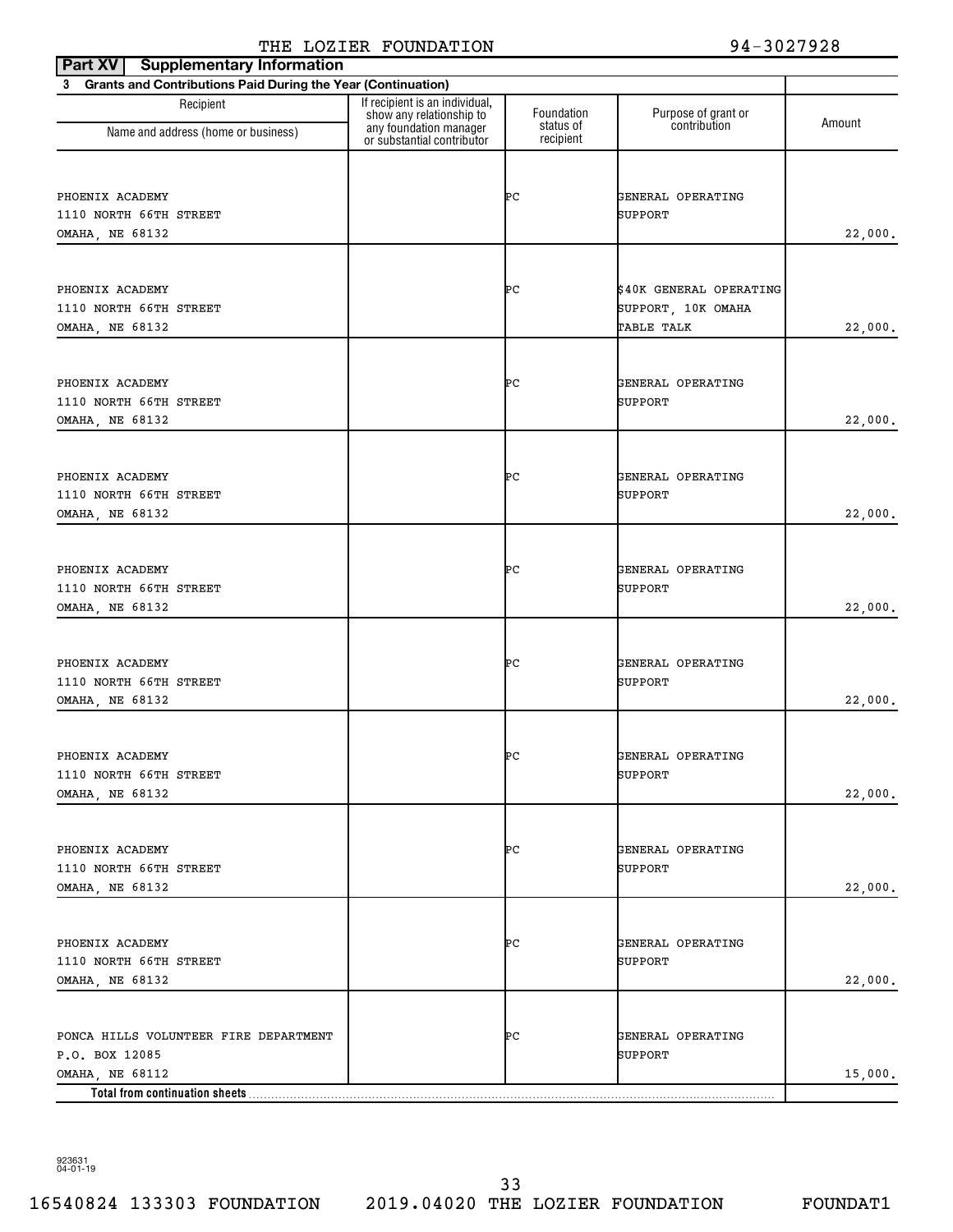| <b>Supplementary Information</b><br>Part XV                              |                                                                                                                    |                                      |                                             |          |
|--------------------------------------------------------------------------|--------------------------------------------------------------------------------------------------------------------|--------------------------------------|---------------------------------------------|----------|
| 3 Grants and Contributions Paid During the Year (Continuation)           |                                                                                                                    |                                      |                                             |          |
| Recipient<br>Name and address (home or business)                         | If recipient is an individual,<br>show any relationship to<br>any foundation manager<br>or substantial contributor | Foundation<br>status of<br>recipient | Purpose of grant or<br>contribution         | Amount   |
| POTTAWATTAMIE COUNTY COMMUNITY<br>FOUNDATION                             |                                                                                                                    | ÞС                                   | WOMEN'S FUND OF<br>SOUTHWEST IOWA           |          |
| 536 EAST BROADWAY<br>COUNCIL BLUFFS, IA 51503                            |                                                                                                                    |                                      |                                             | 50,000.  |
| PROJECT HARMONY<br>11949 Q STREET<br>OMAHA, NE 68137                     |                                                                                                                    | ÞС                                   | GENERAL OPERATING<br><b>SUPPORT</b>         | 75,000.  |
| ORESOLUTION DBA PROJECT HOMELESS<br>CONNECT - OMAHA<br>9290 W DODGE ROAD |                                                                                                                    | ÞС                                   | GENERAL OPERATING<br><b>SUPPORT</b>         |          |
| OMAHA, NE 68114                                                          |                                                                                                                    |                                      |                                             | 10,000.  |
| RABBLE MILL<br>2005 Y STREET<br>OMAHA, NE 68503                          |                                                                                                                    | ÞС                                   | GENERAL OPERATING<br><b>SUPPORT</b>         | 15,000.  |
| REFUGEE EMPOWERMENT CENTER<br>3610 DODGE STREET<br>OMAHA, NE 68131       |                                                                                                                    | ÞС                                   | GENERAL OPERATING<br>SUPPORT                | 35,000.  |
| RESPECT 2<br>820 SOUTH 75TH STREET<br>OMAHA, NE 68114                    |                                                                                                                    | ÞС                                   | GENERAL OPERATING<br><b>SUPPORT</b>         | 50,000.  |
| RISE<br>3555 FARNAM STREET, SUITE 209<br>OMAHA, NE 68131                 |                                                                                                                    | ÞС                                   | GENERAL OPERATING<br>SUPPORT                | 100,000. |
| RISE<br>3555 FARNAM STREET, SUITE 209<br>OMAHA, NE 68131                 |                                                                                                                    | ÞС                                   | DIRECTOR OF POLICY AND<br>ADVOCACY POSITION | 52,000.  |
| RIVER CITY MIXED CHORUS<br>P.O. BOX 3267<br>OMAHA, NE 68103              |                                                                                                                    | ÞС                                   | GENERAL OPERATING<br><b>SUPPORT</b>         | 2,500.   |
| RONALD MCDONALD CHARITIES IN OMAHA,<br>INC<br>620 S 38TH AVENUE          |                                                                                                                    | ÞС                                   | GENERAL OPERATING<br><b>SUPPORT</b>         |          |
| OMAHA, NE 68105<br>Total from continuation sheets                        |                                                                                                                    |                                      |                                             | 20,000.  |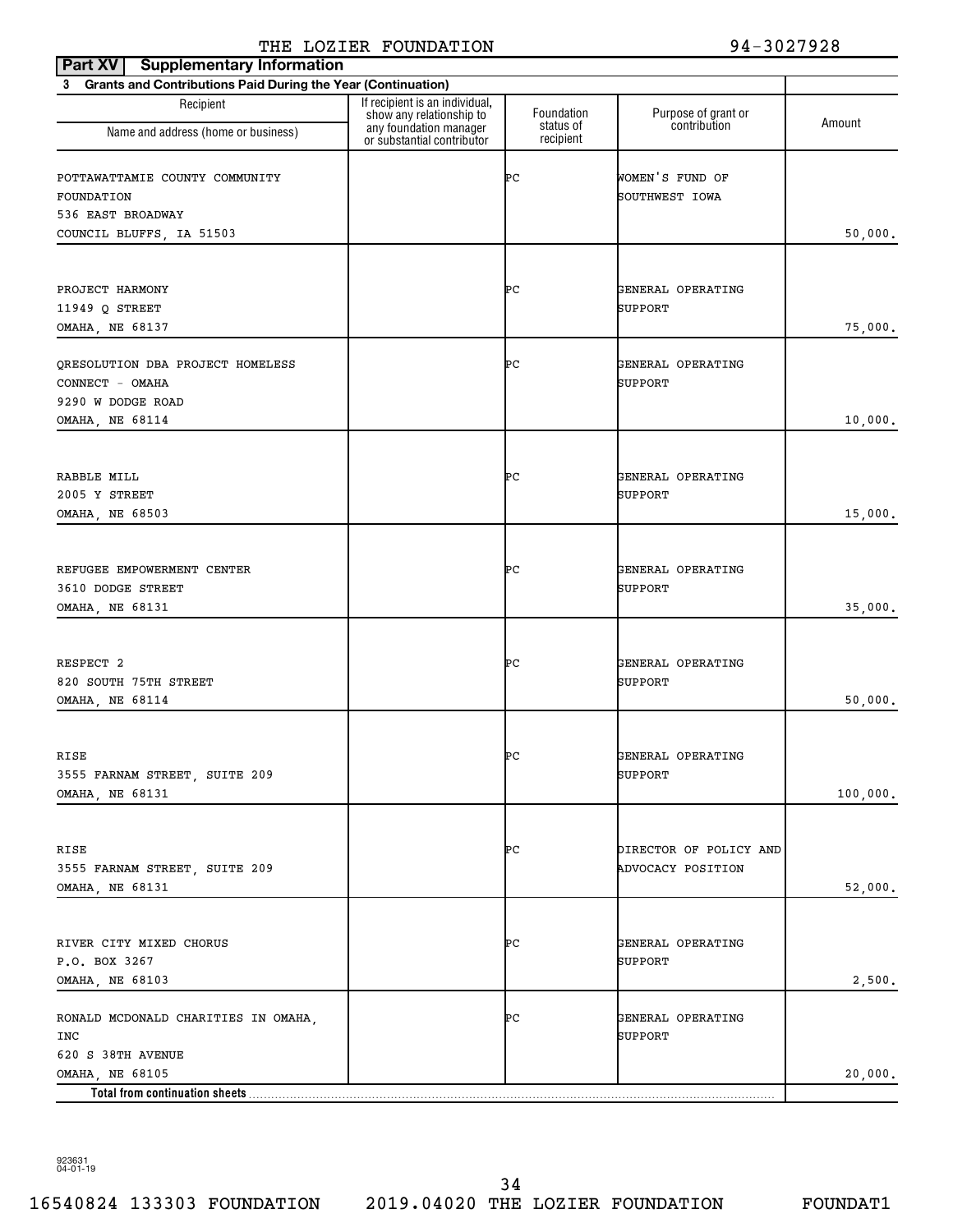| <b>Supplementary Information</b><br>Part XV                                      |                                                            |                         |                                     |          |
|----------------------------------------------------------------------------------|------------------------------------------------------------|-------------------------|-------------------------------------|----------|
| 3 Grants and Contributions Paid During the Year (Continuation)                   |                                                            |                         |                                     |          |
| Recipient                                                                        | If recipient is an individual,<br>show any relationship to | Foundation<br>status of | Purpose of grant or<br>contribution | Amount   |
| Name and address (home or business)                                              | any foundation manager<br>or substantial contributor       | recipient               |                                     |          |
| RONALD MCDONALD CHARITIES IN OMAHA,<br>INC<br>620 S 38TH AVENUE                  |                                                            | ÞС                      | GENERAL OPERATING<br>SUPPORT        |          |
| <b>OMAHA, NE 68105</b>                                                           |                                                            |                         |                                     | 5,000.   |
|                                                                                  |                                                            |                         |                                     |          |
| RONALD MCDONALD CHARITIES IN OMAHA,<br>INC                                       |                                                            | ÞС                      | GENERAL OPERATING<br>SUPPORT        |          |
| 620 S 38TH AVENUE                                                                |                                                            |                         |                                     |          |
| OMAHA, NE 68105                                                                  |                                                            |                         |                                     | 5,000.   |
| RONCALLI CATHOLIC HIGH SCHOOL                                                    |                                                            | ÞС                      | LOW INCOME MINORITY                 |          |
| 6401 SORENSEN PARKWAY                                                            |                                                            |                         | SCHOLARSHIPS                        |          |
| OMAHA, NE 68152                                                                  |                                                            |                         |                                     | 68,900.  |
| SAVE                                                                             |                                                            | ÞС                      | GENERAL OPERATING                   |          |
| 3535 HARNEY STREET                                                               |                                                            |                         | <b>SUPPORT</b>                      |          |
| OMAHA, NE 68131                                                                  |                                                            |                         |                                     | 20,000.  |
| SAVE<br>3535 HARNEY STREET                                                       |                                                            | ÞС                      | S A V E TOURNAMENT                  |          |
| OMAHA, NE 68131                                                                  |                                                            |                         |                                     | 15,000.  |
| SANTA MONICA INC<br>401 S 39TH STREET<br>OMAHA, NE 68131                         |                                                            | ÞС                      | GENERAL OPERATING<br><b>SUPPORT</b> | 35,000.  |
| SAVING GRACE FOOD RESCUE<br>4611 SOUTH 96TH STREET, SUITE 112<br>OMAHA, NE 68127 |                                                            | ÞС                      | GENERAL OPERATING<br>SUPPORT        | 30,000.  |
|                                                                                  |                                                            |                         |                                     |          |
| SHAPING YOUR WORLD MINISTRIES<br>P.O. BOX 111301<br>OMAHA, NE 68111              |                                                            | ÞС                      | THE KEYS FOUNDATION<br>BASKETBALL   | 10,000.  |
|                                                                                  |                                                            |                         |                                     |          |
| SHARE OMAHA<br>6825 PINE STREET M/S B3<br>OMAHA, NE 68106                        |                                                            | ÞС                      | GENERAL OPERATING<br>SUPPORT        | 20,000.  |
|                                                                                  |                                                            |                         |                                     |          |
| SIENA/FRANCIS HOUSE<br>P.O. BOX 217                                              |                                                            | ÞС                      | GENERAL OPERATING<br>SUPPORT        |          |
| OMAHA, NE 68101                                                                  |                                                            |                         |                                     | 100,000. |
| Total from continuation sheets                                                   |                                                            |                         |                                     |          |

923631 04-01-19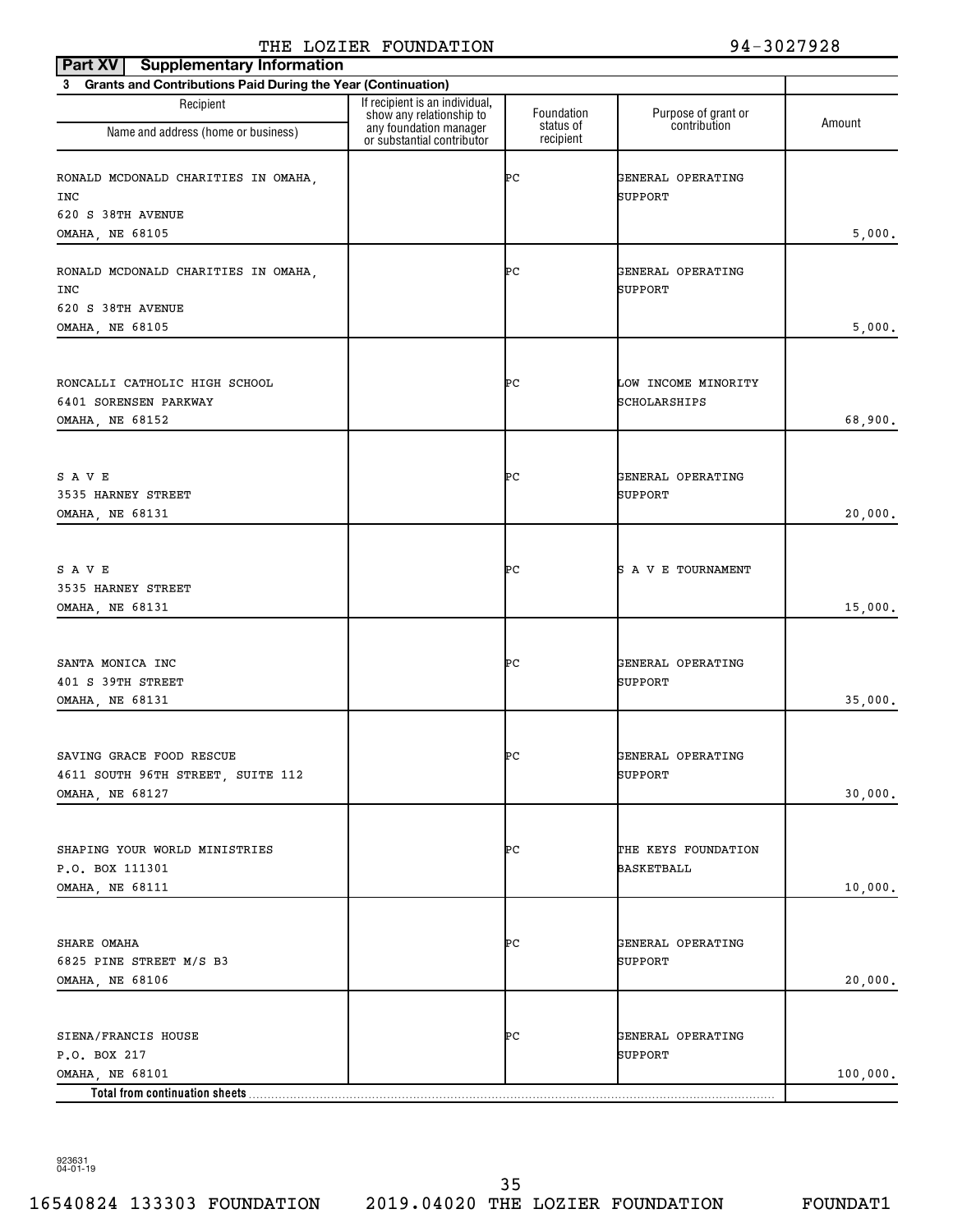| <b>Supplementary Information</b><br>Part XV                    |                                                                                      |                         |                                     |          |
|----------------------------------------------------------------|--------------------------------------------------------------------------------------|-------------------------|-------------------------------------|----------|
| 3 Grants and Contributions Paid During the Year (Continuation) |                                                                                      |                         |                                     |          |
| Recipient                                                      | If recipient is an individual,<br>show any relationship to<br>any foundation manager | Foundation<br>status of | Purpose of grant or<br>contribution | Amount   |
| Name and address (home or business)                            | or substantial contributor                                                           | recipient               |                                     |          |
|                                                                |                                                                                      |                         |                                     |          |
| SKILLSUSA NEBRASKA                                             |                                                                                      | ÞС                      | GENERAL OPERATING                   |          |
| P.O. BOX 95087                                                 |                                                                                      |                         | SUPPORT                             |          |
| LINCOLN, NE 68509                                              |                                                                                      |                         |                                     | 5,000.   |
|                                                                |                                                                                      |                         |                                     |          |
| SPALDING EDUCATION INTERNATIONAL                               |                                                                                      | ÞС                      | GENERAL OPERATING                   |          |
| 23335 NORTH 18TH DR SUITE 102                                  |                                                                                      |                         | SUPPORT                             |          |
| PHOENIX, AZ 85027                                              |                                                                                      |                         |                                     | 100,000. |
|                                                                |                                                                                      |                         |                                     |          |
| ST CLOUD STATE UNIVERSITY FOUNDATION                           |                                                                                      | ÞС                      | GENERAL OPERATING                   |          |
| 720 FOURTH AVENUE SOUTHE                                       |                                                                                      |                         | SUPPORT                             |          |
| ST CLOUD, MN 56301                                             |                                                                                      |                         |                                     | 2,500.   |
|                                                                |                                                                                      |                         |                                     |          |
|                                                                |                                                                                      |                         |                                     |          |
| ST LUKE TEEN CENTER<br>11810 BURKE STREET                      |                                                                                      | ÞС                      | GENERAL OPERATING<br>SUPPORT        |          |
| OMAHA, NE 68154                                                |                                                                                      |                         |                                     | 20,000.  |
|                                                                |                                                                                      |                         |                                     |          |
|                                                                |                                                                                      |                         |                                     |          |
| ST PHILIP NERI CHURCH                                          |                                                                                      | ÞС                      | DIRECT AID TO                       |          |
| 8200 NORTH 30TH STREET                                         |                                                                                      |                         | INDIVIDUALS                         | 20,000.  |
| OMAHA, NE 68112                                                |                                                                                      |                         |                                     |          |
|                                                                |                                                                                      |                         |                                     |          |
| STARLINGS VOLLEYBALL CLUB                                      |                                                                                      | ÞС                      | GENERAL OPERATING                   |          |
| 5025 WHITMORE STREET                                           |                                                                                      |                         | SUPPORT                             |          |
| OMAHA, NE 68152                                                |                                                                                      |                         |                                     | 25,000.  |
|                                                                |                                                                                      |                         |                                     |          |
| SURVIVORS RISING                                               |                                                                                      | Þс                      | STRENGTH OF A SURVIVOR              |          |
| 6323 READ STREET                                               |                                                                                      |                         | <b>FASHION SHOW</b>                 |          |
| OMAHA, NE 68152                                                |                                                                                      |                         |                                     | 1,000.   |
|                                                                |                                                                                      |                         |                                     |          |
| SURVIVORS RISING                                               |                                                                                      | ÞС                      | GENERAL OPERATING                   |          |
| 6323 READ STREET                                               |                                                                                      |                         | SUPPORT                             |          |
| OMAHA, NE 68152                                                |                                                                                      |                         |                                     | 5,000.   |
|                                                                |                                                                                      |                         |                                     |          |
| TEAMMATES MENTORING PROGRAM                                    |                                                                                      | ÞС                      | GENERAL OPERATING                   |          |
| 11850 NICHOLAS STREET, SUITE 130                               |                                                                                      |                         | SUPPORT                             |          |
| OMAHA, NE 68154                                                |                                                                                      |                         |                                     | 5,000.   |
| TEMPLE ISRAEL                                                  |                                                                                      | ÞС                      | ASSIT WITH                          |          |
| 13111 STERLING RIDGE ROAD                                      |                                                                                      |                         | RECONSTRUCTION AT                   |          |
| OMAHA, NE 68144                                                |                                                                                      |                         | NORTH OMAHA JEWISH                  |          |
|                                                                |                                                                                      |                         | CEMETERY                            | 5,000.   |
| Total from continuation sheets                                 |                                                                                      |                         |                                     |          |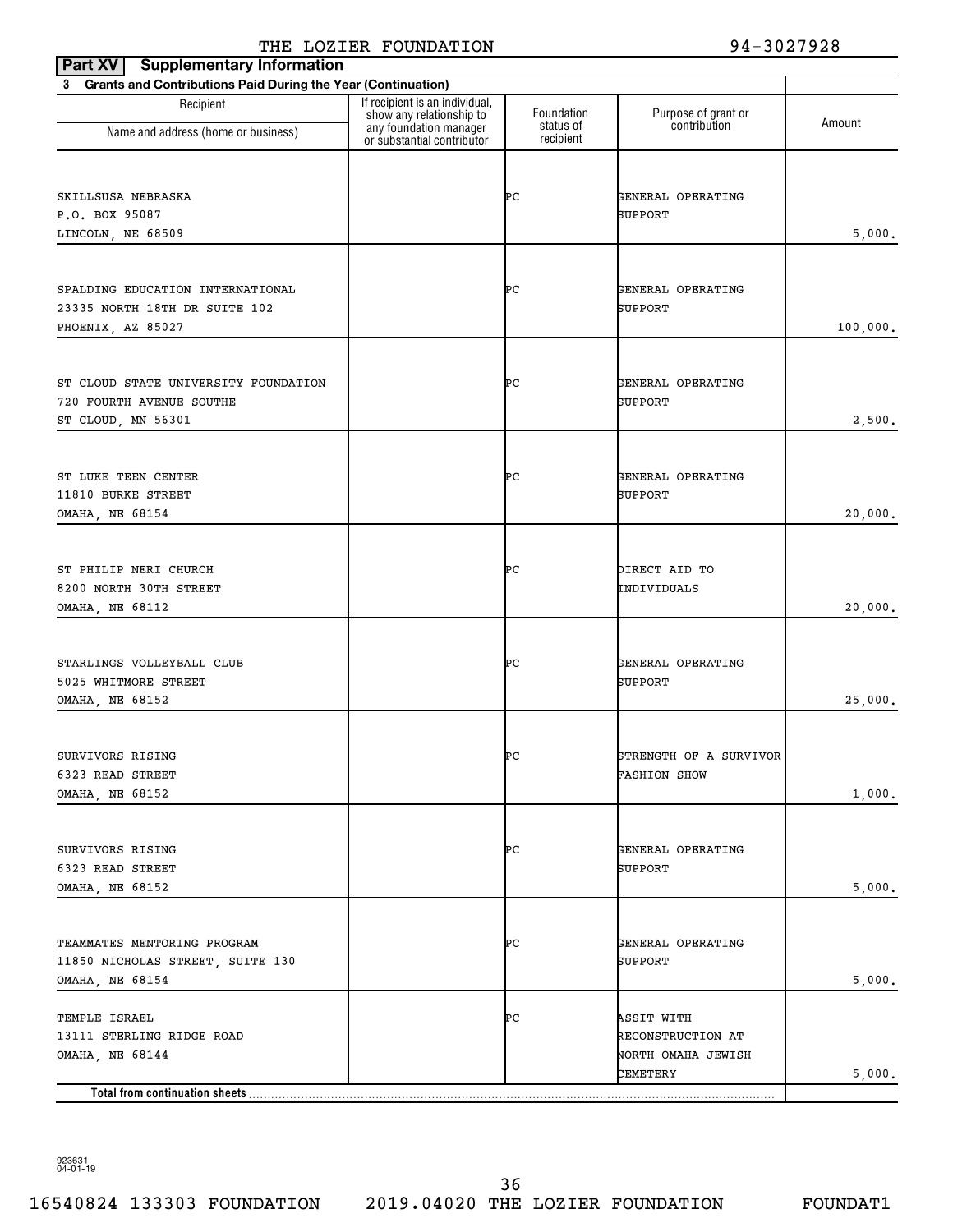| <b>Supplementary Information</b><br>Part XV                    |                                                                                      |                         |                                     |          |
|----------------------------------------------------------------|--------------------------------------------------------------------------------------|-------------------------|-------------------------------------|----------|
| 3 Grants and Contributions Paid During the Year (Continuation) |                                                                                      |                         |                                     |          |
| Recipient                                                      | If recipient is an individual,<br>show any relationship to<br>any foundation manager | Foundation<br>status of | Purpose of grant or<br>contribution | Amount   |
| Name and address (home or business)                            | or substantial contributor                                                           | recipient               |                                     |          |
|                                                                |                                                                                      |                         |                                     |          |
| TETON SCIENCE SCHOOLS                                          |                                                                                      | ÞС                      | 2019 WOMEN IN SCIENCE               |          |
| 700 COYOTE ROAD                                                |                                                                                      |                         | PROGRAM                             |          |
| JACKSON, WY 83001                                              |                                                                                      |                         |                                     | 6,000.   |
|                                                                |                                                                                      |                         |                                     |          |
|                                                                |                                                                                      |                         |                                     |          |
| THE ADVOCATES FOR HUMAN RIGHTS                                 |                                                                                      | ÞС                      | WATCH PROGRAM                       |          |
| 330 SECOND AVENUE SOUTH, SUITE 800                             |                                                                                      |                         |                                     | 2,500.   |
| MINNEAPOLIS, MN 55401<br>THE EMPOWERMENT NETWORK INC           |                                                                                      | ÞС                      | \$50K 2019 STEP-UP                  |          |
| 2401 LAKE STREET SUITE 110                                     |                                                                                      |                         | PROGRAM, \$25K                      |          |
| OMAHA, NE 68131                                                |                                                                                      |                         | INDEPENDENT DATA                    |          |
|                                                                |                                                                                      |                         | COLLECTION FOR                      |          |
|                                                                |                                                                                      |                         | <b>OUTCOMES</b>                     | 75,000.  |
|                                                                |                                                                                      |                         |                                     |          |
|                                                                |                                                                                      |                         |                                     |          |
| THE FIRST TEE OF OMAHA                                         |                                                                                      | ÞС                      | SUMMER PROGRAM                      |          |
| 12020 SHAMROCK PLAZA #200                                      |                                                                                      |                         |                                     |          |
| OMAHA, NE 68154                                                |                                                                                      |                         |                                     | 7,500.   |
|                                                                |                                                                                      |                         |                                     |          |
| THE FIRST TEE OF OMAHA                                         |                                                                                      | ÞС                      | GENERAL OPERATING                   |          |
| 12020 SHAMROCK PLAZA #200                                      |                                                                                      |                         | SUPPORT                             |          |
| OMAHA, NE 68154                                                |                                                                                      |                         |                                     | 27,000.  |
|                                                                |                                                                                      |                         |                                     |          |
| THE LINKS FOUNDATION                                           |                                                                                      | ÞС                      | BUILDING FUND                       |          |
| 1200 MASSACHUSETTS AVE NW                                      |                                                                                      |                         |                                     |          |
| WASHINGTON, DC 20005                                           |                                                                                      |                         |                                     | 600.     |
|                                                                |                                                                                      |                         |                                     |          |
|                                                                |                                                                                      |                         |                                     |          |
| THE SIMPLE FOUNDATION<br>3157 FARNAM STREET, STE 7104          |                                                                                      | ÞС                      | I AM DANCE STUDIO                   |          |
| <b>OMAHA, NE 68131</b>                                         |                                                                                      |                         |                                     | 20,000.  |
|                                                                |                                                                                      |                         |                                     |          |
| THE SIMPLE FOUNDATION                                          |                                                                                      | ÞС                      | 40K GENERAL OPERATING               |          |
| 3157 FARNAM STREET, STE 7104                                   |                                                                                      |                         | SUPPORT, \$10K BODURI               |          |
| OMAHA, NE 68131                                                |                                                                                      |                         | PROGRAM, \$10K GIRL'S               |          |
|                                                                |                                                                                      |                         | SOCCER PROGRAM                      | 60,000.  |
|                                                                |                                                                                      |                         |                                     |          |
| THE SIMPLE FOUNDATION                                          |                                                                                      | ÞС                      | THE POC COLLABORATIVE               |          |
| 3157 FARNAM STREET, STE 7104                                   |                                                                                      |                         | COMMUNITY CENTER                    |          |
| OMAHA, NE 68131                                                |                                                                                      |                         | BUILDING IMPROVEMENTS               | 15,000.  |
|                                                                |                                                                                      |                         |                                     |          |
|                                                                |                                                                                      |                         |                                     |          |
| THE STEPHEN CENTER                                             |                                                                                      | ÞС                      | GENERAL OPERATING                   |          |
| 2723 Q STREET                                                  |                                                                                      |                         | SUPPORT                             |          |
| OMAHA, NE 68107<br>Total from continuation sheets              |                                                                                      |                         |                                     | 100,000. |
|                                                                |                                                                                      |                         |                                     |          |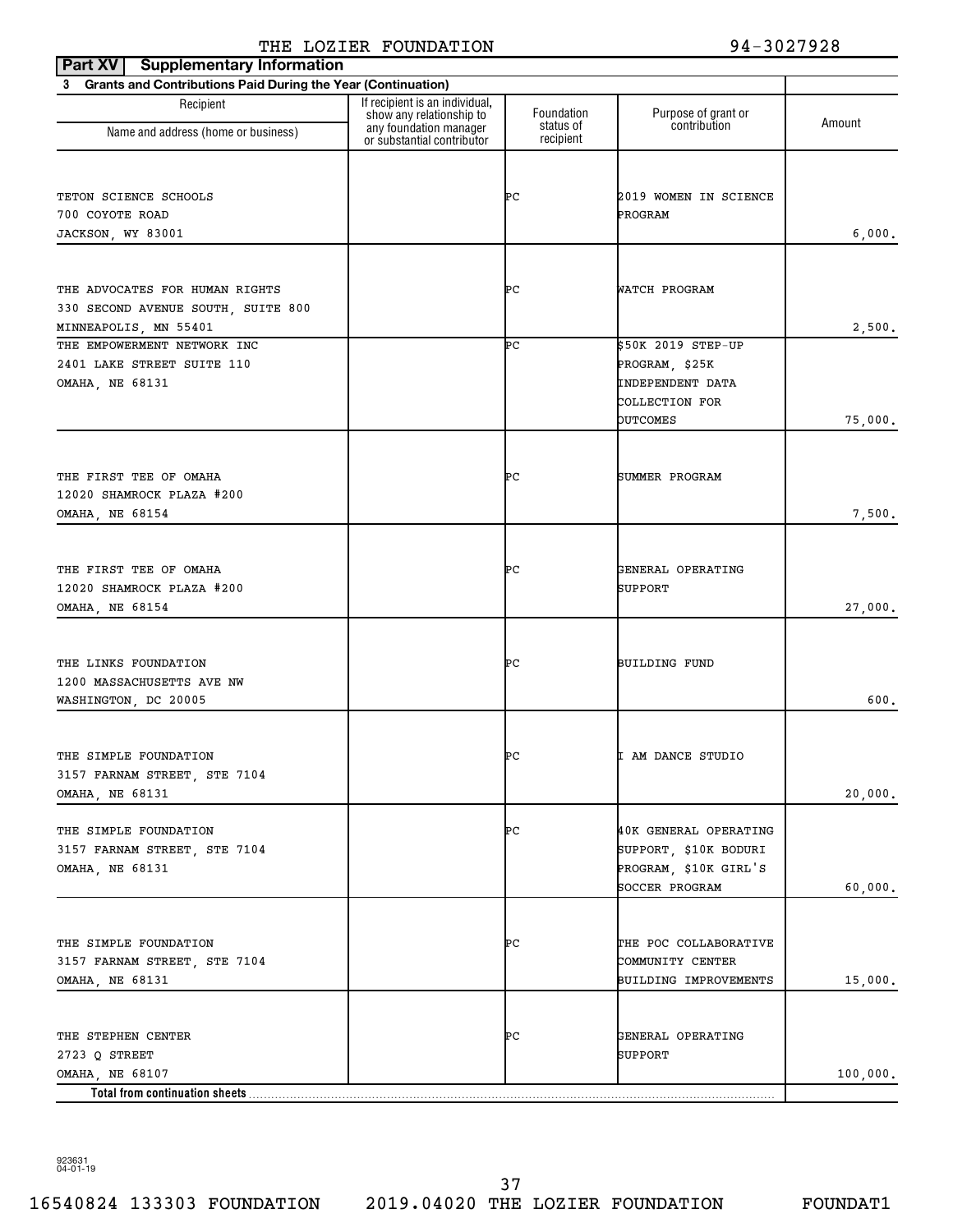| <b>Supplementary Information</b><br>Part XV                                                                                 |                                                                                      |                         |                                                                        |          |
|-----------------------------------------------------------------------------------------------------------------------------|--------------------------------------------------------------------------------------|-------------------------|------------------------------------------------------------------------|----------|
| 3 Grants and Contributions Paid During the Year (Continuation)                                                              |                                                                                      |                         |                                                                        |          |
| Recipient<br>Name and address (home or business)                                                                            | If recipient is an individual,<br>show any relationship to<br>any foundation manager | Foundation<br>status of | Purpose of grant or<br>contribution                                    | Amount   |
|                                                                                                                             | or substantial contributor                                                           | recipient               |                                                                        |          |
| TOGETHER INC OF METROPOLITAN OMAHA<br>812 S 24TH STREET<br>OMAHA, NE 68108                                                  |                                                                                      | ÞС                      | \$70K GENERAL OPERATING<br>SUPPORT, \$10K DIRECT<br>AID TO INDIVIDUALS | 80,000.  |
| UNION FOR CONTEMPORARY ART<br>2423 NORTH 24TH STREET<br>OMAHA, NE 68110                                                     |                                                                                      | ÞС                      | GENERAL OPERATING<br>SUPPORT                                           | 25,000.  |
| UNITED METHODIST MINISTRIES<br>5602 READ STREET<br>OMAHA, NE 68152                                                          |                                                                                      | ÞС                      | THE BIG GARDEN                                                         | 10,000.  |
| UNITED WAY OF THE MIDLANDS<br>2201 FARNAM STREET<br>OMAHA, NE 68102                                                         |                                                                                      | ÞС                      | LOANED EXECUTIVE<br>PROGRAM (TEMPORARY<br>COMMUNITY AMBASSADORS)       | 19,000.  |
| UNITED WAY OF THE MIDLANDS<br>2201 FARNAM STREET<br>OMAHA, NE 68102                                                         |                                                                                      | ÞС                      | COMMUNITY CARE FUND<br>AND WOMEN UNITED                                | 190,500. |
| UNIVERSITY OF NEBRASKA FOUNDATION<br>2285 SOUTH 67TH STREET, SUITE 200<br><b>OMAHA, NE 68106</b>                            |                                                                                      | ÞС                      | WOMEN IN IT<br>INITIATIVE, AKA CODE<br>CRUSH                           | 25,000.  |
| UNIVERSITY OF NEBRASKA FOUNDATION<br>2285 SOUTH 67TH STREET, SUITE 200<br>OMAHA, NE 68106                                   |                                                                                      | ÞС                      | COMMUNITY READING<br>INSTRUCTOR PROGRAM FOR<br>2019-2020               | 150,000. |
| UNIVERSITY OF NEBRASKA FOUNDATION<br>2285 SOUTH 67TH STREET, SUITE 200<br>OMAHA, NE 68106                                   |                                                                                      | ÞС                      | BIOMEDICAL RESEARCH<br>CAPITAL CAMPAIGN                                | 200,000. |
| UNIVERSITY OF NEBRASKA FOUNDATION<br>2285 SOUTH 67TH STREET, SUITE 200<br>OMAHA, NE 68106                                   |                                                                                      | ÞС                      | UNO SUPPORTING EARLY<br>LITERACY IN MOEC<br>SCHOOLS FUND               | 94,277.  |
| UNIVERSITY OF NEBRASKA FOUNDATION<br>2285 SOUTH 67TH STREET, SUITE 200<br>OMAHA, NE 68106<br>Total from continuation sheets |                                                                                      | ÞС                      | SUPERINTENDENTS EARLY<br>CHILDHOOD PLAN<br>EVALUATION                  | 125,000. |

923631 04-01-19

16540824 133303 FOUNDATION 2019.04020 THE LOZIER FOUNDATION FOUNDAT1 38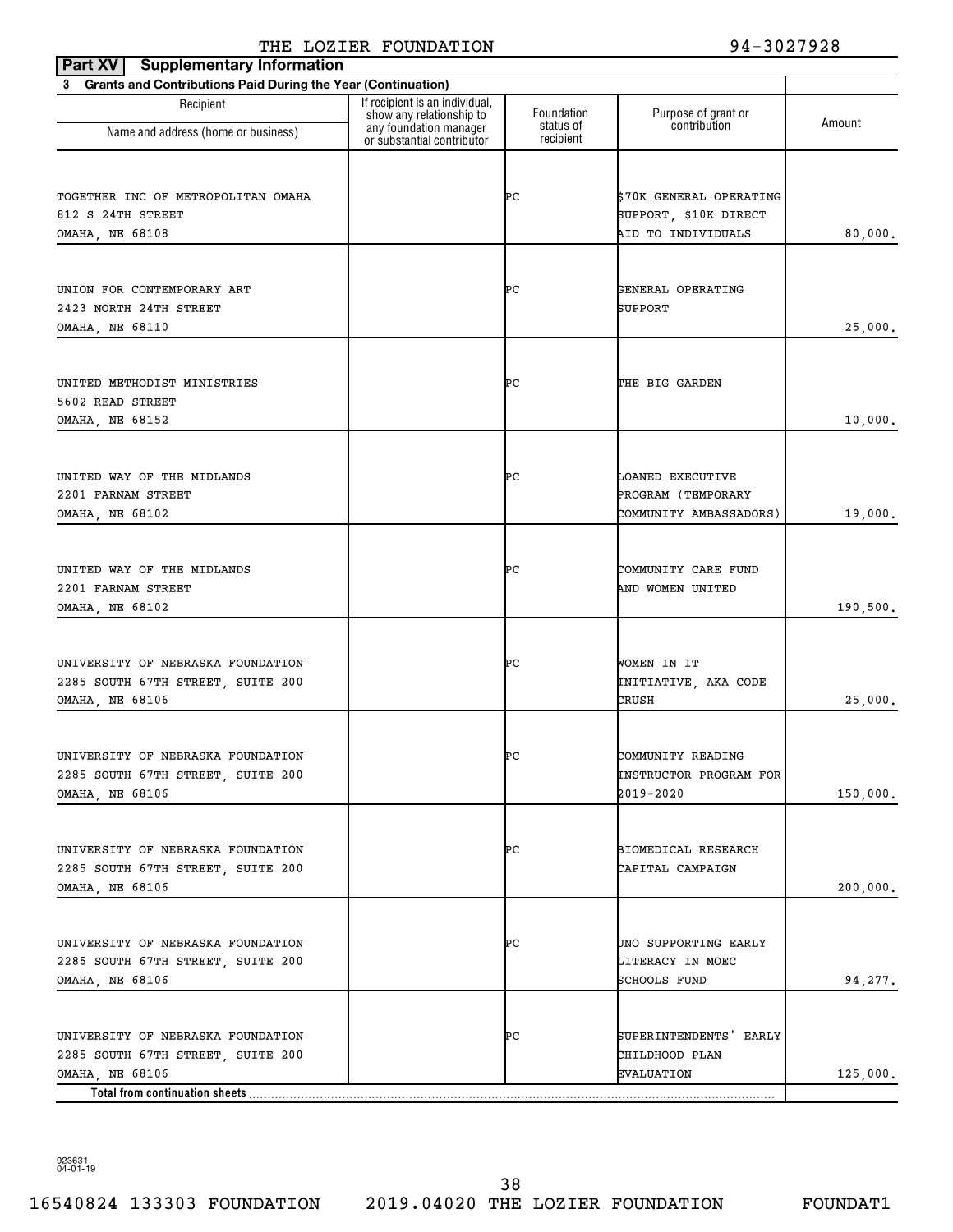| <b>Supplementary Information</b><br>Part XV                    |                                                                                      |                         |                                     |            |
|----------------------------------------------------------------|--------------------------------------------------------------------------------------|-------------------------|-------------------------------------|------------|
| 3 Grants and Contributions Paid During the Year (Continuation) |                                                                                      |                         |                                     |            |
| Recipient                                                      | If recipient is an individual,<br>show any relationship to<br>any foundation manager | Foundation<br>status of | Purpose of grant or<br>contribution | Amount     |
| Name and address (home or business)                            | or substantial contributor                                                           | recipient               |                                     |            |
|                                                                |                                                                                      |                         |                                     |            |
| UNIVERSITY OF NEBRASKA MEDICAL CENTER                          |                                                                                      | ÞС                      | MUNROE-MEYER INSTITUE               |            |
| 986605 NEBRASKA MEDICAL CENTER                                 |                                                                                      |                         | FOR GENETICS &                      |            |
| OMAHA, NE 68198                                                |                                                                                      |                         | REHABILITATION GUILD                | 1,000,000. |
|                                                                |                                                                                      |                         |                                     |            |
| URBAN LEAGUE OF NEBRASKA                                       |                                                                                      | ÞС                      | \$100K GENERAL                      |            |
| 3040 LAKE STREET                                               |                                                                                      |                         | OPERATING SUPPORT,                  |            |
| <b>OMAHA, NE 68111</b>                                         |                                                                                      |                         | \$50K FULL TIME                     |            |
|                                                                |                                                                                      |                         | COMMUNITY COACH                     | 150,000.   |
|                                                                |                                                                                      |                         |                                     |            |
| URBAN LEAGUE OF NEBRASKA                                       |                                                                                      | ÞС                      | PRINCETON LEADERSHIP                |            |
| 3040 LAKE STREET                                               |                                                                                      |                         | CONFERENCES                         |            |
| <b>OMAHA, NE 68111</b>                                         |                                                                                      |                         |                                     | 50,000.    |
| URBAN LEAGUE OF NEBRASKA                                       |                                                                                      | ÞС                      | \$145K GENERAL                      |            |
| 3040 LAKE STREET                                               |                                                                                      |                         | OPERATING SUPPORT,                  |            |
| <b>OMAHA, NE 68111</b>                                         |                                                                                      |                         | \$15K YOUTH LEADERSHIP              |            |
|                                                                |                                                                                      |                         | PROGRAM, \$50K AT THE               |            |
|                                                                |                                                                                      |                         | WELL/THROUGH THE FIRE               | 260,000.   |
|                                                                |                                                                                      |                         |                                     |            |
| VERDE VALLEY SANCTUARY                                         |                                                                                      | ÞС                      | GENERAL OPERATING                   |            |
| P.O. BOX 595                                                   |                                                                                      |                         | SUPPORT                             |            |
| SEDONA, AZ 86339                                               |                                                                                      |                         |                                     | 5,000.     |
|                                                                |                                                                                      |                         |                                     |            |
| VISITING NURSE ASSOCIATION                                     |                                                                                      | ÞС                      | \$190K GENERAL                      |            |
| 12565 WEST CENTER ROAD SUITE 100                               |                                                                                      |                         | OPERATING SUPPORT,                  |            |
| OMAHA, NE 68144                                                |                                                                                      |                         | \$10K DIRECT AID TO                 |            |
|                                                                |                                                                                      |                         | INDIVIDUALS                         | 200,000.   |
|                                                                |                                                                                      |                         |                                     |            |
| VOICE ADVOCACY CENTER                                          |                                                                                      | ÞС                      | SCHOLARSHIPS                        |            |
| 6655 SORENSON PARKWAY                                          |                                                                                      |                         |                                     |            |
| OMAHA, NE 68152                                                |                                                                                      |                         |                                     | 1,000.     |
|                                                                |                                                                                      |                         |                                     |            |
| VOICE ADVOCACY CENTER                                          |                                                                                      | ÞС                      | GENERAL OPERATING                   |            |
| 6655 SORENSON PARKWAY                                          |                                                                                      |                         | SUPPORT                             |            |
| <b>OMAHA, NE 68152</b>                                         |                                                                                      |                         |                                     | 1,500.     |
|                                                                |                                                                                      |                         |                                     |            |
| VOICES FOR CHILDREN                                            |                                                                                      | ÞС                      | GENERAL OPERATING                   |            |
| 7521 MAIN STREET SUITE 103                                     |                                                                                      |                         | SUPPORT                             |            |
| OMAHA, NE 68127                                                |                                                                                      |                         |                                     | 2,000.     |
|                                                                |                                                                                      |                         |                                     |            |
|                                                                |                                                                                      |                         |                                     |            |
| VOICES FOR CHILDREN                                            |                                                                                      | ÞС                      | GENERAL OPERATING                   |            |
| 7521 MAIN STREET SUITE 103                                     |                                                                                      |                         | SUPPORT                             |            |
| OMAHA, NE 68127                                                |                                                                                      |                         |                                     | 40,000.    |
| Total from continuation sheets                                 |                                                                                      |                         |                                     |            |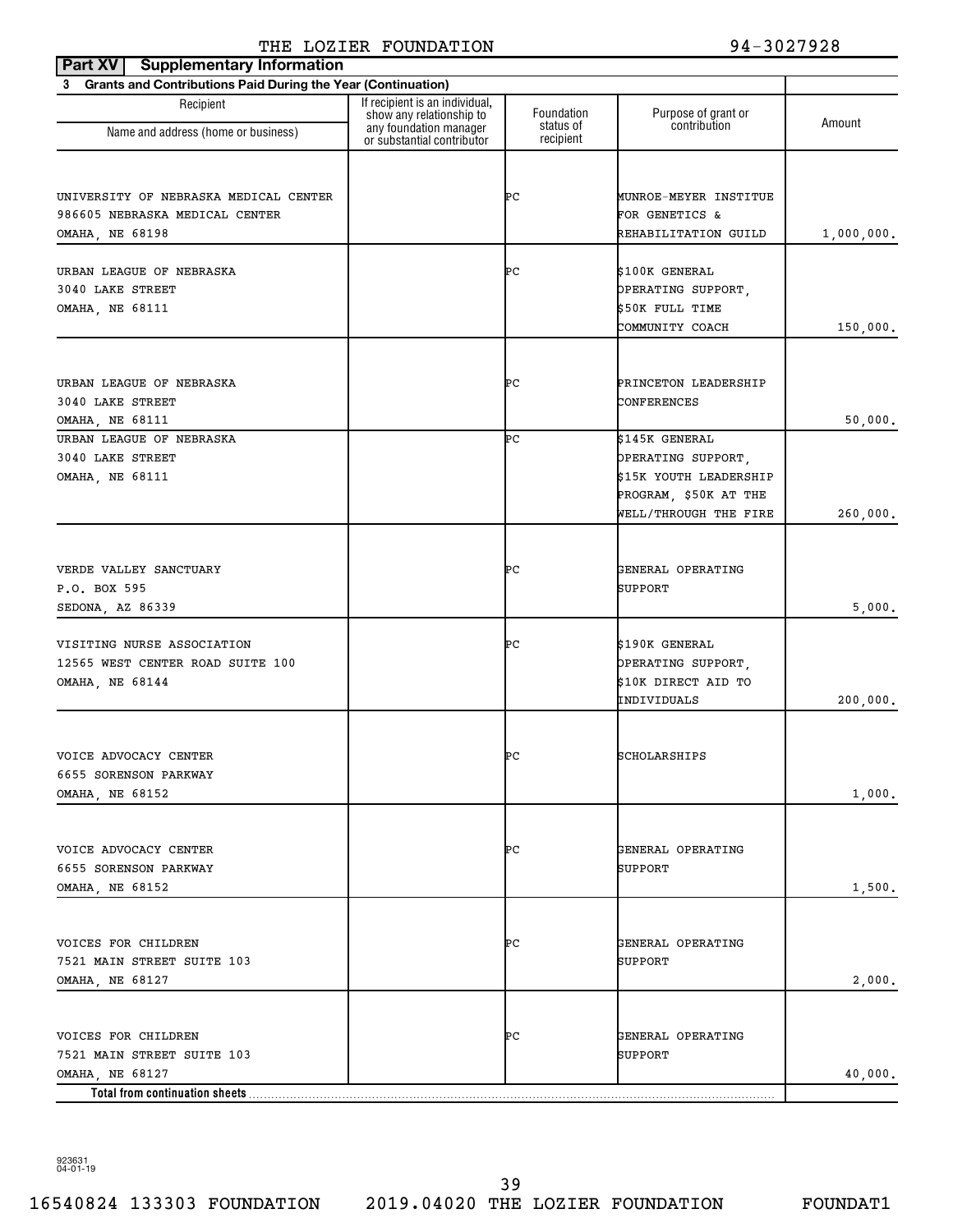| Part XV   Supplementary Information                                         |                                                            |                        |                                            |          |
|-----------------------------------------------------------------------------|------------------------------------------------------------|------------------------|--------------------------------------------|----------|
| Grants and Contributions Paid During the Year (Continuation)<br>$3^{\circ}$ |                                                            |                        |                                            |          |
| Recipient                                                                   | If recipient is an individual,<br>show any relationship to | Foundation             | Purpose of grant or                        | Amount   |
| Name and address (home or business)                                         | any foundation manager<br>or substantial contributor       | status of<br>recipient | contribution                               |          |
|                                                                             |                                                            |                        |                                            |          |
| VOLUNTEERS ASSISTING SENIORS<br>1941 SOUTH 42ND STREET, SUITE 502           |                                                            | ÞС                     | GENERAL OPERATING<br>SUPPORT               |          |
| OMAHA, NE 68105                                                             |                                                            |                        |                                            | 5,000.   |
| WEST BEAVER TOWNSHIP VETERANS                                               |                                                            | ÞС                     | CAPITAL IMPROVEMENTS                       |          |
| MEMORIAL POOL                                                               |                                                            |                        |                                            |          |
| P.O. BOX 155<br>MCCLURE, PA 17841                                           |                                                            |                        |                                            | 5,000.   |
|                                                                             |                                                            |                        |                                            |          |
| WIKIMEDIA FOUNDATION INC                                                    |                                                            | ÞС                     | GENERAL OPERATING                          |          |
| P.O. BOX 98204<br>WASHINGTON, DC 20090                                      |                                                            |                        | SUPPORT                                    | 750.     |
|                                                                             |                                                            |                        |                                            |          |
| WOMEN'S CENTER FOR ADVANCEMENT                                              |                                                            | ÞС                     | GENERAL OPERATING                          |          |
| 3801 HARNEY STREET<br>OMAHA, NE 68131                                       |                                                            |                        | SUPPORT                                    |          |
|                                                                             |                                                            |                        |                                            | 275,000. |
| WOMEN'S FUND OF GREATER OMAHA                                               |                                                            | ÞС                     | GENERAL OPERATING                          |          |
| 1111 N 13TH STREET SUITE 106                                                |                                                            |                        | SUPPORT                                    |          |
| OMAHA, NE 68102                                                             |                                                            |                        |                                            | 735,000. |
| WOMEN'S FUND OF GREATER OMAHA                                               |                                                            | ÞС                     | IBBG GIVING CAMPAIGN                       |          |
| 1111 N 13TH STREET SUITE 106                                                |                                                            |                        |                                            |          |
| OMAHA, NE 68102                                                             |                                                            |                        |                                            | 15,000.  |
| WOMEN'S FUND OF GREATER OMAHA                                               |                                                            | ÞС                     | GENERAL OPERATING                          |          |
| 1111 N 13TH STREET SUITE 106                                                |                                                            |                        | SUPPORT                                    |          |
| OMAHA, NE 68102                                                             |                                                            |                        |                                            | 735,000. |
|                                                                             |                                                            |                        |                                            |          |
| WORLD HERALD GOODFELLOWS CHARITIES<br>1314 DOUGLAS STREET, SUITE 600        |                                                            | ÞС                     | 2020 SUPPORT TO<br>INDIVIDUALS             |          |
| OMAHA, NE 68102                                                             |                                                            |                        |                                            | 25,000.  |
|                                                                             |                                                            |                        |                                            |          |
| WRIGHT TRACK<br>12657 DEER CREEK DR                                         |                                                            | ÞС                     | OMAHA LADY DIAMONDS<br>SOFTBALL CLUB       |          |
| OMAHA, NE 68142                                                             |                                                            |                        |                                            | 11,500.  |
|                                                                             |                                                            |                        |                                            |          |
| WRIGHT TRACK<br>12657 DEER CREEK DR                                         |                                                            | ÞС                     | NE HOOPS ELITE GIRLS<br>BASKETBALL PROGRAM |          |
| OMAHA, NE 68142                                                             |                                                            |                        |                                            | 30,000.  |
| Total from continuation sheets                                              |                                                            |                        |                                            |          |

923631 04-01-19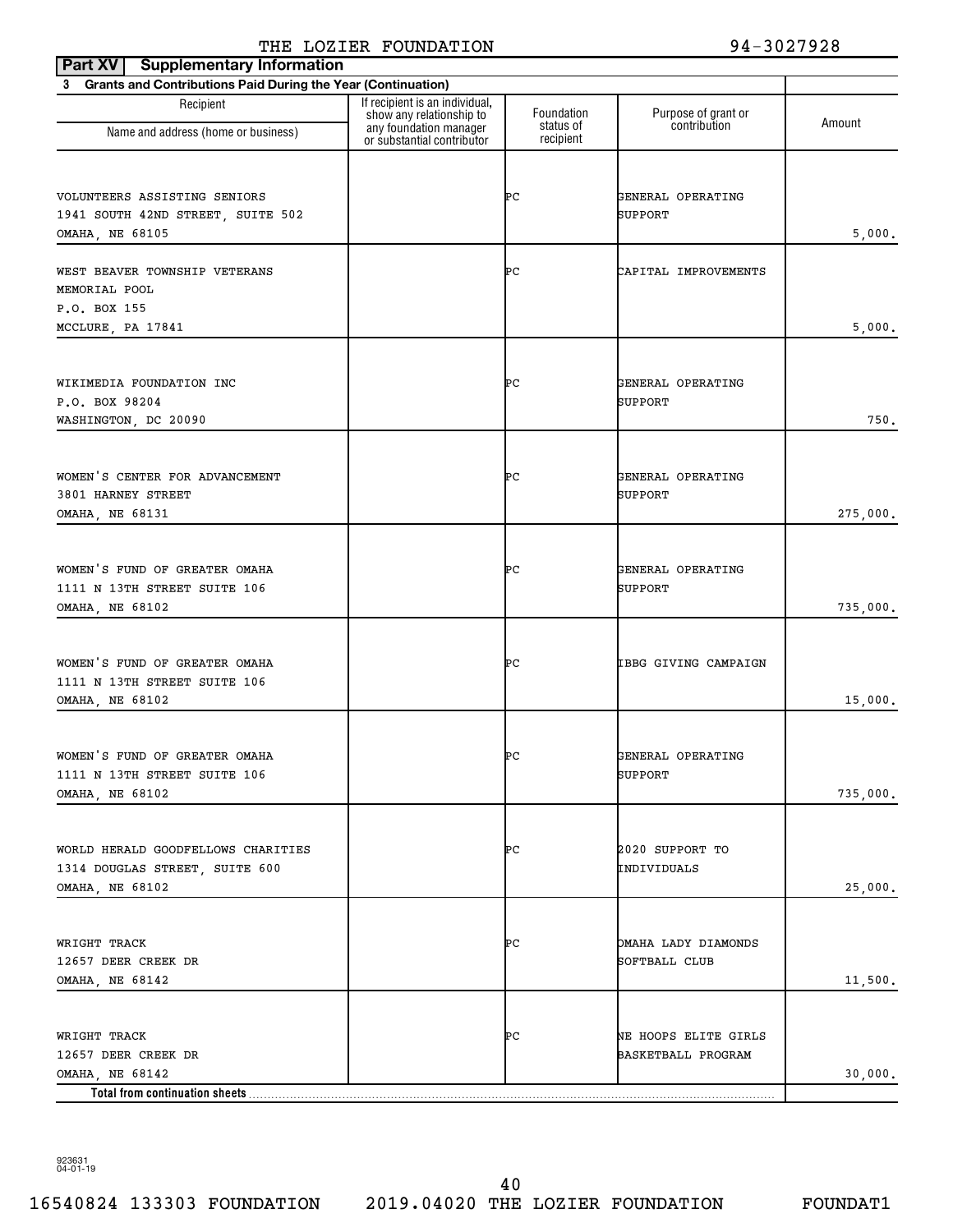| <b>Supplementary Information</b><br>Part XV                    |                                                                                      |                         |                                          |         |
|----------------------------------------------------------------|--------------------------------------------------------------------------------------|-------------------------|------------------------------------------|---------|
| 3 Grants and Contributions Paid During the Year (Continuation) |                                                                                      |                         |                                          |         |
| Recipient                                                      | If recipient is an individual,<br>show any relationship to<br>any foundation manager | Foundation<br>status of | Purpose of grant or<br>contribution      | Amount  |
| Name and address (home or business)                            | or substantial contributor                                                           | recipient               |                                          |         |
|                                                                |                                                                                      |                         |                                          |         |
| WRIGHT TRACK                                                   |                                                                                      | ÞС                      | GIRLS GYMNASTICS                         |         |
| 12657 DEER CREEK DR                                            |                                                                                      |                         | SCHOLARSHIPS                             |         |
| OMAHA, NE 68142                                                |                                                                                      |                         |                                          | 7,000.  |
|                                                                |                                                                                      |                         |                                          |         |
| WRIGHT TRACK                                                   |                                                                                      | ÞС                      | ATHLETIC SCHOLARSHIPS                    |         |
| 12657 DEER CREEK DR                                            |                                                                                      |                         | FOR LOW INCOME GIRLS                     |         |
| OMAHA, NE 68142                                                |                                                                                      |                         |                                          | 2,500.  |
|                                                                |                                                                                      |                         |                                          |         |
| WRIGHT TRACK                                                   |                                                                                      | ÞС                      | SCHOLARSHIPS FOR LOW                     |         |
| 12657 DEER CREEK DR                                            |                                                                                      |                         | INCOME GIRLS IN                          |         |
| OMAHA, NE 68142                                                |                                                                                      |                         | ATHLETICS                                | 500.    |
|                                                                |                                                                                      |                         |                                          |         |
|                                                                |                                                                                      | ÞС                      |                                          |         |
| WRIGHT TRACK<br>12657 DEER CREEK DR                            |                                                                                      |                         | NEBRASKA HOOPS ELITE<br>GIRLS BASKETBALL |         |
| OMAHA, NE 68142                                                |                                                                                      |                         | PROGRAM                                  | 30,000. |
|                                                                |                                                                                      |                         |                                          |         |
|                                                                |                                                                                      |                         |                                          |         |
| WRIGHT TRACK                                                   |                                                                                      | ÞС                      | I AM DANCE STUDIO 1:1                    |         |
| 12657 DEER CREEK DR<br>OMAHA, NE 68142                         |                                                                                      |                         | MATCHING FUNDRAISER                      | 3,000.  |
|                                                                |                                                                                      |                         |                                          |         |
|                                                                |                                                                                      |                         |                                          |         |
| YMCA - GREATER OMAHA                                           |                                                                                      | ÞС                      | BUTLER GAST GENERAL                      |         |
| 430 S 20TH STREET<br>OMAHA, NE 68102                           |                                                                                      |                         | OPERATING SUPPORT                        | 500.    |
|                                                                |                                                                                      |                         |                                          |         |
| YMCA - GREATER OMAHA                                           |                                                                                      | ÞС                      | \$20K GENERAL OPERATING                  |         |
| 430 S 20TH STREET                                              |                                                                                      |                         | SUPPORT, \$30K MILLER                    |         |
| OMAHA, NE 68102                                                |                                                                                      |                         | PARK SUMMER SCHOOL                       |         |
|                                                                |                                                                                      |                         | PROGRAM                                  | 50,000. |
|                                                                |                                                                                      |                         |                                          |         |
| YOUTH CARE & BEYOND                                            |                                                                                      | ÞС                      | GENERAL OPERATING                        |         |
| 2819 SOUTH 125TH AVE SUITE 276                                 |                                                                                      |                         | SUPPORT                                  |         |
| OMAHA, NE 68144                                                |                                                                                      |                         |                                          | 60,000. |
|                                                                |                                                                                      |                         |                                          |         |
| YOUTH EMERGENCY SERVICES                                       |                                                                                      | ÞС                      | GENERAL OPERATING                        |         |
| 2679 FARNAM STREET, SUITE 205                                  |                                                                                      |                         | SUPPORT                                  |         |
| OMAHA, NE 68131                                                |                                                                                      |                         |                                          | 40,000. |
|                                                                |                                                                                      |                         |                                          |         |
| YOUTURN                                                        |                                                                                      | ÞС                      | GENERAL OPERATING                        |         |
| 4344 N 34TH AVENUE                                             |                                                                                      |                         | SUPPORT                                  |         |
| OMAHA, NE 68111                                                |                                                                                      |                         |                                          | 50,000. |
| Total from continuation sheets                                 |                                                                                      |                         |                                          |         |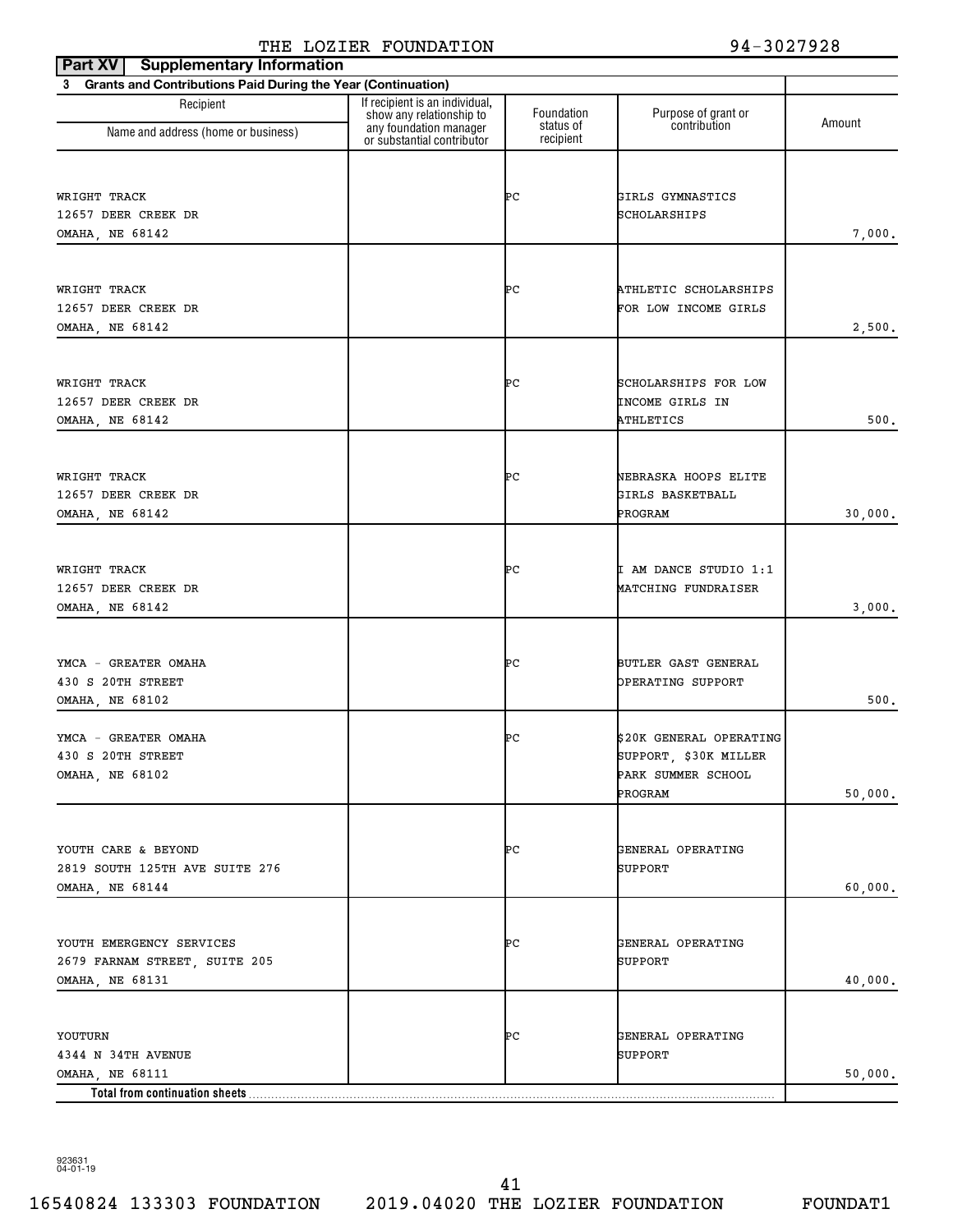| <b>Supplementary Information</b><br>Part XV                                                                      |                                                                                                                    |                                      |                                           |        |
|------------------------------------------------------------------------------------------------------------------|--------------------------------------------------------------------------------------------------------------------|--------------------------------------|-------------------------------------------|--------|
| <b>Grants and Contributions Paid During the Year (Continuation)</b><br>3                                         |                                                                                                                    |                                      |                                           |        |
| Recipient<br>Name and address (home or business)                                                                 | If recipient is an individual,<br>show any relationship to<br>any foundation manager<br>or substantial contributor | Foundation<br>status of<br>recipient | Purpose of grant or<br>contribution       | Amount |
| FAITH G ALLARD/INDIANA UNIVERSITY<br>SOUTH BEND<br>1700 E MISHAWAKA AVE<br>SOUTH BEND, IN 46615                  | ΝA                                                                                                                 | INDIVIDUAL                           | SONS AND DAUGHTERS<br>SCHOLARSHIP PROGRAM | 4,000. |
| ISAAC K BEACOM/UNIVERSITY OF NEBRASKA<br>LINCOLN<br>1400 R STREET<br>LINCOLN, NE 68588                           | ΝA                                                                                                                 | INDIVIDUAL                           | SONS AND DAUGHTERS<br>SCHOLARSHIP PROGRAM | 4,000. |
| <b>JASMINE BRANFORD/SNEAD STATE</b><br>COMMUNITY COLLEGE<br>102 ELDER STREET P.O. BOX 734<br>BOAZ, AL 35957      | ΝA                                                                                                                 | INDIVIDUAL                           | SONS AND DAUGHTERS<br>SCHOLARSHIP PROGRAM | 4,000. |
| BRADY L COCHRAN/SNEAD STATE COMMUNITY<br>COLLEGE<br>102 ELDER STREET P.O. BOX 734<br>BOAZ, AL 35957              | ΝA                                                                                                                 | INDIVIDUAL                           | SONS AND DAUGHTERS<br>SCHOLARSHIP PROGRAM | 4,000. |
| ANDREW HANAFAN/IOWA WESTERN COMMUNITY<br>COLLEGE<br>2700 COLLEGE ROAD<br>COUNCIL BLUFFS, IA 51503                | ΝA                                                                                                                 | INDIVIDUAL                           | SONS AND DAUGHTERS<br>SCHOLARSHIP PROGRAM | 4,000. |
| CREIGHTON M HUGHES/UNIVERSITY OF<br>NEBRASKA LINCOLN<br>1400 R STREET<br>LINCOLN, NE 68588                       | ΝA                                                                                                                 | INDIVIDUAL                           | SONS AND DAUGHTERS<br>SCHOLARSHIP PROGRAM | 4,000. |
| SIERRA LEE/UNIVERSITY OF ALABAMA<br>HUNTSVILLE<br>301 SPARKMAN DRIVE<br>HUNTSVILLE, AL 35899                     | ΝA                                                                                                                 | INDIVIDUAL                           | SONS AND DAUGHTERS<br>SCHOLARSHIP PROGRAM | 4,000. |
| CLARK E MILLER/GLEN OAKS COMMUNITY<br>COLLEGE<br>62249 SHIMMEL ROAD<br>CENTREVILLE, MI 49032                     | ΝA                                                                                                                 | INDIVIDUAL                           | SONS AND DAUGHTERS<br>SCHOLARSHIP PROGRAM | 4,000. |
| NATHAN MORTENSEN/BUENA VISTA<br>UNIVERSITY<br>610 WEST 4TH ST<br>STORM LAKE, IA 50588                            | ΝA                                                                                                                 | INDIVIDUAL                           | SONS AND DAUGHTERS<br>SCHOLARSHIP PROGRAM | 4,000. |
| ANTONIO A PEREIRA/AUBURN UNIVERSITY<br>1550 EAST GLENN AVE<br>AUBURN, AL 36849<br>Total from continuation sheets | ΝA                                                                                                                 | INDIVIDUAL                           | SONS AND DAUGHTERS<br>SCHOLARSHIP PROGRAM | 4,000. |

16540824 133303 FOUNDATION 2019.04020 THE LOZIER FOUNDATION FOUNDAT1 42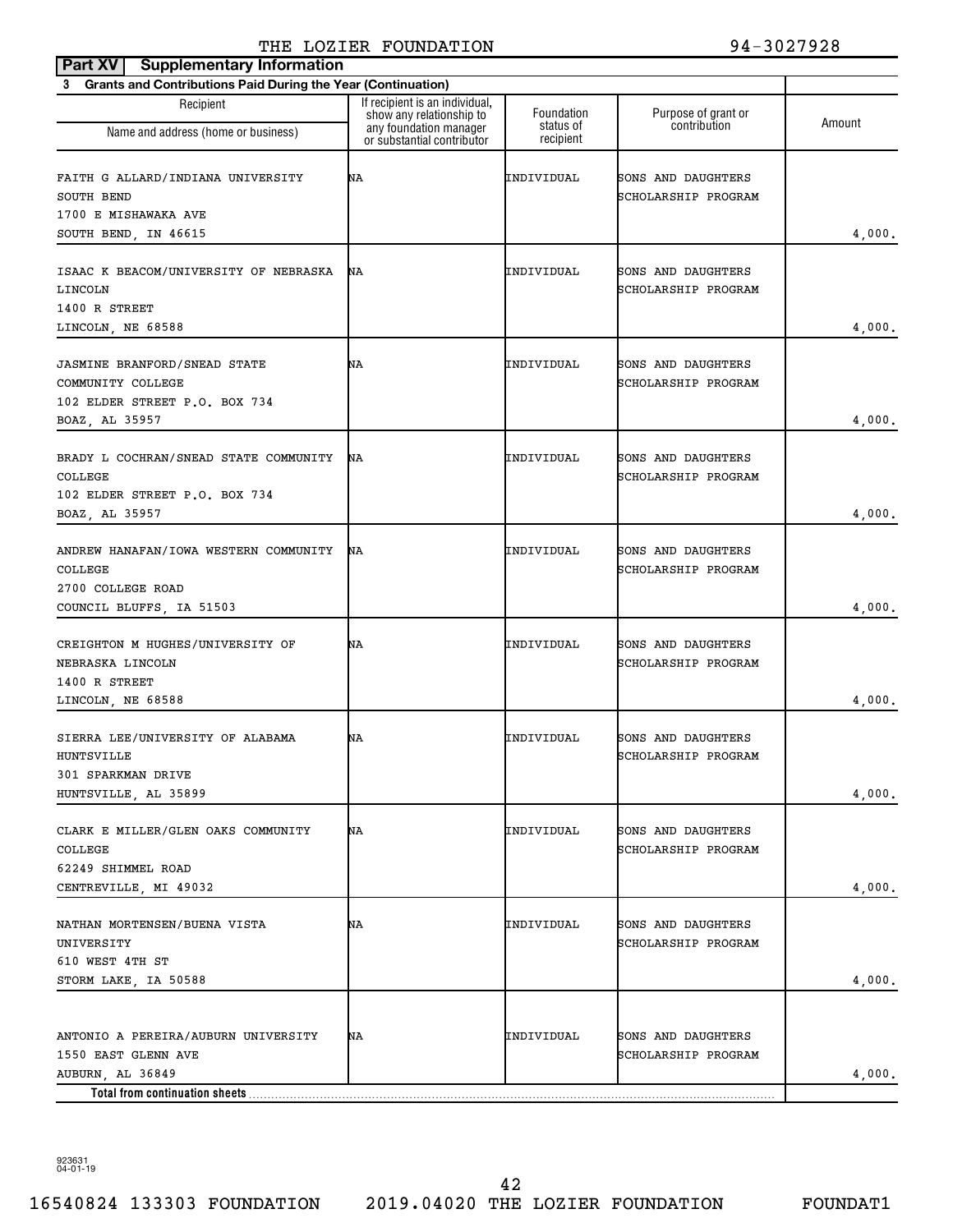| <b>Supplementary Information</b><br>Part XV                                                                 |                                                                                                                    |                                      |                                           |        |
|-------------------------------------------------------------------------------------------------------------|--------------------------------------------------------------------------------------------------------------------|--------------------------------------|-------------------------------------------|--------|
| <b>Grants and Contributions Paid During the Year (Continuation)</b><br>3                                    |                                                                                                                    |                                      |                                           |        |
| Recipient<br>Name and address (home or business)                                                            | If recipient is an individual,<br>show any relationship to<br>any foundation manager<br>or substantial contributor | Foundation<br>status of<br>recipient | Purpose of grant or<br>contribution       | Amount |
| EVAN T STILES/UNIVERSITY OF NEBRASKA<br><b>OMAHA</b><br>6001 DODGE STREET<br>OMAHA, NE 68182                | ΝA                                                                                                                 | INDIVIDUAL                           | SONS AND DAUGHTERS<br>SCHOLARSHIP PROGRAM | 4,000. |
| HUNTER L WEBB/NORTHEAST ALABAMA<br>COMMUNITY COLLEGE<br>138 AL-35<br>RAINSVILLE, AL 35986                   | ΝA                                                                                                                 | INDIVIDUAL                           | SONS AND DAUGHTERS<br>SCHOLARSHIP PROGRAM | 4,000. |
| OLIVIA R BIDROSKI/CREIGHTON<br>UNIVERSITY<br>2500 CALIFORNIA PLAZA<br>OMAHA, NE 68178                       | ΝA                                                                                                                 | INDIVIDUAL                           | SONS AND DAUGHTERS<br>SCHOLARSHIP PROGRAM | 4,000. |
| BENJAMIN J BRODERICK/UNIVERSITY OF<br>NEBRASKA LINCOLN<br>1400 R STREET<br>LINCOLN, NE 68588                | ΝA                                                                                                                 | INDIVIDUAL                           | SONS AND DAUGHTERS<br>SCHOLARSHIP PROGRAM | 4,000. |
| WILLIAM J BRODERICK/UNIVERSITY OF<br>NEBRASKA LINCOLN<br>1400 R STREET<br>LINCOLN, NE 68588                 | ΝA                                                                                                                 | INDIVIDUAL                           | SONS AND DAUGHTERS<br>SCHOLARSHIP PROGRAM | 4,000. |
| HANNA L CHAPMAN/ATHENS STATE<br>UNIVERSITY<br>300 N. BEATY STREET<br>ATHENS, AL 35611                       | ΝA                                                                                                                 | INDIVIDUAL                           | SONS AND DAUGHTERS<br>SCHOLARSHIP PROGRAM | 4,000. |
| BREANNA K HEMPHILL/UNIVERSITY OF<br>NEBRASKA KEARNEY<br>2504 9TH AVE<br>KEARNEY, NE 68849                   | ΝA                                                                                                                 | INDIVIDUAL                           | SONS AND DAUGHTERS<br>SCHOLARSHIP PROGRAM | 4,000. |
| EMMA R HOPKINS/UNIVERSITY OF KANSAS<br>1450 JAYHAWK BLVD<br>LAWRENCE, KS 66045                              | ΝA                                                                                                                 | INDIVIDUAL                           | SONS AND DAUGHTERS<br>SCHOLARSHIP PROGRAM | 4,000. |
| TAYLOR L LEWIS/WALLACE STATE<br>COMMUNITY COLLEGE HANCEVILLE<br>801 MAIN STREET NW<br>HANCEVILLE, AL 35077  | ΝA                                                                                                                 | INDIVIDUAL                           | SONS AND DAUGHTERS<br>SCHOLARSHIP PROGRAM | 4,000. |
| JAKOB D OREL/CORNELL COLLEGE<br>601 1ST STREET<br>MOUNT VERNON, IA 52314<br>Total from continuation sheets. | ΝA                                                                                                                 | INDIVIDUAL                           | SONS AND DAUGHTERS<br>SCHOLARSHIP PROGRAM | 4,000. |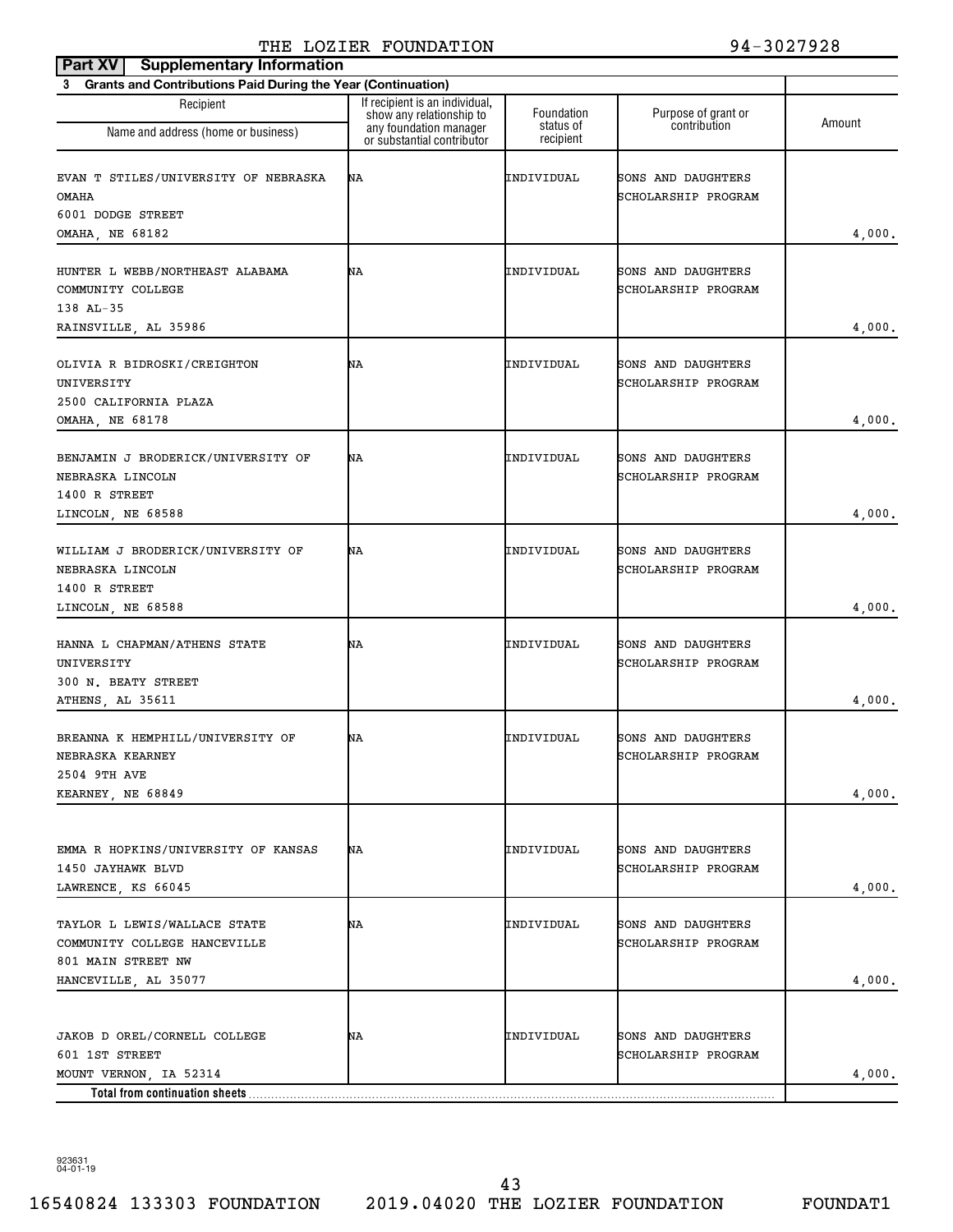| <b>Supplementary Information</b><br>Part XV                                                         |                                                                                      |                         |                                           |        |
|-----------------------------------------------------------------------------------------------------|--------------------------------------------------------------------------------------|-------------------------|-------------------------------------------|--------|
| <b>Grants and Contributions Paid During the Year (Continuation)</b><br>3                            |                                                                                      |                         |                                           |        |
| Recipient<br>Name and address (home or business)                                                    | If recipient is an individual,<br>show any relationship to<br>any foundation manager | Foundation<br>status of | Purpose of grant or<br>contribution       | Amount |
|                                                                                                     | or substantial contributor                                                           | recipient               |                                           |        |
| SIDNEY PARRISH/WALLACE STATE<br>COMMUNITY COLLEGE HANCEVILLE                                        | ΝA                                                                                   | INDIVIDUAL              | SONS AND DAUGHTERS<br>SCHOLARSHIP PROGRAM |        |
| 801 MAIN STREET NW<br>HANCEVILLE, AL 35768                                                          |                                                                                      |                         |                                           | 4,000. |
|                                                                                                     |                                                                                      |                         |                                           |        |
| <b>JESSICA POCKRUS/UNIVERSITY OF ALABAMA</b><br>203 STUDENT SERVICES CENTER<br>TUSCALOOSA, AL 35487 | ΝA                                                                                   | INDIVIDUAL              | SONS AND DAUGHTERS<br>SCHOLARSHIP PROGRAM | 4,000. |
| ABIGAIL C OUEBEDEAUX/UNIVERSITY OF<br>NEBRASKA LINCOLN<br>1400 R STREET                             | ΝA                                                                                   | INDIVIDUAL              | SONS AND DAUGHTERS<br>SCHOLARSHIP PROGRAM |        |
| LINCOLN, NE 68588                                                                                   |                                                                                      |                         |                                           | 4,000. |
| KAITE J SANTEE/UNIVERSITY OF NEBRASKA<br><b>OMAHA</b><br>6001 DODGE STREET                          | ΝA                                                                                   | INDIVIDUAL              | SONS AND DAUGHTERS<br>SCHOLARSHIP PROGRAM |        |
| OMAHA, NE 68182                                                                                     |                                                                                      |                         |                                           | 4,000. |
| ARACELI E DE ARCOS/UNIVERSITY OF<br>NEBRASKA OMAHA<br>6001 DODGE STREET                             | ΝA                                                                                   | INDIVIDUAL              | SONS AND DAUGHTERS<br>SCHOLARSHIP PROGRAM |        |
| OMAHA, NE 68182                                                                                     |                                                                                      |                         |                                           | 4,000. |
| ERIC N ENGEL/UNIVERSITY OF NEBRASKA<br>LINCOLN<br>1400 R STREET                                     | ΝA                                                                                   | INDIVIDUAL              | SONS AND DAUGHTERS<br>SCHOLARSHIP PROGRAM |        |
| LINCOLN, NE 68588                                                                                   |                                                                                      |                         |                                           | 4,000. |
| WILLIAM J HANAFAN/CREIGHTON<br>UNIVERSITY<br>2500 CALIFORNIA PLAZA                                  | ΝA                                                                                   | INDIVIDUAL              | SONS AND DAUGHTERS<br>SCHOLARSHIP PROGRAM |        |
| OMAHA, NE 68178                                                                                     |                                                                                      |                         |                                           | 4,000. |
|                                                                                                     |                                                                                      |                         |                                           |        |
| MICAH A MARTIN/RICE UNIVERSITY<br>6100 MAIN STREET<br>HOUSTON, TX 77005                             | ΝA                                                                                   | INDIVIDUAL              | SONS AND DAUGHTERS<br>SCHOLARSHIP PROGRAM | 4,000. |
| ISAAC MARTINEZ/UNIVERSITY OF NEBRASKA<br>LINCOLN<br>1400 R STREET                                   | ΝA                                                                                   | INDIVIDUAL              | SONS AND DAUGHTERS<br>SCHOLARSHIP PROGRAM |        |
| LINCOLN, NE 68588                                                                                   |                                                                                      |                         |                                           | 4,000. |
| JABIN E MOORE/UNIVERSITY OF NEBRASKA<br><b>OMAHA</b><br>6001 DODGE STREET                           | ΝA                                                                                   | INDIVIDUAL              | SONS AND DAUGHTERS<br>SCHOLARSHIP PROGRAM |        |
| OMAHA, NE 68182                                                                                     |                                                                                      |                         |                                           | 4,000. |
| Total from continuation sheets                                                                      |                                                                                      |                         |                                           |        |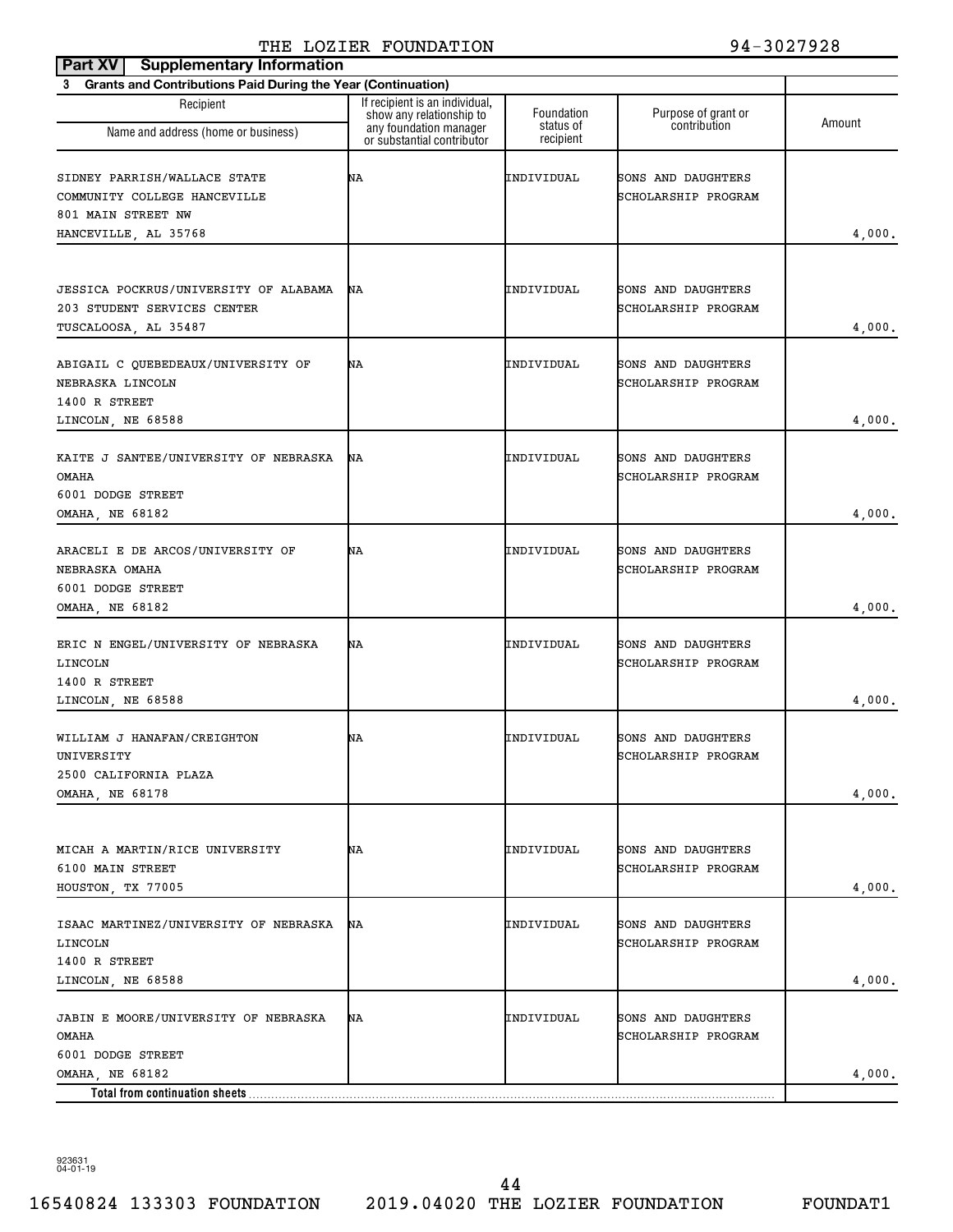| <b>Supplementary Information</b><br>Part XV                                                            |                                                                                                                    |                                      |                                           |        |
|--------------------------------------------------------------------------------------------------------|--------------------------------------------------------------------------------------------------------------------|--------------------------------------|-------------------------------------------|--------|
| <b>Grants and Contributions Paid During the Year (Continuation)</b><br>3                               |                                                                                                                    |                                      |                                           |        |
| Recipient<br>Name and address (home or business)                                                       | If recipient is an individual,<br>show any relationship to<br>any foundation manager<br>or substantial contributor | Foundation<br>status of<br>recipient | Purpose of grant or<br>contribution       | Amount |
| ALEIAH M PEAVY/UNIVERSITY OF ALABAMA<br>AT BIRMINGHAM<br>1720 2ND AVENUE S<br>BIRMINGHAM, AL 35294     | ΝA                                                                                                                 | INDIVIDUAL                           | SONS AND DAUGHTERS<br>SCHOLARSHIP PROGRAM | 4,000. |
| ERIC E STARKS/SOUTHEAST COMMUNITY<br>COLLEGE<br>4771 WEST SCOTT ROAD<br>BEATRICE, NE 68310             | ΝA                                                                                                                 | INDIVIDUAL                           | SONS AND DAUGHTERS<br>SCHOLARSHIP PROGRAM | 4,000. |
| WESLEY S THOMPSON/UNIVERSITY OF<br>NEBRASKA OMAHA<br>6001 DODGE STREET<br>OMAHA, NE 68182              | ΝA                                                                                                                 | INDIVIDUAL                           | SONS AND DAUGHTERS<br>SCHOLARSHIP PROGRAM | 4,000. |
| NICHOLAS J WARNEKE/IOWA WESTERN<br>COMMUNITY COLLEGE<br>2700 COLLEGE ROAD<br>COUNCIL BLUFFS, IA 51503  | ΝA                                                                                                                 | INDIVIDUAL                           | SONS AND DAUGHTERS<br>SCHOLARSHIP PROGRAM | 4,000. |
| HAILEE S WEADER/UNIVERSITY OF<br>PITTSBURGH AT BRADFORD<br>300 CAMPUS DRIVE<br>BRADFORD, PA 16701      | ΝA                                                                                                                 | INDIVIDUAL                           | SONS AND DAUGHTERS<br>SCHOLARSHIP PROGRAM | 4,000. |
| ABIGAIL L AHMANN/NORTHWEST MISSOURI<br>STATE UNIVERSITY<br>800 UNIVERSITY DRIVE<br>MARYVILLE, MO 64468 | ΝA                                                                                                                 | INDIVIDUAL                           | SONS AND DAUGHTERS<br>SCHOLARSHIP PROGRAM | 4,000. |
| MACKENZIE R BURCH/UNIVERSITY OF<br>NEBRASKA LINCOLN<br>1400 R STREET<br>LINCOLN, NE 68588              | ΝA                                                                                                                 | INDIVIDUAL                           | SONS AND DAUGHTERS<br>SCHOLARSHIP PROGRAM | 4,000. |
| ALLISON G DIXON/AUBURN UNIVERSITY<br>1550 EAST GLENN AVE<br>AUBURN, AL 36849                           | ΝA                                                                                                                 | INDIVIDUAL                           | SONS AND DAUGHTERS<br>SCHOLARSHIP PROGRAM | 4,000. |
| EMALEE R HANCOCK/BOISE STATE<br>UNIVERSITY<br>1910 W UNIVERSITY DR<br>BOISE, ID 83725                  | ΝA                                                                                                                 | INDIVIDUAL                           | SONS AND DAUGHTERS<br>SCHOLARSHIP PROGRAM | 4,000. |
| MORGAN T KLINGER/BLOOMSBURG<br>UNIVERSITY OF PENNSYLVANIA<br>400 E. SECOND ST.                         | ΝA                                                                                                                 | INDIVIDUAL                           | SONS AND DAUGHTERS<br>SCHOLARSHIP PROGRAM |        |
| BLOOMSBURG, PA 17815<br>Total from continuation sheets                                                 |                                                                                                                    |                                      |                                           | 4,000. |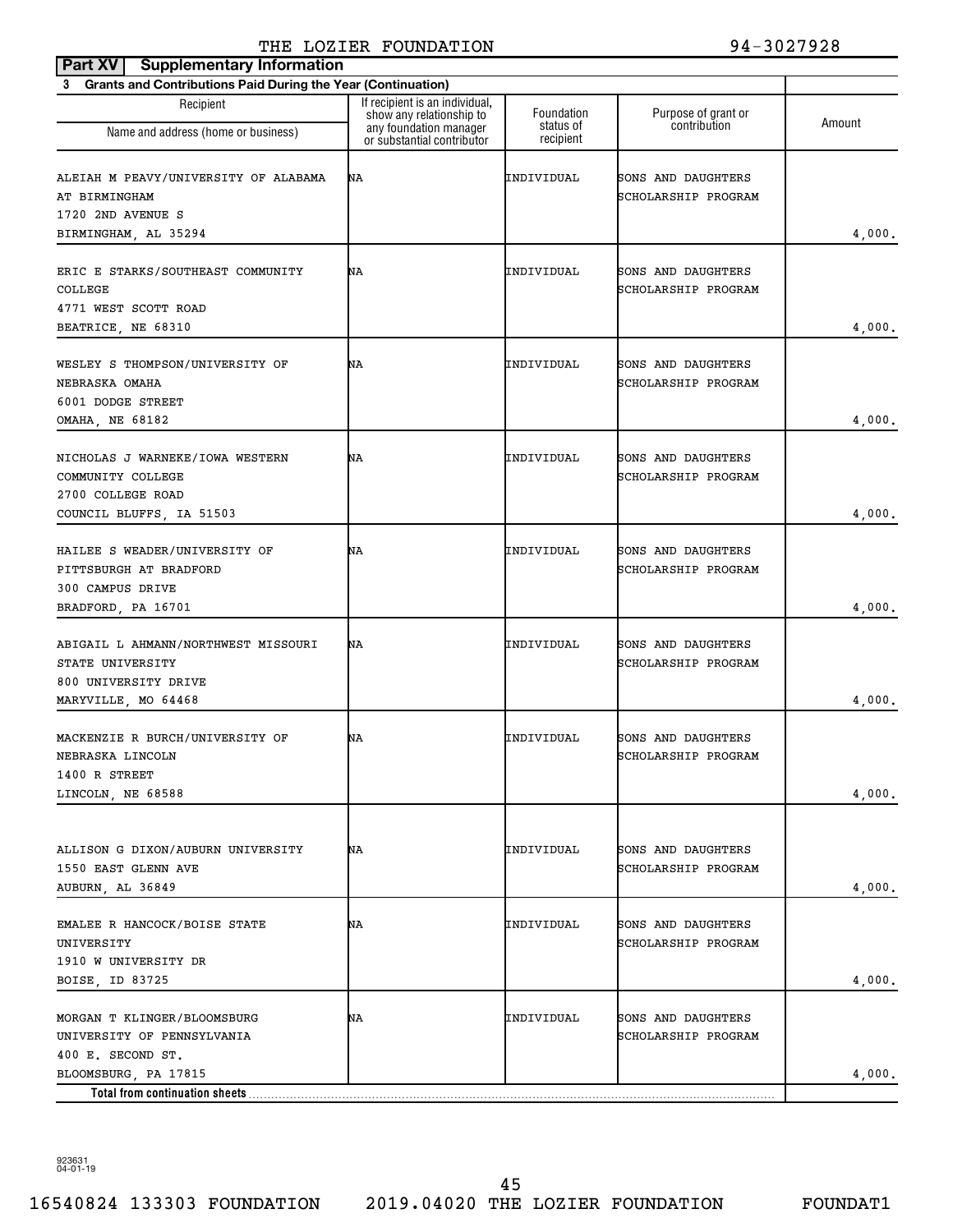| <b>Supplementary Information</b><br><b>Part XV</b>             |                                                                                                                    |                         |                                     |        |  |  |
|----------------------------------------------------------------|--------------------------------------------------------------------------------------------------------------------|-------------------------|-------------------------------------|--------|--|--|
| 3 Grants and Contributions Paid During the Year (Continuation) |                                                                                                                    |                         |                                     |        |  |  |
| Recipient                                                      | If recipient is an individual,<br>show any relationship to<br>any foundation manager<br>or substantial contributor | Foundation<br>status of | Purpose of grant or<br>contribution | Amount |  |  |
| Name and address (home or business)                            |                                                                                                                    | recipient               |                                     |        |  |  |
| NICHOLAS L WILLIAMS/METROPOLITAN                               | NA                                                                                                                 | INDIVIDUAL              | SONS AND DAUGHTERS                  |        |  |  |
| COMMUNITY COLLEGE                                              |                                                                                                                    |                         | SCHOLARSHIP PROGRAM                 |        |  |  |
| 5300 N 30TH STREET                                             |                                                                                                                    |                         |                                     |        |  |  |
| OMAHA, NE 68111                                                |                                                                                                                    |                         |                                     | 4,000. |  |  |
|                                                                |                                                                                                                    |                         |                                     |        |  |  |
| SYDNEY M WILSON/UNIVERSITY OF                                  | NA                                                                                                                 | INDIVIDUAL              | SONS AND DAUGHTERS                  |        |  |  |
| NEBRASKA OMAHA                                                 |                                                                                                                    |                         | SCHOLARSHIP PROGRAM                 |        |  |  |
| 6001 DODGE STREET                                              |                                                                                                                    |                         |                                     |        |  |  |
| OMAHA, NE 68182                                                |                                                                                                                    |                         |                                     | 4,000. |  |  |
|                                                                |                                                                                                                    |                         |                                     |        |  |  |
|                                                                |                                                                                                                    |                         |                                     |        |  |  |
|                                                                |                                                                                                                    |                         |                                     |        |  |  |
|                                                                |                                                                                                                    |                         |                                     |        |  |  |
|                                                                |                                                                                                                    |                         |                                     |        |  |  |
|                                                                |                                                                                                                    |                         |                                     |        |  |  |
|                                                                |                                                                                                                    |                         |                                     |        |  |  |
|                                                                |                                                                                                                    |                         |                                     |        |  |  |
|                                                                |                                                                                                                    |                         |                                     |        |  |  |
|                                                                |                                                                                                                    |                         |                                     |        |  |  |
|                                                                |                                                                                                                    |                         |                                     |        |  |  |
|                                                                |                                                                                                                    |                         |                                     |        |  |  |
|                                                                |                                                                                                                    |                         |                                     |        |  |  |
|                                                                |                                                                                                                    |                         |                                     |        |  |  |
|                                                                |                                                                                                                    |                         |                                     |        |  |  |
|                                                                |                                                                                                                    |                         |                                     |        |  |  |
|                                                                |                                                                                                                    |                         |                                     |        |  |  |
|                                                                |                                                                                                                    |                         |                                     |        |  |  |
|                                                                |                                                                                                                    |                         |                                     |        |  |  |
|                                                                |                                                                                                                    |                         |                                     |        |  |  |
|                                                                |                                                                                                                    |                         |                                     |        |  |  |
|                                                                |                                                                                                                    |                         |                                     |        |  |  |
|                                                                |                                                                                                                    |                         |                                     |        |  |  |
|                                                                |                                                                                                                    |                         |                                     |        |  |  |
|                                                                |                                                                                                                    |                         |                                     |        |  |  |
|                                                                |                                                                                                                    |                         |                                     |        |  |  |
|                                                                |                                                                                                                    |                         |                                     |        |  |  |
|                                                                |                                                                                                                    |                         |                                     |        |  |  |
|                                                                |                                                                                                                    |                         |                                     |        |  |  |
|                                                                |                                                                                                                    |                         |                                     |        |  |  |
|                                                                |                                                                                                                    |                         |                                     |        |  |  |
|                                                                |                                                                                                                    |                         |                                     |        |  |  |
|                                                                |                                                                                                                    |                         |                                     |        |  |  |
|                                                                |                                                                                                                    |                         |                                     |        |  |  |
|                                                                |                                                                                                                    |                         |                                     |        |  |  |
|                                                                |                                                                                                                    |                         |                                     |        |  |  |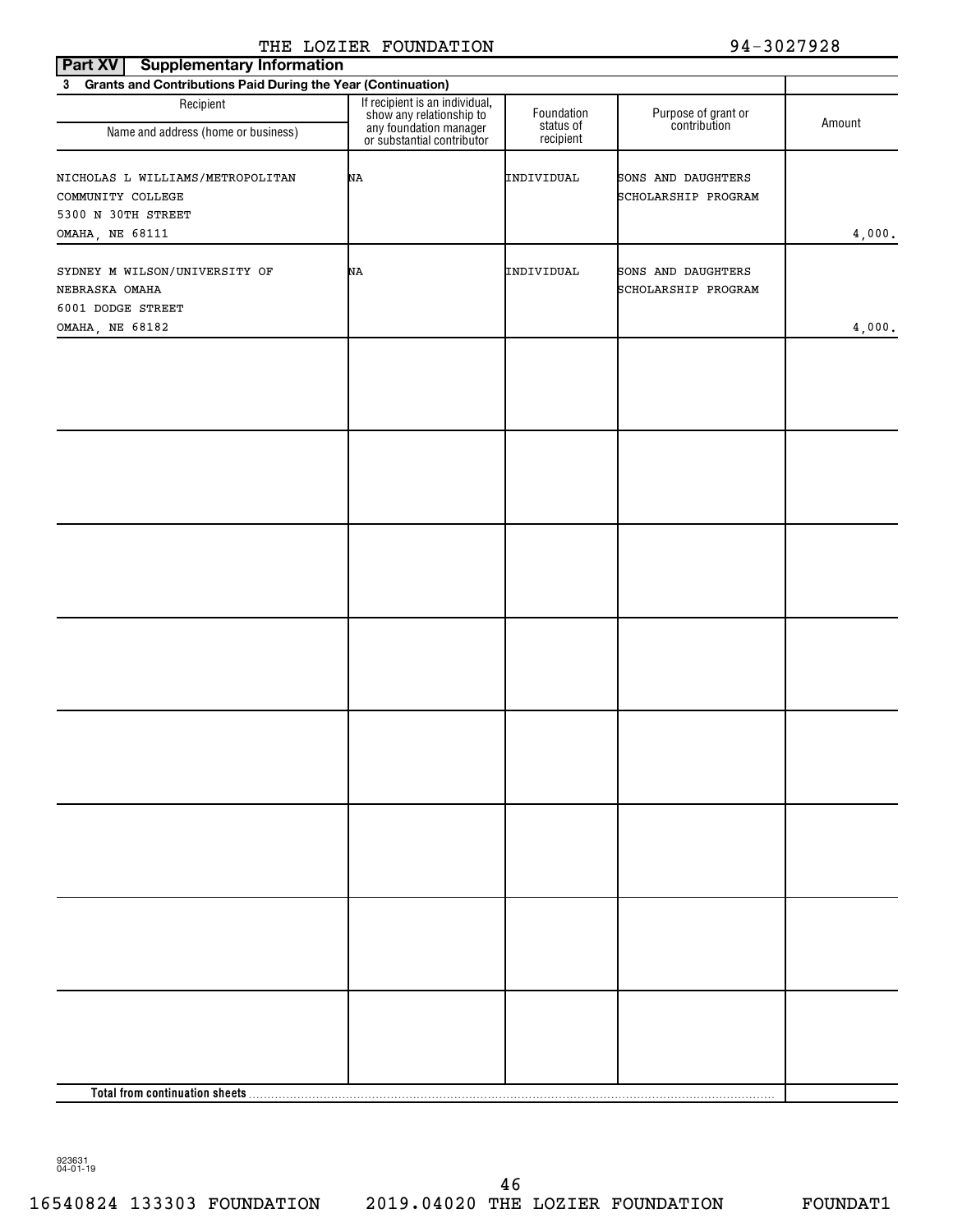**Part XV** Supplementary Information

**3a Grants and Contributions Paid During the Year Continuation of Purpose of Grant or Contribution**

NAME OF RECIPIENT - BLACK POLICE OFFICERS ASSOCIATION OF OMAHA

20K NORTH OMAHA ATHLETICS, \$7.5K COLLEGE READINESS PROGRAMMING, \$42.5K

GENERAL OPERATING SUPPORT

NAME OF RECIPIENT - HEART MINISTRY CENTER

\$60K DIRECT AID TO INDIVIDUALS, \$60K GENERAL OPERATING SUPPORT, \$27K

SUPPORT FULL TIME WCA ADVOCATE POSITION

NAME OF RECIPIENT - NATIONAL COALITION OF 100 BLACK WOMEN

WOMEN OF COLOR LEADERSHIP CONFERENCE, ANNUAL MENTAL HEALTH SUMMIT, &

MONEY MATTERS FINANCIAL LITERACY SUMMIT

NAME OF RECIPIENT - URBAN LEAGUE OF NEBRASKA

\$145K GENERAL OPERATING SUPPORT, \$15K YOUTH LEADERSHIP PROGRAM, \$50K AT

THE WELL/THROUGH THE FIRE PROGRAM, \$50K ADDT'L YOUTH NAVIGATOR FOR OPS.

923655 04-01-19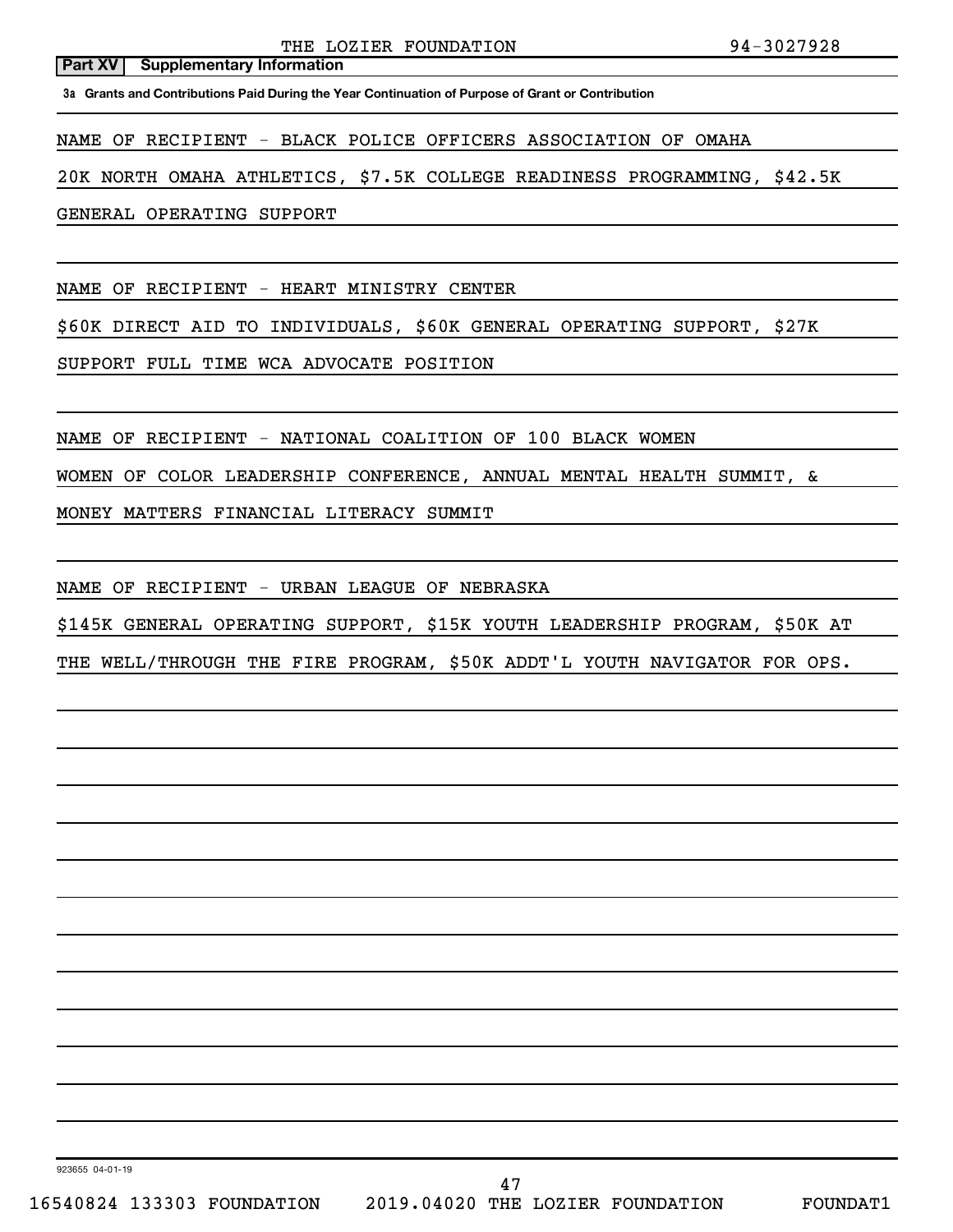Department of the Treasury Internal Revenue Service **(Form 990, 990-EZ,**

#### Name of the organization

**Organization type** (check one):

# **Schedule B Schedule of Contributors**

**or 990-PF) | Attach to Form 990, Form 990-EZ, or Form 990-PF. | Go to www.irs.gov/Form990 for the latest information.** OMB No. 1545-0047

**2019**

**Employer identification number**

### THE LOZIER FOUNDATION FOR THE 194-3027928

| Filers of:         | Section:                                                                           |
|--------------------|------------------------------------------------------------------------------------|
| Form 990 or 990-FZ | 501(c)(<br>enter number) organization                                              |
|                    | $4947(a)(1)$ nonexempt charitable trust <b>not</b> treated as a private foundation |
|                    | 527 political organization                                                         |
| Form 990-PF        | $X \mid$<br>501(c)(3) exempt private foundation                                    |
|                    | 4947(a)(1) nonexempt charitable trust treated as a private foundation              |
|                    | 501(c)(3) taxable private foundation                                               |

Check if your organization is covered by the General Rule or a Special Rule. **Note:**  Only a section 501(c)(7), (8), or (10) organization can check boxes for both the General Rule and a Special Rule. See instructions.

#### **General Rule**

**K** For an organization filing Form 990, 990-EZ, or 990-PF that received, during the year, contributions totaling \$5,000 or more (in money or property) from any one contributor. Complete Parts I and II. See instructions for determining a contributor's total contributions.

#### **Special Rules**

 $\Box$ 

 $\Box$ 

any one contributor, during the year, total contributions of the greater of (1) \$5,000; or (2) 2% of the amount on (i) Form 990, Part VIII, line 1h; For an organization described in section 501(c)(3) filing Form 990 or 990-EZ that met the 33 1/3% support test of the regulations under sections 509(a)(1) and 170(b)(1)(A)(vi), that checked Schedule A (Form 990 or 990-EZ), Part II, line 13, 16a, or 16b, and that received from or (ii) Form 990-EZ, line 1. Complete Parts I and II.  $\Box$ 

year, total contributions of more than \$1,000 *exclusively* for religious, charitable, scientific, literary, or educational purposes, or for the For an organization described in section 501(c)(7), (8), or (10) filing Form 990 or 990-EZ that received from any one contributor, during the prevention of cruelty to children or animals. Complete Parts I, II, and III.

purpose. Don't complete any of the parts unless the General Rule applies to this organization because it received nonexclusively year, contributions exclusively for religious, charitable, etc., purposes, but no such contributions totaled more than \$1,000. If this box is checked, enter here the total contributions that were received during the year for an exclusively religious, charitable, etc., For an organization described in section 501(c)(7), (8), or (10) filing Form 990 or 990-EZ that received from any one contributor, during the religious, charitable, etc., contributions totaling \$5,000 or more during the year  $\ldots$  $\ldots$  $\ldots$  $\ldots$  $\ldots$  $\ldots$ 

**Caution:**  An organization that isn't covered by the General Rule and/or the Special Rules doesn't file Schedule B (Form 990, 990-EZ, or 990-PF),  **must** but it answer "No" on Part IV, line 2, of its Form 990; or check the box on line H of its Form 990-EZ or on its Form 990-PF, Part I, line 2, to certify that it doesn't meet the filing requirements of Schedule B (Form 990, 990-EZ, or 990-PF).

**For Paperwork Reduction Act Notice, see the instructions for Form 990, 990-EZ, or 990-PF. Schedule B (Form 990, 990-EZ, or 990-PF) (2019)** LHA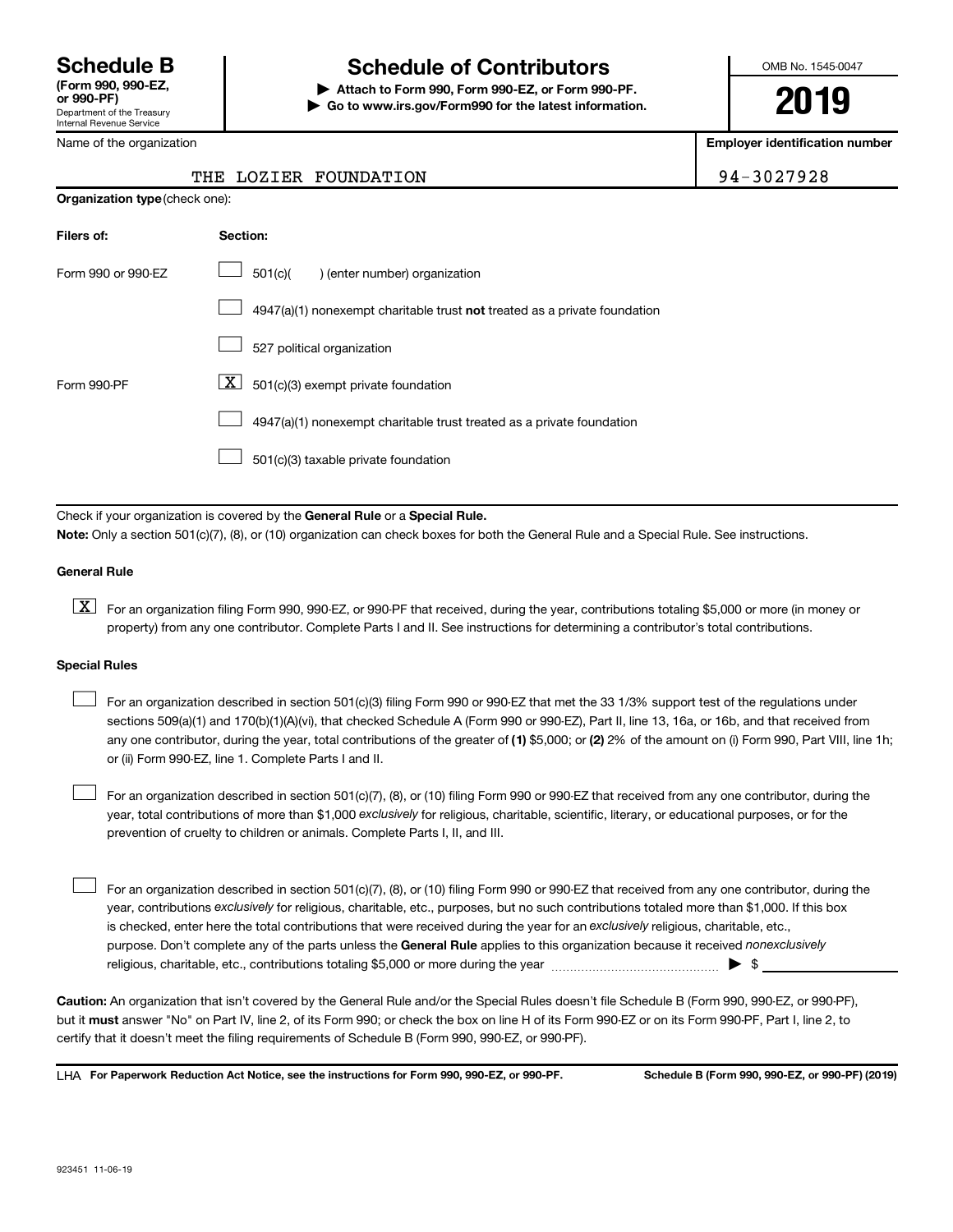### Schedule B (Form 990, 990-EZ, or 990-PF) (2019)

Name of organization

THE LOZIER FOUNDATION 94-3027928

| Part I          | <b>Contributors</b> (see instructions). Use duplicate copies of Part I if additional space is needed. |                                   |                                                                                                             |
|-----------------|-------------------------------------------------------------------------------------------------------|-----------------------------------|-------------------------------------------------------------------------------------------------------------|
| (a)<br>No.      | (b)<br>Name, address, and ZIP + 4                                                                     | (c)<br><b>Total contributions</b> | (d)<br>Type of contribution                                                                                 |
| $\mathbf 1$     | <b>ALLAN LOZIER</b><br>6336 PERSHING DRIVE<br>NE 68110<br>OMAHA,                                      | 21,826,743.<br>\$                 | Person<br>Payroll<br>$\overline{\mathbf{x}}$<br>Noncash<br>(Complete Part II for<br>noncash contributions.) |
| (a)<br>No.      | (b)<br>Name, address, and ZIP + 4                                                                     | (c)<br><b>Total contributions</b> | (d)<br>Type of contribution                                                                                 |
|                 |                                                                                                       | \$                                | Person<br>Payroll<br>Noncash<br>(Complete Part II for<br>noncash contributions.)                            |
| (a)<br>No.      | (b)<br>Name, address, and ZIP + 4                                                                     | (c)<br><b>Total contributions</b> | (d)<br>Type of contribution                                                                                 |
|                 |                                                                                                       | \$                                | Person<br>Payroll<br>Noncash<br>(Complete Part II for<br>noncash contributions.)                            |
| (a)<br>No.      | (b)<br>Name, address, and ZIP + 4                                                                     | (c)<br><b>Total contributions</b> | (d)<br>Type of contribution                                                                                 |
|                 |                                                                                                       | \$                                | Person<br>Payroll<br>Noncash<br>(Complete Part II for<br>noncash contributions.)                            |
| (a)<br>No.      | (b)<br>Name, address, and ZIP + 4                                                                     | (c)<br><b>Total contributions</b> | (d)<br>Type of contribution                                                                                 |
|                 |                                                                                                       | \$                                | Person<br>Payroll<br>Noncash<br>(Complete Part II for<br>noncash contributions.)                            |
| (a)<br>No.      | (b)<br>Name, address, and ZIP + 4                                                                     | (c)<br><b>Total contributions</b> | (d)<br>Type of contribution                                                                                 |
|                 |                                                                                                       | \$                                | Person<br>Payroll<br><b>Noncash</b><br>(Complete Part II for<br>noncash contributions.)                     |
| 923452 11-06-19 |                                                                                                       | 49                                | Schedule B (Form 990, 990-EZ, or 990-PF) (2019)                                                             |

16540824 133303 FOUNDATION 2019.04020 THE LOZIER FOUNDATION FOUNDAT1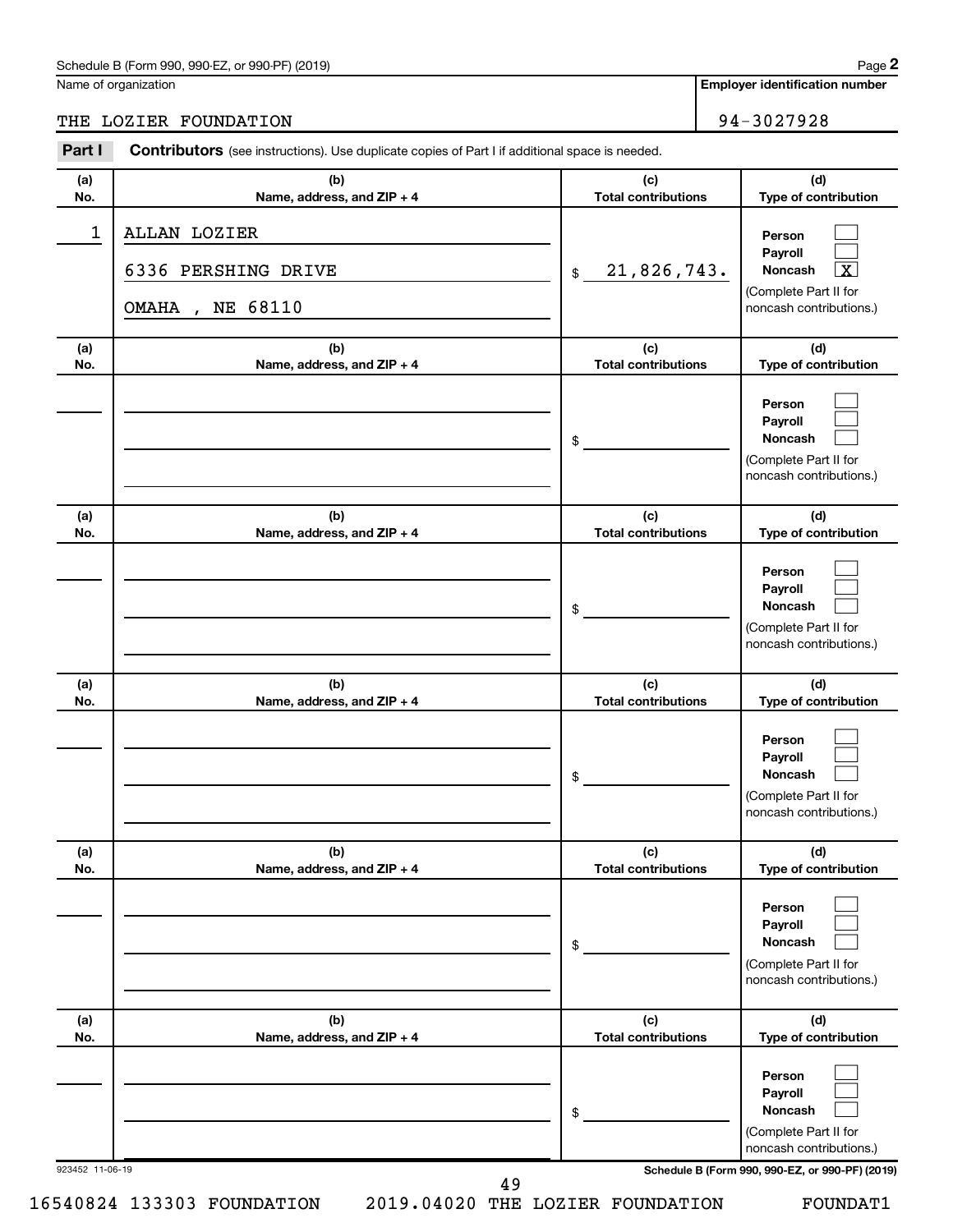Name of organization

## THE LOZIER FOUNDATION 94-3027928

Part II Noncash Property (see instructions). Use duplicate copies of Part II if additional space is needed.

| (a)<br>No.<br>from<br>Part I | (b)<br>Description of noncash property given               | (c)<br>FMV (or estimate)<br>(See instructions.) | (d)<br>Date received |
|------------------------------|------------------------------------------------------------|-------------------------------------------------|----------------------|
| 1                            | 28,473 SHARES OF INTUITIVE SURGICAL<br><b>COMMON STOCK</b> | 15,799,383.<br>\$                               | 11/14/19             |
| (a)<br>No.<br>from<br>Part I | (b)<br>Description of noncash property given               | (c)<br>FMV (or estimate)<br>(See instructions.) | (d)<br>Date received |
| 1                            | 139,200 SHARES OF USG CORPORATION<br><b>COMMON STOCK</b>   | 6,027,360.<br>$\frac{1}{2}$                     | 02/22/19             |
| (a)<br>No.<br>from<br>Part I | (b)<br>Description of noncash property given               | (c)<br>FMV (or estimate)<br>(See instructions.) | (d)<br>Date received |
|                              |                                                            | \$                                              |                      |
| (a)<br>No.<br>from<br>Part I | (b)<br>Description of noncash property given               | (c)<br>FMV (or estimate)<br>(See instructions.) | (d)<br>Date received |
|                              |                                                            | \$                                              |                      |
| (a)<br>No.<br>from<br>Part I | (b)<br>Description of noncash property given               | (c)<br>FMV (or estimate)<br>(See instructions.) | (d)<br>Date received |
|                              |                                                            | \$                                              |                      |
| (a)<br>No.<br>from<br>Part I | (b)<br>Description of noncash property given               | (c)<br>FMV (or estimate)<br>(See instructions.) | (d)<br>Date received |
|                              |                                                            | \$                                              |                      |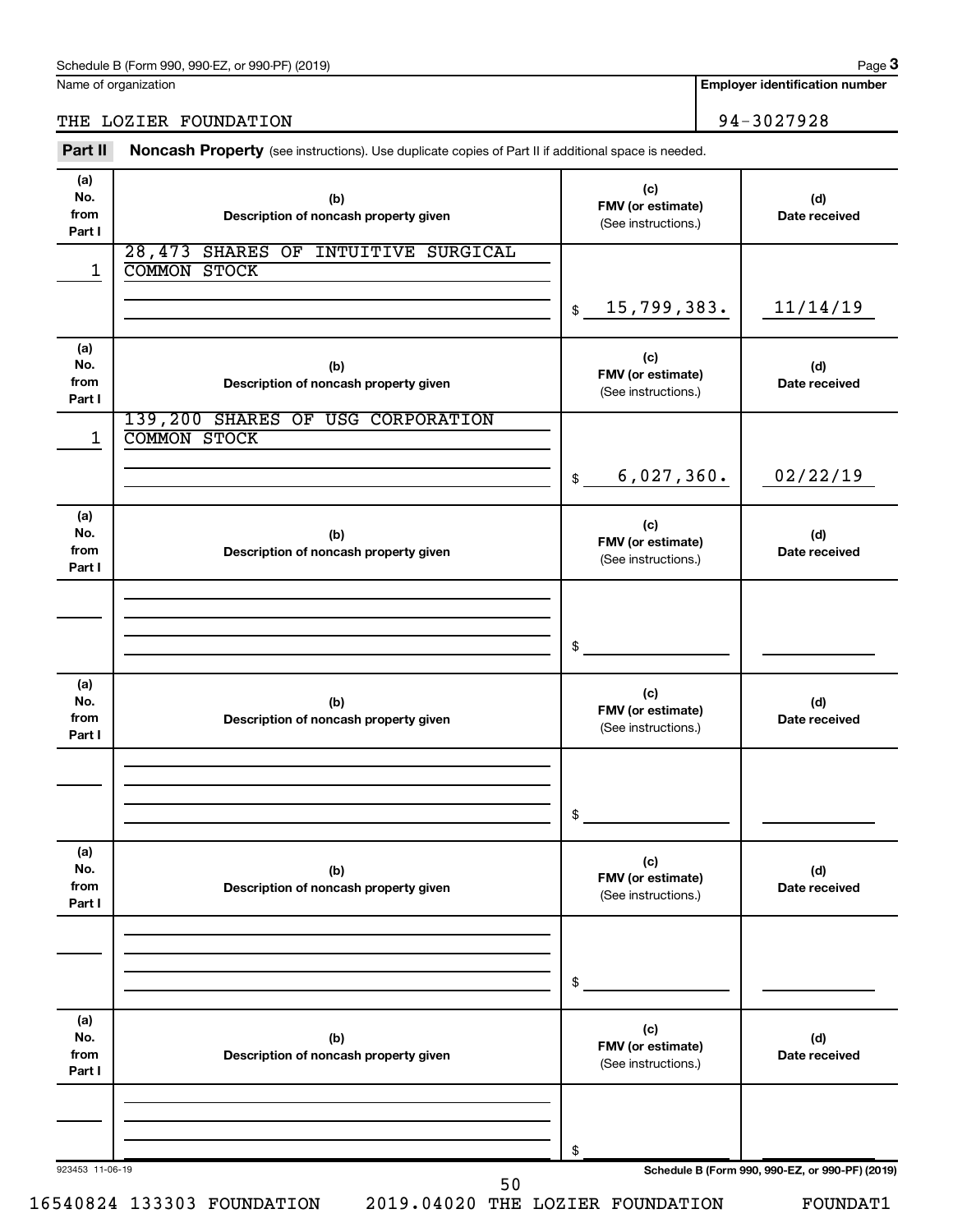**4**

| Name of organization      |                                                                                                                                                                                                                                                                                                                                                                                                                                                                                                             |                      | <b>Employer identification number</b>           |
|---------------------------|-------------------------------------------------------------------------------------------------------------------------------------------------------------------------------------------------------------------------------------------------------------------------------------------------------------------------------------------------------------------------------------------------------------------------------------------------------------------------------------------------------------|----------------------|-------------------------------------------------|
|                           | THE LOZIER FOUNDATION                                                                                                                                                                                                                                                                                                                                                                                                                                                                                       |                      | 94-3027928                                      |
| Part III                  | Exclusively religious, charitable, etc., contributions to organizations described in section 501(c)(7), (8), or (10) that total more than \$1,000 for the year<br>from any one contributor. Complete columns (a) through (e) and the following line entry. For organizations<br>completing Part III, enter the total of exclusively religious, charitable, etc., contributions of \$1,000 or less for the year. (Enter this info. once.)<br>Use duplicate copies of Part III if additional space is needed. |                      |                                                 |
| (a) No.<br>from<br>Part I | (b) Purpose of gift                                                                                                                                                                                                                                                                                                                                                                                                                                                                                         | (c) Use of gift      | (d) Description of how gift is held             |
|                           |                                                                                                                                                                                                                                                                                                                                                                                                                                                                                                             |                      |                                                 |
|                           |                                                                                                                                                                                                                                                                                                                                                                                                                                                                                                             | (e) Transfer of gift |                                                 |
|                           | Transferee's name, address, and ZIP + 4                                                                                                                                                                                                                                                                                                                                                                                                                                                                     |                      | Relationship of transferor to transferee        |
| (a) No.                   |                                                                                                                                                                                                                                                                                                                                                                                                                                                                                                             |                      |                                                 |
| from<br>Part I            | (b) Purpose of gift                                                                                                                                                                                                                                                                                                                                                                                                                                                                                         | (c) Use of gift      | (d) Description of how gift is held             |
|                           |                                                                                                                                                                                                                                                                                                                                                                                                                                                                                                             | (e) Transfer of gift |                                                 |
|                           | Transferee's name, address, and ZIP + 4                                                                                                                                                                                                                                                                                                                                                                                                                                                                     |                      | Relationship of transferor to transferee        |
|                           |                                                                                                                                                                                                                                                                                                                                                                                                                                                                                                             |                      |                                                 |
| (a) No.<br>from<br>Part I | (b) Purpose of gift                                                                                                                                                                                                                                                                                                                                                                                                                                                                                         | (c) Use of gift      | (d) Description of how gift is held             |
|                           |                                                                                                                                                                                                                                                                                                                                                                                                                                                                                                             |                      |                                                 |
|                           |                                                                                                                                                                                                                                                                                                                                                                                                                                                                                                             | (e) Transfer of gift |                                                 |
|                           | Transferee's name, address, and ZIP + 4                                                                                                                                                                                                                                                                                                                                                                                                                                                                     |                      | Relationship of transferor to transferee        |
| (a) No.<br>from<br>Part I | (b) Purpose of gift                                                                                                                                                                                                                                                                                                                                                                                                                                                                                         | (c) Use of gift      | (d) Description of how gift is held             |
|                           |                                                                                                                                                                                                                                                                                                                                                                                                                                                                                                             |                      |                                                 |
|                           |                                                                                                                                                                                                                                                                                                                                                                                                                                                                                                             | (e) Transfer of gift |                                                 |
|                           | Transferee's name, address, and ZIP + 4                                                                                                                                                                                                                                                                                                                                                                                                                                                                     |                      | Relationship of transferor to transferee        |
|                           |                                                                                                                                                                                                                                                                                                                                                                                                                                                                                                             |                      |                                                 |
| 923454 11-06-19           |                                                                                                                                                                                                                                                                                                                                                                                                                                                                                                             | 51                   | Schedule B (Form 990, 990-EZ, or 990-PF) (2019) |

16540824 133303 FOUNDATION 2019.04020 THE LOZIER FOUNDATION FOUNDAT1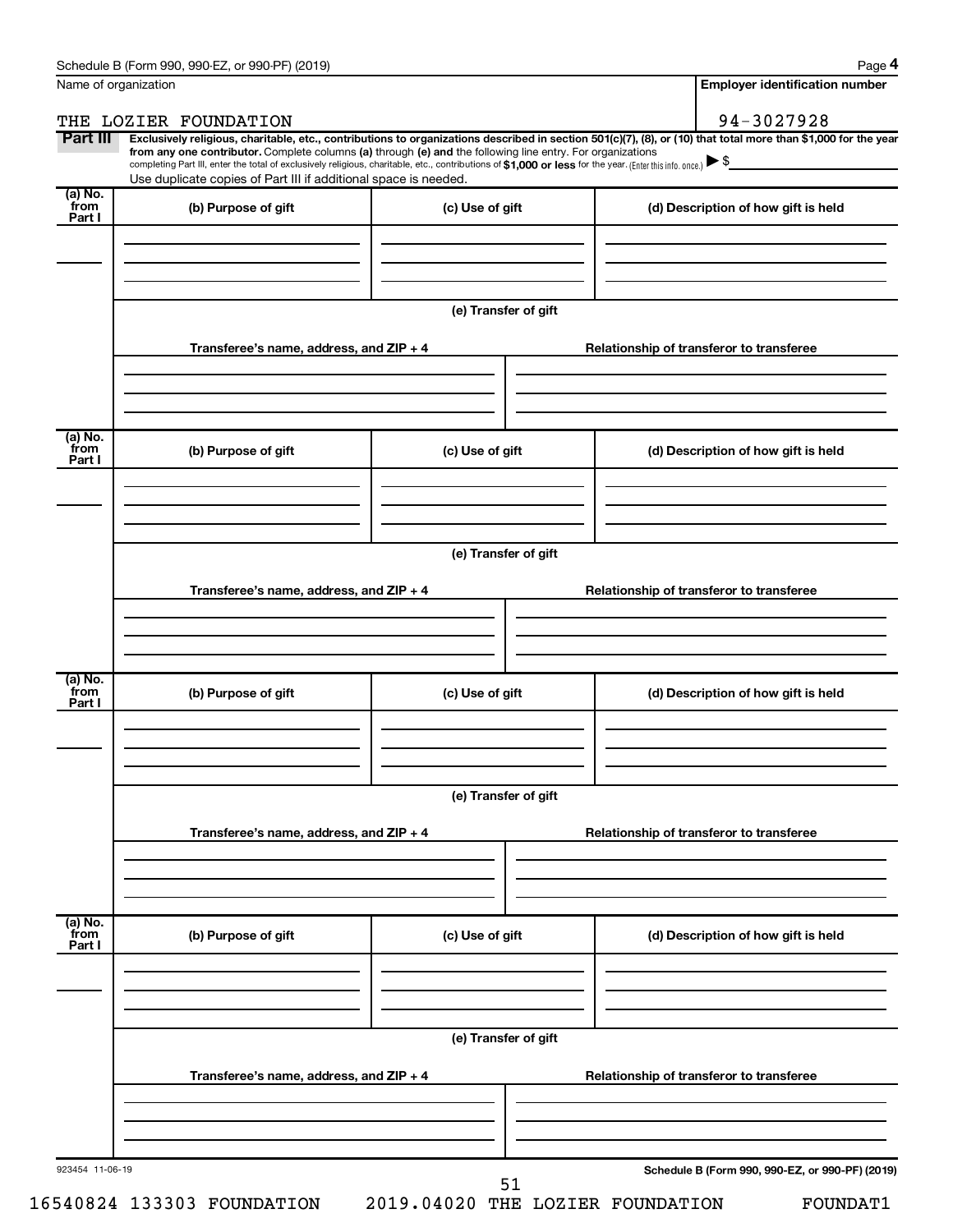| Form | ワワワル |
|------|------|
|------|------|

Department of the Treasury

| 2220 | <b>Underpayment of Estimated Tax by Corporations</b> |  |
|------|------------------------------------------------------|--|
|      |                                                      |  |

FORM 990-PF

OMB No. 1545-0123

| ×<br>٦ |  |
|--------|--|
|--------|--|

| .<br>Internal Revenue Service |  |
|-------------------------------|--|
| Name                          |  |

#### **| Attach to the corporation's tax return. | Go to www.irs.gov/Form2220 for instructions and the latest information.**

**Employer identification number**

## THE LOZIER FOUNDATION  $\vert$  94-3027928

**Note:** Generally, the corporation is not required to file Form 2220 (see Part II below for exceptions) because the IRS will figure any penalty owed and estimated tax penalty line of the corporation's income tax return, but **do not** attach Form 2220. bill the corporation. However, the corporation may still use Form 2220 to figure the penalty. If so, enter the amount from page 2, line 38, on the

| <b>Required Annual Payment</b><br>Part I                                                                                                                                                                                           |                |    |           |
|------------------------------------------------------------------------------------------------------------------------------------------------------------------------------------------------------------------------------------|----------------|----|-----------|
| 1 Total tax (see instructions) manufacture and content to the set of the content of the set of the set of the set of the set of the set of the set of the set of the set of the set of the set of the set of the set of the se     |                |    | 314, 105. |
| <b>2 a</b> Personal holding company tax (Schedule PH (Form 1120), line 26) included on line 1                                                                                                                                      | 2a             |    |           |
| <b>b</b> Look-back interest included on line 1 under section $460(b)(2)$ for completed long-term<br>contracts or section 167(g) for depreciation under the income forecast method <i>[[[[[[[[[[[[[[[[]]]]]]</i>                    | 2 <sub>b</sub> |    |           |
|                                                                                                                                                                                                                                    | 2c             |    |           |
| d Total. Add lines 2a through 2c [11] matter contract the contract of the contract of the contract of the contract of the contract of the contract of the contract of the contract of the contract of the contract of the cont     |                | 2d |           |
| 3 Subtract line 2d from line 1. If the result is less than \$500, <b>do not</b> complete or file this form. The corporation<br>does not owe the penalty                                                                            |                | 3  | 314, 105. |
| 4 Enter the tax shown on the corporation's 2018 income tax return. See instructions. <b>Caution</b> ; If the tax is zero<br>or the tax year was for less than 12 months, skip this line and enter the amount from line 3 on line 5 |                | 4  | 283,154.  |
| Required annual payment. Enter the smaller of line 3 or line 4. If the corporation is required to skip line 4,<br>5.                                                                                                               |                | 5  | 283,154.  |
| <b>Reasons for Filing -</b> Check the boxes below that apply. If any boxes are checked, the corporation must file Form 2220<br>Part II I<br>even if it does not owe a penalty. See instructions.                                   |                |    |           |
| The corporation is using the adjusted seasonal installment method.                                                                                                                                                                 |                |    |           |

**7**  $\boxed{\mathbf{X}}$  The corporation is using the annualized income installment method.

**8** The corporation is a "large corporation" figuring its first required installment based on the prior year's tax.  $\boxed{\text{X}}$ 

**Part III Figuring the Underpayment** 

|    |                                                                                                                                                             |    | (a)      | (b)      | (c)      | (d)       |  |
|----|-------------------------------------------------------------------------------------------------------------------------------------------------------------|----|----------|----------|----------|-----------|--|
|    | Installment due dates. Enter in columns (a) through<br>(d) the 15th day of the 4th (Form 990-PF filers:<br>Use 5th month), 6th, 9th, and 12th months of the | 9  | 05/15/19 | 06/15/19 | 09/15/19 | 12/15/19  |  |
|    | 10 Required installments. If the box on line 6 and/or line 7                                                                                                |    |          |          |          |           |  |
|    | above is checked, enter the amounts from Sch A, line 38. If                                                                                                 |    |          |          |          |           |  |
|    | the box on line 8 (but not 6 or 7) is checked, see instructions                                                                                             |    |          |          |          |           |  |
|    | for the amounts to enter. If none of these boxes are checked.                                                                                               |    |          |          |          |           |  |
|    | enter 25% (0.25) of line 5 above in each column                                                                                                             | 10 | 52,617.  | 39,730.  | 26,287.  | 19,768.   |  |
|    | 11 Estimated tax paid or credited for each period. For                                                                                                      |    |          |          |          |           |  |
|    | column (a) only, enter the amount from line 11 on line 15.                                                                                                  |    | 58,927.  | 35,000.  | 26,000.  | 192,000.  |  |
|    | See instructions                                                                                                                                            | 11 |          |          |          |           |  |
|    | Complete lines 12 through 18 of one column                                                                                                                  |    |          |          |          |           |  |
|    | before going to the next column.                                                                                                                            |    |          |          |          |           |  |
|    | 12 Enter amount, if any, from line 18 of the preceding column                                                                                               | 12 |          | 6,310.   | 1,580.   | 1,293.    |  |
|    |                                                                                                                                                             | 13 |          | 41,310.  | 27,580.  | 193, 293. |  |
|    | 14 Add amounts on lines 16 and 17 of the preceding column                                                                                                   | 14 |          |          |          |           |  |
| 15 | Subtract line 14 from line 13. If zero or less, enter -0-                                                                                                   | 15 | 58,927.  | 41,310.  | 27,580.  | 193, 293. |  |
|    | 16 If the amount on line 15 is zero, subtract line 13 from line                                                                                             |    |          |          |          |           |  |
|    |                                                                                                                                                             | 16 |          | 0.       | О.       |           |  |
|    | 17 Underpayment. If line 15 is less than or equal to line 10,                                                                                               |    |          |          |          |           |  |
|    | subtract line 15 from line 10. Then go to line 12 of the next                                                                                               |    |          |          |          |           |  |
|    |                                                                                                                                                             | 17 |          |          |          |           |  |
|    | 18 Overpayment. If line 10 is less than line 15, subtract line 10                                                                                           |    |          |          |          |           |  |
|    | from line 15. Then go to line 12 of the next column                                                                                                         | 18 | 6,310.   | 1,580.   | 1,293.   |           |  |
|    | Go to Part IV on page 2 to figure the penalty. Do not go to Part IV if there are no entries on line 17 - no penalty is owed.                                |    |          |          |          |           |  |
|    | Form 2220 (2019)<br><b>For Panerwork Reduction Act Notice, see senarate instructions</b><br>I HA                                                            |    |          |          |          |           |  |

**For Paperwork Reduction Act Notice, see separate instructions. 2220**  LHA

Form (2019)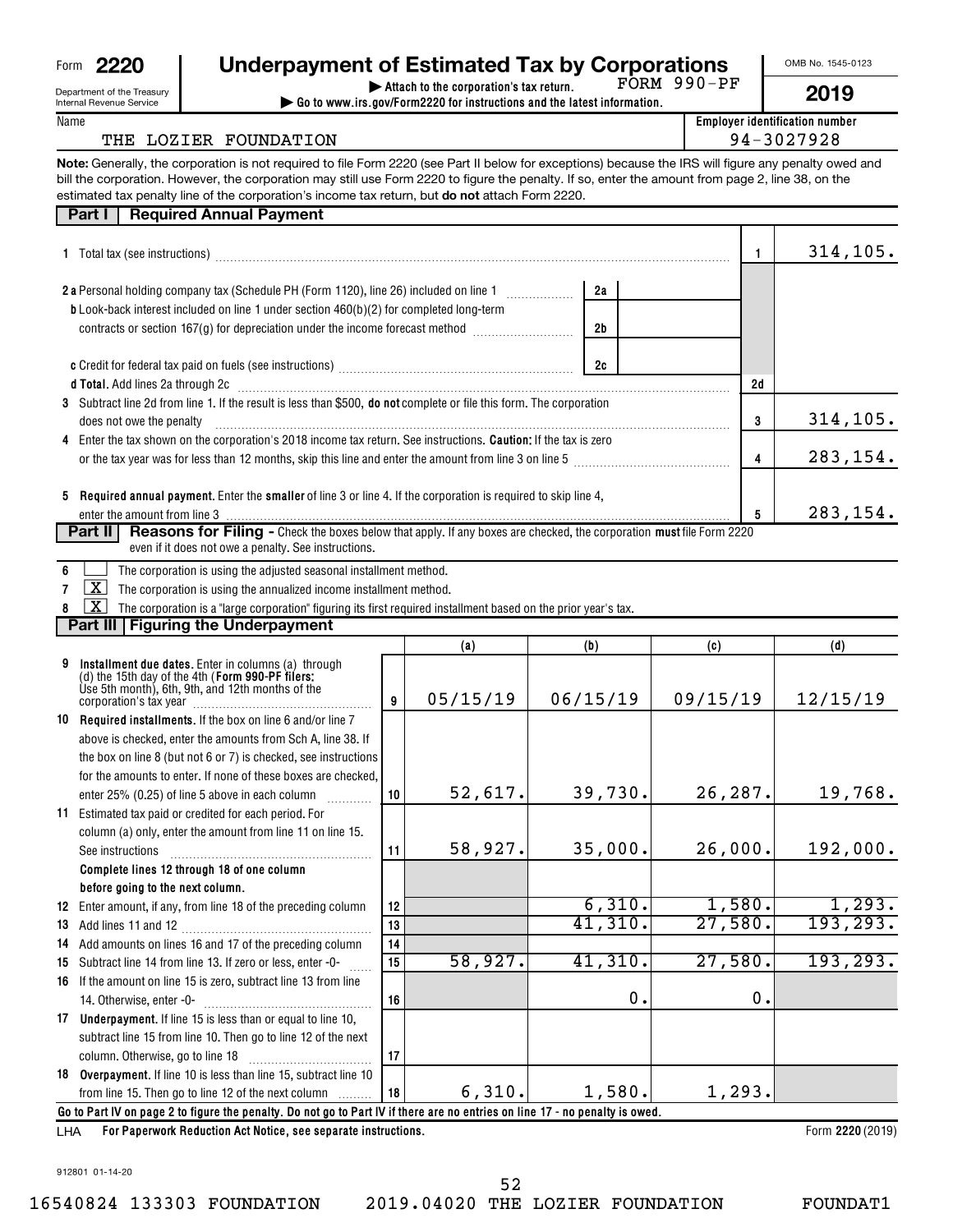### **Part IV Figuring the Penalty**

|    |                                                                                                                                                                                                                                                                                                                                           |              | (a)  | (b) | (c)       | (d) |
|----|-------------------------------------------------------------------------------------------------------------------------------------------------------------------------------------------------------------------------------------------------------------------------------------------------------------------------------------------|--------------|------|-----|-----------|-----|
|    | <b>19</b> Enter the date of payment or the 15th day of the 4th month<br>after the close of the tax year, whichever is earlier.<br>(C corporations with tax years ending June 30<br>and S corporations: Use 3rd month instead of 4th month.<br>Form 990-PF and Form 990-T filers; Use 5th month<br>instead of 4th month.) See instructions | 19           |      |     |           |     |
|    | 20 Number of days from due date of installment on line 9 to the                                                                                                                                                                                                                                                                           |              |      |     |           |     |
|    |                                                                                                                                                                                                                                                                                                                                           | 20           |      |     |           |     |
|    | 21 Number of days on line 20 after 4/15/2019 and before 7/1/2019                                                                                                                                                                                                                                                                          | 21           |      |     |           |     |
|    | 22 Underpayment on line 17 x Number of days on line 21 x 6% (0.06) $\ldots$                                                                                                                                                                                                                                                               | $22$   \$    |      | \$  | \$        | \$  |
|    | 23 Number of days on line 20 after 06/30/2019 and before 10/1/2019                                                                                                                                                                                                                                                                        | 23           |      |     |           |     |
|    | 24 Underpayment on line 17 x Number of days on line 23 x 5% (0.05)<br>365                                                                                                                                                                                                                                                                 | 24           | l \$ | \$  | \$        | \$  |
|    | 25 Number of days on line 20 after $9/30/2019$ and before $1/1/2020$                                                                                                                                                                                                                                                                      | 25           |      |     |           |     |
|    | 26 Underpayment on line 17 x Number of days on line 25 x 5% (0.05)<br>365                                                                                                                                                                                                                                                                 | 26           | 8    | \$  | \$        | \$  |
|    | 27 Number of days on line 20 after 12/31/2019 and before 4/1/2020                                                                                                                                                                                                                                                                         | 27           |      |     |           |     |
|    | 28 Underpayment on line 17 x Number of days on line 27 x 5% (0.05)<br>366                                                                                                                                                                                                                                                                 | 28           | 8    | S   | \$        | \$  |
|    | 29 Number of days on line 20 after 3/31/2020 and before 7/1/2020                                                                                                                                                                                                                                                                          | 29           |      |     |           |     |
|    | <b>30</b> Underpayment on line 17 x Number of days on line 29 x $*$ %<br>366                                                                                                                                                                                                                                                              | 30   \$      |      | \$  | \$        | \$  |
|    | 31 Number of days on line 20 after 6/30/2020 and before 10/1/2020                                                                                                                                                                                                                                                                         | 31           |      |     |           |     |
|    | 32 Underpayment on line 17 x Number of days on line 31 x $*$ %<br>366                                                                                                                                                                                                                                                                     | 32           | l \$ | \$  | \$        | \$  |
|    | 33 Number of days on line 20 after $9/30/2020$ and before $1/1/2021$                                                                                                                                                                                                                                                                      | 33           |      |     |           |     |
|    | 34 Underpayment on line 17 x Number of days on line 33 x $*$ %<br>366                                                                                                                                                                                                                                                                     | 34   S       |      | \$  | \$        | \$  |
|    | 35 Number of days on line 20 after 12/31/2020 and before 3/16/2021                                                                                                                                                                                                                                                                        | 35           |      |     |           |     |
| 36 | Underpayment on line 17 x Number of days on line 35 x *%<br>.<br>365                                                                                                                                                                                                                                                                      | 36   \$      |      | \$  | \$        | \$  |
|    | 37 Add lines 22, 24, 26, 28, 30, 32, 34, and 36                                                                                                                                                                                                                                                                                           | $37 \mid$ \$ |      | \$  | \$        | \$  |
|    | 38 Penalty. Add columns (a) through (d) of line 37. Enter the total here and on Form 1120, line 34; or the comparable                                                                                                                                                                                                                     |              |      |     |           |     |
|    | line for other income tax returns                                                                                                                                                                                                                                                                                                         |              |      |     | $38  $ \$ | 0.  |
|    | * Use the penalty interest rate for each calendar quarter, which the IRS will determine during the first month in the preceding quarter.                                                                                                                                                                                                  |              |      |     |           |     |

information on the Internet, access the IRS website at **www.irs.gov**. You can also call 1-800-829-4933 to get interest rate information. These rates are published quarterly in an IRS News Release and in a revenue ruling in the Internal Revenue Bulletin. To obtain this

**2220**  Form (2019)

912802 01-14-20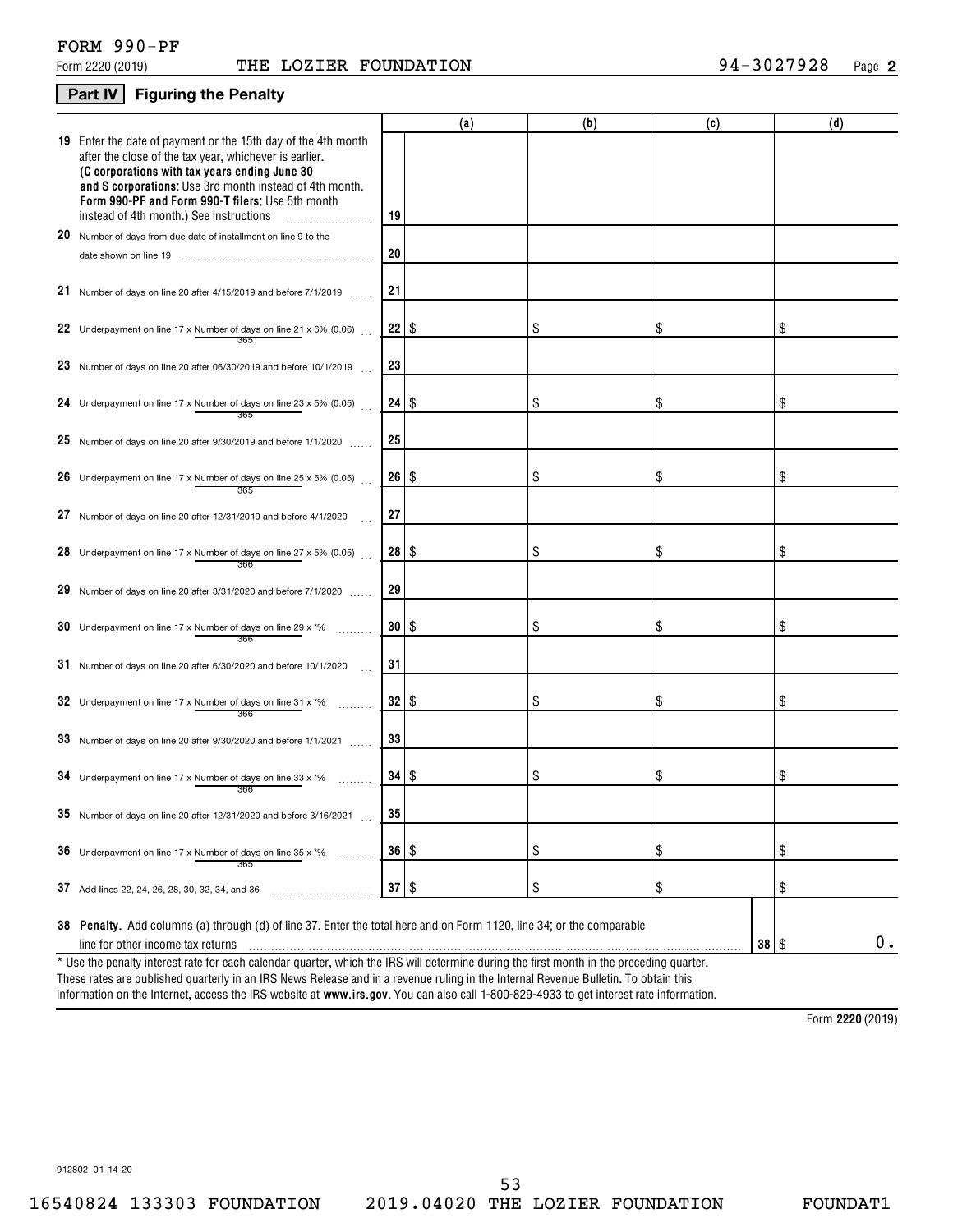## THE LOZIER FOUNDATION **12000 PM 2000 PM 2000 PM 2000 PM 2000 PM 3027928**

#### Form 2220 (2019) Page FORM 990-PF

## **Schedule A Adjusted Seasonal Installment Method and Annualized Income Installment Method**

See instructions.

**Form 1120-S filers:**  *For lines 1, 2, 3, and 21, "taxable income" refers to excess net passive income or the amount on which tax is imposed under section 1374(a), whichever applies.*

#### **Part I Adjusted Seasonal Installment Method**

Caution: Use this method only if the base period percentage for any 6 consecutive months is at least 70%. See instructions.

| First 3 months<br>First 5 months<br>First 8 months<br>1 Enter taxable income for the following periods.<br>a Tax year beginning in 2016<br>1a<br>1b<br><b>b</b> Tax year beginning in 2017 | First 11 months  |
|--------------------------------------------------------------------------------------------------------------------------------------------------------------------------------------------|------------------|
|                                                                                                                                                                                            |                  |
|                                                                                                                                                                                            |                  |
|                                                                                                                                                                                            |                  |
|                                                                                                                                                                                            |                  |
| c Tax year beginning in 2018<br>1c                                                                                                                                                         |                  |
| 2 Enter taxable income for each period for the tax year beginning in                                                                                                                       |                  |
| 2<br>2019. See the instructions for the treatment of extraordinary items                                                                                                                   |                  |
| First 4 months<br>First 6 months<br>First 9 months                                                                                                                                         | Entire year      |
| 3 Enter taxable income for the following periods.                                                                                                                                          |                  |
| a Tax year beginning in 2016<br>3a                                                                                                                                                         |                  |
|                                                                                                                                                                                            |                  |
| 3b<br><b>b</b> Tax year beginning in 2017                                                                                                                                                  |                  |
|                                                                                                                                                                                            |                  |
| 3c<br>c Tax year beginning in 2018                                                                                                                                                         |                  |
| 4 Divide the amount in each column on line 1a by the                                                                                                                                       |                  |
| 4<br>amount in column (d) on line 3a                                                                                                                                                       |                  |
| 5 Divide the amount in each column on line 1b by the                                                                                                                                       |                  |
| 5<br>amount in column (d) on line 3b                                                                                                                                                       |                  |
| 6 Divide the amount in each column on line 1c by the                                                                                                                                       |                  |
| 6<br>amount in column (d) on line 3c [11] [11] [12] amount in column (d) on line 3c                                                                                                        |                  |
|                                                                                                                                                                                            |                  |
| 7                                                                                                                                                                                          |                  |
|                                                                                                                                                                                            |                  |
| 8                                                                                                                                                                                          |                  |
| 9a<br>9 <sub>b</sub>                                                                                                                                                                       |                  |
| 9c                                                                                                                                                                                         |                  |
| 10 Figure the tax on the amt on In 9c using the instr for Form                                                                                                                             |                  |
| 1120, Sch J, line 2, or comparable line of corp's return<br>10                                                                                                                             |                  |
| 11a Divide the amount in columns (a) through (c) on line 3a                                                                                                                                |                  |
| by the amount in column (d) on line 3a<br>11a                                                                                                                                              |                  |
| <b>b</b> Divide the amount in columns (a) through (c) on line 3b                                                                                                                           |                  |
| by the amount in column (d) on line 3b<br>11b                                                                                                                                              |                  |
| c Divide the amount in columns (a) through (c) on line 3c                                                                                                                                  |                  |
| by the amount in column (d) on line 3c<br>11c                                                                                                                                              |                  |
| 12                                                                                                                                                                                         |                  |
| 13                                                                                                                                                                                         |                  |
| 14 Multiply the amount in columns (a) through (c) of line 10                                                                                                                               |                  |
| by columns (a) through (c) of line 13. In column (d), enter                                                                                                                                |                  |
| 14                                                                                                                                                                                         |                  |
| 15 Enter any alternative minimum tax (trusts only) for each                                                                                                                                |                  |
| 15                                                                                                                                                                                         |                  |
|                                                                                                                                                                                            |                  |
| 16 Enter any other taxes for each payment period. See instr.<br>16                                                                                                                         |                  |
| 17                                                                                                                                                                                         |                  |
| 18 For each period, enter the same type of credits as allowed                                                                                                                              |                  |
| on Form 2220, lines 1 and 2c. See instructions<br>18<br>19 Total tax after credits. Subtract line 18 from line 17. If                                                                      |                  |
| 19                                                                                                                                                                                         |                  |
| 912821 01-14-20                                                                                                                                                                            | Form 2220 (2019) |

16540824 133303 FOUNDATION 2019.04020 THE LOZIER FOUNDATION FOUNDAT1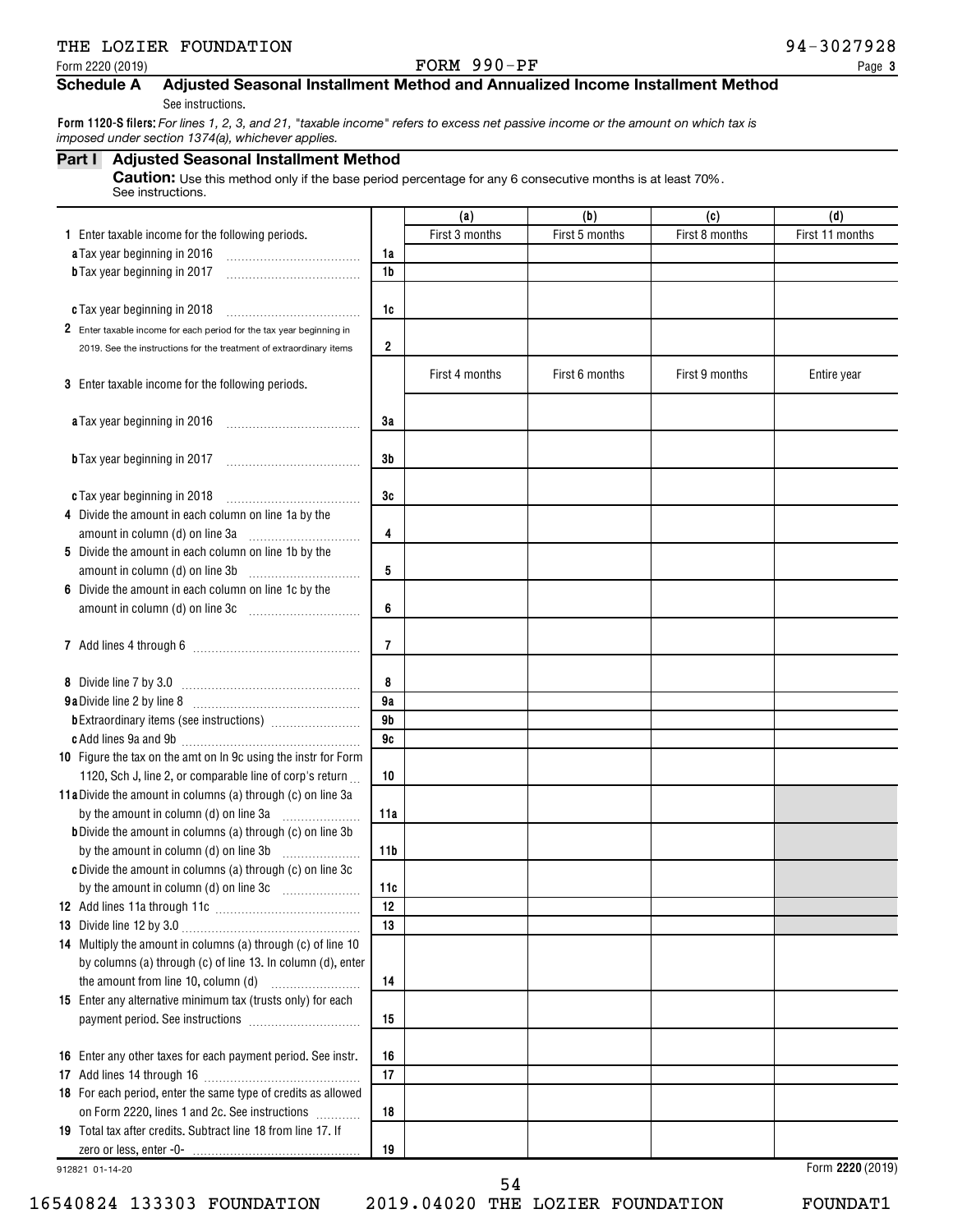## THE LOZIER FOUNDATION **12000 PM 2000 PM 2000 PM 2000 PM 2000 PM 3027928**

### Form 2220 (2019) Page FORM 990-PF

# **Part II Annualized Income Installment Method** \*\*

|                                                                                                                      |                 | (a)         | (b)                                                          | (c)                                       | (d)              |
|----------------------------------------------------------------------------------------------------------------------|-----------------|-------------|--------------------------------------------------------------|-------------------------------------------|------------------|
|                                                                                                                      |                 | 2           |                                                              |                                           |                  |
|                                                                                                                      |                 | First       | 4<br>First                                                   | First<br>7                                | 10<br>First      |
|                                                                                                                      | 20              | months      | months                                                       | months                                    | months           |
| 21 Enter taxable income for each annualization period. See<br>instructions for the treatment of extraordinary items  | 21              | 3,507,783.  |                                                              | $6, 156, 448.$ 9, 227, 007. 11, 533, 532. |                  |
|                                                                                                                      |                 |             |                                                              |                                           |                  |
| 22 Annualization amounts (see instructions)                                                                          | 22              | 6.000000    | 3.000000                                                     | 1.714290                                  | 1.200000         |
| 23a Annualized taxable income. Multiply line 21 by line 22                                                           |                 |             | 23a 21, 046, 698. 18, 469, 344. 15, 817, 766. 13, 840, 238.  |                                           |                  |
|                                                                                                                      | 23 <sub>b</sub> |             |                                                              |                                           |                  |
| c Add lines 23a and 23b                                                                                              |                 |             | $\frac{1}{23c}$ 21,046,698.18,469,344.15,817,766.13,840,238. |                                           |                  |
| 24 Figure the tax on the amount on line 23c using the                                                                |                 |             |                                                              |                                           |                  |
| instructions for Form 1120, Schedule J, line 2,                                                                      |                 |             |                                                              |                                           |                  |
| or comparable line of corporation's return                                                                           | 24              | 210, 467.   | 184,693.                                                     | 158,178.                                  | 138,402.         |
| 25 Enter any alternative minimum tax (trusts only) for each                                                          |                 |             |                                                              |                                           |                  |
|                                                                                                                      | 25              |             |                                                              |                                           |                  |
|                                                                                                                      |                 |             |                                                              |                                           |                  |
| 26 Enter any other taxes for each payment period. See instr.                                                         | 26              |             |                                                              |                                           |                  |
|                                                                                                                      |                 |             |                                                              |                                           |                  |
| 27 Total tax. Add lines 24 through 26                                                                                | 27              | 210,467.    | 184,693.                                                     | 158,178.                                  | 138,402.         |
| 28 For each period, enter the same type of credits as allowed                                                        |                 |             |                                                              |                                           |                  |
| on Form 2220, lines 1 and 2c. See instructions                                                                       | 28              |             |                                                              |                                           |                  |
| 29 Total tax after credits. Subtract line 28 from line 27. If                                                        |                 |             |                                                              |                                           |                  |
|                                                                                                                      | 29              | 210,467.    | 184,693.                                                     | 158,178.                                  | 138,402.         |
| 30 Applicable percentage                                                                                             | 30              | 25%         | 50%                                                          | 75%                                       | 100%             |
|                                                                                                                      | 31              | 52,617.     | 92,347.                                                      | 118,634.                                  | 138,402.         |
| Part III                                                                                                             |                 |             |                                                              |                                           |                  |
| <b>Required Installments</b>                                                                                         |                 |             |                                                              |                                           |                  |
| Note: Complete lines 32 through 38 of one column                                                                     |                 | 1st         | 2nd                                                          | 3rd                                       | 4th              |
| before completing the next column.                                                                                   |                 | installment | installment                                                  | installment                               | installment      |
| 32 If only Part I or Part II is completed, enter the amount in                                                       |                 |             |                                                              |                                           |                  |
| each column from line 19 or line 31. If both parts are                                                               |                 |             |                                                              |                                           |                  |
| completed, enter the smaller of the amounts in each                                                                  |                 |             |                                                              |                                           |                  |
| column from line 19 or line 31                                                                                       | 32              | 52,617.     | 92,347.                                                      | 118,634.                                  | 138,402.         |
| 33 Add the amounts in all preceding columns of line 38.                                                              | 33              |             | 52,617.                                                      | 92,347.                                   | 118,634.         |
| See instructions                                                                                                     |                 |             |                                                              |                                           |                  |
| 34 Adjusted seasonal or annualized income installments.<br>Subtract line 33 from line 32. If zero or less, enter -0- | 34              | 52,617.     | 39,730.                                                      | 26,287.                                   | 19,768.          |
| 35 Enter 25% (0.25) of line 5 on page 1 of Form 2220 in                                                              |                 |             |                                                              |                                           |                  |
| each column. Note: "Large corporations," see the                                                                     |                 |             |                                                              |                                           |                  |
| instructions for line 10 for the amounts to enter                                                                    | 35              | 70,789.     | 86,264.                                                      | 78,526.                                   | 78,527.          |
| 36 Subtract line 38 of the preceding column from line 37 of                                                          |                 |             |                                                              |                                           |                  |
| the preceding column                                                                                                 | 36              |             | 18,172.                                                      | 64,706.                                   | 116,945.         |
|                                                                                                                      |                 |             |                                                              |                                           |                  |
| 37 Add lines 35 and 36                                                                                               | 37              | 70,789.     | 104,436.                                                     | 143,232.                                  | 195,472.         |
| 38 Required installments. Enter the smaller of line 34 or                                                            |                 |             |                                                              |                                           |                  |
| line 37 here and on page 1 of Form 2220, line 10.                                                                    |                 |             |                                                              |                                           |                  |
| See instructions                                                                                                     | 38              | 52,617.     | 39,730.                                                      | 26,287.                                   | 19,768.          |
|                                                                                                                      |                 |             |                                                              |                                           | Form 2220 (2019) |

\*\* ANNUALIZED INCOME INSTALLMENT METHOD USING OPTION 1

912822 01-14-20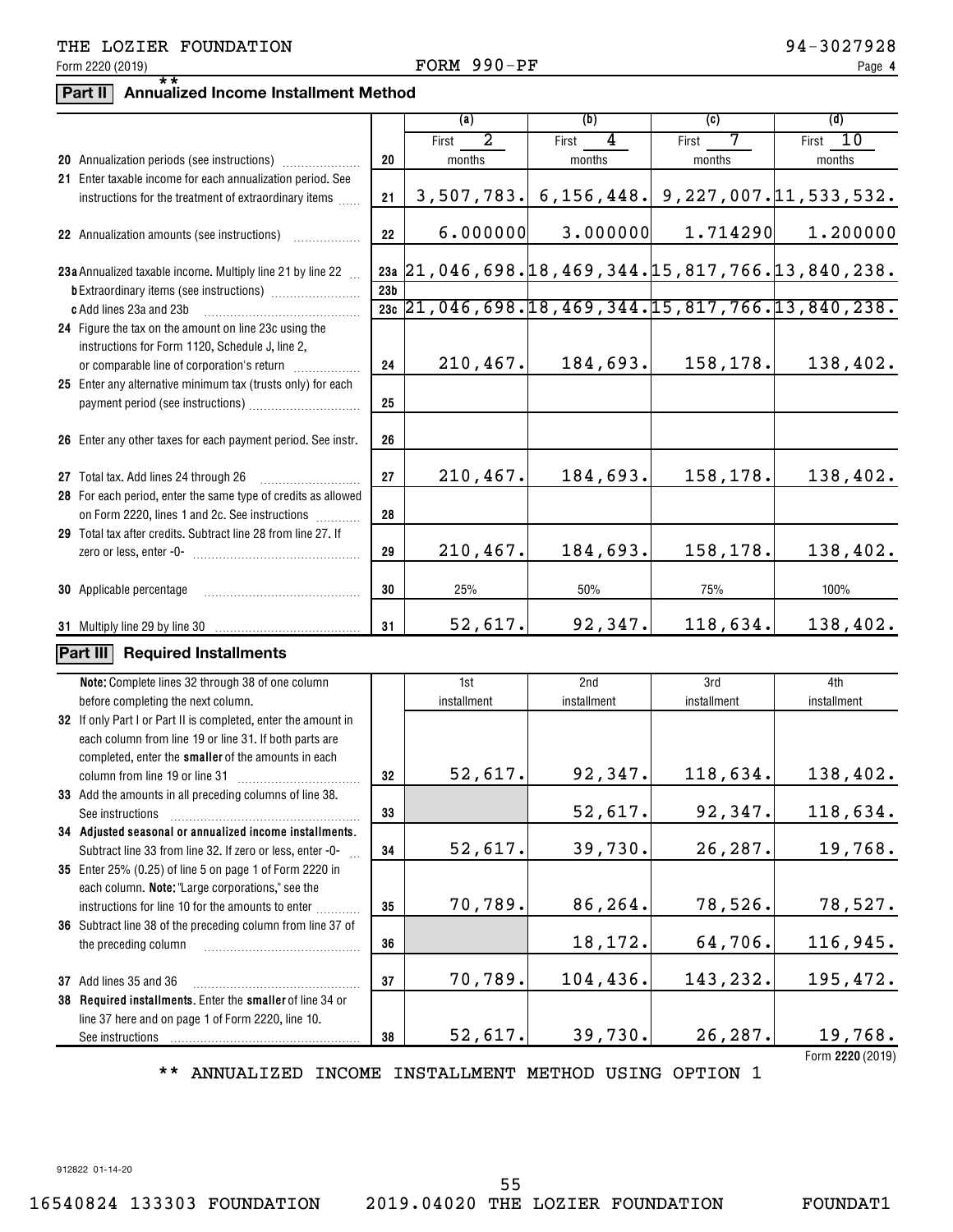~~~~~~~~~~~~~~~~~~~~~~~~~~~~~~~~~~~~~~~~~~~~~~~~~~~~~~~~~~~~~~~~~~~~~~~~~~~~~~ FORM 990-PF INTEREST ON SAVINGS AND TEMPORARY CASH INVESTMENTS STATEMENT 1 }}}}}}}}}}}}}}}}}}}}}}}}}}}}}}}}}}}}}}}}}}}}}}}}}}}}}}}}}}}}}}}}}}}}}}}}}}}}}}

}}}}}}}}}}}}}}}}}}}}} }}}}}}}}}}

| SOURCE                    | (A)<br>REVENUE<br>PER BOOKS | (B)<br>NET INVESTMENT<br><b>INCOME</b> | (C)<br>ADJUSTED<br>NET INCOME |
|---------------------------|-----------------------------|----------------------------------------|-------------------------------|
| AMERICAN NATIONAL         | 285, 119.                   | 285, 119.                              |                               |
| AMERITRADE                | 3.                          | з.                                     |                               |
| MELLON CASH               | 202, 270.                   | 202, 270.                              |                               |
| MELLON EMERGING MARKET    | 12.                         | 12.                                    |                               |
| MELLON EMERGING MARKET TE | 2,582.                      | 0.                                     |                               |
| MELLON INTERNATIONAL      | 3,645.                      | 3,645.                                 |                               |
| <b>MELLON ISRG</b>        | 1,887.                      | 1,887.                                 |                               |
| MELLON LONDON             | 15,039.                     | 15,039.                                |                               |
| MELLON LOOMIS MS          | 14,455.                     | 14,455.                                |                               |
| MELLON PARAMETRIC         | 8,908.                      | $8,908$ .                              |                               |
| MELLON PICM MUNI          | 63,359.                     | 63,359.                                |                               |
| MELLON PIMCO              | 7,762.                      | 7,762.                                 |                               |
| <b>MELLON STOCK</b>       | 2,831.                      | 2,831.                                 |                               |
| WEALTHFRONT               | 5.                          | 5.                                     |                               |
| TOTAL TO PART I, LINE 3   | 607,877.                    | 605, 295.                              |                               |
|                           |                             |                                        |                               |

~~~~~~~~~~~~~~~~~~~~~~~~~~~~~~~~~~~~~~~~~~~~~~~~~~~~~~~~~~~~~~~~~~~~~~~~~~~~~~ FORM 990-PF DIVIDENDS AND INTEREST FROM SECURITIES STATEMENT 2 }}}}}}}}}}}}}}}}}}}}}}}}}}}}}}}}}}}}}}}}}}}}}}}}}}}}}}}}}}}}}}}}}}}}}}}}}}}}}} CAPITAL (A) (B) (C) GROSS GAINS REVENUE NET INVEST- ADJUSTED SOURCE AMOUNT DIVIDENDS PER BOOKS MENT INCOME NET INCOME }}}}}} }}}}}}}}}}} }}}}}}}}}}} }}}}}}}}}}} }}}}}}}}}}} }}}}}}}}}}} AMERITRADE SIGFIG DIV 3,476. 0. 3,476. 3,476. AMORTIZATION/ACCRE ION -189,004. 0. -189,004. -189,004. FIRST NATIONAL BANK NOTE 210,000. 0. 210,000. 210,000. MELLON CASH DIV 70,826. 0. 70,826. 70,826. MELLON CASH INT 173,785. 0. 173,785. 173,785. MELLON EMERGING MARKETS DIV 407,985. 0. 407,985. 407,985. MELLON EMERGING MARKETS LTCG DIST 237,213. 237,213. 0. 0. MELLON INTERNATIONAL DIV 745,020. 0. 745,020. 745,020. MELLON LONDON 246,560. 0. 246,560. 246,560. MELLON LONDON LTCG DIST 6,235. 6,235. 0. 0. MELLON LOOMIS MS ADJ PURCH INT 13,959. 0. 13,959. 13,959. MELLON LOOMIS MS DIV 168,081. 0. 168,081. 168,081.

16540824 133303 FOUNDATION 2019.04020 THE LOZIER FOUNDATION FOUNDAT1

56

STATEMENT(S) 1, 2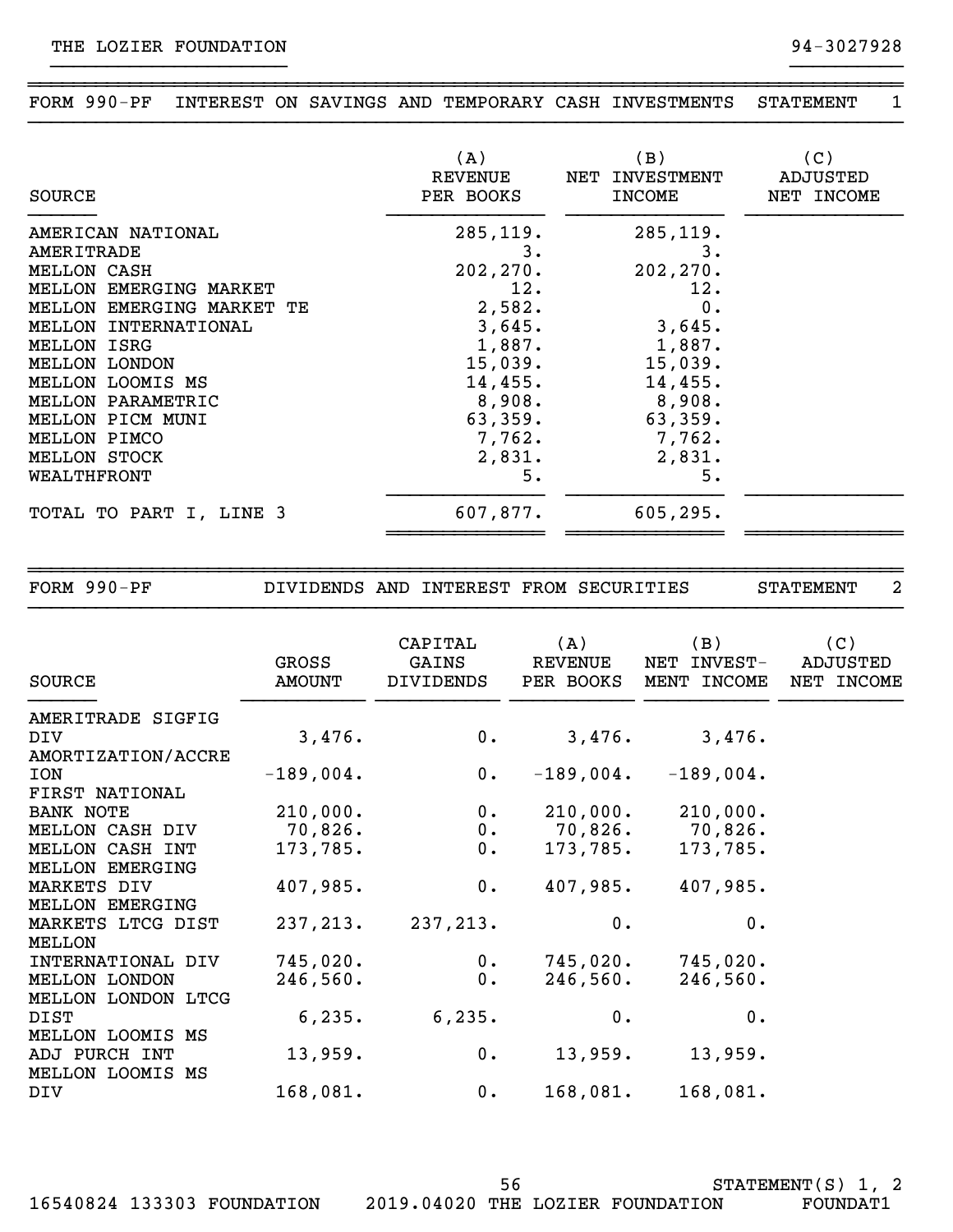| <b>MELLON LOOMIS MS</b>             |             |                          |                          |                           |
|-------------------------------------|-------------|--------------------------|--------------------------|---------------------------|
| <b>INT</b>                          | 1,868,450.  |                          | 0. 1,868,450. 1,868,450. |                           |
| MELLON LOOMIS MS                    |             |                          |                          |                           |
| INT ADJ                             | 57,460.     | 0.                       | 57,460.                  | 57,460.                   |
| MELLON LOOMIS MS<br>LTCG DIST       | $8,467$ .   | 8,467.                   | 0.                       | 0.                        |
| MELLON LOOMIS OID                   | 55,926.     | 0.                       | 55,926.                  | 55,926.                   |
| MELLON LOOMIS US                    |             |                          |                          |                           |
| GOVT INT                            | 138,570.    | 0.                       | 138,570.                 | 138,570.                  |
| MELLON LOOMIS US                    |             |                          |                          |                           |
| GOVT INT ADJ                        | $-9,865.$   | 0.                       |                          | $-9,865.$ $-9,865.$       |
| <b>MELLON PARA DIV</b>              | 4,272,091.  | 0.                       |                          | 4, 272, 091. 4, 272, 091. |
| <b>MELLON PARA DIV</b>              |             |                          |                          |                           |
| ADJ F/T<br><b>MELLON PARA DIV</b>   | $-14, 142.$ | 0.                       |                          | $-14, 142.$ $-14, 142.$   |
| ADJ RECLAIM TAX                     |             |                          |                          |                           |
| REFUNDS                             | 18,302.     | 0.                       | 18,302.                  | 18,302.                   |
| MELLON PARA DIV FX                  |             |                          |                          |                           |
| ADJ                                 | $-3,768.$   | 0.                       | $-3,768.$                | $-3,768.$                 |
| <b>MELLON PARA DIV</b>              |             |                          |                          |                           |
| INCOME CASH RCVD                    |             |                          |                          |                           |
| ADJ                                 | $-995.$     | $0$ .                    | $-995.$                  | $-995.$                   |
| <b>MELLON PARA INT</b>              | 1,122.      | 0.                       | 1,122.                   | 1,122.                    |
| MELLON PARA LTCG<br>DIST            | 7,065.      | 7,065.                   | 0.                       | 0.                        |
| <b>MELLON PARA LTCG</b>             |             |                          |                          |                           |
| DIST ADJ                            | $-200.$     | $-200.$                  | 0.                       | 0.                        |
| <b>MELLON PICM MUNI</b>             |             |                          |                          |                           |
| ADDT TXBL INT                       |             |                          |                          |                           |
| <b>RECEIVED</b>                     | 319.        | 0.                       | 319.                     | 319.                      |
| <b>MELLON PICM MUNI</b>             |             |                          |                          |                           |
| ADDTL DIV                           | 12,750.     | 0.                       | 12,750.                  | 12,750.                   |
| <b>MELLON PICM MUNI</b><br>DIV      | 897,328.    | 0.                       |                          | $897,328.$ 897,328.       |
| <b>MELLON PICM MUNI</b>             |             |                          |                          |                           |
| LTCG DIST                           | 2,477.      | 2,477.                   | 0.                       | 0.                        |
| <b>MELLON PICM MUNI</b>             |             |                          |                          |                           |
| OID                                 | 16, 195.    | $\overline{\phantom{a}}$ | 16,195.                  | 16,195.                   |
| <b>MELLON PICM MUNI</b>             |             |                          |                          |                           |
| PURCH INT                           | $-67,735.$  | 0.                       |                          | $-67, 735. -67, 735.$     |
| <b>MELLON PICM MUNI</b><br>T/E INT  | 60, 144.    |                          | 0. 60, 144.              | 0.                        |
| <b>MELLON PICM MUNI</b>             |             |                          |                          |                           |
| T/E INT ADJ                         | 4,912.      |                          | 0. 4,912.                | 0.                        |
| MELLON PICM MUNI                    |             |                          |                          |                           |
| <b>TAXABLE INT</b>                  | 3,339,822.  |                          | 0. 3,339,822. 3,339,822. |                           |
| <b>MELLON PICM MUNI</b>             |             |                          |                          |                           |
| <b>TAXABLE INT ADJ</b>              | $-273.$     | 0.                       | $-273.$                  | $-273.$                   |
| <b>MELLON PICM MUNI</b>             |             |                          |                          |                           |
| US TREAS<br><b>MELLON PICM MUNI</b> | 135,218.    | 0.                       | 135, 218.                | 135,218.                  |
| US TREASURY                         |             |                          |                          |                           |
| ADJUSTMNT                           | $-22,063.$  | 0.                       | $-22,063.$ $-22,063.$    |                           |
| MELLON PIMCO DIV                    | 1,009,572.  | 0.                       |                          | 1,009,572. 1,009,572.     |

}}}}}}}}}}}}}}}}}}}}} }}}}}}}}}}

16540824 133303 FOUNDATION 2019.04020 THE LOZIER FOUNDATION FOUNDAT1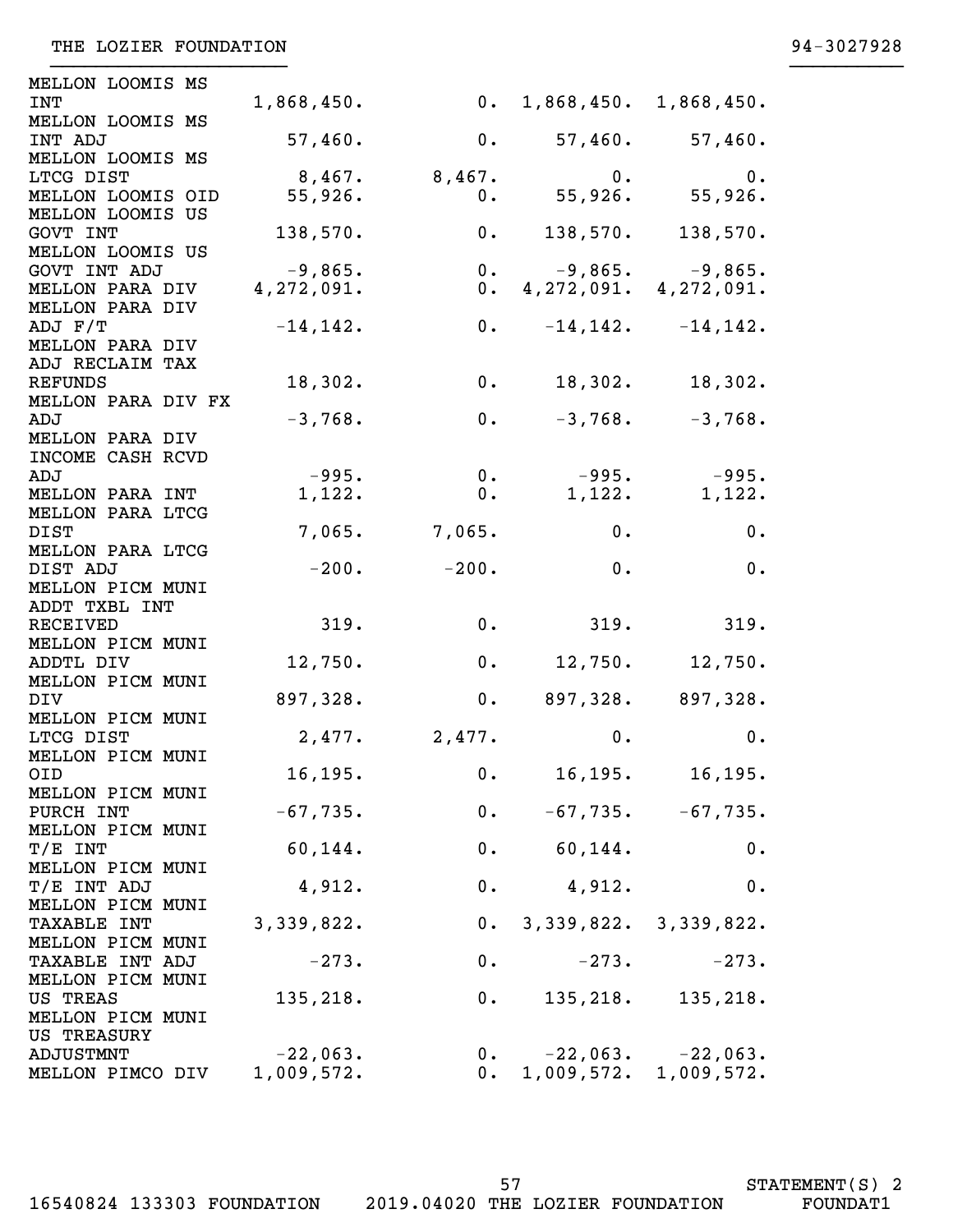| THE LOZIER FOUNDATION                                                                                                                                                                                                                                                                                                                                                |                    |                                     |                |                                                                                                             |                                                                                              | 94-3027928                    |
|----------------------------------------------------------------------------------------------------------------------------------------------------------------------------------------------------------------------------------------------------------------------------------------------------------------------------------------------------------------------|--------------------|-------------------------------------|----------------|-------------------------------------------------------------------------------------------------------------|----------------------------------------------------------------------------------------------|-------------------------------|
| TS CONTRARIAN<br><b>BANCSHARE</b><br>WEALTHFRONT                                                                                                                                                                                                                                                                                                                     | 277,500.<br>4,225. |                                     | $0$ .<br>$0$ . | 4,225.                                                                                                      | $277,500.$ 277,500.<br>4,225.                                                                |                               |
| TO PART I, LINE 4                                                                                                                                                                                                                                                                                                                                                    | 14, 163, 010.      |                                     |                |                                                                                                             | 261, 257. 13, 901, 753. 13, 836, 697.                                                        |                               |
| FORM 990-PF                                                                                                                                                                                                                                                                                                                                                          |                    | OTHER INCOME                        |                |                                                                                                             |                                                                                              | <b>STATEMENT</b><br>3.        |
| DESCRIPTION                                                                                                                                                                                                                                                                                                                                                          |                    |                                     |                | (A)<br><b>REVENUE</b><br>PER BOOKS                                                                          | (B)<br>NET INVEST-<br>MENT INCOME                                                            | (C)<br>ADJUSTED<br>NET INCOME |
| FEDERAL TAX REFUND<br>MELLON CASH SEC LIT<br>MELLON STOCK SEC LIT<br>OTHER INCOME MELLON LOOMIS MS<br>OTHER INCOME LOOMIS MS CASH<br>LIQUIDATION PROCEEDS<br>OTHER INCOME PIMCO WAIVER FEE ADJ<br>OTHER INCOME MELLON PARA<br>OTHER INCOME MELLON PICM MUNI<br>RECLAIM TAX REFUND MELLON PARA<br>FUTURE FORWARD K-1 NET RRE<br>TOTAL TO FORM 990-PF, PART I, LINE 11 |                    |                                     |                | 58,927.<br>30.<br>21,467.<br>30,638.<br>2,942.<br>40,144.<br>25.<br>3,810.<br>75,208.<br>7,432.<br>240,623. | 0.<br>30.<br>21,467.<br>30,638.<br>2,942.<br>40,144.<br>25.<br>3,810.<br>0.<br>0.<br>99,056. |                               |
| FORM 990-PF                                                                                                                                                                                                                                                                                                                                                          |                    | <b>ACCOUNTING FEES</b>              |                |                                                                                                             |                                                                                              | <b>STATEMENT</b><br>4         |
| DESCRIPTION                                                                                                                                                                                                                                                                                                                                                          |                    | (A)<br><b>EXPENSES</b><br>PER BOOKS |                | (B)<br>NET INVEST-<br>MENT INCOME                                                                           | (C)<br><b>ADJUSTED</b><br>NET INCOME                                                         | (D)<br>CHARITABLE<br>PURPOSES |
| <b>ACCOUNTING FEES</b>                                                                                                                                                                                                                                                                                                                                               |                    | 3,750.                              |                | 1,875.                                                                                                      |                                                                                              | 1,875.                        |
| TO FORM 990-PF, PG 1, LN 16B                                                                                                                                                                                                                                                                                                                                         |                    | 3,750.                              |                | 1,875.                                                                                                      |                                                                                              | 1,875.                        |
|                                                                                                                                                                                                                                                                                                                                                                      |                    |                                     |                |                                                                                                             |                                                                                              |                               |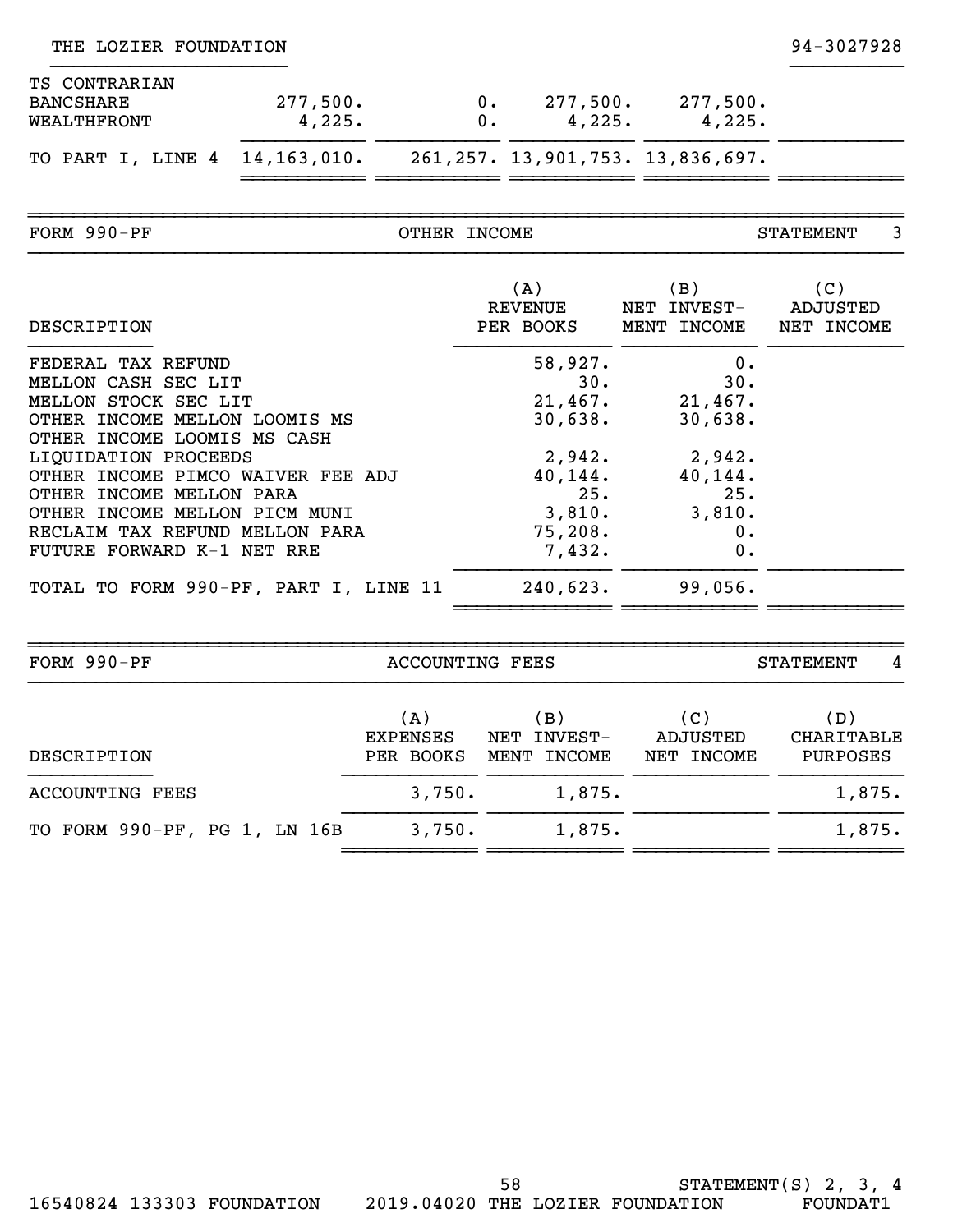| FORM 990-PF                                                                                               | OTHER PROFESSIONAL FEES                  |                                   | 5<br><b>STATEMENT</b>                |                                             |  |
|-----------------------------------------------------------------------------------------------------------|------------------------------------------|-----------------------------------|--------------------------------------|---------------------------------------------|--|
| DESCRIPTION                                                                                               | (A)<br><b>EXPENSES</b><br>PER BOOKS      | (B)<br>NET INVEST-<br>MENT INCOME | (C)<br><b>ADJUSTED</b><br>NET INCOME | (D)<br><b>CHARITABLE</b><br><b>PURPOSES</b> |  |
| SCHOLARSHIP AMERICA<br>MANAGEMENT FEES<br>CONSULTING FEES PROGRAM                                         | 9,900.                                   | 0.                                |                                      | 9,900.<br>12,300.                           |  |
| <b>RELATED</b><br><b>CUSTODY FEES</b><br>MANAGEMENT FEES<br>MISC EXP                                      | 12,300.<br>92,414.<br>945, 450.<br>$0$ . | 0.<br>92, 148.<br>943,380.<br>0.  |                                      | $0$ .<br>0.<br>0.                           |  |
| TO FORM 990-PF, PG 1, LN 16C 1,060,064.                                                                   |                                          | 1,035,528.                        |                                      | 22, 200.                                    |  |
| FORM 990-PF                                                                                               | TAXES                                    |                                   |                                      | 6<br><b>STATEMENT</b>                       |  |
| DESCRIPTION                                                                                               | (A)<br><b>EXPENSES</b><br>PER BOOKS      | (B)<br>NET INVEST-<br>MENT INCOME | (C)<br><b>ADJUSTED</b><br>NET INCOME | (D)<br><b>CHARITABLE</b><br>PURPOSES        |  |
| ESTIMATED TAXES<br>FOREIGN TAXES PAID<br>RECLAIM TAXES PAID                                               | 366, 927.<br>171,610.<br>94,085.         | 0.<br>171,610.<br>0.              |                                      | 0.<br>0.<br>0.                              |  |
| TO FORM 990-PF, PG 1, LN 18                                                                               | 632,622.                                 | 171,610.                          |                                      | 0.                                          |  |
| FORM 990-PF                                                                                               | OTHER EXPENSES                           |                                   | 7<br><b>STATEMENT</b>                |                                             |  |
| DESCRIPTION                                                                                               | (A)<br><b>EXPENSES</b><br>PER BOOKS      | (B)<br>NET INVEST-<br>MENT INCOME | (C)<br><b>ADJUSTED</b><br>NET INCOME | (D)<br>CHARITABLE<br><b>PURPOSES</b>        |  |
| INVESTMENT EXP MELLON PICM<br>MUNI WHFIT<br>ADR FEES - MELLON PARA<br><b>BANK FEES</b><br><b>SOFTWARE</b> | 312.<br>120.<br>100.<br>10,422.          | 312.<br>120.<br>0.<br>0.          |                                      | 0.<br>0.<br>0.<br>10,422.                   |  |
| TO FORM 990-PF, PG 1, LN 23                                                                               | 10,954.                                  | 432.                              |                                      | 10,422.                                     |  |

~~~~~~~~ ~~~~~~~ ~~~~~~~ ~~~~~~~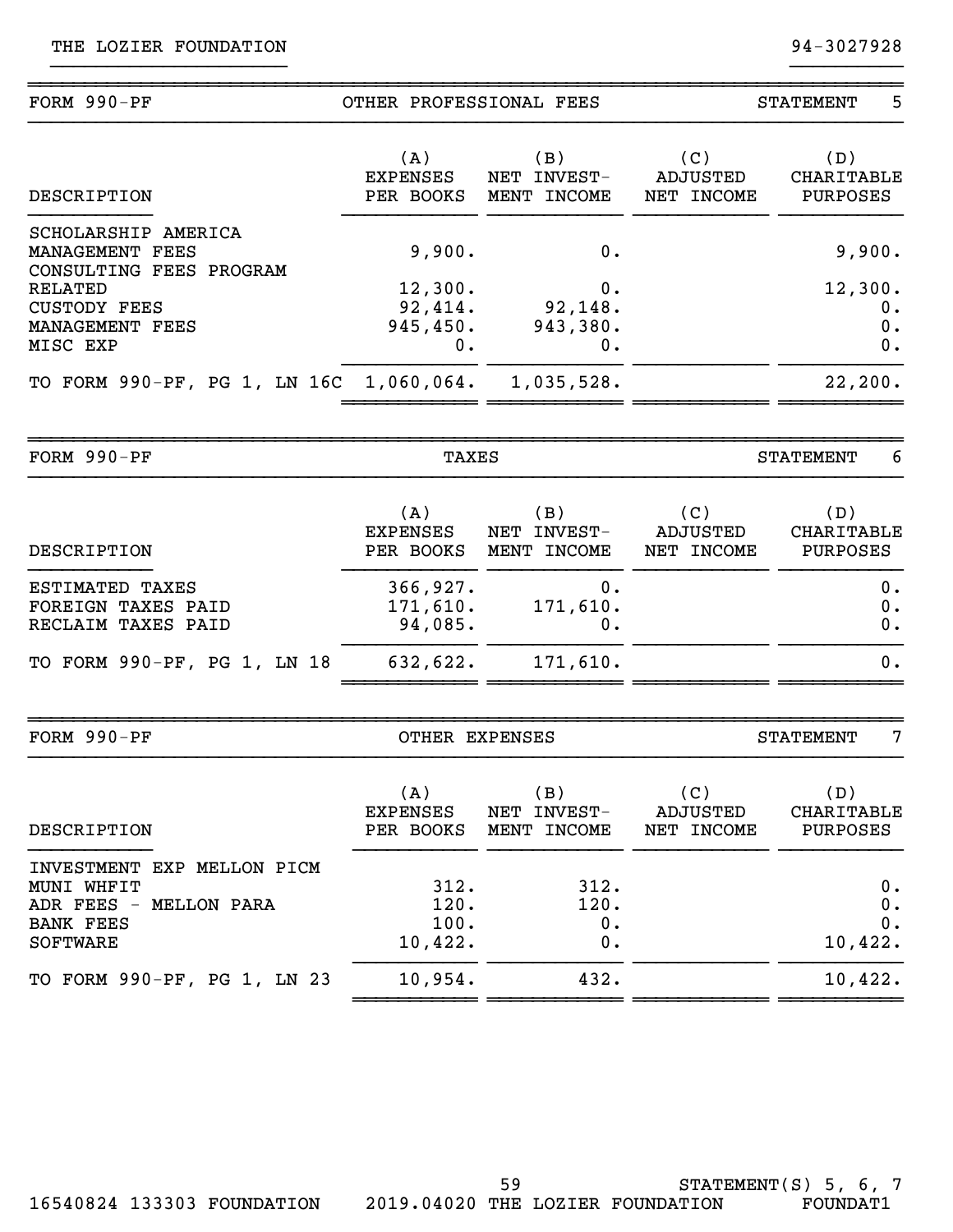| $FORM 990-PF$                            | OTHER DECREASES IN NET ASSETS OR FUND BALANCES |  |  | <b>STATEMENT</b> | 8 |
|------------------------------------------|------------------------------------------------|--|--|------------------|---|
| DESCRIPTION                              |                                                |  |  | <b>AMOUNT</b>    |   |
| UNRECOGNIZED GAIN ON SECURITIES RECEIVED |                                                |  |  | 18, 156, 040.    |   |
| TOTAL TO FORM 990-PF, PART III, LINE 5   |                                                |  |  | 18, 156, 040.    |   |
|                                          |                                                |  |  |                  |   |
| $FORM 990-PF$                            | U.S. AND STATE/CITY GOVERNMENT OBLIGATIONS     |  |  | <b>STATEMENT</b> | 9 |

}}}}}}}}}}}}}}}}}}}}} }}}}}}}}}}

| DESCRIPTION                                                 | U.S.<br>GOV'T | OTHER<br>GOV'T | <b>BOOK VALUE</b>        | <b>FAIR MARKET</b><br>VALUE |
|-------------------------------------------------------------|---------------|----------------|--------------------------|-----------------------------|
| US GOVERNMENT OBILIGATIONS<br>STATE GOVERNMENT OBILIFATIONS | х             | x              | 63,691.<br>56, 120, 628. | 66,809.<br>55,918,194.      |
| TOTAL U.S. GOVERNMENT OBLIGATIONS                           |               |                | 63,691.                  | 66,809.                     |
| TOTAL STATE AND MUNICIPAL GOVERNMENT OBLIGATIONS            |               |                | 56, 120, 628.            | 55,918,194.                 |
| TOTAL TO FORM 990-PF, PART II, LINE 10A                     |               |                | 56, 184, 319.            | 55,985,003.                 |
|                                                             |               |                |                          |                             |

|  | $FORM 990-PF$ |  |
|--|---------------|--|
|--|---------------|--|

CORPORATE STOCK STATEMENT 10 }}}}}}}}}}}}}}}}}}}}}}}}}}}}}}}}}}}}}}}}}}}}}}}}}}}}}}}}}}}}}}}}}}}}}}}}}}}}}}

~~~~~~~~~~~~~~~~~~~~~~~~~~~~~~~~~~~~~~~~~~~~~~~~~~~~~~~~~~~~~~~~~~~~~~~~~~~~~~

| DESCRIPTION                    | <b>BOOK VALUE</b> | <b>FAIR MARKET</b><br>VALUE |
|--------------------------------|-------------------|-----------------------------|
| 3M COCOM                       | 778,406.          | 1,485,633.                  |
| ABBOTT LABORATORIES            |                   | $694,019.$ 2,018,018.       |
| ACCENTURE PLC                  | 961,117.          | 1,790,477.                  |
| AEON DELIGHT CO LTDJPY50       | 65,203.           | 83,069.                     |
| AFLAC INC COM                  | 326,867.          | 712,404.                    |
| <b>AGL ENERGY LTD</b>          |                   | $64,493.$ $51,290.$         |
| AIR PRODS & CHEMS INC COM      |                   | $322,709.$ 855,834.         |
| ALBEMARLE CORP                 | 122,419.          | 113, 212.                   |
| ALCON INC                      |                   | $78,027.$ 155,285.          |
| ALCON INC CHF                  |                   | $252,379.$ 265,695.         |
| ALLEGHANY CORP                 | 764,089.          | 933,898.                    |
| ALLIANTE ENERGY CORP           | 64,073.           | 76,882.                     |
| ALTRIA GROUP INCCOM            | 896,712.          | 1,419,291.                  |
| AIR LIQUIDE SA                 | 687,670.          | 820,492.                    |
| AMERICAN EQUITY INVT LIFEHLDG  | 75,334.           | 120, 109.                   |
| AMERICAN WATER WORKS CO INC    | 187,542.          | 207,739.                    |
| AMERIPRISE FINANCIAL INC       | 116,944.          | 206, 393.                   |
| <b>AMERISOURCEBERGAN</b>       | 208,420.          | 167, 234.                   |
| AMTRUST FINANCIAL SERVICES INC | 469,800.          | 391,020.                    |

STATEMENT(S) 8, 9, 10 16540824 133303 FOUNDATION 2019.04020 THE LOZIER FOUNDATION FOUNDAT1 60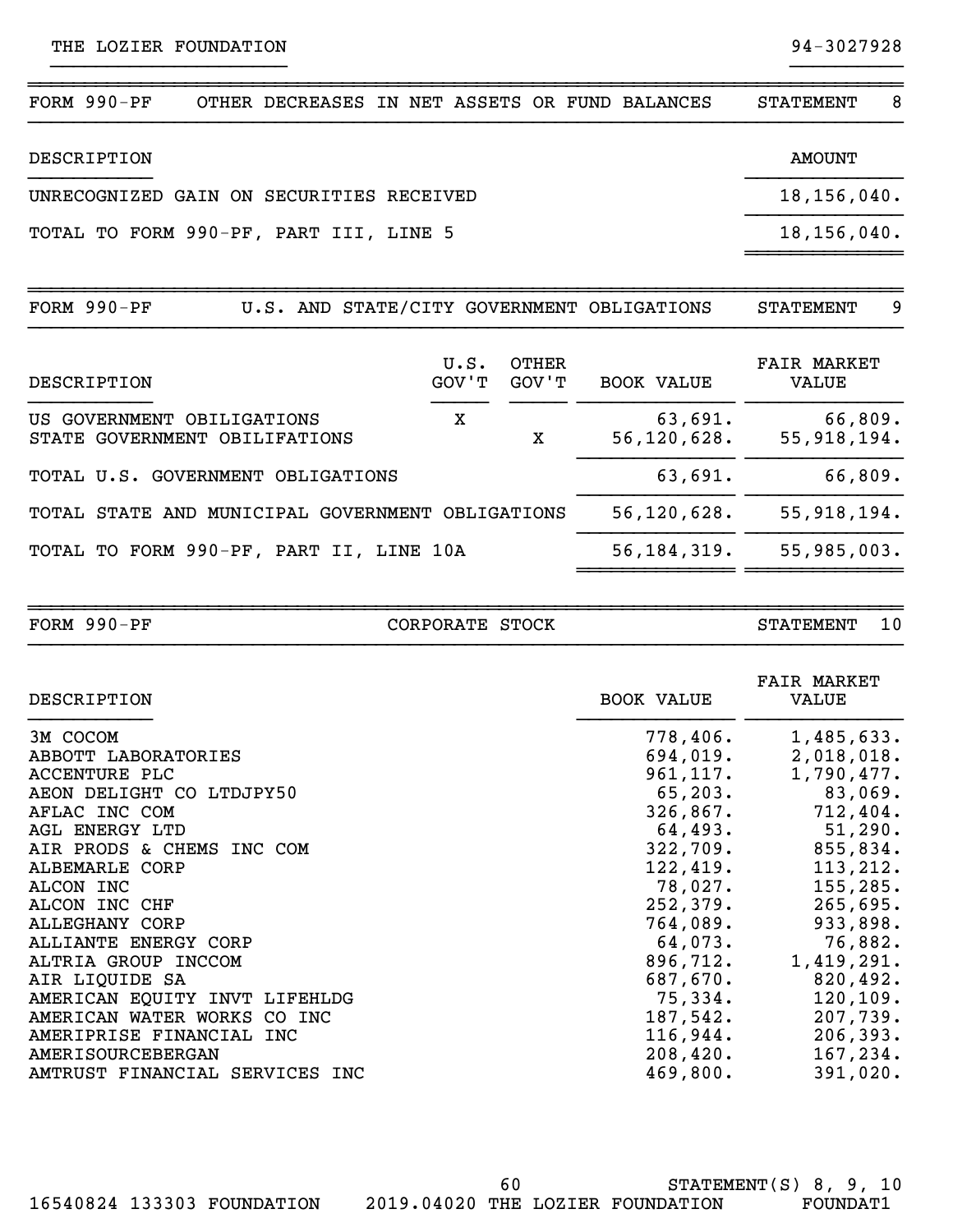ANALOG DEVICES INC COM ANDERSONS INC COM APERGY CORP AQUA AMER INCCOM ARCHER DANIELS MIDLAND CO COM ARGO GROUP US INC ARMSTRONG WORLD INDUSTRIES ASAHI GROUP HOLDINGS LTD ASSOCIATED BRITISH FOODS ORD5 15/22P ASHTEAD GROUP PLC ASSURANT INC AT&T INC 682,349. ATCO LTD CL 1 NON-VTG ATMOST ENERGY CORP AUSTBROKERS HOLDINGS INC AUTOMATIC DATA PROCESSING INC CMN AXALTA COATING SYSTEMS BAE SYSTEMS PLC BANK OF AMERICA CORP PFD  $BAR(A.G.)$  ORD GBP $0.04167$  (POS BCE INC  $97,222.$  95,569. BECTON DICKINSON & CO COM BELLATRIX EXPLORATION LTD BERKLEY W R CORP COM BEST BUY 113,664. 293,779. BLACK HILLS CORP BLUEROCK RESIDENTIAL GROWTH RE BRISTOL MYERS SQUIBB BROADRIDGE FNL SOLUT BROWN FORMAN CORP CL B BUNGE LIMITED COM BUNZL ORD GBP0.3214857 CALIFORNIA WTR SVC GROUP COM CANADIAN NATIONAL RAILWAY CO CANADIAN NATURAL RESOURCES CANADIAN UTILITIES LIMITED CANADIAN WESTERN BANK CARDINAL HEALTH INC COM CARLISLE COS INC COM CARMAX 793,807. 1,179,162. CATERPILLAR INC CCL INDUSTRIES CENTERPOINT ENERGY INC CH ROBINSON WORLDWIDE INC CHS INC PFD CHESAPEAKE ENERGY CORPPFD CHESAPEAKE ENERGY CORPPFD 5.75 CHESAPEAKE ENERGY CORPPFD 5.75 CHESAPEAKE ENERGY CORP 144A5.7 CHEVRON CORPORATION COM CHIMERA INVESTMENT PFD CHINA GAS HOLDINGS LTD CHINA OVERSEAS LAND & INVESTOR CHUBB LTDCOM }}}}}}}}}}}}}}}}}}}}} }}}}}}}}}}

| 283,925.<br>63,346.<br>30,049.<br>114,510.<br>307,247.<br>493,000.<br>609,241. | 630,684.<br>54,200.<br>42,022.<br>215,642.<br>449,780.<br>$515,000$ .<br>1,287,389. |
|--------------------------------------------------------------------------------|-------------------------------------------------------------------------------------|
| 189,103.<br>97,057.<br>95,424.<br>72,393.                                      | 339,307.<br>187,401.<br>220,594.<br>114,040.                                        |
| $4,527,640$ .<br>66,815.<br>147,813.                                           | 5,682,349.<br>106,736.<br>197,992.                                                  |
| 64,637.<br>378,066.<br>$1,205,616$ .<br>309,376.<br>$618,000$ .                | 77,052.<br>1,207,311.<br>1,191,893.<br>324,256.<br>624,500.                         |
| 62,182.<br>97,222.<br>343,077.<br>39,749.<br>112,357.                          | 71,741.<br>95,569.<br>1,014,992.<br>7,678.<br>284,208.                              |
| 113,664.<br>83,669.<br>64,829.<br>$1,257,652$ .                                | 293,779.<br>147,027.<br>78,060.<br>1,720,035.                                       |
| 92,338.<br>118,608.<br>131,083.<br>96,044.<br>32,800.                          | 95,002.<br>169,879.<br>128,279.<br>193,079.<br>32,225.                              |
| 471,029.<br>399,689.<br>131,758.<br>90,704.                                    | 988,496.<br>417,911.<br>137,982.<br>94,705.                                         |
| 193,936.<br>99,391.<br>793,807.<br>774,737.<br>63,185.                         | 228,723.<br>268,169.<br>1,179,162.<br>1,205,955.<br>74,869.                         |
| 139,713.<br>189,864.<br>494,000.<br>233,610.                                   | 163,238.<br>235,069.<br>547,600.<br>50,625.                                         |
| 10, 128.<br>76,528.<br>2, 207.<br>3,031,812.                                   | 4,020.<br>23,165.<br>559.<br>3,329,089.                                             |
| 550,000.<br>103,695.<br>224,522.<br>626,754.                                   | 588,940.<br>102,682.<br>249,288.<br>916,215.                                        |
|                                                                                |                                                                                     |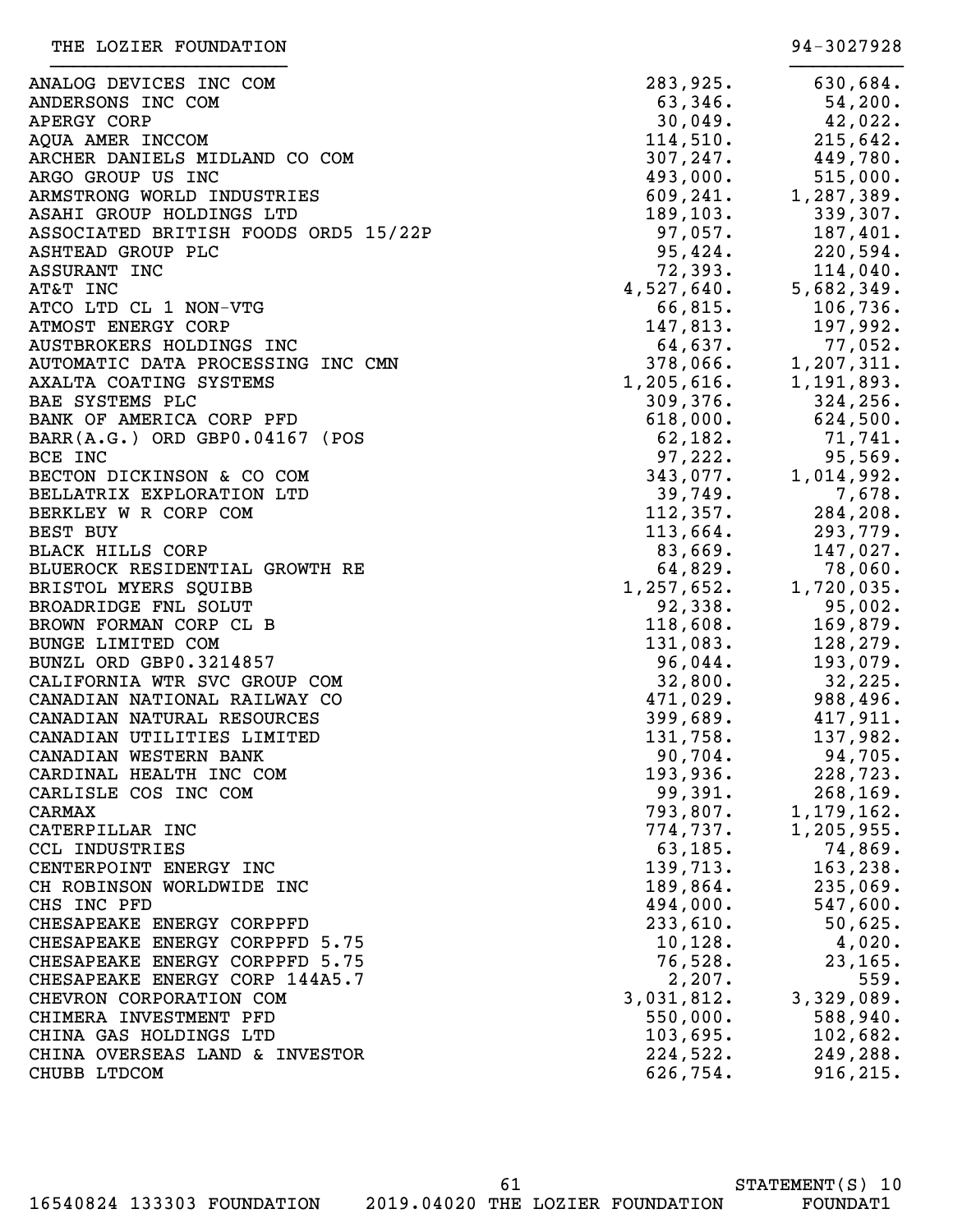| URCH & DWIGHT INC           | 116, 262.  | 337,069.     |
|-----------------------------|------------|--------------|
| URCHILL DOWNS INC           | 1,012,375. | 1,098,972.   |
| E FINANCIERE RICHEMONT SA   | 464,893.   | 564,981.     |
| NCINNATI FINL CORP COM      | 169, 186.  | 378,435.     |
| NTAS CORP                   | 152, 155.  | 216, 340.    |
| TIGROUP CAITAL XIII         | 1,669,717. | 1,788,791.   |
| TRIX SYSTEMS INC            | 1,062,065. | 1,232,432.   |
| OROX CO COM                 | 178,744.   | 365,272.     |
| S ENERGY CORP               | 131, 153.  | 150,565.     |
| BANK ACBPFD 6.250%          | 800,000.   | 848,040.     |
| CA-COLA CO/THE              | 1,896,897. | 2,899,399.   |
| LGATE-PALMOLIVE CO          | 517,602.   | 734,660.     |
| LOPLAST-B DKK               | 86,551.    | 149,216.     |
| <b>MCAST CORPORATION</b>    | 2,512,181. | 2,778,809.   |
| MPASS GROUP PLC GBP0.10625  | 58, 273.   | 135,955.     |
| NSOLIDATED EDISON INC COM   | 326,959.   | 511,427.     |
| PART INC                    | 262,037.   | 1,342,820.   |
| RNING INC COM               | 842,546.   | 1,126,819.   |
| STCO WHOLESALE CORP         | 781,222.   | 1,880,206.   |
| ODA INTERNATIONAL PLC       | 29,706.    | 30,789.      |
| L LTD                       | 520,930.   | 1,285,196.   |
| X CORP                      | 352, 719.  | 770,923.     |
| LLEN FROST BANKERS INC COM  | 45,962.    | 72,651.      |
| MMINS INC                   | 285,098.   | 409,818.     |
| ITO TRUST CONSTRUCTION Y50  | 131,065.   | 124,040.     |
|                             | 69,513.    |              |
| C ORD EURO0.25              |            | 207,800.     |
| CHRA PHARMA                 | 40,797.    | 136,537.     |
| CKERS OUTDOOR CORP COM      | 282, 247.  | 769,664.     |
| ERE & COMPANYCMN            | 17,710.    | 33,786.      |
| RWENT LONDON PLC            | 12,299.    | 18,858.      |
| AGEO ORD 28 101/108P        | 198,073.   | 269,994.     |
| AGEO PLCADR                 | 340,471.   | 1,010,520.   |
| GITAL RLTY TR INCCOM        | 175, 253.  | 260, 195.    |
| LLAR TREE                   | 499,302.   | 598,252.     |
| MINION RES INC VA NEW COM   | 733,232.   | 837,310.     |
| <b>NALDSON INC</b>          | 101,575.   | 161,566.     |
| VER CORP COM                | 140,958.   | 349,699.     |
| <b>KE ENERGY</b>            | 684,794.   | 852,905.     |
| <b>KE ENERGY</b>            | 75,000.    | $81,150$ .   |
| TON VANCE CORP              | 103,998.   | 212,953.     |
| OLAB INC COM                | 313,811.   | 824,646.     |
| ISON INTL COM               | 273,093.   | 341, 456.    |
| PASO ENERGY CAP             | 122,027.   | 129,010.     |
| ERA INC                     | 159,595.   | 202,681.     |
| ERSON ELEC CO COM           | 438,227.   | 652,862.     |
| PIRE CO CLASS 'A' N VTG NPV | 39,602.    | 57, 126.     |
| BRIDGE INC                  | 997, 267.  | 1,022,646.   |
| ERGIZER HOLDINGS            | 463,147.   | 682,992.     |
| N ENERGY HOLDINGS LTD       | 47,682.    | 109,282.     |
| <b>TEGRIS INC</b>           | 908,471.   | 1, 182, 274. |
| G RES INC COM               | 44,940.    | 71,447.      |
| UITY LIFESTYLE PPTYS        | 43,120.    | 63,703.      |
| SEX PPTY TR                 | 180,122.   | 352,006.     |
| SILOR INTERNATIONAL EURO.18 | 314,769.   | 570, 414.    |
|                             |            |              |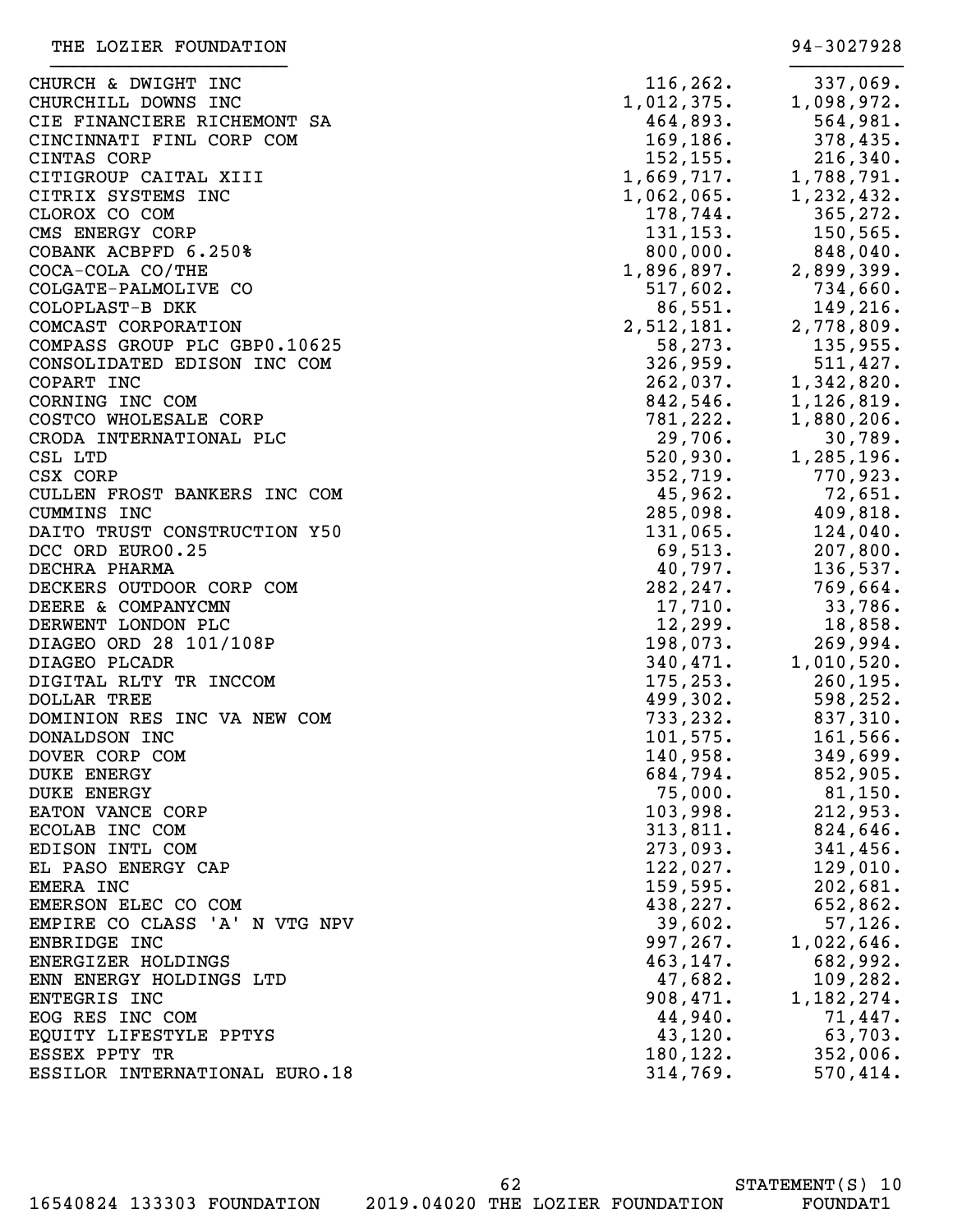| EVERGY, INC                         | 102, 296.  | 110,653.                    |
|-------------------------------------|------------|-----------------------------|
| <b>EVERSOURCE ENERGY</b>            | 256, 342.  | 554,486.                    |
| EXPEDITORS INTL WASH INC COM        | 180, 110.  | 332,287.                    |
| EXXON MOBIL CORP                    |            | $5, 151, 426.$ 4, 157, 562. |
| FACTSET RESH SYS INC                | 100, 169.  | 298,886.                    |
| <b>FASTENAL CO</b>                  | 207,729.   | 329, 151.                   |
| FEDERAL RLTY INVT TR SHS BENINT NEW | 164,374.   | 189,362.                    |
| FEDEX CORP COM                      | 502, 351.  | 501,431.                    |
| FINNING INTERNATIONAL INC           | 27,661.    | 28,641.                     |
| FIRST INDUSTRIAL REALTY TRUST       | 288,807.   | 971, 334.                   |
| FLOWERS FOODS INC                   | 43,671.    | $52,980$ .                  |
| FORD MOTOR CO PFD                   | 625,000.   | 663,250.                    |
| FORD MOTOR CO PFD                   | 248,500.   | 266,700.                    |
| FORTIS INC                          | 239,875.   | 315,531.                    |
| FRANCO NEVADA CORP                  | 171, 305.  | 253,548.                    |
| FRANKLIN RES INC COM                | 147,508.   | 115,325.                    |
| FRESENIUS MEDICAL CARE AG & CO KGAA | 255, 555.  | 271,505.                    |
| FRESENIUS SE & CO KGAA              | 235,559.   | 318,417.                    |
| <b>FUCHS PETROLUB SE</b>            | 55,446.    | 54,626.                     |
| FUYO GENERAL LEASE CO               | 25,987.    | 33,908.                     |
| GENERAL DYNAMICS CORP COM           | 240,240.   | 601, 177.                   |
| GENERAL MLS INC COM                 | 347,936.   | 356,013.                    |
| GENERAL MOTORS CO                   | 946,863.   | 510,863.                    |
| GENUINE PARTS CO COM                | 124,775.   | 207,042.                    |
| GLOBE LIFE INC PFD                  | 499,800.   | 528, 200.                   |
| GLOBE LIFE INC                      | 98,953.    | 174,715.                    |
| GMO PAYMENT GEATEWAY INC            | 6,832.     | 116,734.                    |
| GRACO INC                           | 29,374.    | 33,696.                     |
| GRAINGER W W INC COM                | 161, 352.  | 264,723.                    |
| HD SUPPLY HOLDINGS INC              | 836,606.   | 831,910.                    |
| HALCON RESOURCES CORP               | 43,138.    | 29,851.                     |
| HASBRO INC                          | 687,305.   | 725,646.                    |
| HEALTHCARE SVCS                     | 32,509.    | 26,047.                     |
| HELMERICH & PAYNE INC COM           | 104,416.   | 75,959.                     |
| HENGAN INTL GROUP CO LTDHKD0.1      | 98,656.    | 74,790.                     |
| HERCULES OFFSHORE                   | 100, 250.  | 1,587.                      |
| HEXION HOLDINGS CORP                | 113,546.   | 91, 206.                    |
| HONG KONG & CHINA GAS               | 147, 130.  | 177, 265.                   |
| HORMEL FOODS CORP COM               | 137, 155.  | 175,072.                    |
| HUBBELL INC                         | 29,828.    | $40,355$ .                  |
| ILLINOIS TOOL WORKS INC             | 290,917.   | 951,500.                    |
| INTACT FINANCIAL CORP               | 167,586.   | 305,042.                    |
| INTER PIPELINE LTD                  | 113,464.   | 119,622.                    |
| INTERNATIONAL BUSINESS MACHINE      | 2,016,104. | 1,603,923.                  |
| INTERNATIONAL FLAVORS & FRAGRANCES  | 79,518.    | 86,959.                     |
| INTERTEK GROUP PLC ORD GBP0.01      | 92,444.    | 216,758.                    |
| INTRUM JUSTITIA NV ORD NPV          | 75,783.    | 86, 258.                    |
| INVESCO LTD SHS                     | 51,197.    | 40,653.                     |
| <b>IPSOS</b>                        | 114, 118.  | 126,866.                    |
| ISHARES IBOXX                       | 32,022.    | 35,317.                     |
| ISHARES J P MORGAN USD EMERGIN      | 11,827.    | 12,716.                     |
| ISHARES RUSSELL 2000 INDEX FUN      | 6,777.     | 16, 567.                    |
| ISHARES TIPS BOND ETF               | 8,435.     | 8,976.                      |
| J&J SNACK FOODS CORP                | 39, 240.   | 64, 126.                    |
|                                     |            |                             |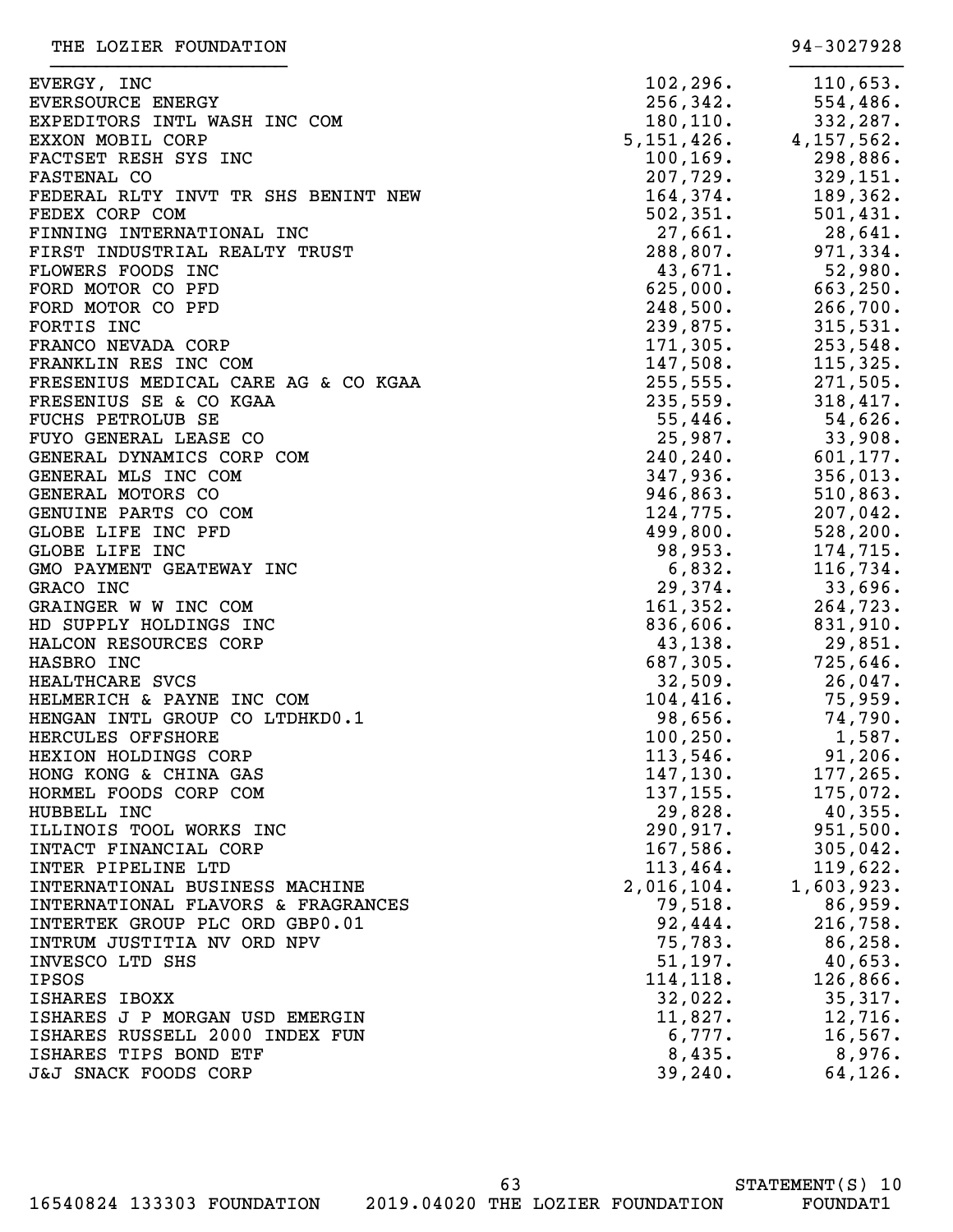| JACK HENRY & ASSOCIATES                   | 150, 704.    | 175,678.               |
|-------------------------------------------|--------------|------------------------|
| JM SMUCKER COMPANYCOM NEW                 | 183,683.     | 219,194.               |
| JOHNSON & JOHNSON                         | 2,574,748.   | 5,498,861.             |
| KAKAKU.COM INC.                           | 50,790.      | 66,821.                |
| KELLOG CO                                 | 140,709.     | 147,242.               |
| KERRY GROUP A ORD                         | 146,137.     | 310,777.               |
| <b>KEYERA CORP</b>                        | 107,610.     | 96,754.                |
| KIMBERLY CLARK CORP COM                   | 407,561.     | 706,457.               |
| KONTOOR BRANDS INC                        | 11,871.      | 33,298.                |
| L3HARRIS TECHNOLOGIES INC                 | 203, 233.    | 647,035.               |
| LADENBURG THALMANN FINANCIAL              | 125,000.     | 98,355.                |
| LAMB WESTON HOLDINGS INC                  | 626,958.     | 1,322,281.             |
| LAURENTIAN BANK OF CANADA                 | 74,729.      | 57,870.                |
| LEGGETT & PLATT INC                       | 42,877.      | 41,426.                |
| LINDE PLC                                 | 91,369.      | 119,011.               |
| LINDT & SPRUENGLI AG CHF100 REGD          | 43,372.      | $88,295$ .             |
| LINK REAL ESTATE INVT TR UNITS            | 190,145.     | 439,404.               |
| LITMAN GREGORY MASTERS INTERNATIONAL FUND | 8, 240, 357. | 12,002,997.            |
| LOCKHEED MARTIN CORP COM                  |              | 443, 130. 1, 488, 600. |
| L'OREAL EURO.2                            | 395,754.     | 940,287.               |
| LOWES CO                                  | 361,977.     | 1,502,509.             |
| M3 INC                                    | 104, 344.    | 152,059.               |
| MGE ENERGY INC                            | 32,741.      | 35,469.                |
| M&G PLC                                   | 66,035.      | 112,627.               |
| MAIDEN HOLDINGS NORTH AMERICAPFD          | 601,593.     | 547,279.               |
| MAIDEN HOLDINGS NORTH AMERICAP            | 45,545.      | 36,058.                |
| MARTIN MARIETTA MATERIALS INC             | 790,045.     | 1,490,481.             |
| MATTHEWS ASIA DIVIDEND FUND               | 4,056,633.   | 5,102,406.             |
| MATTHEWS INTERNATIONAL CORP               | 32,114.      | 33,742.                |
| MATTHEWS PACIFIC TIGER FUND               | 5, 236, 722. | 7,945,319.             |
| MAXIM INTEGRATED PRODS INC COM            | 152, 341.    | 330,678.               |
| MBIA INC                                  | 559,516.     | 498,480.               |
| MCCORMICK & CO NON VOTING                 | 150, 519.    | 462,514.               |
| MCDONALDS CORP COM                        | 1,089,034.   | 2, 184, 183.           |
| MCKESSON CORP                             | 317,236.     | 295,866.               |
| MDU RESOURCES GROUP INC                   | 123,994.     | 174,427.               |
| MEDLEY LLC PFD                            | 252,500.     | 175,490.               |
| MEDTRONIC INC                             | 1,442,324.   | 2,188,904.             |
| MELROSE INDUSTRIES                        | 32,622.      | 41,588.                |
| MICROCHIP TECHNOLOGY INC COM              | 174, 243.    | 400,763.               |
| MICROSOFT CORP                            | 4,858,208.   | 16,927,518.            |
| MINTH GROUP LTD                           | 22,307.      | 42,352.                |
| MITSUBISHI UFJ LEASE & FINANCE CO LTD     | 57,530.      | 79,257.                |
| MODEC INC                                 | 36, 143.     | 34,332.                |
| MOHAWK INDUSTRIES                         | 710,799.     | 447,463.               |
| MOTORS LIQUIDATION TRUST UNITS            | $0$ .        | 9,345.                 |
| MSC INDL DIECT INC                        | 625,314.     | 693,753.               |
| MTR CORP LTD                              | 77,599.      | 82,741.                |
| NATIONAL FUEL GAS CO N J                  | 88,224.      | 81,678.                |
| NATIONAL HEALTH INVESTORS                 | 38,955.      | 41,962.                |
| NATIONAL RETAIL PPTYS                     | 34,533.      | 45,631.                |
| NEC NETWORKS & SYSTEM INTEGRAT            | 70, 158.     | 146,004.               |
| NESTLE SA                                 | 3,071,562.   | 4,609,952.             |
| NEWMARKET CORP                            | 558,184.     | 1,448,857.             |
|                                           |              |                        |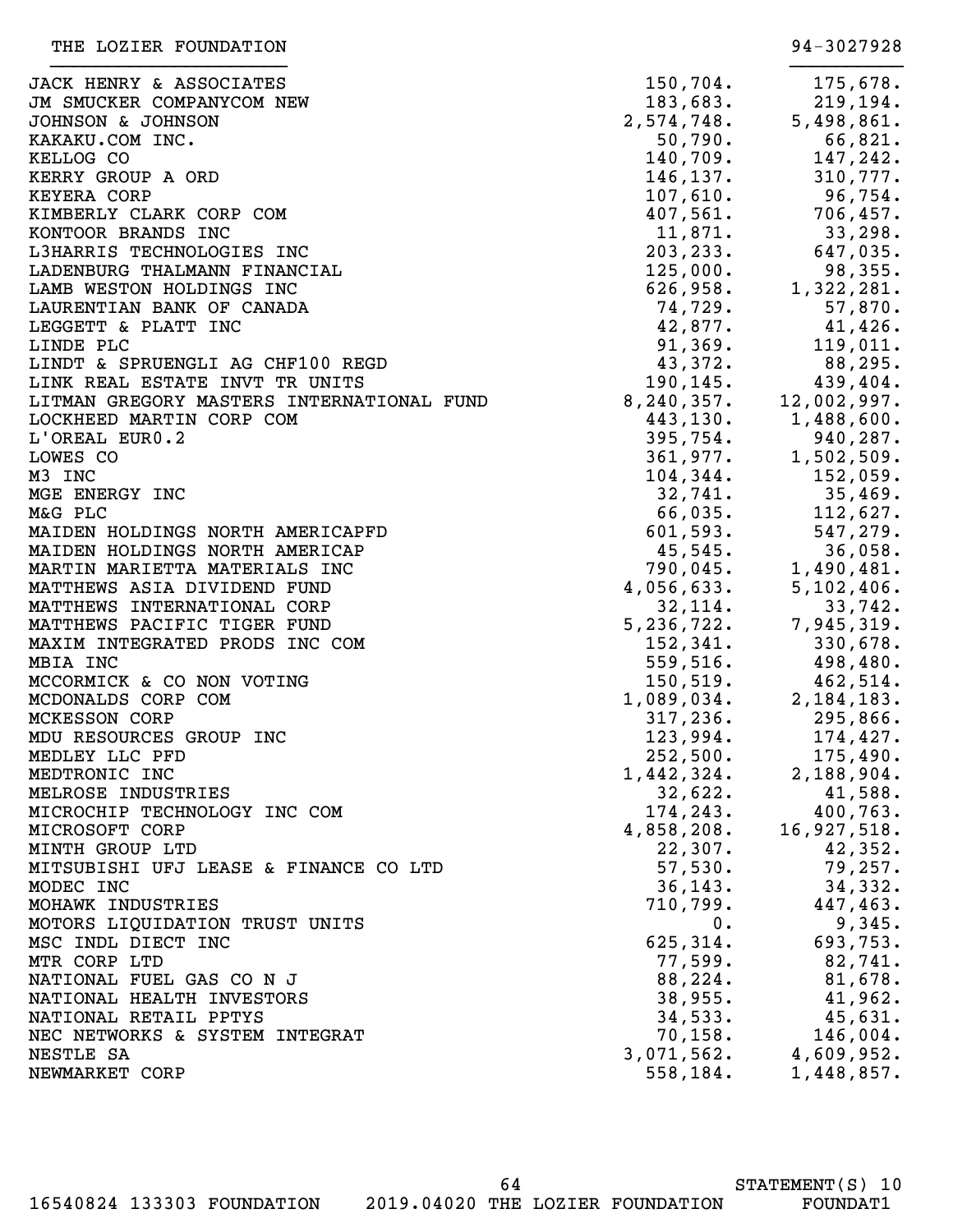| NEXT GROUP ORD GBP0.10                  | 61,613.      | 138,248.    |
|-----------------------------------------|--------------|-------------|
| NEXTERA ENERGY INC                      | 499,564.     | 1,701,416.  |
| NIKE INC CL B COM                       | 459,258.     | 1,735,440.  |
| NIPPON TEL & TEL                        | 322,894.     | 476,941.    |
| NORFOLK SOUTHN CORP COM                 | 56,980.      | 158,022.    |
| NORTHROP GRUMMAN CORP COM               | 254,505.     | 717,177.    |
| NORTHWESTERN CORP                       | 29,240.      | 34,617.     |
| NOVARTIS AG CHFO.50 (REGD)              | 501, 555.    | 753,820.    |
| NOVARTIS AGADR                          | 991, 139.    |             |
|                                         |              | 2,215,746.  |
| $NOVO-NORDISK A/S - B$                  | 58,619.      | 139,861.    |
| NOVOZYMES A/S                           | 117,556.     | 115,865.    |
| NUCOR CORP                              | 229,308.     | 289,729.    |
| NU SKIN ENTERPRISES INC                 | 114,676.     | $91,140$ .  |
| OCCIDENTAL PETE CORP COM                | 750, 258.    | 418,611.    |
| <b>OGE ENERGY</b>                       | 174, 158.    | 218,348.    |
| OLD DOMINION FREIGHT LINE INC           | 151,502.     | 1,581,057.  |
| OLD REP INTL CORP COM                   | 115, 173.    | 157,060.    |
| OLD SECOND CAP TR I TR PFD SEC          | 204,000.     | 210, 140.   |
| OMEGA HEALTHCARE INVS INCCOM            | 105, 263.    | 153, 222.   |
| ONEOK INC NEW                           | 214, 110.    | 398,554.    |
| <b>ORPEA</b>                            | 77,048.      | 82,626.     |
| PARAMETRIC TAX MANAGED EM               | 2, 274, 630. | 2,379,388.  |
| PARKER HANNIFIN CORP                    | 58,436.      | 141,398.    |
| PEOPLES UTD FINL INC COM                | 116,938.     | 147,774.    |
| PEPSICO INC/NC                          | 1,344,313.   | 2,760,051.  |
| PERRIGO CO PLC                          | 453,823.     | 515,050.    |
| PHILIP MORRIS INTERNATIONAL IN          | 1,876,182.   | 1,761,023.  |
| PIMCO ALL ASSET ALL AUTHORIGY           | 24,915,768.  | 20,067,355. |
| PITNEY BOWES INCPFD                     | 110,867.     | 82,060.     |
| POLARIS INDS INC COM                    | 66,722.      | 95,090.     |
| POST HOLDINGS INC                       | 1,072,974.   | 1,476,014.  |
| POWERSHARES EMERGING MARKETS            | 3,558.       | 3,786.      |
| PPG INDS INC COM                        | 239,538.     | 583,618.    |
| PPL CORP COM                            | 364,949.     | 469,777.    |
| PRICE T ROWE GROUP INC COM              | 296,056.     | 548,280.    |
|                                         |              |             |
| PRINCIPAL FINANCIAL GROUP, INC          | 109,970.     | 113,685.    |
| PROCTER & GAMBLE CO/THE                 | 2,371,873.   | 4,383,740.  |
| PROSPERITY BANCSHARES INC               | 122,428.     | 148,597.    |
| PRUDENTIAL PLC GBP0.05                  | 395, 205.    | 688,010.    |
| PRUDENTIAL FINANCIAL                    | 440,163.     | 430,923.    |
| QUALCOMM INC                            | 1,269,216.   | 1,456,854.  |
| QWEST CORP6.875% 10/01/2054 DD 09/29/14 | 491,400.     | 506, 800.   |
| QWEST CORP PFD 6.75%                    | 372,000.     | 384,450.    |
| RLI CORP                                | 100,063.     | 163,656.    |
| RAYTHEON CO COM NEW                     | 467,698.     | 891,265.    |
| REALTY INCOME CORP MD COM               | 191,418.     | 342,527.    |
| RED ELECTRICA CORPORATION SAEUR2        | 99,964.      | 179,397.    |
| REPUBLIC SERVICES INC                   | 185,350.     | 435,691.    |
| RIGHTMOVE ORD                           | 47,657.      | 63,456.     |
| RINNAI CORP                             | 40, 286.     | 47,205.     |
| RITCHIE BROS AUCTIONEERS                | 76,387.      | 139,649.    |
| RPM INTERNATIONAL INC                   | 31,000.      | 41,834.     |
| ROBERT HALF INTERNATIONAL INC           | 65,976.      | 112,849.    |
| ROCHE HLDG AG                           | 2,839,009.   | 3,186,532.  |
|                                         |              |             |

16540824 133303 FOUNDATION 2019.04020 THE LOZIER FOUNDATION FOUNDAT1

65

STATEMENT(S) 10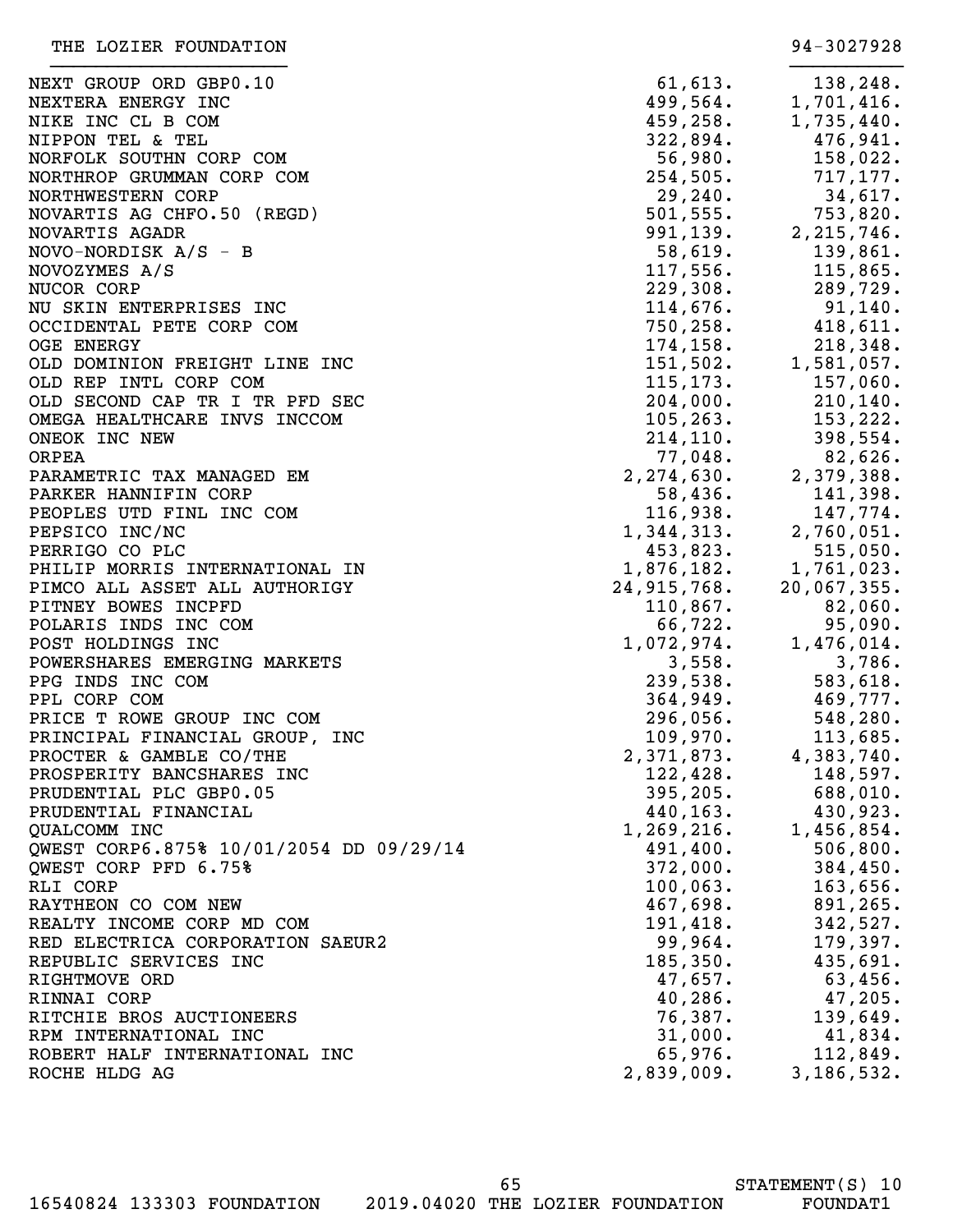| ROGERS COMMUNICATIONS INC      | 69,466.     | 98,653.              |
|--------------------------------|-------------|----------------------|
| ROLLINS INC                    | 29,705.     | 28, 186.             |
| ROPER INDS INC NEW COM         | 192, 335.   | 664,890.             |
| ROSS STORES INC COM            | $164,062$ . | 729, 255.            |
| ROYAL GOLD INC                 | 75,611.     | 138,998.             |
| ROYCE INTL PREM-INST           | 4,020,000.  | 4,663,067.           |
| S&P GLOBAL INC                 | 199,995.    | 1,123,328.           |
| <b>SJW GROUP</b>               | 32,862.     | 36,312.              |
| SJI INC                        | $30,465$ .  | 32,749.              |
| SANOFI                         | 1,259,438.  | 1,539,760.           |
| SAPUTO INC                     | 106,270.    | 113,493.             |
| SEB SA                         | 76,261.     | 79,808.              |
| SEI INVESTMENT                 | 73,221.     | 90,428.              |
| SEMPRA ENERGY PFD              | 175,000.    | 185,990.             |
| SENSATA TECHNOLOGIES HOLDING   | 662, 192.   | 714,963.             |
| SHERWIN WILLIAMS CO COM        | $168,017$ . | 836, 213.            |
| SHO-BOND HOLDINGS              | 27,197.     | 33,421.              |
| SILGAN HLDGS INC COM           | 22,840.     | 28,096.              |
| SIIX CORP                      | 52,454.     | 40,025.              |
| SMITH A O CORP                 | 93,995.     | 93,660.              |
| SMITH & NEPHEW ORD             | 67, 242.    | 144,831.             |
| SNC-LAVALIN GROUP INC          | 31,522.     | 39,887.              |
| SONOCO PRODS CO                | 121,294.    | 180,222.             |
| SOUL PATTINSON                 | 36,519.     | 46,353.              |
| SOUTHERN CO COM                | 659,400.    | 917,089.             |
| SPDR INDEX SHARES FUNDS        | 2,368.      | 2,556.               |
| SPDR SERIES TRUST              | 459.        | 558.                 |
| SPDR SERIES TRUST              | 32,003.     | 32,876.              |
| SPDR SERIES TRUST              | 6,288.      | 6,322.               |
| SPDR SERIES TRUST BLOMBRG BRC  | 112.        | 114.                 |
| SPDR PORTFOLIO WORLD           | 25,361.     | 33,545.              |
| SPECTRUM BRANDS HOLDINGS INC   | 796, 170.   | 475, 103.            |
| SSE PLC                        | 197,545.    | 192,566.             |
| STANDARD LIFE ABERDEEN         | 215,308.    | 186, 317.            |
| STANLEY BLACK & DECKER COM     | 220, 259.   | 486,281.             |
| STORE CAPITAL CORP             | 669,934.    | 1,020,711.           |
| STRYKER CORP                   | 349,941.    | 1,179,233.           |
| SUNCOR ENERGY                  | 750,085.    | 734,392.             |
| SUNDRUG CO LTD                 | 43,221.     | 36,393.              |
| SYSCO CORP                     | 227,661.    | 686,544.             |
| SYSMEX CORP JPY                | 150,498.    | 157,651.             |
| <b>TARGET</b>                  | 406,666.    |                      |
|                                |             | 1,011,192.           |
| TC ENERGY CORP                 | 511,371.    | 620, 427.<br>48,936. |
| TECHTRONIC INDUSTRIES          | 39,998.     |                      |
| TELECOM PLUS ORD               | 69,962.     | 92,345.              |
| TELEPHONE & DATA SYS INC       | 90,888.     | 90,938.              |
| TELUS CORP (NON CANADIAN SHARE | 71,486.     | 71,635.              |
| TENCENT HOLDINGS LTD           | 1,812,747.  | 3,808,157.           |
| TEXAS INSTRS INC COM           | 634,937.    | 1,646,730.           |
| THE KROGER CO                  | 167,614.    | 212,555.             |
| THE TORO CO                    | 29, 218.    | 38,959.              |
| THE TRAVELERS COS INC          | 363, 325.   | 445,772.             |
| THOMSON REUTERS CORP           | 53,952.     | $83,166$ .           |
| TIFFANY & CO                   | 164,894.    | 292,025.             |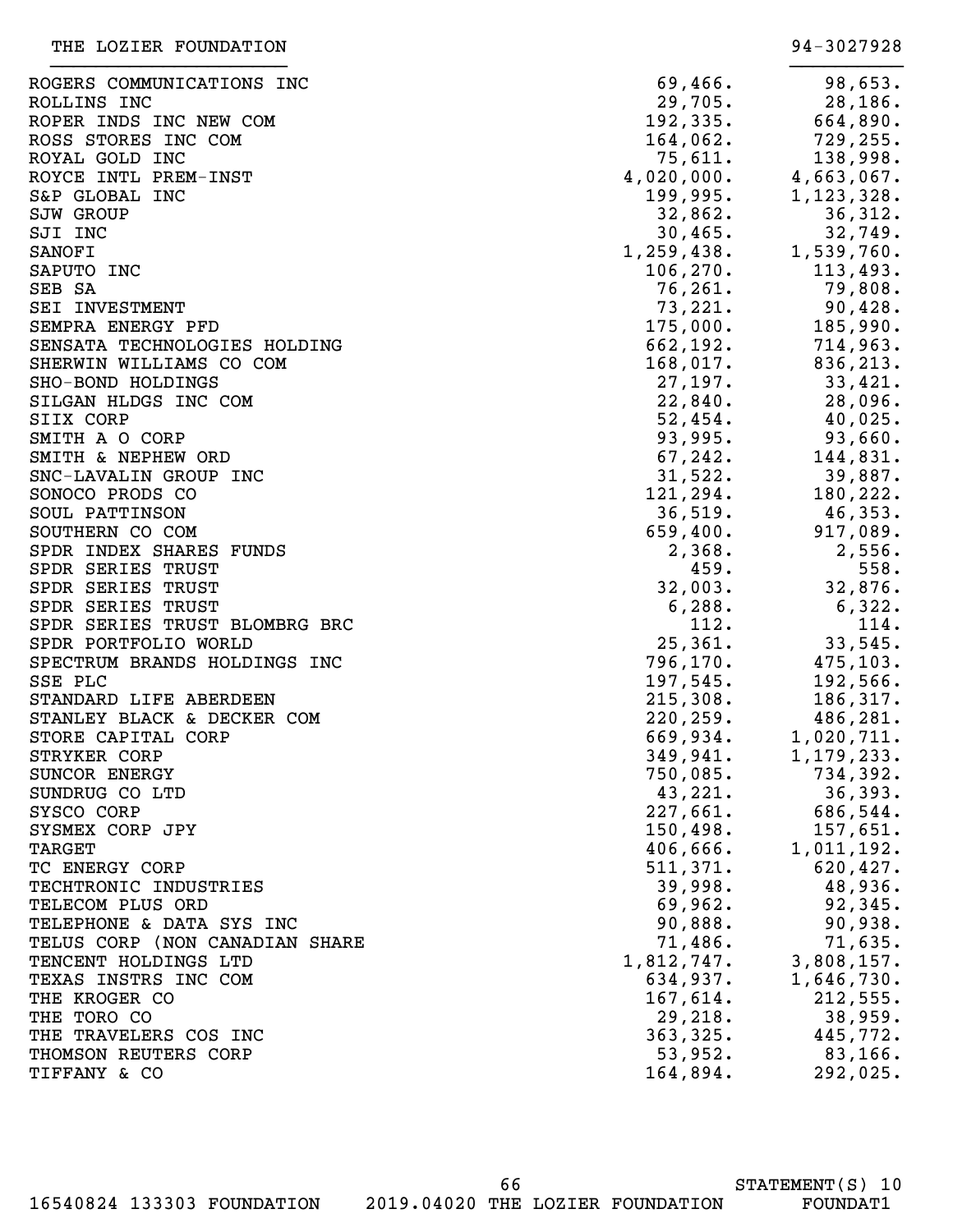| TJX COS INC NEW COM                       | 385,182.                                      | 1,219,979.                    |
|-------------------------------------------|-----------------------------------------------|-------------------------------|
| TOMPKINS FINANCIAL CORP                   | 69,216.                                       | 138,897.                      |
| TOMRA SYSTEMS ASA NOK1                    | 25,911.                                       | 76,576.                       |
| TOOTSIE ROLL INDUSTRIES INC               | 74,037.                                       | 78,966.                       |
| UGI CORP NEW COM                          | 111,958.                                      | 187,820.                      |
| UMB FINL CORP                             | 28,745.                                       | 32,261.                       |
| ULTRA ELECTRONIC HLDGS ORD 5P             | 32,398.                                       | 42,960.                       |
| UNIFIRST CORP                             | 716,494.                                      | 809,536.                      |
| UNILEVER NV                               | $905,670.$<br>1,025,977.                      | 1,198,763.                    |
| UNION PACIFIC CORP                        |                                               | 1,715,878.                    |
| UNITED STATES CELLULAR CORPPFD            | 228, 215.                                     | 234,540.                      |
| UNITED STATES CELLULAR CORPPFD 7.250% NOT |                                               | 774,600.                      |
| UNITED TECHNOLOGIES CORP COM              | $737,400$ .<br>885,762.<br>66,624.<br>55,624. | 1,610,898.                    |
| UNIVERSAL CORP VA                         |                                               | 69,613.                       |
| UNIVERSAL HLTH RLTY SH BEN INT            | 75, 157.                                      | 160, 196.                     |
| UNUM GROUP                                | 31, 295.                                      | $25,078$ .                    |
| V F CORP COM                              | 203,447.                                      | 553, 213.                     |
| VANGUARD EMERGING MARKETS                 | 22, 259.                                      | 28,906.                       |
| VANGUARD EUROPEAN ETF                     | 9, 172, 480.                                  | 9,364,280.                    |
| VANGUARD FTSE DEVELOPED MARKET            | 29,702.                                       | 36,041.                       |
| VANGUARD TOTAL STOCK MARKET ET            | 50, 198.                                      | 81,156.                       |
|                                           | 79,818.                                       |                               |
| VANGAURD SHORT-TERM BOND                  |                                               | 80,610.                       |
| VANGUARD DIVIDEND APPRECIATION            | 14,951.                                       | 25,680.                       |
| VANGUARD MARKET NEUTRAL                   | 16,000,000.                                   | 13,719,479.                   |
| VANGUARD REIT ETF INDEX                   | 10,909.                                       | 13,547.                       |
| VANGUARD S/T INVEST GR                    | 2,406,858.                                    | 2,423,235.                    |
| VECTOR LTD                                | 32,052.                                       | 35,605.                       |
| VECTOR GROUP LTD                          | 42, 158.                                      | 55,542.                       |
| VERIZON COMMUNICATIONS                    | 2,787,164.                                    | 3,575,568.                    |
| VIDRALA SA ESP170                         | 15,213.                                       | 72, 152.                      |
| VIFORM PHARMA                             | 75,175.                                       | 142,290.                      |
| VIRTUS EMERGING MARKETS OPPORT            | 1,870,000.                                    | 2,161,893.                    |
| VISA INC                                  | 3,764,965.                                    | 4,546,241.                    |
| WAL MART STORES INC COM                   | 1,283,820.                                    | 2,409,719.                    |
| WALGREENS BOOTS ALLIANCE                  | 413,972.                                      | 671, 201.                     |
| WASTE MANAGEMENT INC                      | 242,001.                                      | 615,042.                      |
| WEC ENERGY GROUP                          | 216,076.                                      | 425,918.                      |
| WELLTOWER INC                             | 64,381.                                       | 85,133.                       |
| WEST JAPAN RAILWAY                        | 103,377.                                      | 121,623.                      |
| WEST PHARMACEUTICAL SVCS                  | 150,070.                                      | 247,293.                      |
| WHITE MOUNTAINS INS GRP INC               | 704, 283.                                     | 1,271,681.                    |
| WILEY JOHN & SONS INC CL A                | 33,440.                                       | 36,099.                       |
| WP CAREY INC                              | 95,865.                                       | 100, 130.                     |
| WISDOMTREE EM SM CAP DIV                  | 2,342,103.                                    | 2,486,640.                    |
| WISDOMTREE EUROPE HEDGED EQU              | 273,407.                                      | 275,301.                      |
| WOOD GROUP (JOHN) ORDGBP0(POST            | 47,551.                                       | 32,620.                       |
| WOLTERS KLUWERS COM                       | 31,012.                                       | 150,715.                      |
| WOOLWORTHS LIMITED ORD A\$0.25            | 64, 193.                                      | 107,827.                      |
| WPP PLC                                   | 341,475.                                      | 338,137.                      |
| XCEL ENERGY INC                           | 284,874.                                      | 565,379.                      |
|                                           |                                               |                               |
| XILINX INC COM                            | 158,747.                                      | 273,660.                      |
| TOTAL TO FORM 990-PF, PART II, LINE 10B   |                                               | 221, 201, 222. 303, 552, 761. |
|                                           |                                               |                               |

16540824 133303 FOUNDATION 2019.04020 THE LOZIER FOUNDATION FOUNDAT1

67

THE LOZIER FOUNDATION 34-3027928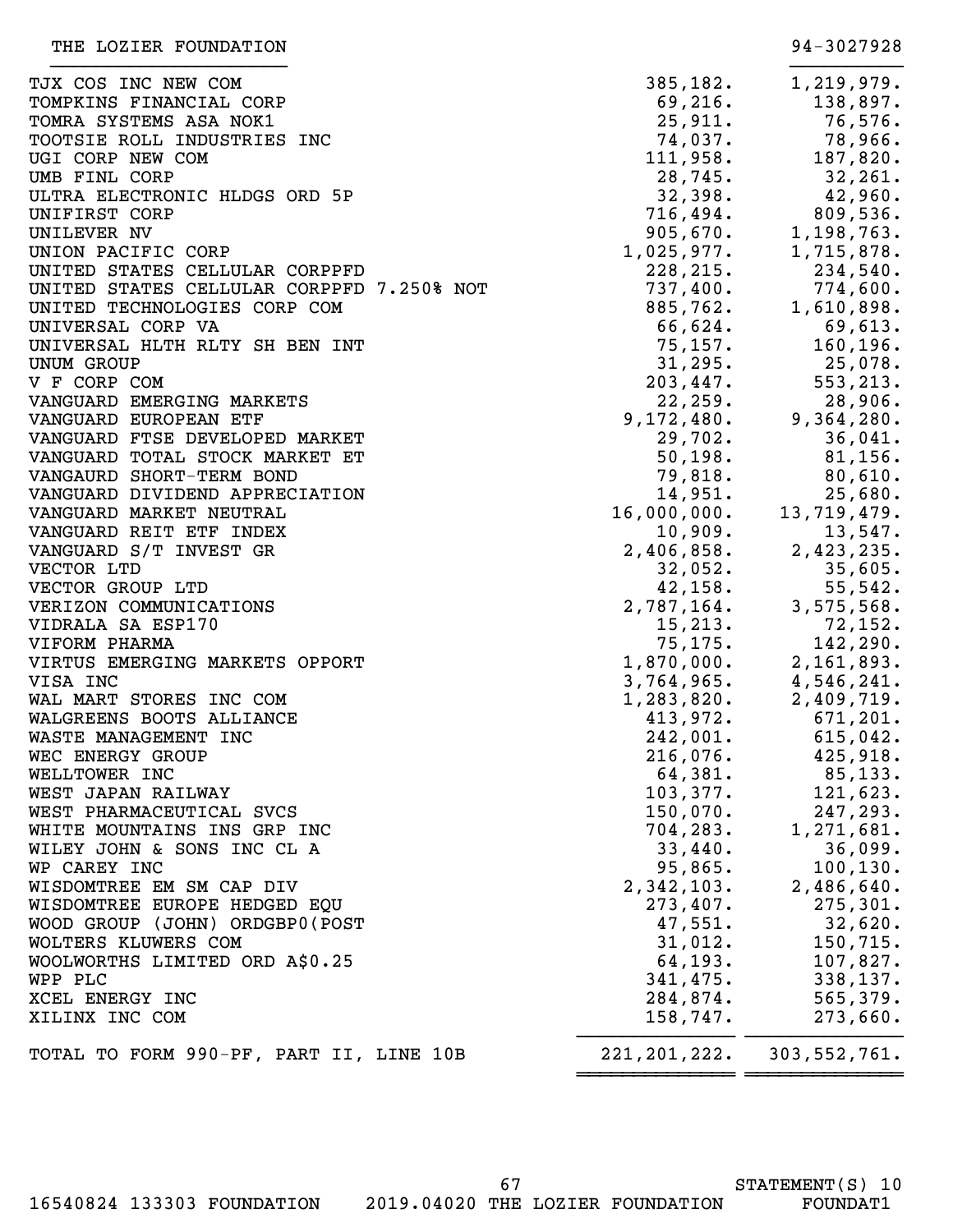### ~~~~~~~~~~~~~~~~~~~~~~~~~~~~~~~~~~~~~~~~~~~~~~~~~~~~~~~~~~~~~~~~~~~~~~~~~~~~~~ FORM 990-PF CORPORATE BONDS STATEMENT 11 }}}}}}}}}}}}}}}}}}}}}}}}}}}}}}}}}}}}}}}}}}}}}}}}}}}}}}}}}}}}}}}}}}}}}}}}}}}}}}

}}}}}}}}}}}}}}}}}}}}} }}}}}}}}}}

| DESCRIPTION                    | <b>BOOK VALUE</b> | <b>FAIR MARKET</b><br>VALUE |
|--------------------------------|-------------------|-----------------------------|
| <b>AGNC</b>                    | 197,200.          | 208,000.                    |
| AES CORP                       | 377,788.          | 401,940.                    |
| AMC NETWORKS                   | 42,556.           | 45,394.                     |
| AERCAP IRELAND                 | 152, 228.         | 158,508.                    |
| AIR CANADA 144A                | 105,000.          | 111,678.                    |
| ALLEGHENY TECHNOLOGIES         | 460, 238.         | 521, 186.                   |
| ALLISON TRANSMISSION           | 89, 263.          | 98,563.                     |
| ALLY FINANCIAL                 | 681,725.          | 691,775.                    |
| AMAZON.COM INC                 | 996,380.          | 1,079,380.                  |
| AMERICAN AIRLINES GROUP        | 235,000.          | 245,869.                    |
| AMERICAN WOODMARK              | 325,706.          | 343,375.                    |
| ANNALY CAPITAL MANAGEMENT INC  | 175,000.          | 176,890.                    |
| ANANALY CAPITAL MGMT           | 374,750.          | 388,200.                    |
| ASCENT RESOURCES               | 86,000.           | 85,538.                     |
| ASHTEAD CAPITAL                | 196,800.          | 210,638.                    |
| BANK OF AMERCA CORP            | 1,000,000.        | 1, 111, 250.                |
| BARCLAYS PLC VAR RATE          | 242,825.          | 252,018.                    |
| BARRICK GOLD CORP              | 239,637.          | 358,035.                    |
| BAYTEX ENERGY CORP             | 16,725.           | 19,800.                     |
| BAYTEX ENERGY CORP             | 20,846.           | 22,750.                     |
| <b>BEAZER HOMES</b>            | 144,275.          | 146, 450.                   |
| <b>BEAZER HOMES</b>            | 150,000.          | 160, 125.                   |
| BELLATRIX EXPLORATION          | 27,971.           | 0.                          |
| BELLATRIX EXPLORATION          | 59,705.           | 0.                          |
| BIOMARIN PHARMACEUTICAL INC    | 5,000.            | 5,432.                      |
| BIOMARIN PHARMACEUTICAL INC    | 20,741.           | 21, 130.                    |
| BLUE CUBE SPINCO               | 195,000.          | 215,625.                    |
| <b>BOMBARDIER</b>              | 504,994.          | 529,806.                    |
| CCO HOLDINGS LLC / CCO HOLDING | 201,831.          | 217,419.                    |
| CCO HOLDINGS LLC / CCO HOLDING | 184,685.          | 202, 250.                   |
| CHS INC PFD                    | 217,385.          | 233, 157.                   |
| CSC HOLDINGS                   | 39,475.           | 53,875.                     |
| CSC HOLDINGS                   | 199,750.          | 213, 250.                   |
| CALIFORNIA RESOURCES           | 50,400.           | 19,200.                     |
| CALIFORNIA RESOURCES           | 1,006,718.        | 602,000.                    |
| CB ESCROW CORP                 | 40,000.           | 42,400.                     |
| CENTURYLINK INC                | 294,294.          | 320,637.                    |
| CENTURYLINK INC                | 298,938.          | 345,329.                    |
| CHESAPEAKE ENERGY              | 82,750.           | 67,688.                     |
| CHESAPEAKE ENERGY              | 336,000.          | 296, 250.                   |
| CHESAPEAKE ENERGY              | 68,965.           | 41,651.                     |
| CHESAPEAKE ENERGY              | 454,567.          | 283,446.                    |
| CHESAPEAKE ENERGY              | 127,350.          | 99, 200.                    |
| CITIGROUP INCVAR RT            | 1,000,000.        | 1,062,500.                  |
| FRONTIER COMMUNICATIONS        | 47, 125.          | 24, 250.                    |
| HCA INC                        | 102,000.          | 119,500.                    |
| COMMERCIAL METALS              | 286, 213.         | 330,750.                    |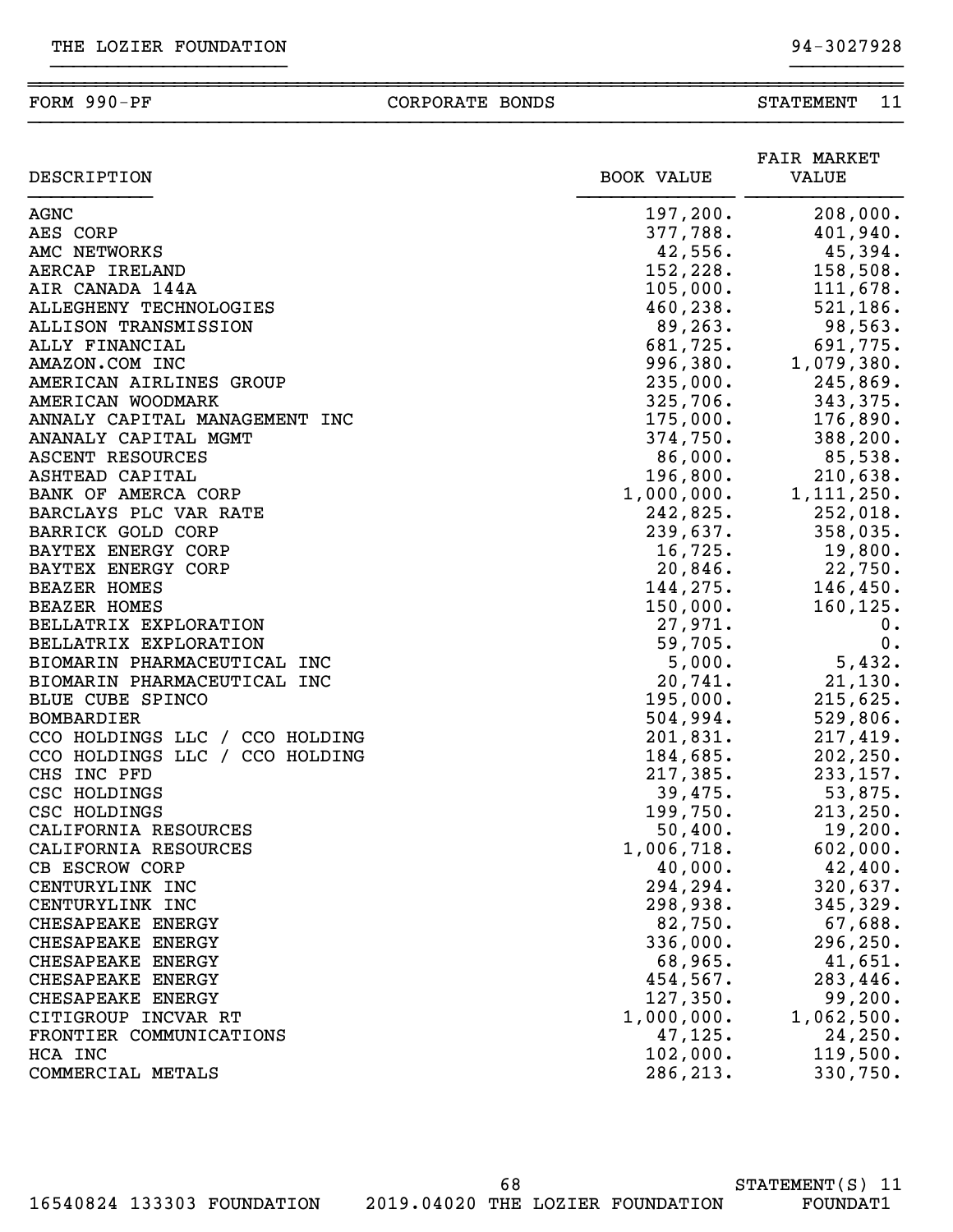| CONSOLIDATED ENERGY             | 235,000.   | 220, 313.  |
|---------------------------------|------------|------------|
| CONTINENTAL RESOURCES           | 272,005.   | 288,051.   |
| CONTINENTAL RESOURCES           | 100, 294.  | 109,709.   |
| CONTINENTAL RESOURCES           | 73,306.    | 82,743.    |
| CROWN AMERICAS LLC              | 154,888.   | 167,800.   |
| DR HORTON INC                   | 96, 285.   | 110,082.   |
| DELPHI TECHNOLOGIES             | 587,413.   | 601, 250.  |
| DENBURY RESOURCES               | 187,850.   | 193,500.   |
| DEUTSCHE BANK                   | 179,048.   | 188,500.   |
|                                 | 470,655.   |            |
| DISH NETWORK CORP               |            | 456,903.   |
| DISH NETWORK CORP               | 195,980.   | 187,186.   |
| DISH NETWORK CORP               | 49,800.    | 56,422.    |
| DISH DBS CORP                   | 467,888.   | 480,284.   |
| DISH DBS CORP                   | 24,350.    | 26,485.    |
| DONNELLEY FINANCIAL SOLUT       | 75,000.    | 76,688.    |
| VISTRA ENERGY                   | 49,750.    | 51,152.    |
| MONTAGE RESOURCES               | 322, 272.  | 322,875.   |
| EMBRAER NETHERLANDS             | 40,013.    | 45,020.    |
| <b>EVOLENT HEALTH</b>           | 74,537.    | 67, 223.   |
| FIDELITY FEDERAL BANCORP        | 2,500,000. | 2,607,150. |
| FIRST QUANTUM MATERIALS         | 194,500.   | 200,940.   |
| FIRST QUANTUM MINERALS          | 184,500.   | 202,500.   |
| FORD MOTOR CO                   | 326,631.   | 428,712.   |
| FORD MOTOR CREDIT CO            | 820,000.   | 864,182.   |
| FRANKLIN FINANCIAL              | 263, 250.  | 255, 443.  |
| GMAC CAP TRUST                  | 263,000.   | 260, 400.  |
| GENERAL ELECTRIC COVAR          | 15,575.    | 19,589.    |
| GOLDMAN SACHS GROUP INCVAR RT   | 137,700.   | 135,675.   |
| GOODYEAR TIRE & RUBBER          | 240, 363.  | 269, 100.  |
| HCA INC                         | 429,588.   | 475,507.   |
| HCA INC                         | 505,000.   | 574, 251.  |
| HECLA MINING CO                 | 43,781.    | 44,854.    |
| HERCULES INC                    | 315,388.   | 385,075.   |
| HESS MIDSTREAM OPERATIONS       |            |            |
| HUNTINGTON INGALLS              | 375,000.   | 390, 334.  |
|                                 | 250,000.   | 261, 250.  |
| ISTAR INC                       | 108, 357.  | 123,346.   |
| ISTAR INC                       | 215,600.   | 225,775.   |
| REPUBLIC OF INDONESIA 144A      | 198,882.   | 225,948.   |
| INTERCEPT PHARM                 | 30,000.    | 30, 250.   |
| INVESCO MORTGAGE CAPITAL INCPFD | 454,648.   | 537,000.   |
| IRON MOUNTAIN                   | 405,000.   | 411,399.   |
| JPMORGAN CHASE & COVAR RT       | 720, 701.  | 790,047.   |
| <b>JAMES HARDIE INTNL</b>       | 216,700.   | 228, 250.  |
| JELD-WEN                        | 436,400.   | 473,570.   |
| JELD-WEN                        | 176,975.   | 184,050.   |
| JPMORGAN CHASE & COVAR RT       | 1,250,000. | 1,259,375. |
| ARDONAGH MIDCO                  | 210,938.   | 223, 313.  |
| KB HOME                         | 310,000.   | 316,975.   |
| <b>KOPPERS</b>                  | 53,075.    | 57,613.    |
| LAMAR MEDIA CORP                | 42,525.    | 45,788.    |
| LENNAR CORP                     | 96,788.    | 110, 250.  |
| LENNAR CORP                     | 431,750.   | 473,000.   |
| LENNAR CORP                     | 386,759.   | 417,300.   |
| LEVEL 3 FINANCING               | 105,000.   | 105, 315.  |
|                                 |            |            |

16540824 133303 FOUNDATION 2019.04020 THE LOZIER FOUNDATION FOUNDAT1

69

STATEMENT(S) 11

THE LOZIER FOUNDATION 34-3027928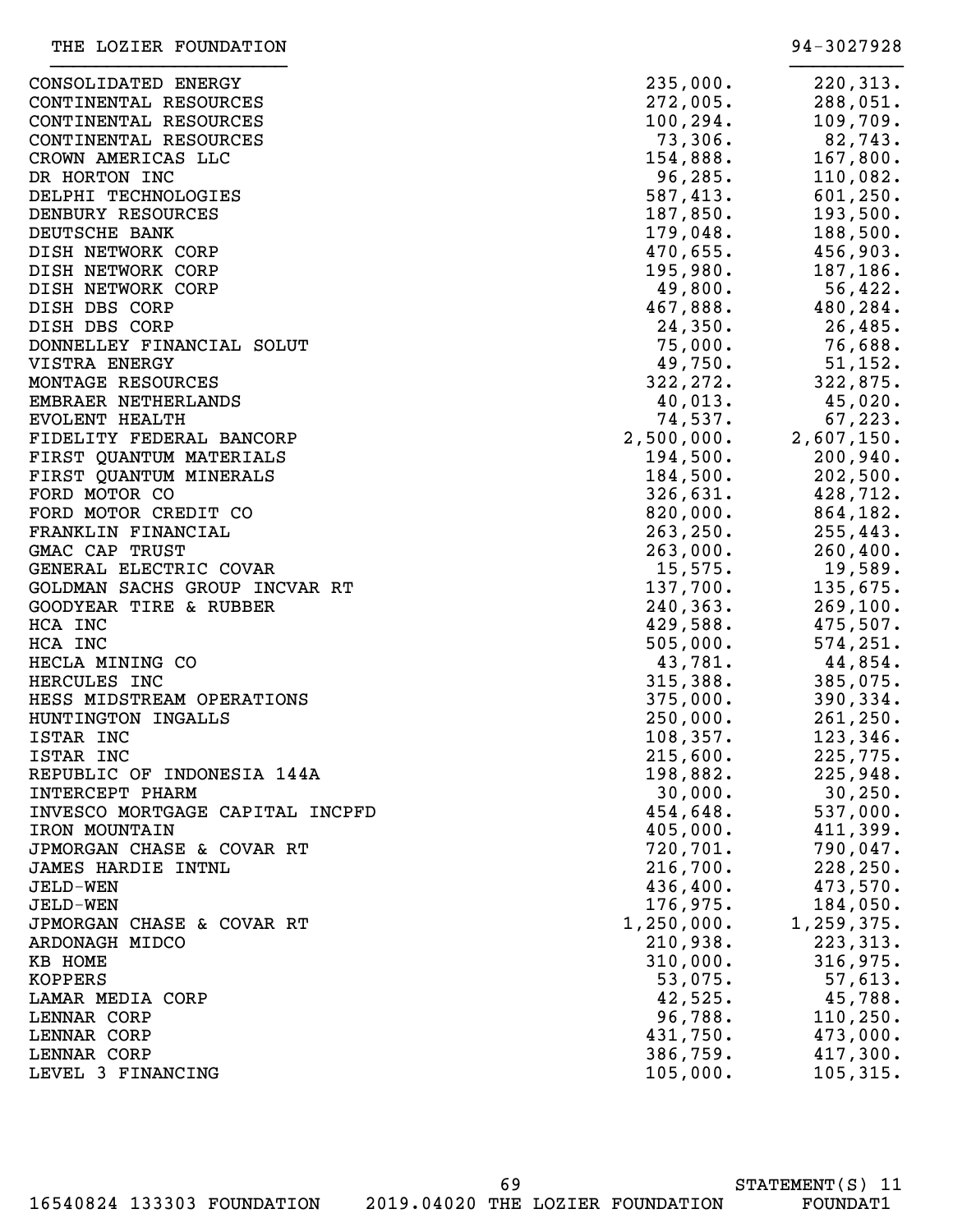| LEVEL 3 FINANCING           | 244, 250. | 258,750.   |
|-----------------------------|-----------|------------|
| LONESTAR RESOURCES          | 185,000.  | 126, 263.  |
| MEG ENERGY                  | 8,225.    | 10,025.    |
| MEG ENERGY                  | 303,950.  | 357, 219.  |
| MPLX                        | 450,056.  | 535, 296.  |
| MPT OPERATING               | 95,000.   | 100, 700.  |
| MICHAELS STORES             | 449,294.  | 429,750.   |
| MICROCHIP TECH              | 33,029.   | 75,294.    |
| NGL ENERGY                  | 156,900.  | 160,000.   |
| <b>NGL ENERGY</b>           | 4,575.    | 4,713.     |
| NAVIENT LLC                 | 314, 156. | 353, 100.  |
| NOBLE HOLDING INTERNATIONAL | 84,863.   | 61,625.    |
| NUANCE COMMUNICATIONS INC   | 44,044.   | 48,481.    |
| NUANCE COMMUNICATIONS INC   | 402,378.  | 422,360.   |
| NUANCE COMMUNICATIONS INC   | 58,378.   | 66,648.    |
| OCCIDENTAL PETROLEUM        | 273,000.  | 374,758.   |
| ON SEMICONDUCTOR            | 131,568.  | 197,054.   |
| OXFORD FINANCE              | 100,000.  | 102,875.   |
| PENNYMAC MORTG              | 50,000.   | 52,780.    |
| PENNYMAC MORTG              | 397,000.  | 417,920.   |
| PIONEER ENERGY              | 203,663.  | 62,100.    |
| PULTEGROUP INC              | 320,400.  | 414,463.   |
| PULTEGROUP INC              | 76,725.   | 100, 350.  |
| QEP RESOURCES INC           | 60,834.   | $64,350$ . |
| QUICKEN LOANS               | 363, 125. | 398,475.   |
| RANGE RESOURCES             | 172,000.  | 160,969.   |
| ROVI CORP                   | 91,703.   | 99,053.    |
| ROYAL BANK OF SCOTTLAND     | 9,910.    | 11, 122.   |
| NAVIENT LLC                 | 417,744.  | 447,200.   |
| NAVIENT LLC                 | 75,438.   | 92, 225.   |
| SM ENERGY                   | 47,425.   | 52,388.    |
| <b>SM ENERGY</b>            | 40,773.   | 42,420.    |
| <b>SM ENERGY</b>            | 236, 263. | 242,038.   |
| SM ENERGY                   | 52,716.   | 52,068.    |
| <b>SM ENERGY</b>            | 57,469.   | 58,800.    |
| SM ENERGY                   | 81,088.   | 93,372.    |
| SANCHEZ ENERGY CORP         | 38,450.   | $1,800$ .  |
| SANCHEZ ENERGY CORP         | 180,744.  | 9,225.     |
| SEAGATE HDD                 | 104, 243. | 131,502.   |
| SEAGATE HDD                 | 188, 125. | 265,685.   |
| SEALED AIR CORP             | 244,694.  | 259, 394.  |
| SHELF DRILLING HOLDINGS     | 216,950.  | 209,550.   |
| SOUTHWESTERN ENERGY         | 37,863.   | 36,688.    |
| SPRINGLEAF FINANCE CORP     | 105,000.  | 119,438.   |
| SPRINGLEAF FINANCE CORP     | 236, 175. | 271,707.   |
| SPRINT CAPITAL CORP         | 252, 169. | 301,700.   |
| SPRINT CAPITAL CORP         | 29,638.   | 36,413.    |
| SPRINT CAPITAL CORP         | 39,200.   | 44,133.    |
| TMOBILE USA INC             | 575,000.  | 589,375.   |
| TRI POINTE GROUP            | 233,677.  | 240,875.   |
| TRI POINTE GROUP            | 23,475.   | 26,125.    |
| TELECOM ITALIA CAPITAL SA   | 231,711.  | 305,663.   |
| TENET HEALTHCARE            | 309,663.  | 351,900.   |
| TENET HEALTHCARE            | 526, 294. | 593,303.   |
|                             |           |            |

70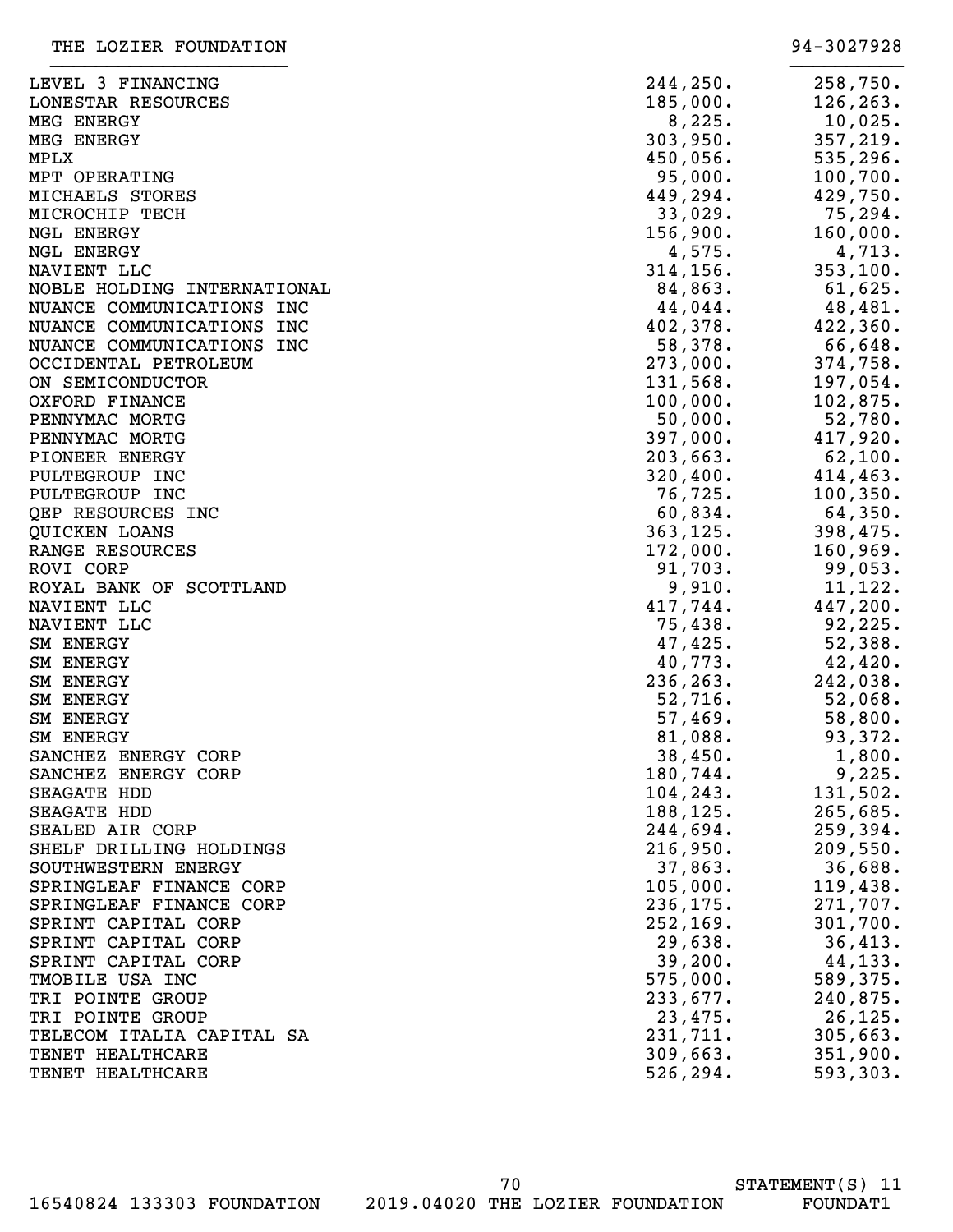| TENET HEALTHCARE                        | 193,538.    | 200, 850.   |
|-----------------------------------------|-------------|-------------|
| TENET HEALTHCARE                        | 57,525.     | 63,375.     |
| TEVA PHARMACEUTICAL FINANCE             | 483,250.    | 489,375.    |
| TRANSOCEAN PROTEUS                      | 182,718.    | 191,065.    |
| TRANSOCEAN INC                          | 17,116.     | 15,500.     |
| TRANSOCEAN INC                          | 709,280.    | 674,500.    |
| TWO HARBORS INVESTMENT                  | 202,500.    | 207,294.    |
| UNITED CONTINENTAL                      | 250,000.    | 261, 250.   |
| UNITED RENTALS NORTH AM                 | 228,050.    | 249,374.    |
| UNITED RENTALS NORTH AM                 | 4,900.      | 5,364.      |
| UNITED RENTALS NORTH AM                 | 14,863.     | 15,615.     |
| UNITED RENTALS NORTH AM                 | 214,419.    | 226, 182.   |
| UNITED RENTALS NORTH AM                 | 110,000.    | 120,897.    |
| UNITED STATES STEEL CORP                | 8,200.      | 8,100.      |
| VALARIS PLC                             | 190,000.    | 107,341.    |
| VERIZON COMM                            | 248,350.    | 265, 118.   |
| VINE OIL & GAS LP                       | 272, 250.   | 134,750.    |
| VINE OIL & GAS LP                       | 6, 250.     | 5,000.      |
| NATIONSTAR MORTGAGE                     | 330,000.    | 365,475.    |
| WASHINGTON PRIME GROUP                  | 496,875.    | 500,000.    |
| WELLS FARGO & COVAR RT                  | 1,448,600.  | 1,359,784.  |
| WELLS FARGO & COVAR RT                  | 250,000.    | 250, 235.   |
| TRI POINTE HOLDINGS                     | 68,705.     | 76, 125.    |
| WHITING PETROLEUM                       | 320,441.    | 326, 370.   |
| WHITING PETROLEUM                       | 73,738.     | 67,000.     |
| WHITING PETROLEUM                       | 74,538.     | 51, 110.    |
| WILLAMETTE INDUSTRIES INC               | 182,750.    | 252, 402.   |
| WINDSTREAM SERVICES                     | 389,500.    | 185, 250.   |
| WINDSTREAM SERVICES                     | 331,509.    | 113,619.    |
| ZIGGO BV                                | 282,000.    | 318,749.    |
| MEXICAN BONOS                           | 212,685.    | 137,675.    |
| FIRST NATIONAL BANCSHARES               | 3,000,000.  | 3,000,000.  |
| TS CONTRARIAN BANCSHARES                | 3,750,000.  | 3,750,000.  |
| TOTAL TO FORM 990-PF, PART II, LINE 10C | 52,803,070. | 53,866,043. |
|                                         |             |             |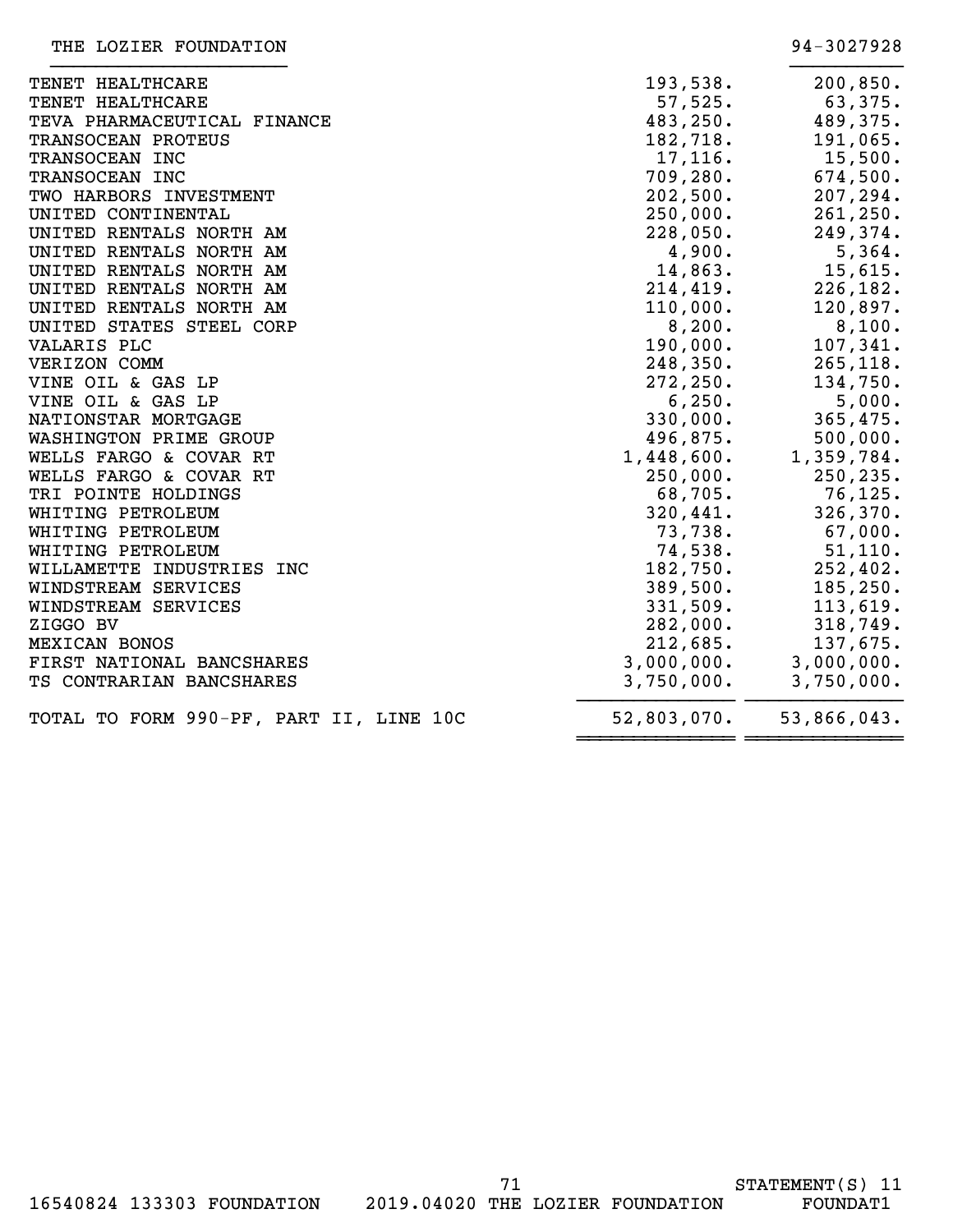| $FORM 990-PF$ | PART VIII - LIST OF OFFICERS, DIRECTORS | STATEMENT |  |
|---------------|-----------------------------------------|-----------|--|
|               | TRUSTEES AND FOUNDATION MANAGERS        |           |  |
|               |                                         |           |  |

}}}}}}}}}}}}}}}}}}}}} }}}}}}}}}}

| NAME AND ADDRESS                                                 | TITLE AND COMPEN-<br>AVRG HRS/WK SATION |       | <b>EMPLOYEE</b><br>BEN PLAN EXPENSE | CONTRIB ACCOUNT |
|------------------------------------------------------------------|-----------------------------------------|-------|-------------------------------------|-----------------|
| ALLAN LOZIER<br>6336 PERSHING DRIVE<br><b>OMAHA, NE 68110</b>    | TRUSTEE-PARTTIME<br>3.00                | 0.    | $0$ .                               | 0.              |
| DIANNE LOZIER<br>6336 PERSHING DRIVE<br><b>OMAHA, NE 68110</b>   | TRUSTEE-PARTTIME<br>2.00                | 0.    | 0.                                  | 0.              |
| SUSAN LOZIER<br>6336 PERSHING DRIVE<br><b>OMAHA, NE 68110</b>    | TRUSTEE-PARTTIME<br>1.00                | $0$ . | 0.                                  | 0.              |
| COLLETTE LOZIER<br>6336 PERSHING DRIVE<br><b>OMAHA, NE 68110</b> | TRUSTEE-PARTTIME<br>1.00                | 0.    | 0.                                  | 0.              |
| SANDRA LOZIER<br>6336 PERSHING DRIVE<br><b>OMAHA, NE 68110</b>   | TRUSTEE-PARTTIME<br>1.00                | 0.    | 0.                                  | 0.              |
| ROBERT BRAUN JR<br>6336 PERSHING DRIVE<br><b>OMAHA, NE 68110</b> | EXEC DIRECTOR-PARTTIME<br>2.00          | 0.    | $0$ .                               | 0.              |
| TOTALS INCLUDED ON 990-PF, PAGE 6, PART VIII                     |                                         | $0$ . | $0$ .                               | 0.              |
|                                                                  |                                         |       |                                     |                 |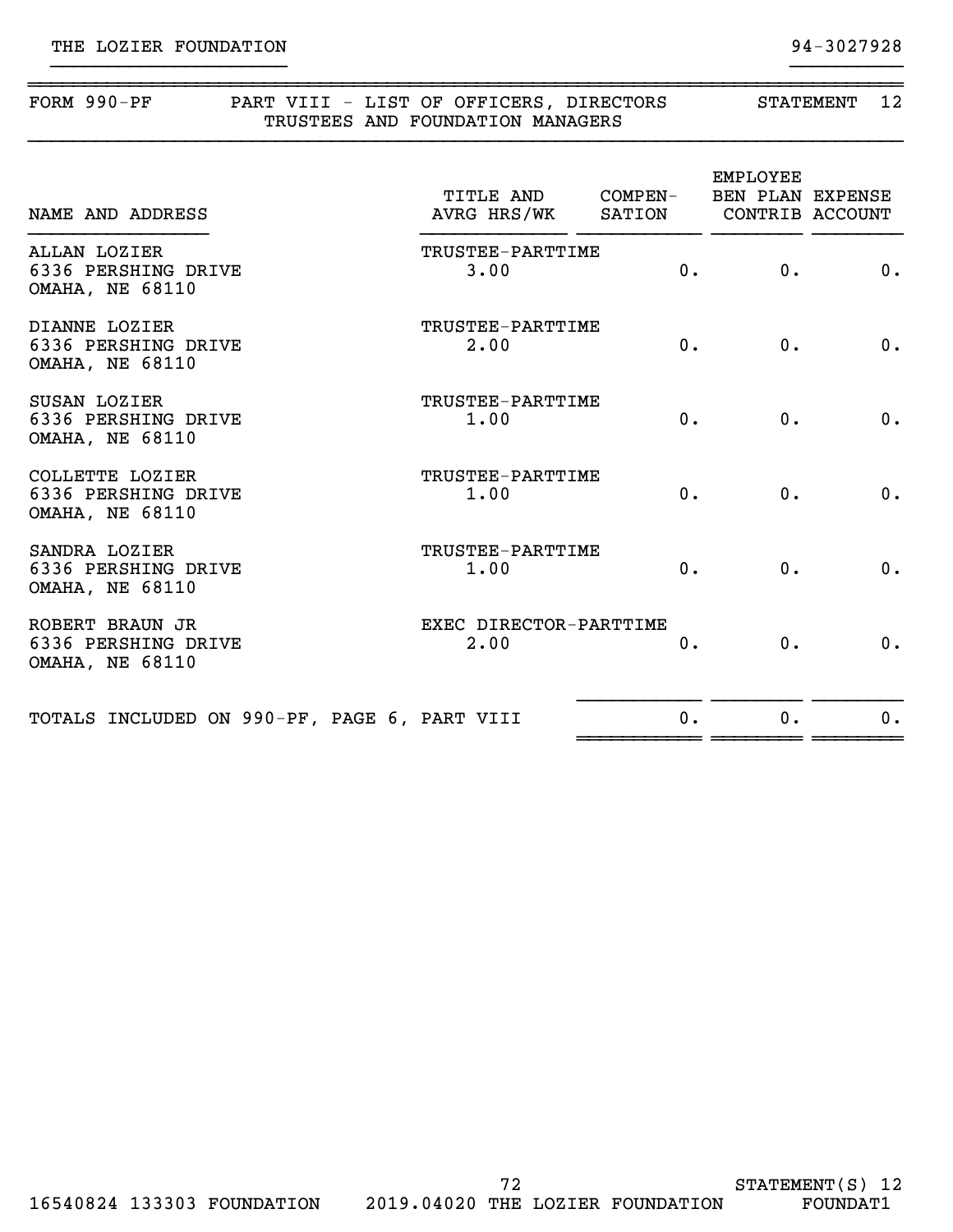| FORM | 990-PF |      | YPENDITURE RESPONSIBILITY    | STATEMENT | STATEMENT |  |
|------|--------|------|------------------------------|-----------|-----------|--|
|      |        | PART | 5C<br>VII-B.<br>LNE .<br>ياڭ |           |           |  |

}}}}}}}}}}}}}}}}}}}}} }}}}}}}}}}

}}}}}}}}}}}}}}}}}}}}}}}}}}}}}}}}}}}}}}}}}}}}}}}}}}}}}}}}}}}}}}}}}}}}}}}}}}}}}}

GRANTEE'S NAME }}}}}}}}}}}}}}

FUTURE FORWARD LLC

GRANTEE'S ADDRESS }}}}}}}}}}}}}}}}}

11301 DAVENPORT STREET OMAHA, NE 68154-2629

| GRANT AMOUNT |          | DATE OF GRANT |  | AMOUNT EXPENDED |
|--------------|----------|---------------|--|-----------------|
|              | 217,200. | 04/01/15      |  | 217,200.        |

PURPOSE OF GRANT }}}}}}}}}}}}}}}}

GRANT MADE TO FUND THE OMAHA COMMUNITY DEVELOPMENT PROGRAM RELATED INVESTMENT. INVESTED \$150,000 ON 4/1/15 AND \$67,200 ON 7/25/18

DATES OF REPORTS BY GRANTEE }}}}}}}}}}}}}}}}}}}}}}}}}}}

01/15/16, 01/09/17, 1/15/18, 1/10/19, 1/16/20

ANY DIVERSION BY GRANTEE }}}}}}}}}}}}}}}}}}}}}}}}

NO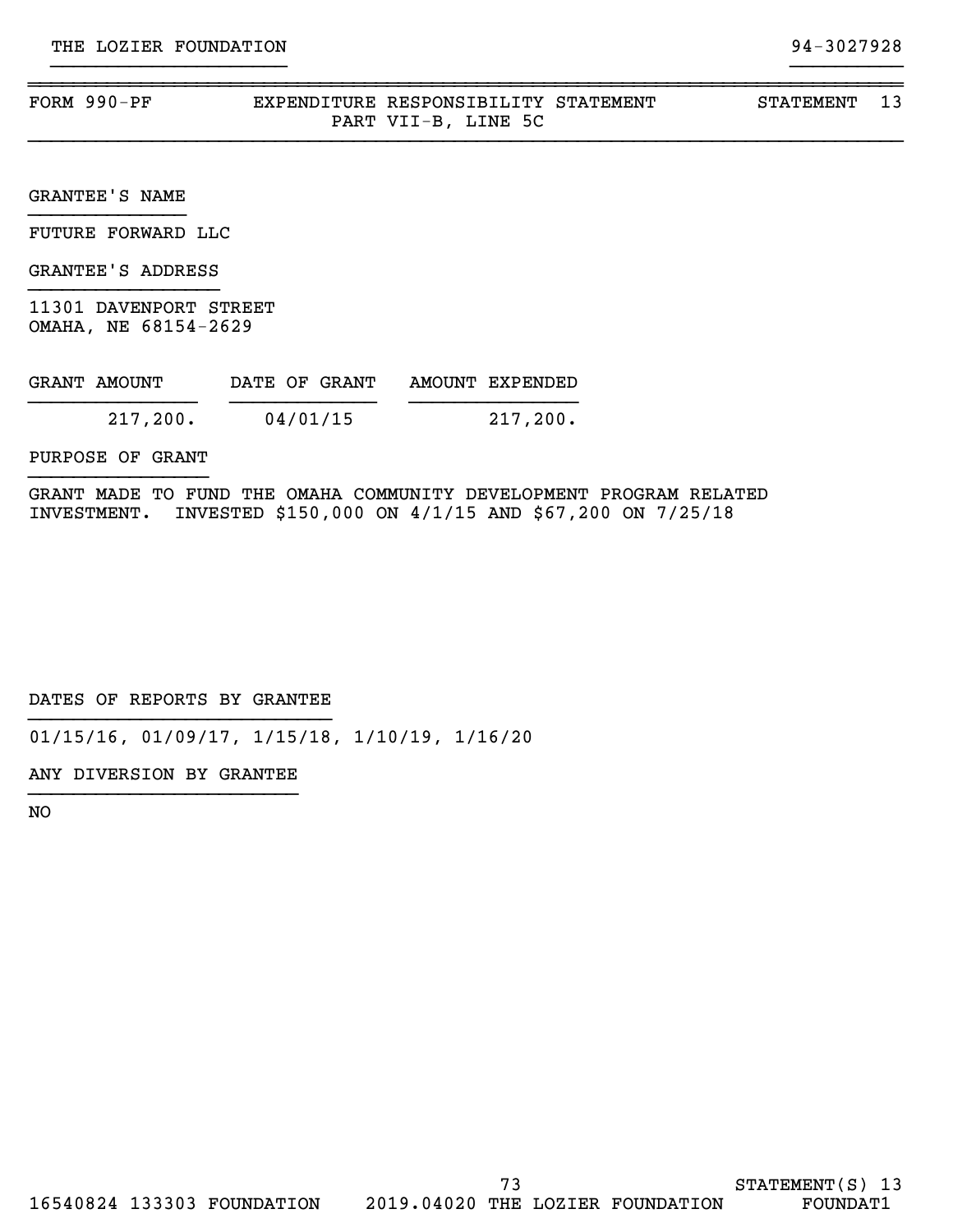## GRANTEE'S NAME }}}}}}}}}}}}}}

PETER KIEWIT FOUNDATION

GRANTEE'S ADDRESS }}}}}}}}}}}}}}}}}

1125 S. 103RD STREET, SUITE 500 OMAHA, NE 68124

| GRANT AMOUNT | DATE OF GRANT | AMOUNT EXPENDED |
|--------------|---------------|-----------------|
| 2,500.       | 12/04/19      |                 |

PURPOSE OF GRANT }}}}}}}}}}}}}}}}

GRANT MADE TO ASSIST IN THE SUPPORT OF PHILANTHROPY PROFESSIONALS OF COLOR NETWORK.

DATES OF REPORTS BY GRANTEE }}}}}}}}}}}}}}}}}}}}}}}}}}}

ANNUAL REPORT TO BE RECEIVED IN 2020

ANY DIVERSION BY GRANTEE }}}}}}}}}}}}}}}}}}}}}}}}

NO